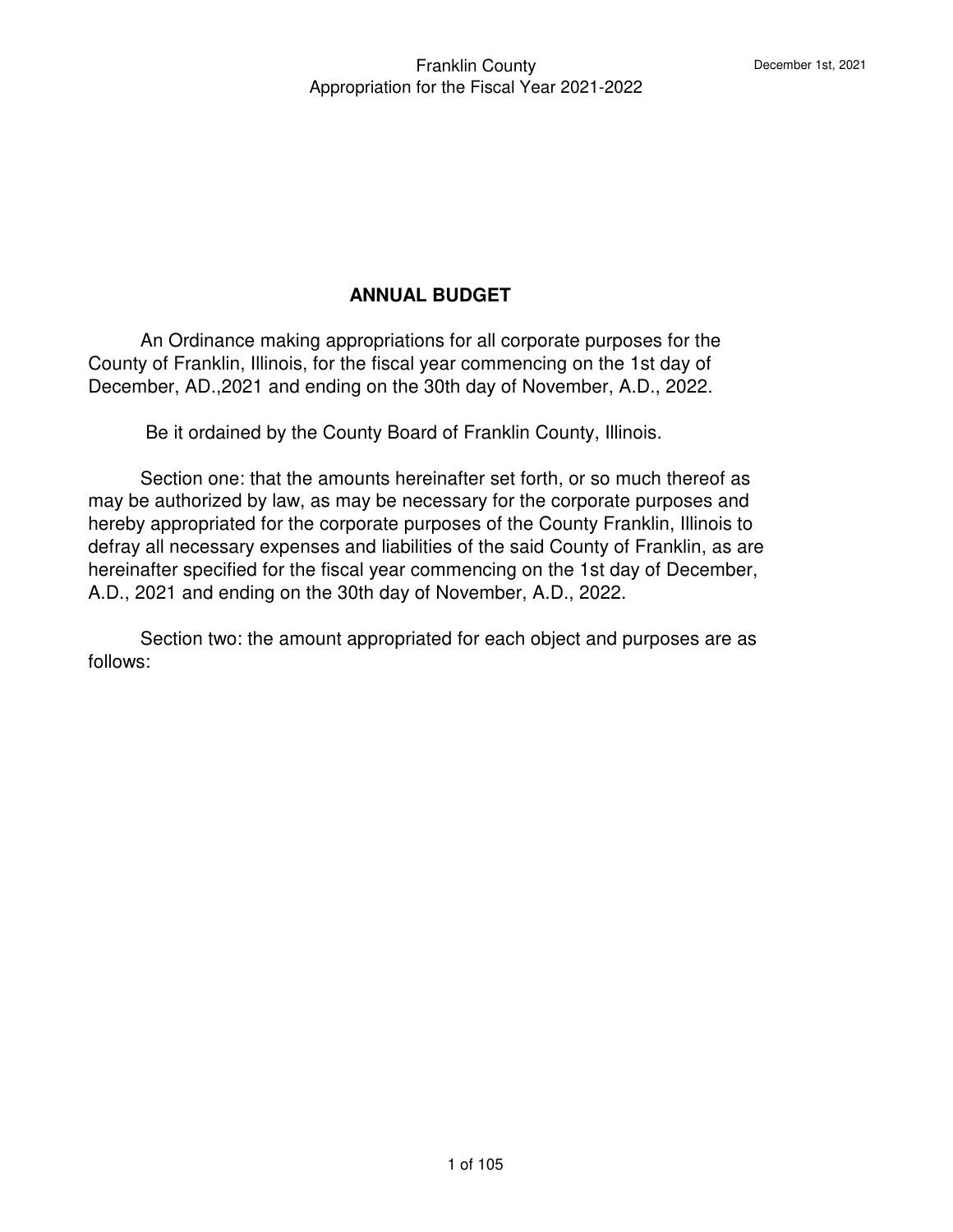| <b>Budget Book Index</b> |             |                                |  |             |                |             |                                                              |           |
|--------------------------|-------------|--------------------------------|--|-------------|----------------|-------------|--------------------------------------------------------------|-----------|
| <b>Bank</b>              | <b>Fund</b> | <b>Fund Name/Dept.</b>         |  | <u>Page</u> | <b>Bank</b>    | <b>Fund</b> | <b>Fund Name/Dept.</b>                                       | Page      |
| Common 01                |             | <b>General County Fund</b>     |  | $3 - 23$    | Common 53      |             | <b>Animal Control Donations</b>                              | 65        |
|                          |             | 00 Default                     |  | $3-5$       | Common 531     |             | Fire Construction-Animal Control                             | 66        |
|                          |             | 50 County General Admin        |  | 6           | Individual 54  |             | Social Security Administration                               | 67        |
|                          |             | 51 County Board                |  | 7           | Common 55      |             | Victim Impact                                                | 68        |
|                          |             | 52 County Clerk                |  | 8           | Common 57      |             | <b>Senior Citizen Services</b>                               | 69        |
|                          |             | 53 County Treasurer            |  | 9           | Common 58      |             | <b>DUI Enforcement</b>                                       | 70        |
|                          |             | 54 Circuit Clerk               |  | 10          | Common 580     |             | <b>Cyber Crimes</b>                                          | 71        |
|                          |             | 55 County Sheriff              |  | 11          | Common 59      |             | Geographic Informational System                              | 72        |
|                          |             | 56 County Coroner              |  | 12          | Common 61      |             | Animal Control/Registration                                  | 73        |
|                          |             | 57 Supt of School              |  | 13          | Common 62      |             | FR CO Juvenile Detention Center                              | 74-75     |
|                          |             | 58 States Attorney             |  | 14          | Common 630     |             | <b>EMA Donations</b>                                         | 76        |
|                          |             | 59 Supv of Assessment          |  | 15          | Common 632     |             | Hazardous Mat Emerg Prep Grant 77                            |           |
|                          |             | 60 Election                    |  | 16          | Common 633     |             | Hazardous Mitigation Program                                 | 78        |
|                          |             | 61 Public Defender             |  | 17          | Common 634     |             | <b>EMA Special Operations</b>                                | 79        |
|                          |             | 62 Probation                   |  | 18          | Individual 65  |             | <b>Sheriff County Forfeiture</b>                             | 80        |
|                          |             | 63 Board of Review             |  | 19          | Individual 661 |             | SIDTF Fid Agency                                             | 81        |
|                          |             | 64 Circuit Court               |  | 20          | Common 67      |             | <b>Fringe Benefit</b>                                        | 82-83     |
|                          |             | 65 Public Building & Grounds   |  | 21          | Common 69      |             | St Attny Drug Forfeiture                                     | 84        |
|                          |             | 66 Animal Control              |  | 22          | Common 690     |             | Drug Court                                                   | 85        |
|                          |             | 67 Emergency Management Agency |  | 23          | Common 691     |             | St Attny Anti-Crime                                          | 86        |
|                          |             | 99 Contingency                 |  | 23          | Common 692     |             | St Attny Records Automation                                  | 87        |
| Common 03                |             | <b>Court Security</b>          |  | 24          | Common 693     |             | Drug Addiction Svc Fee                                       | 87        |
| Common 04                |             | Probation                      |  | 25          | Individual 71  |             | III Public Risk Safety Grant                                 | 88        |
| Common 05                |             | Social Security                |  | 26          | Common 73      |             | <b>CASA</b>                                                  | 89        |
| Common 06                |             | <b>IMRF</b>                    |  | 27          | Individual 750 |             | Capital Improvements Fund                                    | 90        |
| Individual 07*           |             | <b>BI-CO Health</b>            |  | 28          | Individual 751 |             | <b>DECO</b> Infrastructure Grant                             | 91        |
| Individual 08*           |             | Mental Health                  |  | 29          | Individual 752 |             | 2017 Cert & Int Repayment                                    | 92        |
| Common 11                |             | Law Library                    |  | 30          | Individual 753 |             | <b>Campbell Bldg Const</b>                                   | 93        |
| Common 12                |             | Insurance                      |  | 31          | Individual 77  |             | National School Lunch Program                                | 94        |
| Common 13                |             | <b>Child Support</b>           |  | 32          | Common 78      |             | Youth Diversion Program                                      | 95        |
| Common 14                |             | <b>Court Automation</b>        |  | 33          | Individual 84  |             | Victim Assist Program                                        | 96        |
| Common 15                |             | <b>Sheriff Drug Seizure</b>    |  | 34          | Individual 85  |             | Death Cert Surcharge                                         | 97        |
| Common 150               |             | Police Vehicle                 |  | 35          | Individual 850 |             | <b>Coroner Fee</b>                                           | 97        |
| Individual 160           |             | 2012 Bond & Int Repayment      |  | 36          | Individual 860 |             | <b>Voting Elect Assist</b>                                   | 98        |
| Common 17                |             | Recycling                      |  | 37          |                |             |                                                              |           |
| Common 18                |             | <b>Court Document Storage</b>  |  | 38          |                |             | <b>County Highway Bank Accounts</b>                          |           |
| Common 19                |             | Recording, Computer, Microfilm |  | 39          | <b>Bank</b>    |             | Fund Fund Name/Dept.                                         | Page      |
| Common 190               |             | <b>RHSP</b>                    |  | 40          | Individual 20  |             | County Highway                                               | $41 - 42$ |
| Common 26                |             | <b>County Tourism</b>          |  | 48          | Individual 21  |             | <b>Special County Bridge</b>                                 | 43        |
| Individual 27*           |             | U of I Extension               |  | 49          | Individual 22  |             | County Motor Fuel Tax                                        | 44        |
| Individual 29            |             | County 911 System              |  | 51          | Individual 23  |             | Federal Aid Matching                                         | 45        |
| Individual 31            |             | <b>Tax Sale Automation</b>     |  | 52          | Individual 24  |             | County Joint Bridge                                          | 46        |
| Individual 310           |             | Mobile Home Tax Automation     |  | 53          | Individual 25  |             | <b>Township Bridge</b>                                       | 47        |
| Common 320               |             | Admin Impound Fee              |  | 54          | Individual 28  |             | Township Motor Fuel Tax                                      | 50        |
| Individual 321           |             | <b>Sheriff Grants</b>          |  | 55          |                |             |                                                              |           |
| Individual 322           |             | Southern II Drug Task Force    |  | 56          |                |             | <b>Budget Documents</b>                                      |           |
| Common 33                |             | Special Cty Bridge X-fer #33   |  | 57          |                |             | Summary of Appropriation                                     |           |
| Common 34                |             | <b>Unknown Heirs</b>           |  | 58          |                |             | <b>General Fund</b>                                          | 99        |
| Common 38                |             | Escheat                        |  | 59          |                |             | All Funds                                                    | 100-101   |
| Common 40                |             | Indemnity                      |  | 60          |                |             | Adoption of Budget                                           | 102       |
| Common 400               |             | Indemnity-Mobile Homes         |  | 61          |                |             | Annual Levy Ordinance                                        | 103-104   |
| Common 41                |             | Unclaimed                      |  | 62          |                |             | <b>Truth in Taxation</b>                                     | 105       |
| Individual 44            |             | Privilege Tax                  |  | 63          |                |             | *Denotes Account Shown Only For Levy Purposes. Paid Directly |           |
| Individual 47            |             | <b>TVA</b>                     |  | 64          |                |             | from Collections Account/Bank to Entity                      |           |

Page 2 of 105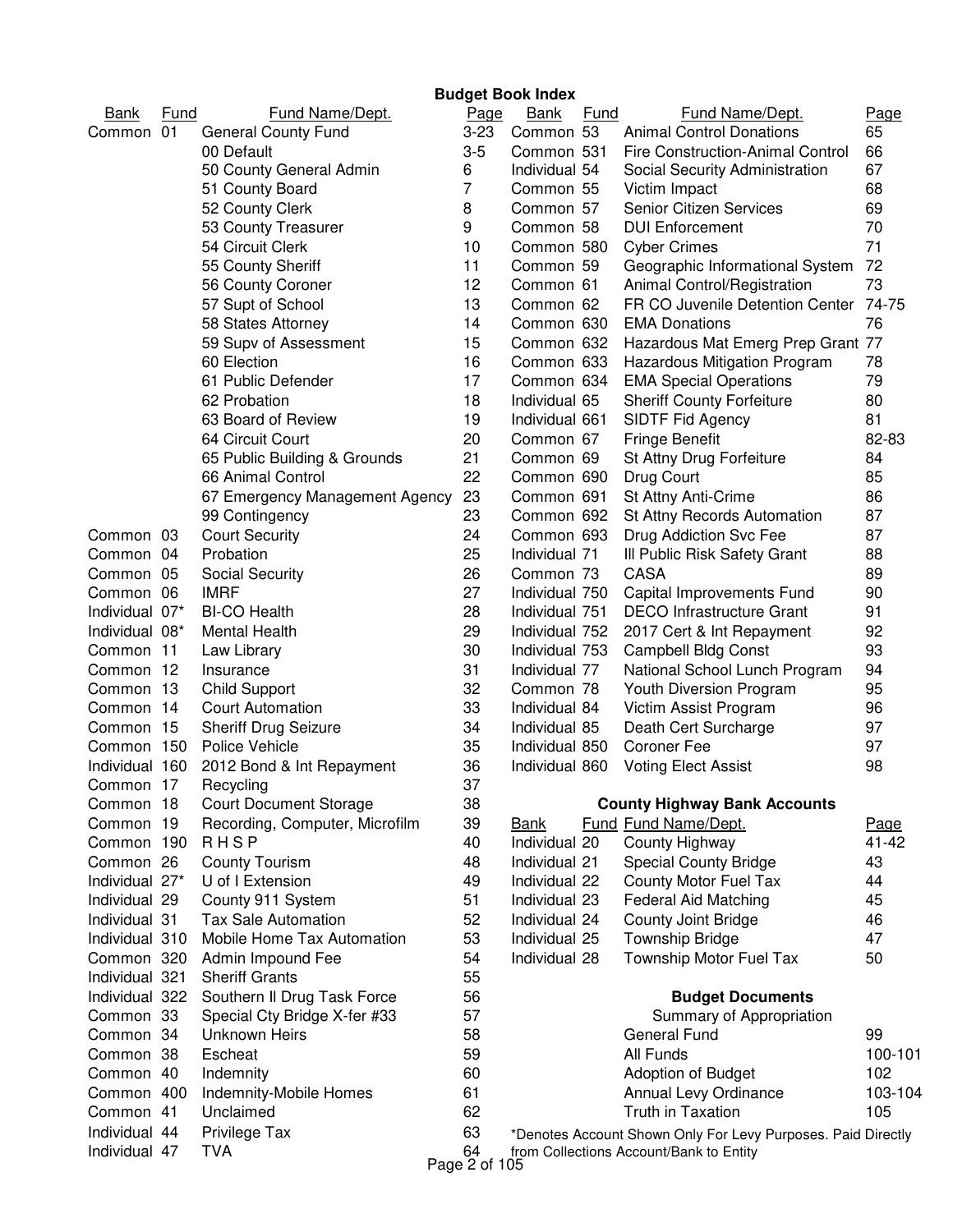| Fund 01                        | <b>General County Fund</b>                                      |                                                    |              |
|--------------------------------|-----------------------------------------------------------------|----------------------------------------------------|--------------|
| Dept. 00                       | Default                                                         |                                                    |              |
| <b>Account Type</b>            | Revenue                                                         |                                                    |              |
|                                | Start of Fund 01                                                |                                                    |              |
| <b>Account Code</b>            | <b>Account Name</b>                                             |                                                    | Appropriated |
| 01/00-300.000                  | CARRY OVER TO GEN CO. FROM TIF                                  | \$                                                 |              |
| 01/00-301.000                  | PROPERTY TAX CURRENT                                            | $\overline{\mathbf{e}}$                            | 1,800,000.00 |
| 01/00-301.001                  | PROPERTY TAX PRIOR                                              | \$                                                 | 50,000.00    |
| 01/00-302.000                  | PROPERTY TAX DELINQ, DEBIT ITEM                                 | \$                                                 | 4,500.00     |
| 01/00-302.001                  | PROPERTY TAX PENALITY/INTEREST                                  | $\overline{\$}$                                    | 150,000.00   |
| 01/00-304.000                  | SALES TAX 1% UNICORPORATED ONL                                  | $\overline{\$}$                                    | 300,000.00   |
| 01/00-304.001                  | SALES TAX 1/4% COUNTY-WIDE                                      | $\overline{\$}$                                    | 761,000.00   |
| 01/00-304.002                  | IL VIDEO GAMING TAX                                             | \$                                                 | 25,000.00    |
| 01/00-322.000                  | COUNTY CLERK LIQUOR LICENSES                                    | \$                                                 | 6,000.00     |
| 01/00-326.001                  | COPS FAST GRANT/SAL(1), HTH INS                                 | \$                                                 |              |
| 01/00-330.000                  | FED DET SERV(HLD FED PRS)/MED                                   | \$                                                 | 250,000.00   |
| 01/00-330.001                  | HOLDING OUT OF CNTY PRISONERS/                                  | \$                                                 |              |
| 01/00-330.002                  | <b>HOUSING/JUV DETENTION GAIN</b>                               | \$                                                 |              |
| 01/00-331.000                  | <b>STATE INCOME TAX</b>                                         | \$                                                 | 1,600,000.00 |
| 01/00-332.000                  | PER PROP REPLACEMENT TAX                                        | $\overline{\mathbf{3}}$                            | 365,795.00   |
| 01/00-333.002                  | MFT NEEDY TOWNSHIP                                              | \$                                                 |              |
| 01/00-334.003                  | <b>ELECTION JUDGES</b>                                          | \$                                                 | 7,875.00     |
| 01/00-334.004                  | <b>STATES ATTORNEY</b>                                          | \$                                                 | 165,000.00   |
| 01/00-334.005                  | SUPERVISOR OF ASSESSMENT                                        | \$                                                 | 30,000.00    |
| 01/00-334.006                  | PROBATION OFFICE                                                | \$                                                 |              |
| 01/00-334.007                  | EMER SERV & DISASTER AGENCY                                     | $\overline{\mathbf{e}}$                            | 26,340.72    |
| 01/00-334.008                  | STATE BOARD OF ELECTIONS                                        | \$                                                 |              |
| 01/00-334.010                  | <b>FEDERAL HOUSING PHD ED</b>                                   | $\overline{\$}$                                    |              |
| 01/00-334.011                  | DO NOT USE - 2004                                               | \$                                                 |              |
| 01/00-334.012                  | VIOLENT SER CORD/REIMB FROM ST                                  | $\overline{\mathbf{e}}$                            | 57,785.00    |
| 01/00-334.013                  | VIOLENT SER ADVOCAT/SAL REIMB-                                  | \$                                                 | 26,000.00    |
| 01/00-334.014                  | OPTICAL SCAN VOTING SYSTEM GRA                                  | \$                                                 |              |
| 01/00-334.016                  | PUBLIC DEFENDER/SALARY REIMB 6                                  | $\overline{\boldsymbol{\theta}}$                   | 63,000.00    |
| 01/00-337.000                  | PAYMENTS IN LIEU OF TAXES TVA                                   | \$                                                 | 95,000.00    |
| 01/00-337.003                  | PAYMENT IN LIEU OF TAXES-COAL                                   | \$                                                 | 60,000.00    |
| 01/00-338.000                  | LOCAL GOVERNMENT REIMBURSEMENT                                  | $\overline{\$}$                                    |              |
| 01/00-338.001                  | HAMILTON CO PROBATION PROGRAM                                   | \$                                                 |              |
| 01/00-338.002                  | <b>INSURANCE CLAIMS</b>                                         | $\overline{\$}$                                    | 15,000.00    |
| 01/00-338.003                  | CORPS OF ENG & R L PATROL                                       | $\overline{\$}$                                    | 40,000.00    |
| 01/00-338.004                  | <b>STREET VALUE (FINES)</b>                                     | $\overline{\$}$                                    |              |
| 01/00-338.005                  | JEFFERSON COUNTY PROBATION                                      | $\overline{\$}$                                    |              |
| 01/00-338.006                  | <b>USE TAX</b>                                                  | $\overline{\mathcal{E}}$                           | 520,000.00   |
| 01/00-338.007                  | SHERIFF GR-HIRE BACK CAMPAIGN                                   | $\overline{\$}$                                    | 5,000.00     |
| 01/00-338.008                  | POLICE TRAINING                                                 | $\overline{\mathbf{S}}$                            |              |
| 01/00-338.009                  | ANIMAL CONTROL-FROM CITIES/VIL                                  | $\overline{\mathbf{e}}$                            | 60,000.00    |
| 01/00-338.010                  | PROBATION HOSP INS/FRINGE BEN                                   | \$                                                 |              |
| 01/00-338.011                  | 911 REIMB/SALARY                                                | $\overline{\mathbf{S}}$<br>$\overline{\mathbf{e}}$ | 105,600.00   |
| 01/00-338.012                  | INMATE PHONE REIMB/TRANSFER<br><b>RESTITUTION EXP REIMB/CRT</b> | $\overline{\mathbf{S}}$                            | 1,000.00     |
| 01/00-338.013<br>01/00-338.014 | SECOND CIRCUIT ADMIN FEE                                        | \$                                                 | 12,000.00    |
| 01/00-338.015                  | SAL REIMB SUPT OF SCHOOLS                                       | $\overline{\mathbf{e}}$                            | 4,100.00     |
|                                |                                                                 |                                                    |              |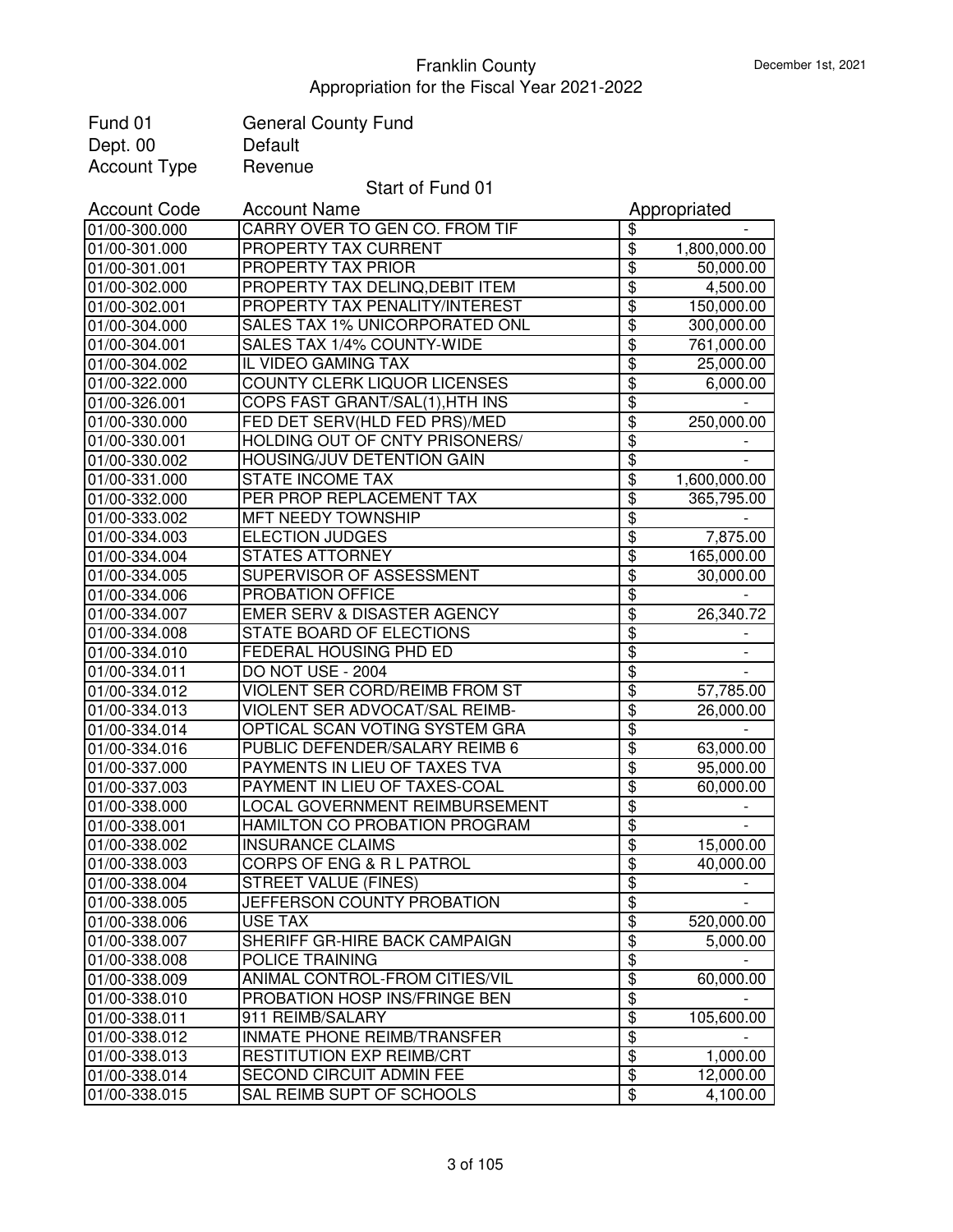| Fund 01             | <b>General County Fund</b> |
|---------------------|----------------------------|
| Dept. 00            | Default                    |
| <b>Account Type</b> | Revenue                    |

| <b>Account Code</b> | <b>Account Name</b>                   |                                  | Appropriated             |
|---------------------|---------------------------------------|----------------------------------|--------------------------|
| 01/00-338.016       | COUNTY HWY INSURANCE REIMB            | \$                               |                          |
| 01/00-338.017       | RURAL GANG OFFICER SALARY REIM        | $\overline{\$}$                  |                          |
| 01/00-338.018       | SSA COLLECTION/TRANSFER               | $\overline{\boldsymbol{\theta}}$ | 2,250.00                 |
| 01/00-338.019       | EVENING REPT/2 SAL REIMB/CLOSE        | $\overline{\$}$                  |                          |
| 01/00-338.020       | EVENING REPT/HEALTH INS REIMB/        | $\overline{\$}$                  | $\overline{\phantom{a}}$ |
| 01/00-338.021       | <b>REIMB MASS COMM</b>                | $\overline{\$}$                  |                          |
| 01/00-338.022       | REIMB/IPCSA ASST EVENING REP          | $\overline{\$}$                  |                          |
| 01/00-338.023       | REIMB/03-04 SAL-FRNG CIR WIDE/        | $\overline{\mathbf{3}}$          |                          |
| 01/00-338.024       | SUPPL PROB FEES/SALARY/CLOSE          | $\overline{\mathbf{3}}$          |                          |
| 01/00-338.025       | <b>LOCAL CURES COVID19</b>            | $\overline{\mathbf{3}}$          |                          |
| 01/00-338.026       | MAPPING FRGE BENEFITS/CLOSED          | $\overline{\mathbf{3}}$          |                          |
| 01/00-338.027       | REIMB-FOOD/D CENTER                   | $\overline{\mathbf{3}}$          |                          |
| 01/00-338.028       | REIMB/GAS TRANSPORTATION              | $\overline{\mathbf{S}}$          | 3,000.00                 |
| 01/00-338.030       | DISPATCHER REIMB-CITY OF BENTO        | \$                               |                          |
| 01/00-338.031       | DISPATCHER REIMB-VLG OF ROYALT        | \$                               | 20,000.00                |
| 01/00-338.032       | DISPATCHER REIMB-VLG OF THOMPS        | \$                               | 1,200.00                 |
| 01/00-338.033       | <b>DISPATCHER REIMB-ENFPD</b>         | $\overline{\boldsymbol{\theta}}$ | 1,200.00                 |
| 01/00-338.034       | DISPATCHER REIMB-VIL OF EWING         | \$                               | 1,200.00                 |
| 01/00-338.035       | <b>IDOT TRAFFIC SAFETY REIMB</b>      | $\overline{\boldsymbol{\theta}}$ |                          |
| 01/00-338.037       | DET CTR FY06 OPERATING LOSS RE        | \$                               |                          |
| 01/00-338.038       | TRANSFER - POLICE VEHICLE FUND        | $\overline{\$}$                  | $\overline{\phantom{a}}$ |
| 01/00-338.039       | TRANS - GIS/SUP OF ASMT SALARY        | $\overline{\$}$                  | $\overline{\phantom{a}}$ |
| 01/00-338.040       | <b>TRANSFER IN</b>                    | $\overline{\boldsymbol{\theta}}$ |                          |
| 01/00-338.041       | CANNABIS USE TAX LOCAL SHARE          | $\overline{\mathbf{3}}$          | 12,000.00                |
| 01/00-339.000       | <b>INHERITANCE TAX</b>                | $\overline{\mathbf{3}}$          |                          |
| 01/00-340.000       | PUBLIC DEFENDERS FEES                 | $\overline{\mathbf{3}}$          |                          |
| 01/00-341.000       | COUNTY CLERK RECORD/FILE              | \$                               | 147,500.00               |
| 01/00-341.001       | <b>COUNTY CLERK RSHP/IDOR</b>         | \$                               | 40,000.00                |
| 01/00-341.002       | <b>COUNTY CLERK REAL ESTATE TRANS</b> | $\overline{\$}$                  | 125,000.00               |
| 01/00-341.003       | COUNTY CLERK LIFE EVENTS              | \$                               | 40,000.00                |
| 01/00-341.004       | <b>COUNTY CLERK TAX SALE</b>          | $\overline{\$}$                  | 2,800.00                 |
| 01/00-341.005       | <b>COUNTY CLERK COPY SERVICES</b>     | $\overline{\$}$                  | 29,500.00                |
| 01/00-341.006       | <b>COUNTY CLERK TAKE NOTICE</b>       | \$                               | 10,000.00                |
| 01/00-341.007       | COUNTY CLERK TAX REDEMPTION           | $\overline{\$}$                  | 60,000.00                |
| 01/00-341.008       | <b>COUNTY CLERK MISC</b>              | $\overline{\$}$                  | 9,550.00                 |
| 01/00-341.060       | <b>ELECTION</b>                       | \$                               | 500.00                   |
| 01/00-342.000       | <b>CIRCUIT CLERK FEES</b>             | $\overline{\mathbf{e}}$          | 117,500.00               |
| 01/00-342.001       | <b>CIRCUIT CLERK FEES SCHED</b>       | $\overline{\mathbf{e}}$          | 165,000.00               |
| 01/00-343.000       | STATES ATTORNEYS FEES                 | $\overline{\$}$                  | 25,000.00                |
| 01/00-344.000       | SHERIFF FEES/TRANSP REIMB/INMA        | $\overline{\boldsymbol{\theta}}$ | 145,000.00               |
| 01/00-344.005       | ARRESTING AGENCY FEE                  | $\overline{\mathbf{e}}$          | 10,000.00                |
| 01/00-345.000       | PROPERTY TAX PUBLICATION COST         | $\overline{\boldsymbol{\theta}}$ | 22,000.00                |
| 01/00-346.000       | <b>LEADS</b>                          | \$                               |                          |
| 01/00-347.000       | ANIMAL SHELTER FEES                   | $\overline{\mathbf{e}}$          | 15,000.00                |
| 01/00-347.001       | ANIMAL REG FEES/TRANSFER              | $\overline{\mathbf{e}}$          | 59,250.00                |
| 01/00-347.002       | ANIMAL CTRL-SAFETY FEE                | $\overline{\mathbf{e}}$          |                          |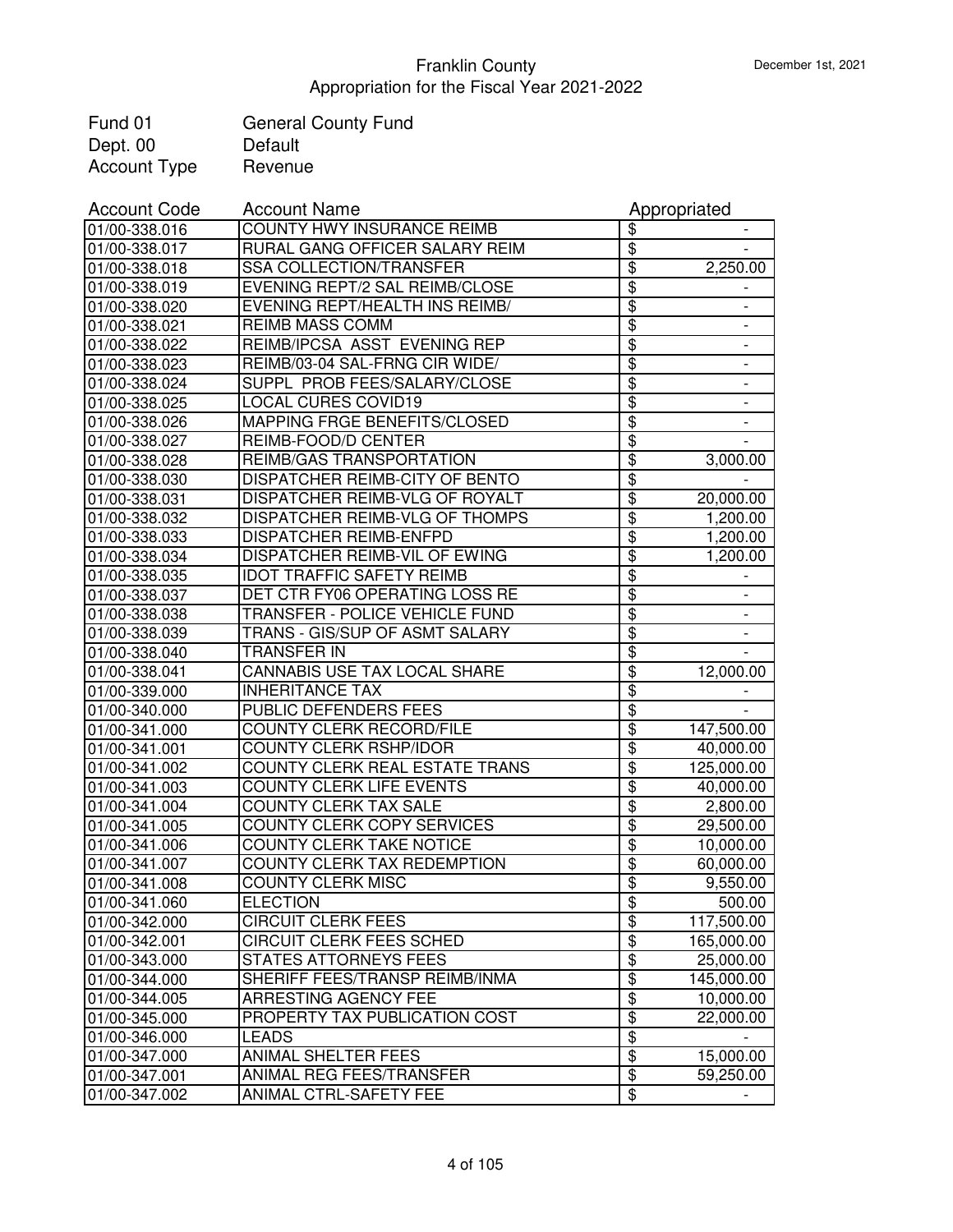| Fund 01             | <b>General County Fund</b> |
|---------------------|----------------------------|
| Dept. 00            | Default                    |
| <b>Account Type</b> | Revenue                    |

| <b>Account Code</b> | <b>Account Name</b>                   |                         | Appropriated                 |
|---------------------|---------------------------------------|-------------------------|------------------------------|
| 01/00-348.000       | SUPERVISOR OF ASSESSMENT FEES         | \$                      | 3,250.00                     |
| 01/00-348.001       | <b>BUILDING PERMIT FEES</b>           | $\overline{\mathbf{3}}$ | 3,800.00                     |
| 01/00-349.000       | <b>COURT FUND FEES</b>                | $\overline{\$}$         | 41,000.00                    |
| 01/00-351.000       | <b>FINES-CIRCUIT CLERK TRAFFIC</b>    | \$                      | 26,000.00                    |
| 01/00-351.001       | <b>FINES-CIRCUIT CLERK CRIMINAL</b>   | $\overline{\$}$         | 125,000.00                   |
| 01/00-351.002       | FINES-CIRCUIT CLERK %/SOS/BIC         | $\overline{\$}$         | 3,000.00                     |
| 01/00-352.000       | ARRESTEES MED COST FEES-\$10/CC       | \$                      | 5,000.00                     |
| 01/00-352.001       | JAIL FEE/RM & BRD-12.00/WORK R        | \$                      | 3,000.00                     |
| 01/00-352.002       | <b>BOOKING FEE (10.00)/SHERIFF</b>    | $\overline{\$}$         |                              |
| 01/00-352.003       | <b>OVERDUE FINES</b>                  | $\overline{\$}$         |                              |
| 01/00-352.004       | SEX. TRANS. DISEASE TEST FEES/        | \$                      |                              |
| 01/00-354.000       | <b>CORONER FEES</b>                   | \$                      |                              |
| 01/00-361.000       | GENERAL COUNTY INTEREST #01           | $\overline{\$}$         |                              |
| 01/00-361.001       | <b>INVESTMENT INTEREST</b>            | \$                      |                              |
| 01/00-362.000       | <b>FRANCHISE FEES</b>                 | \$                      | 14,500.00                    |
| 01/00-362.001       | MINERAL, OIL, GAS, LEASES             | $\overline{\mathbf{S}}$ |                              |
| 01/00-365.000       | <b>FLOOD CONTROL</b>                  | \$                      | 40,000.00                    |
| 01/00-370.000       | <b>MISCELLANEOUS</b>                  | $\overline{\mathbf{S}}$ |                              |
| 01/00-370.001       | <b>CONTINGENT INCOME</b>              | \$                      | $\overline{\phantom{0}}$     |
| 01/00-372.000       | <b>EMERGENCY PLANNING COMMITTEE F</b> | $\overline{\mathbf{e}}$ | -                            |
| 01/00-373.000       | <b>RENT-ALLEN BLDG</b>                | \$                      | $\overline{a}$               |
| 01/00-374.000       | RENT-SUPT. OF SCHOOLS                 | $\overline{\$}$         | $\overline{\phantom{a}}$     |
| 01/00-375.000       | DONATIONS/EMERG MANG AGENCY           | $\overline{\$}$         |                              |
| 01/00-376.000       | <b>TRANSFER OUT</b>                   | \$                      |                              |
| 01/00-377.000       | REFUND/OVERPAYMENTS                   | \$                      |                              |
| 01/00-377.001       | <b>ESCHEAT FUND OVERAGE</b>           | \$                      |                              |
| 01/00-377.002       | <b>INDEMNITY FUND OVERAGE</b>         | \$                      | 17,528.00                    |
| 01/00-377.003       | <b>TAX OBJ OVERAGE</b>                | $\overline{\$}$         |                              |
| 01/00-377.004       | PROBATION BLDG FUND CLOSE OUT         | \$                      | $\overline{\phantom{a}}$     |
| 01/00-378.000       | 911 ADMINISTRATION FEES               | $\overline{\$}$         | $\qquad \qquad \blacksquare$ |
| 01/00-379.000       | <b>TOURISM FEES</b>                   | $\overline{\$}$         | $\overline{\phantom{a}}$     |
| 01/00-391.000       | PAYMENT DENTENTION LOAN FRM 62        | $\overline{\$}$         | $\overline{\phantom{a}}$     |
| 01/00-392.001       | <b>ESCHEAT CD INTEREST TRANSFER</b>   | $\overline{\mathbf{3}}$ | $\overline{\phantom{a}}$     |
| 01/00-392.002       | <b>INDEMNITY CD INTEREST TRANSFER</b> | $\overline{\$}$         |                              |
| 01/00-392.003       | FR CO MINING TRUST CD INT TRAN        | $\overline{\$}$         |                              |
| 01/00-392.011       | T COORDINATOR REIMB FRNG BENFI        | $\overline{\$}$         |                              |
| 01/00-393.000       | <b>TAX ANTICIPATION LOAN</b>          | $\overline{\mathbf{S}}$ |                              |
| 01/00-999.000       | DUMMY ACCOUNT-GEN COUNTY              | $\overline{\$}$         |                              |

**Total By Fund Type** \$ 7,952,523.72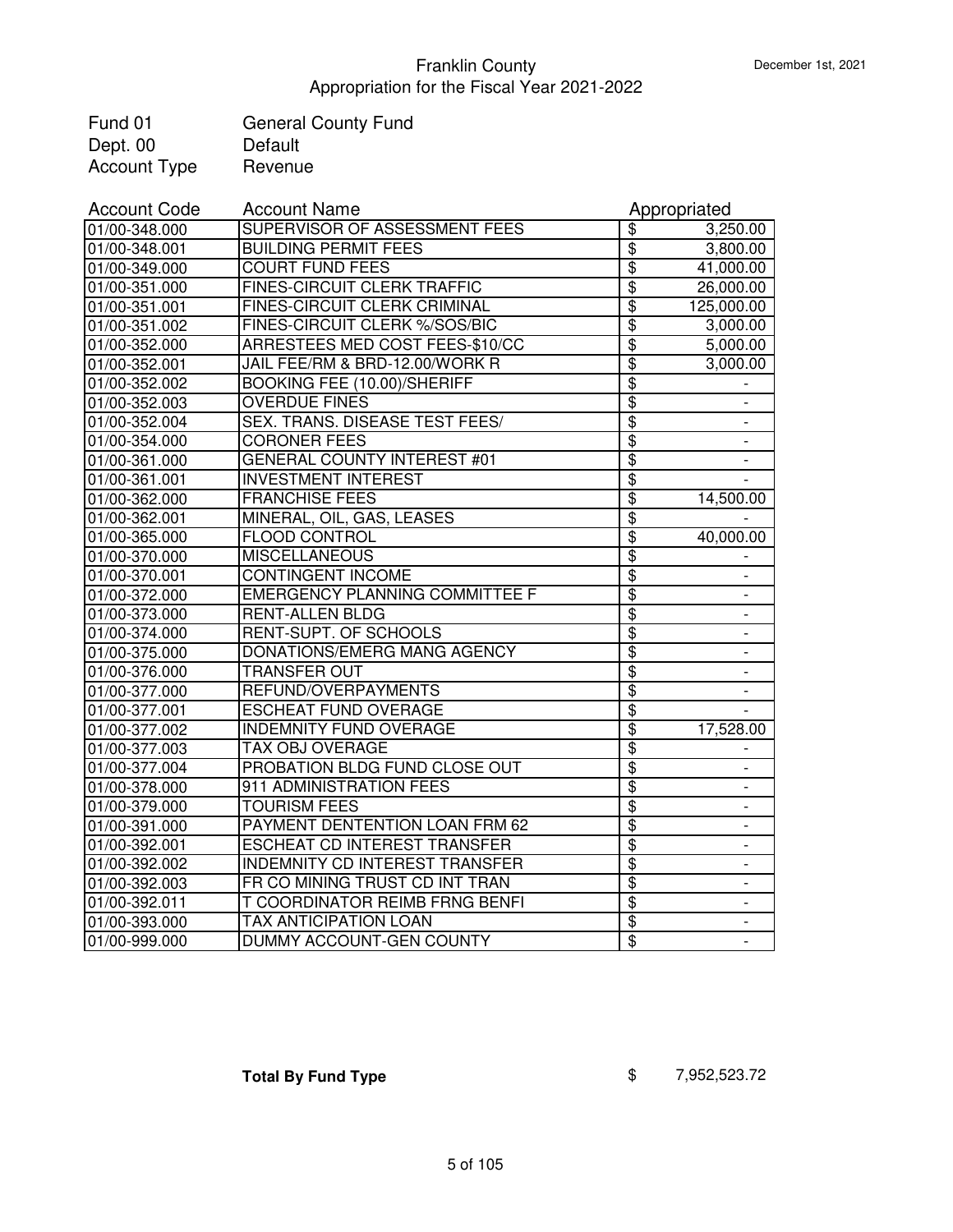| Fund 01      | <b>General County Fund</b>  |
|--------------|-----------------------------|
| Dept. 50     | <b>County General Admin</b> |
| Account Type | Expenditure                 |

| <b>Account Code</b> | <b>Account Name</b>                    |                         | Appropriated |
|---------------------|----------------------------------------|-------------------------|--------------|
| 01/50-401.000       | 911 SALARY                             | \$                      | 180,000.00   |
| 01/50-402.000       | 911 SALARY/PART TIME                   | $\overline{\$}$         |              |
| 01/50-402.004       | <b>SICK PAY &amp; VACATION PAY OUT</b> | $\overline{\$}$         |              |
| 01/50-407.000       | HOSP INS/TRANSFER -67& 68              | $\overline{\$}$         | 950,000.00   |
| 01/50-420.000       | <b>COMPUTER PHONE/INTERNET</b>         | \$                      |              |
| 01/50-423.000       | <b>TRAVEL &amp; TRAINING</b>           | $\overline{\$}$         | 3,000.00     |
| 01/50-424.000       | <b>POSTAGE</b>                         | \$                      | 70,000.00    |
| 01/50-426.000       | <b>REGULAR AUDIT</b>                   | \$                      | 50,000.00    |
| 01/50-426.001       | <b>CIRCUIT CLERK AUDIT</b>             | \$                      | 5,000.00     |
| 01/50-426.002       | MISC ACCOUNTING SERVICES               | \$                      | 500.00       |
| 01/50-429.000       | SPECIAL PROS CO ATTNY                  | $\overline{\mathbf{S}}$ | 10,000.00    |
| 01/50-431.000       | <b>OUTSIDE CONTRACTS</b>               | $\overline{\mathbf{S}}$ |              |
| 01/50-431.001       | <b>COMPUTER</b>                        | \$                      |              |
| 01/50-431.002       | <b>WEBSITE</b>                         | $\overline{\mathbf{S}}$ | 400.00       |
| 01/50-431.006       | <b>GREATER EGYPT PLANNING COMM</b>     | $\overline{\mathbf{S}}$ | 9,900.00     |
| 01/50-431.007       | DETENTION LOAN PAYMENT                 | \$                      |              |
| 01/50-431.008       | SOIL CONSERVATION PROGRAM              | $\overline{\mathbf{S}}$ |              |
| 01/50-431.009       | LOAN PAYMENT TO CO. HWY.               | $\overline{\mathbf{S}}$ | 35,000.00    |
| 01/50-431.011       | FR.CO. SHARE TO ROE 29%                | $\overline{\mathbf{S}}$ |              |
| 01/50-431.020       | COMP MAINT SOFTWARE/HARRIS             | $\overline{\mathbf{S}}$ | 23,000.00    |
| 01/50-431.021       | COMP MAINT SOFTWARE/DEVNET             | \$                      | 75,000.00    |
| 01/50-431.022       | COMP MAINT HARDWARE                    | \$                      | 60,000.00    |
| 01/50-431.023       | <b>COMPUTER SUPPLIES</b>               | \$                      | 2,500.00     |
| 01/50-455.000       | OFFICE SUPPLIES COPY MACHINES          | $\overline{\mathbf{S}}$ | 18,000.00    |
| 01/50-475.000       | <b>TRANSFERS</b>                       | \$                      |              |
| 01/50-475.001       | <b>PPRT &amp; OTHERS</b>               | $\overline{\mathbf{S}}$ | 55,000.00    |
| 01/50-475.002       | TRANS TO 2017 CERT & INT REPAY         | $\overline{\$}$         | 11,000.00    |
| 01/50-476.000       | <b>MISCELLANEOUS</b>                   | $\overline{\$}$         |              |
| 01/50-476.002       | <b>FREDCO / DONATIONS</b>              | $\overline{\$}$         | 25,000.00    |
| 01/50-483.000       | TAX ANTICIPATION RETIRE(do not         | $\overline{\$}$         |              |
| 01/50-494.004       | JUDGES RENT - WOOD BLDG.               | $\overline{\$}$         |              |
| 01/50-499.000       | <b>INTEREST EXPENSE-TAW</b>            | $\overline{\mathbf{S}}$ | 2,500.00     |

**Total By Fund Type 1,585,800.00**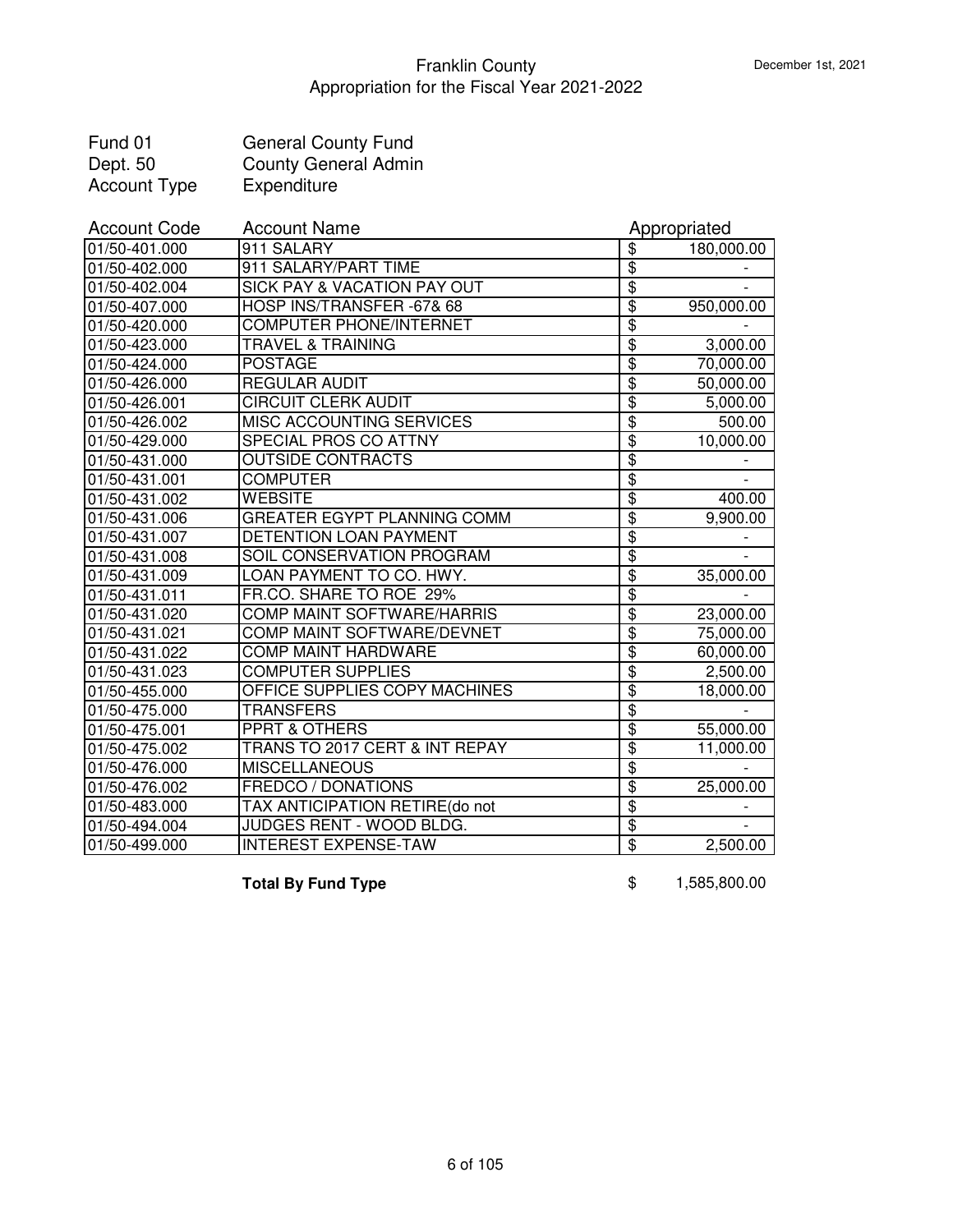| Fund 01             | <b>General County Fund</b> |
|---------------------|----------------------------|
| Dept. 51            | <b>County Board</b>        |
| <b>Account Type</b> | Expenditure                |

| <b>Account Code</b> | <b>Account Name</b>                | Appropriated    |
|---------------------|------------------------------------|-----------------|
| 01/51-400.000       | SALARY-COUNTY BOARD CHAIRMAN       | \$<br>13,200.00 |
| 01/51-401.000       | PER DIEM SALARIES(BD MEMBERS)      | \$<br>57,600.00 |
| 01/51-401.001       | <b>COUNTY BOARD SECRETARY (FT)</b> | \$<br>39,680.00 |
| 01/51-420.000       | <b>TELEPHONE</b>                   | \$              |
| 01/51-423.000       | <b>EXPENSES, CHAIRMAN</b>          | \$<br>3,600.00  |
| 01/51-423.001       | <b>BOARD TRAVEL</b>                | \$              |
| 01/51-425.000       | PUBLICATION AND PRINTING           | \$<br>1,000.00  |
| 01/51-435.000       | HAZARD MATERIAL & EARTHQUAKE       | \$              |
| 01/51-455.000       | <b>OFFICE SUPPLIES</b>             | \$<br>1,000.00  |
| 01/51-475.000       | TRANSFERS-COUNTY BOARD             | \$              |
| 01/51-475.003       | <b>MAPPING CONTRACTS</b>           | \$              |
| 01/51-475.004       | TRANSFER-RECYCLING PRGM 17         | \$              |
| 01/51-475.005       | TRANSFER - CHILD SUPPORT 13        | \$              |
| 01/51-476.000       | <b>MISCELLANEOUS</b>               | \$<br>1,500.00  |
| 01/51-491.000       | <b>BUILDING IMPROVEMENTS</b>       | \$              |
| 01/51-491.001       | POLLING PLACE MAINTENANCE          | \$              |

**Total By Fund Type 8 117,580.00**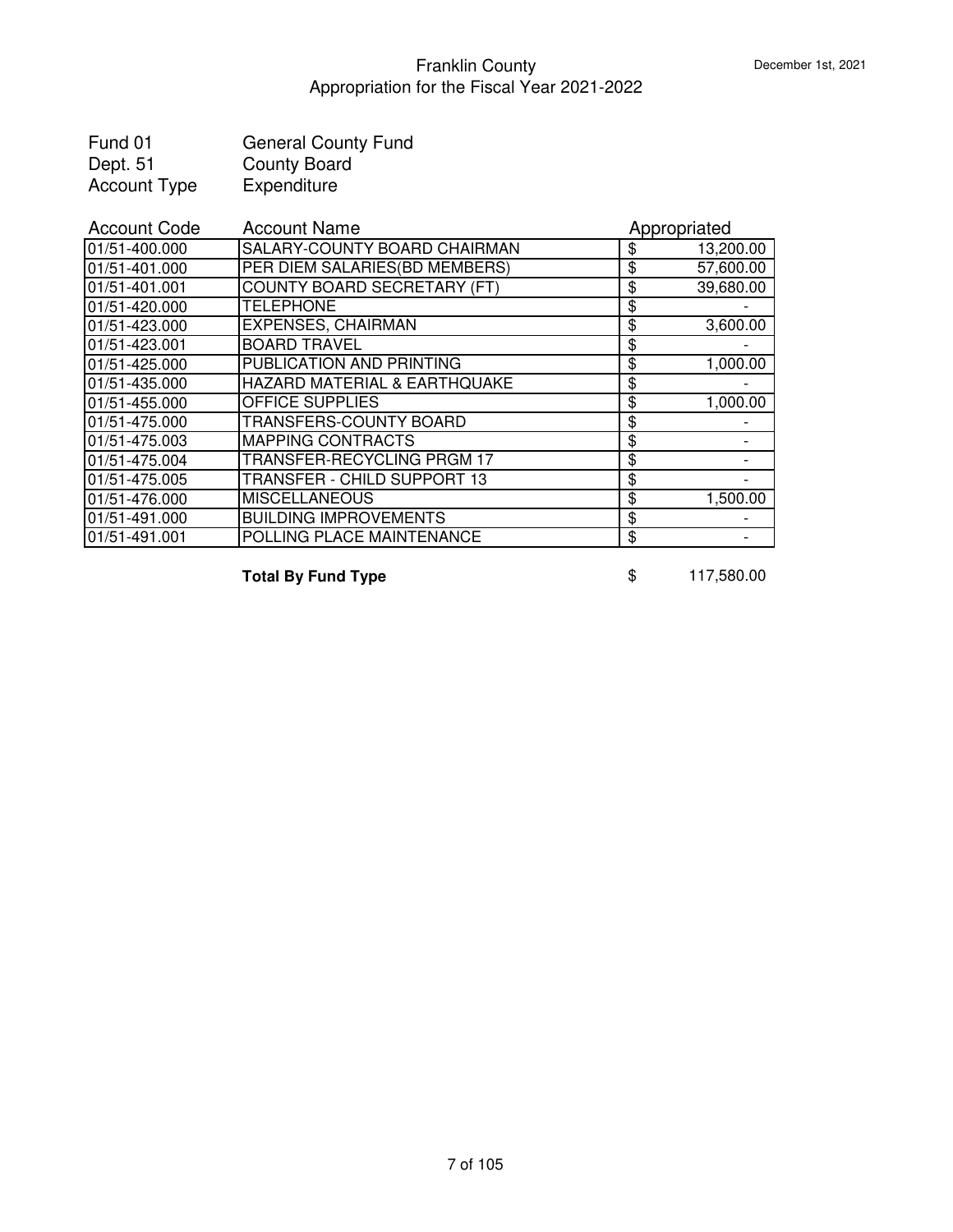| Fund 01             | <b>General County Fund</b> |
|---------------------|----------------------------|
| Dept. 52            | <b>County Clerk</b>        |
| <b>Account Type</b> | Expenditure                |

| <b>Account Code</b> | <b>Account Name</b>                    |    | Appropriated |  |
|---------------------|----------------------------------------|----|--------------|--|
| 01/52-400.000       | SALARY - ELECTED OFFICIAL              | \$ | 64,453.00    |  |
| 01/52-401.000       | <b>SALARY - FULL TIME</b>              | \$ | 138,737.00   |  |
| 01/52-402.000       | CO CLERK PART TIME/OVERTIME            | \$ | 2,500.00     |  |
| 01/52-402.015       | <b>SALARY - TEMPORARY PAY</b>          | \$ |              |  |
| 01/52-420.000       | <b>TELEPHONE</b>                       | \$ |              |  |
| 01/52-423.000       | TRAVEL                                 | \$ |              |  |
| 01/52-441.000       | <b>REGISTRATION BIRTH &amp; DEATHS</b> | S  | 500.00       |  |
| 01/52-442.000       | <b>REVENUE STAMPS</b>                  | S  | 60,000.00    |  |
| 01/52-443.000       | <b>RESTORATION OF RECORDS</b>          | S  | 500.00       |  |
| 01/52-455.000       | <b>OFFICE SUPPLIES</b>                 | \$ | 8,500.00     |  |
| 01/52-455.001       | ELECTION RECORD UPDATING               | \$ |              |  |

**Total By Fund Type 8 3 \$** 275,190.00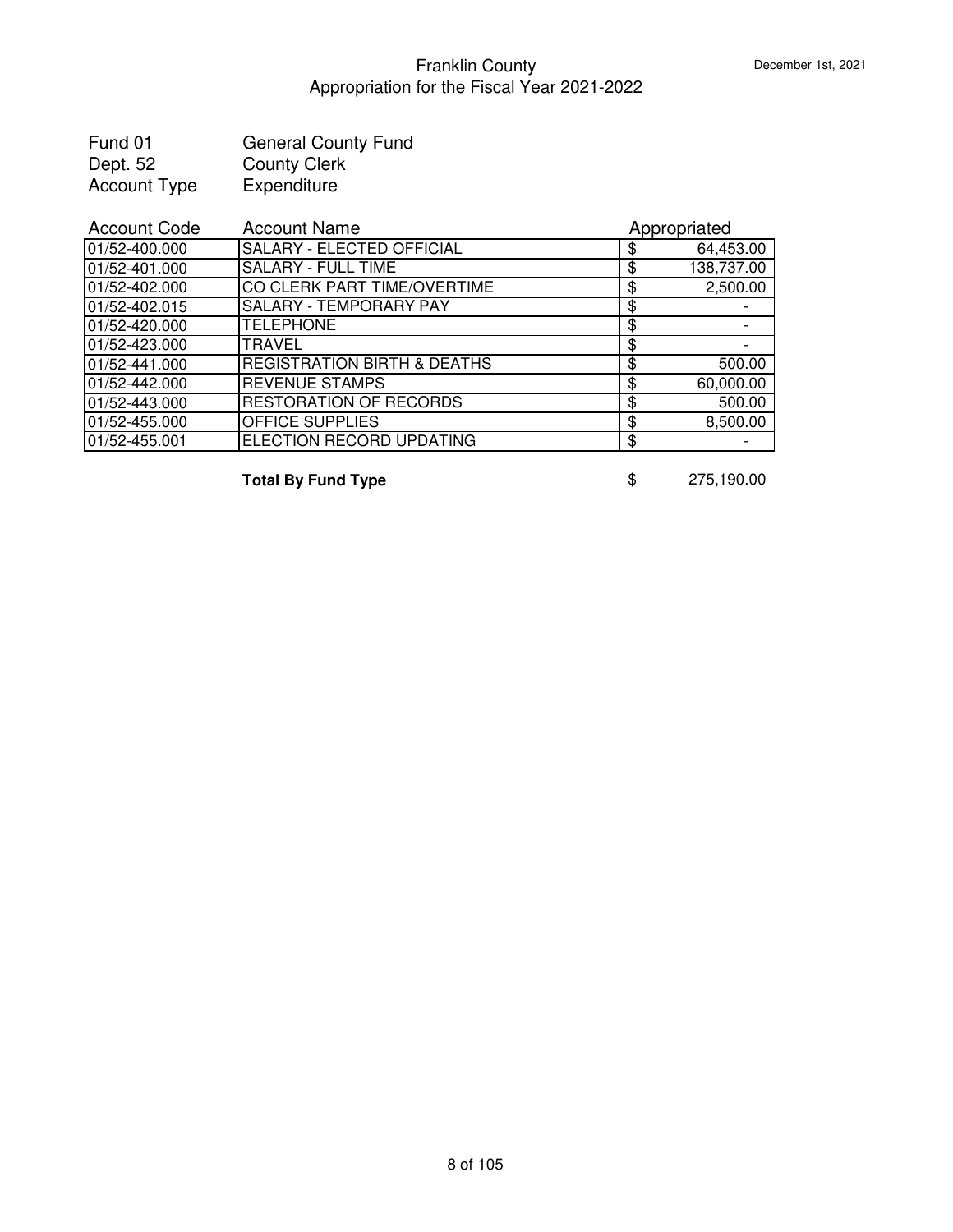| Fund 01      | <b>General County Fund</b> |
|--------------|----------------------------|
| Dept. 53     | <b>County Treasurer</b>    |
| Account Type | Expenditure                |

| <b>Account Code</b> | <b>Account Name</b>               |    | Appropriated |
|---------------------|-----------------------------------|----|--------------|
| 01/53-400.000       | SALARY - ELECTED OFFICIAL         |    | 64,453.00    |
| 01/53-401.000       | <b>SALARY - FULL TIME</b>         |    | 106,000.00   |
| 01/53-402.000       | SALARY-PARTTIME/OVERTIME/BUDGT    |    |              |
| 01/53-420.000       | <b>TELEPHONE</b>                  | S  |              |
| 01/53-423.000       | <b>TRAVEL</b>                     | S  |              |
| 01/53-425.000       | <b>PUBLICATION &amp; PRINTING</b> | ß. | 7,000.00     |
| 01/53-426.000       |                                   |    |              |
| 01/53-443.000       | <b>RESTORATION OF RECORDS</b>     | S  |              |
| 01/53-455.000       | OFFICE SUPPLIES & EQUIPMENT       | S  | 2,500.00     |

**Total By Fund Type 179,953.00**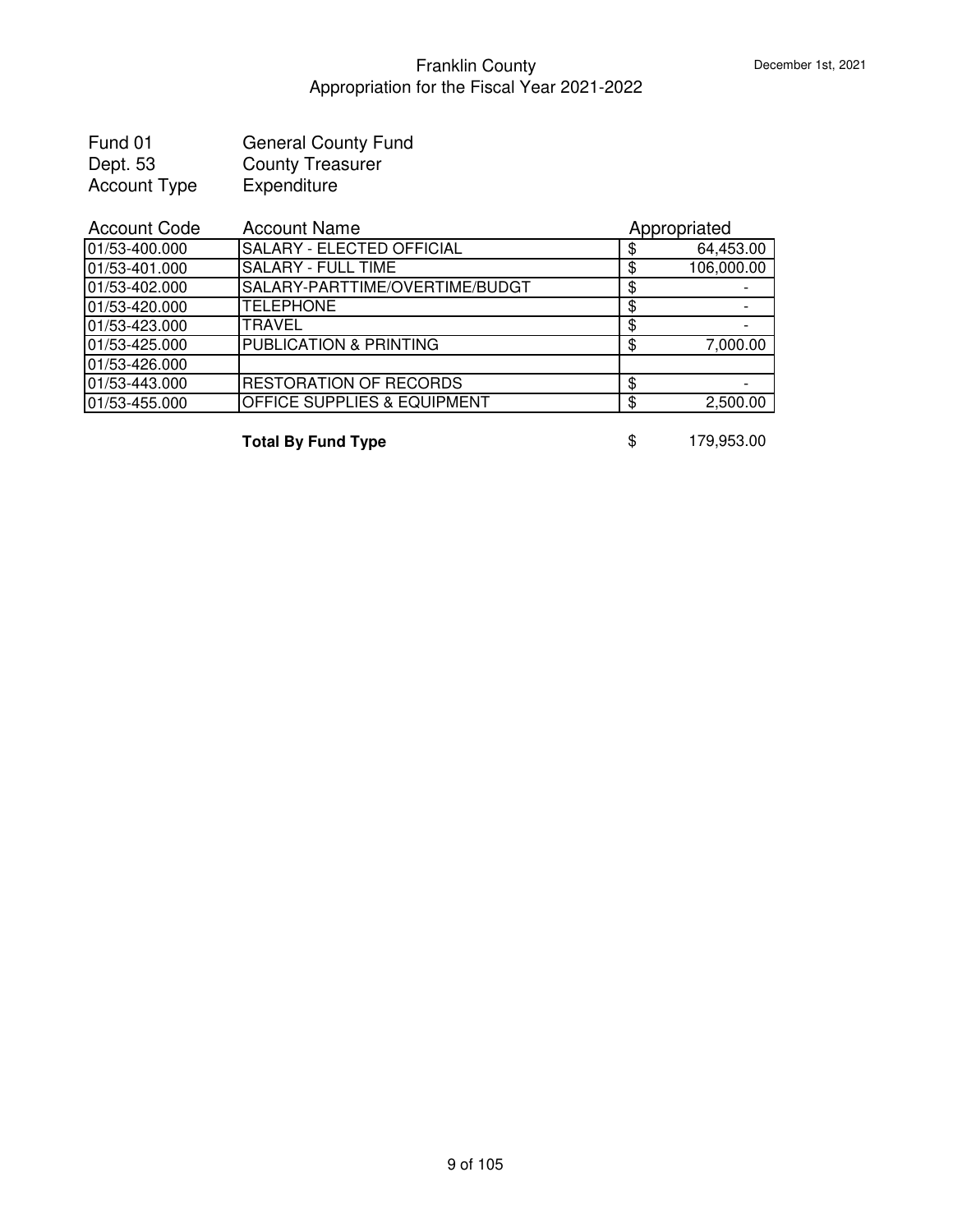| Fund 01      | <b>General County Fund</b> |
|--------------|----------------------------|
| Dept. 54     | <b>Circuit Clerk</b>       |
| Account Type | Expenditure                |

| <b>Account Code</b> | <b>Account Name</b>              | Appropriated |
|---------------------|----------------------------------|--------------|
| 01/54-400.000       | <b>SALARY - ELECTED OFFICIAL</b> | 64,453.00    |
| 01/54-401.000       | ISALARY - FULL TIME              | 185,047.00   |
| 01/54-402.000       | ISALARY - PARTIME/OVERTIME       |              |
| 01/54-402.015       | ISALARY-TEMPORARY PAY            |              |
| 01/54-423.000       | <b>TRAVEL</b>                    |              |
| 01/54-455.000       | <b>OFFICE SUPPLIES</b>           |              |

**Total By Fund Type** \$ 249,500.00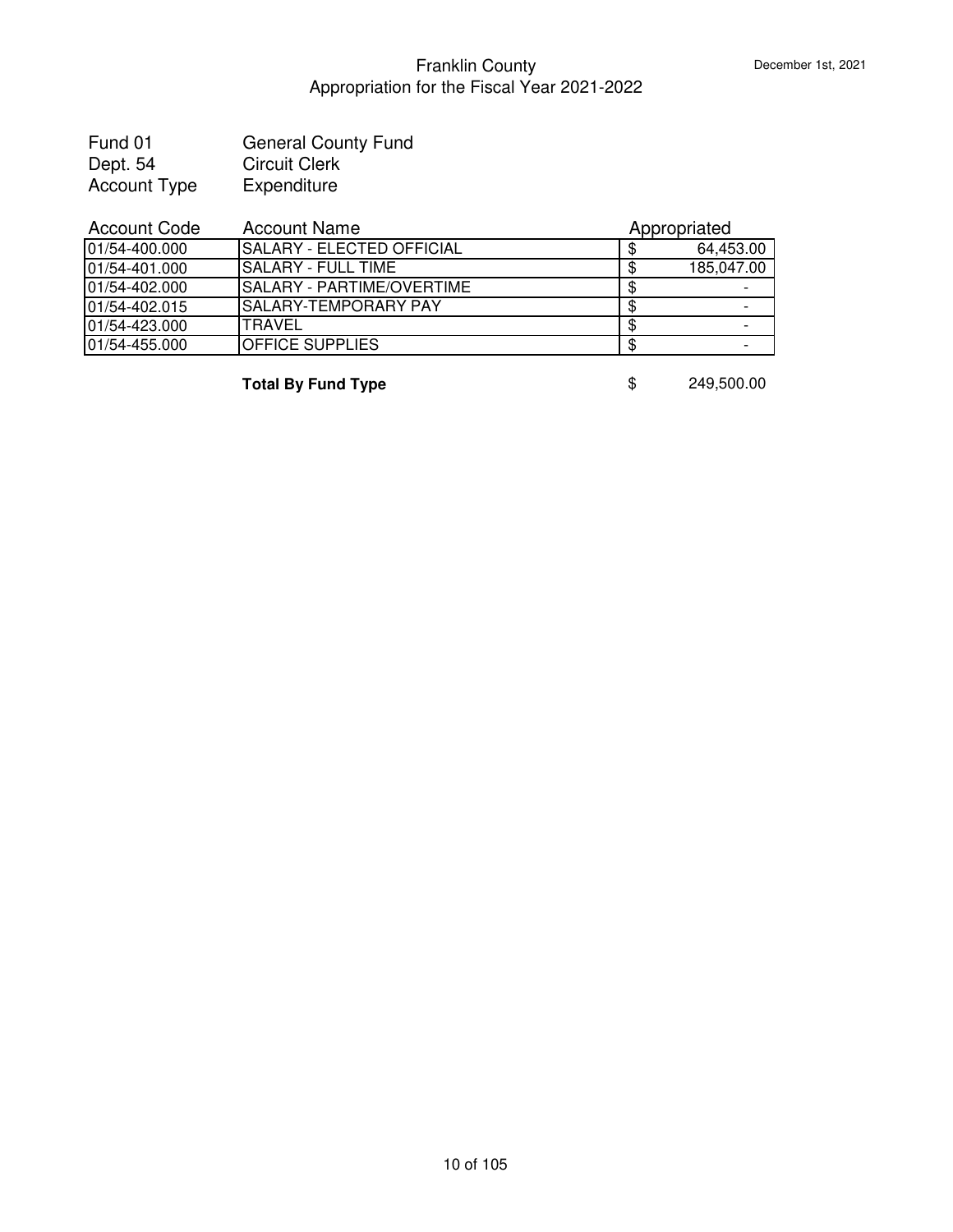| Fund 01             | <b>General County Fund</b> |
|---------------------|----------------------------|
| Dept. 55            | <b>County Sheriff</b>      |
| <b>Account Type</b> | Expenditure                |

| <b>Account Code</b>         | <b>Account Name</b>                    |                                  | Appropriated           |
|-----------------------------|----------------------------------------|----------------------------------|------------------------|
| $\overline{01/55}$ -400.000 | <b>SALARY - ELECTED OFFICIAL</b>       | \$                               | 70,946.00              |
| 01/55-401.000               | <b>SALARY - FULL TIME</b>              | $\overline{\mathcal{S}}$         | 1,854,650.00           |
| 01/55-401.001               | <b>SALARY - BACK PAY</b>               | $\overline{\$}$                  |                        |
| 01/55-402.000               | SAL. PT COOKS/DISPATCH CORRECT         | $\overline{\$}$                  | 82,000.00              |
| 01/55-402.002               | <b>SALARY - REND LAKE PATROL</b>       | $\overline{\$}$                  | 30,000.00              |
| 01/55-402.003               | SALARY-HIRE BACK PROGRAM               | \$                               | 11,625.00              |
| 01/55-402.005               | SALARY-HOLIDAY PAY                     | $\overline{\boldsymbol{\theta}}$ | 123,000.00             |
| 01/55-402.006               | SALARY - OVERTIME PAY                  | \$                               | 206,000.00             |
| 01/55-411.000               | MAINTENANCE - VEHICLES                 | $\overline{\mathbf{S}}$          | 40,000.00              |
| 01/55-412.000               | MAINTENANCE - EQUIPMENT                | \$                               | 4,000.00               |
| 01/55-420.000               | <b>TELEPHONE</b>                       | $\overline{\boldsymbol{\theta}}$ | 1,500.00               |
| 01/55-423.000               | TRAVEL                                 | $\overline{\$}$                  |                        |
| 01/55-424.000               | POSTAGE & POSTAGE METER                | $\overline{\$}$                  | 4,500.00               |
| 01/55-431.013               | <b>AUXILIARY</b>                       | $\overline{\mathbf{S}}$          |                        |
| 01/55-431.014               | <b>LEADS</b>                           | $\overline{\$}$                  | 10,000.00              |
| 01/55-435.000               | <b>TRAINING</b>                        | $\overline{\mathbf{S}}$          | 14,000.00              |
| 01/55-436.000               | <b>MEDICAL</b>                         | $\overline{\mathbf{S}}$          | 140,000.00             |
| 01/55-439.001               | FOOD-DIETING PRISONERS & D. CE         | \$                               | 260,000.00             |
| 01/55-444.000               | <b>HOUSING - JUVENILES</b>             | \$                               | 75,000.00              |
| 01/55-455.000               | OFFICE SUPPLIES                        | \$                               | 9,000.00               |
| 01/55-456.000               | <b>GAS/OIL &amp; TRANSPORTATION</b>    | \$                               | 50,000.00              |
| 01/55-457.006               | OPR SUPPLIES OFFICERS                  | $\overline{\mathbf{3}}$          | 4,000.00               |
| 01/55-457.007               | <b>BULLET PROOF VESTS</b>              | $\overline{\mathbf{S}}$          | 2,000.00               |
| 01/55-469.001               | UNIFORMS - OFFICERS                    | $\overline{\$}$                  | 27,000.00              |
| 01/55-471.000               | PHOTOGRAPHY SUPPLIES                   | $\overline{\$}$                  |                        |
| 01/55-476.000               | <b>MISCELLANEOUS</b>                   | $\overline{\$}$                  | 750.00                 |
| 01/55-479.000               | <b>OFFICER EXPENSE BONDS</b>           | $\overline{\$}$                  | 3,600.00               |
| 01/55-493.000               | <b>VEHICLES, RADIOS-NEW CARS-STRIP</b> | $\overline{\$}$                  | $\overline{52,000.00}$ |
| 01/55-494.000               | K-9 SUPPORT                            |                                  |                        |
| 01/55-494.001               | FACILITIES, EQUIP-SEARCH/RESCUE        | $\overline{\boldsymbol{\theta}}$ |                        |
| 01/55-494.002               | <b>FACILITIES, SUPPLIES-MERIT BD</b>   | $\overline{\$}$                  | 250.00                 |
| 01/55-494.003               | <b>FACILITIES, SUPPLIES-FIRING RNG</b> | $\overline{\$}$                  | 5,000.00               |
| 01/55-494.004               | <b>FACILITIES, EQUIPMENT</b>           | $\overline{\$}$                  | 10,000.00              |
| 01/55-494.005               | <b>INMATE SUPPLIES</b>                 | $\overline{\$}$                  | 20,000.00              |

**Total By Fund Type**  $$3,110,821.00$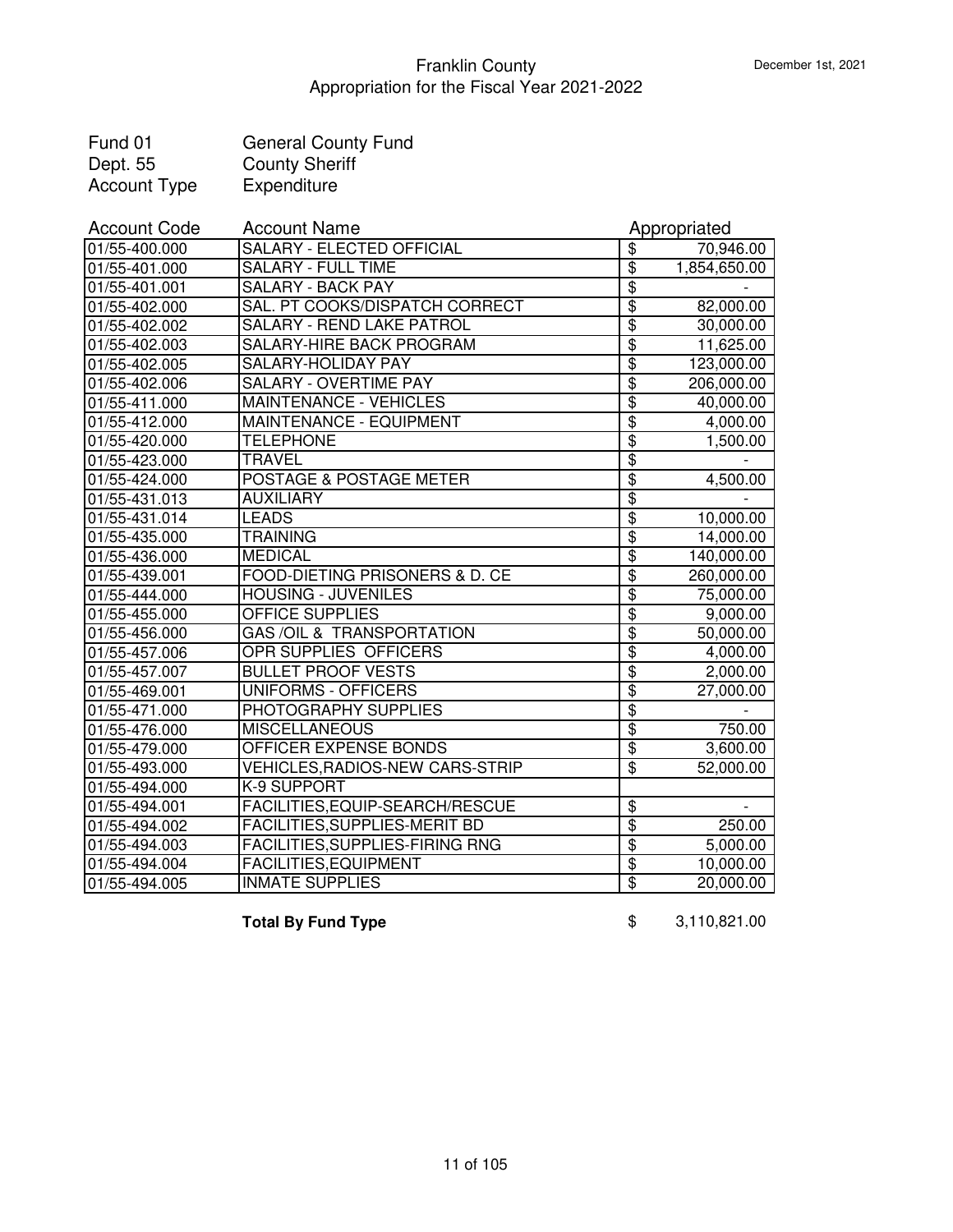| Fund 01             | <b>General County Fund</b> |
|---------------------|----------------------------|
| Dept. 56            | <b>County Coroner</b>      |
| <b>Account Type</b> | Expenditure                |

| <b>Account Name</b>                   | Appropriated |           |
|---------------------------------------|--------------|-----------|
| <b>SALARY - ELECTED OFFICIAL</b>      |              | 36,580.00 |
| <b>SALARY - PART TIME</b>             |              | 17,500.00 |
| <b>SALARY - JURORS</b>                |              |           |
| MAINTENANCE-VEHICLES                  | \$           |           |
| <b>TELEPHONE/COMMUNICATIONS</b>       | \$           |           |
| <b>TRAVEL</b>                         | \$           |           |
| <b>OTHER PROF SERVICE/REP AND DEP</b> | S            | 16,000.00 |
| <b>AUTOPSY EXPENSES/BODY TRANSPOR</b> | S            | 90,000.00 |
| <b>OFFICE SUPPLIES</b>                |              |           |
| <b>MISCELLANEOUS/REFUNDS</b>          | S            |           |
|                                       |              |           |

**Total By Fund Type 160,080.00**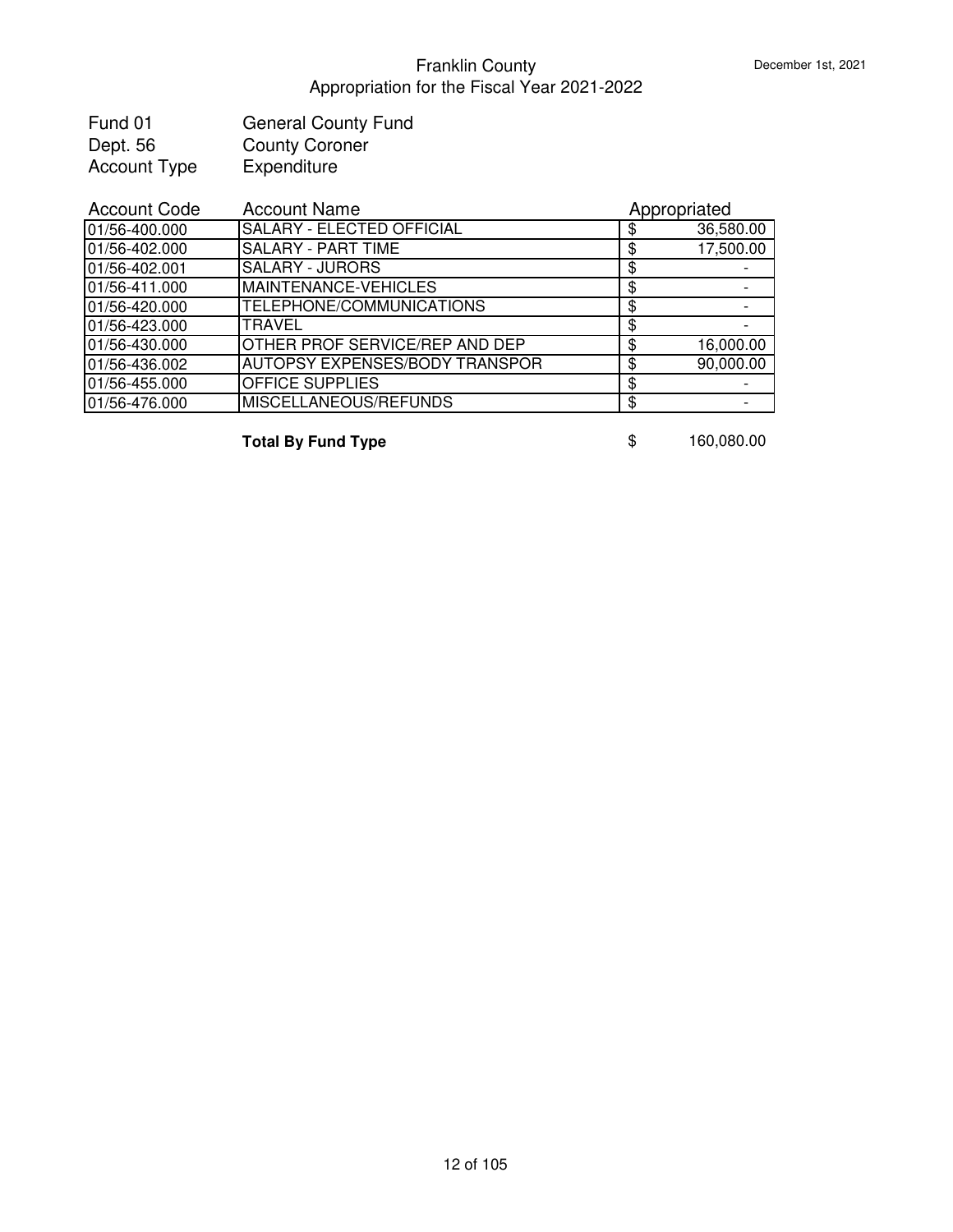| Fund 01             | <b>General County Fund</b> |
|---------------------|----------------------------|
| Dept. 57            | Supt of School             |
| <b>Account Type</b> | Expenditure                |

| <b>Account Name</b>                  | Appropriated |           |
|--------------------------------------|--------------|-----------|
| ISALARY - FULL TIME                  |              | 42,967.24 |
| <b>HOSPITAL INSURANCE</b>            |              |           |
| <b>ITELEPHONE</b>                    |              |           |
| <b>TRAVEL</b>                        |              |           |
| <b>OFFICE SUPPLIES</b>               |              |           |
| <b>MISCELLANEOUS-SUPT OF SCHOOLS</b> |              |           |
|                                      |              |           |

**Total By Fund Type \$** 42,967.24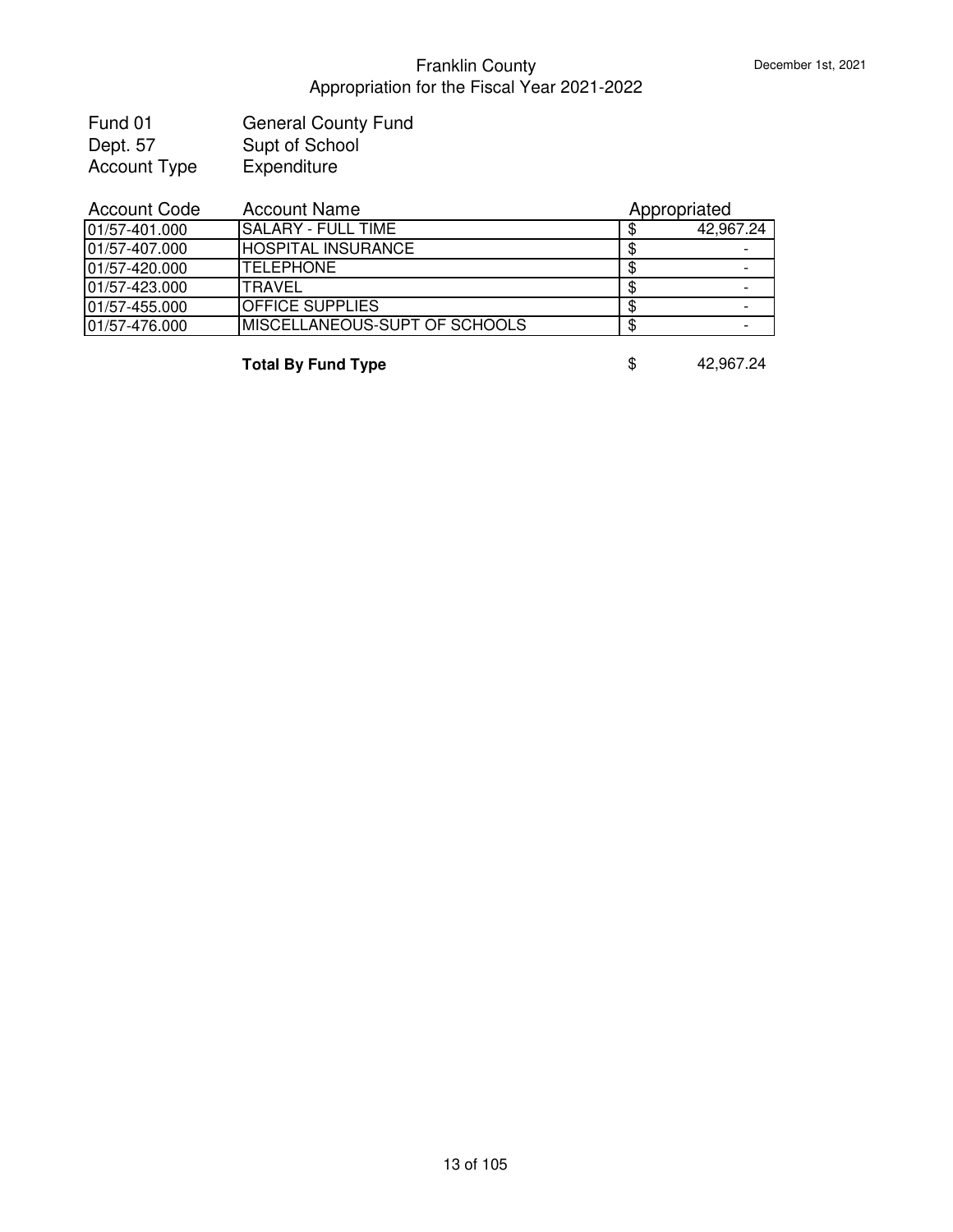| Fund 01             | <b>General County Fund</b> |
|---------------------|----------------------------|
| Dept. 58            | <b>States Attorney</b>     |
| <b>Account Type</b> | Expenditure                |

| <b>Account Code</b> | <b>Account Name</b>                    | Appropriated     |
|---------------------|----------------------------------------|------------------|
| 01/58-400.000       | SALARIES - ELECTED OFFICIAL            | \$<br>183,434.18 |
| 01/58-401.000       | <b>SALARIES - FULL TIME</b>            | \$<br>94,769.00  |
| 01/58-401.001       | SALARY-ASST STA ATTORNEY (1)           | \$               |
| 01/58-401.006       | <b>SALARY - VIOLENT CRIMES</b>         | \$<br>65,520.00  |
| 01/58-401.007       | <b>SALARY-VIOLENT CRIME ADVOCATE</b>   | \$<br>32,760.00  |
| 01/58-402.000       | SALARIES - SECRETARY/OVERTIME          | \$               |
| 01/58-420.000       | <b>TELEPHONE</b>                       | \$               |
| 01/58-423.000       | <b>TRAVEL</b>                          | \$               |
| 01/58-425.000       | <b>PUBLICATION &amp; PRINTING</b>      | \$<br>1,000.00   |
| 01/58-430.000       | <b>IMEDICAL WITNESS FEE PROF SER</b>   | \$<br>7,500.00   |
| 01/58-431.001       | <b>COMPUTER FEES</b>                   | \$<br>2,000.00   |
| 01/58-431.003       | <b>APPELLATE PROSECUTOR PROJECT</b>    | \$<br>18,000.00  |
| 01/58-431.004       | <b>TRANSCRIPT FEE</b>                  | \$<br>10,000.00  |
| 01/58-431.005       | <b>INVESTIGATOR FEES</b>               | \$               |
| 01/58-455.000       | <b>OFFICE SUPPLIES &amp; EQUIPMENT</b> | \$<br>15,000.00  |

**Total By Fund Type 6 and 1998 \$** 429,983.18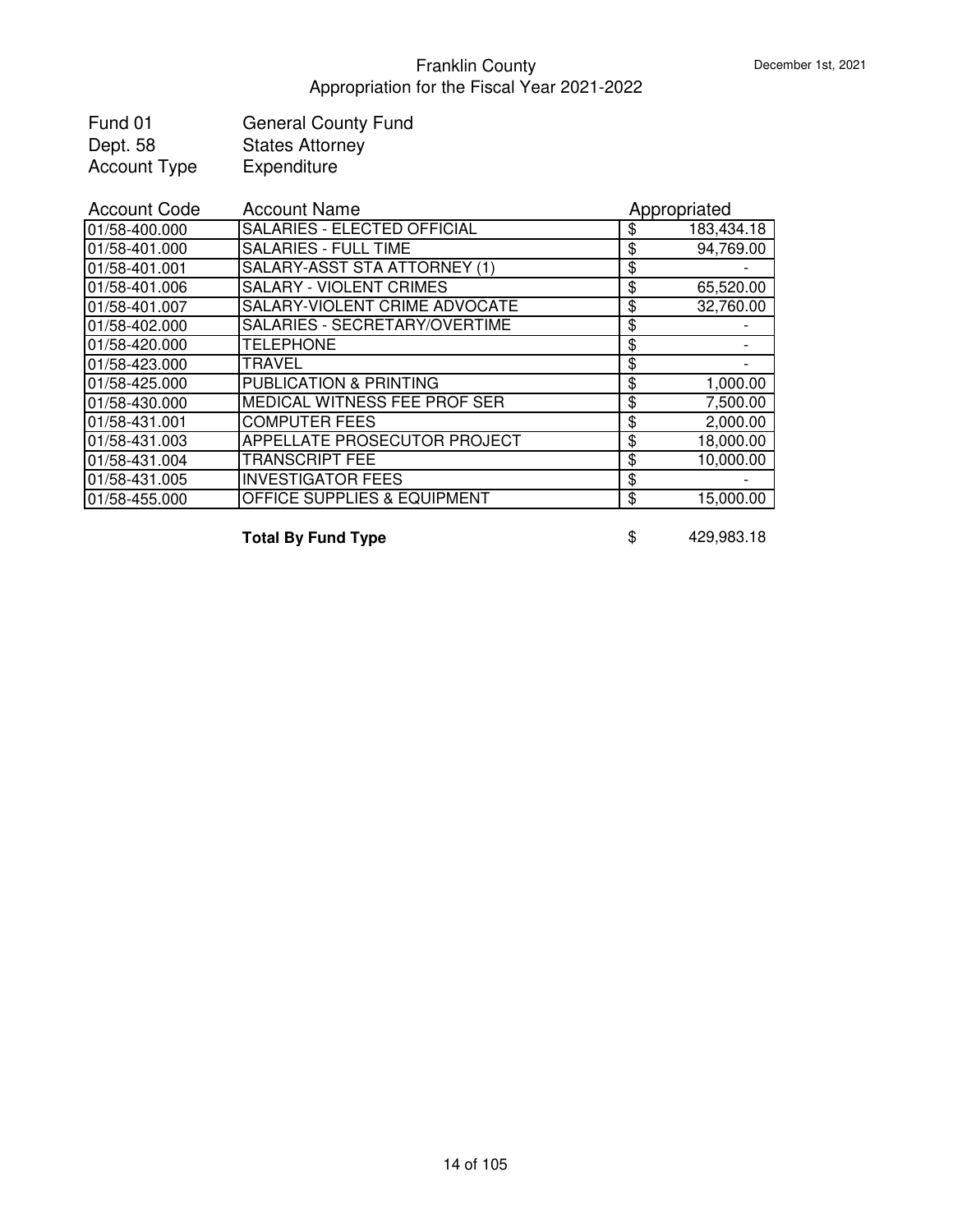| Fund 01             | <b>General County Fund</b> |
|---------------------|----------------------------|
| Dept. 59            | Supv of Assessment         |
| <b>Account Type</b> | Expenditure                |

| <b>Account Code</b> | <b>Account Name</b>                    | Appropriated |           |
|---------------------|----------------------------------------|--------------|-----------|
| 01/59-400.000       | <b>SALARY - APPOINTED OFFICIAL 50</b>  |              | 30,000.00 |
| 01/59-401.000       | <b>SALARY - FULL TIME</b>              |              | 67,117.76 |
| 01/59-402.000       | <b>SALARY - PART TIME</b>              | S            |           |
| 01/59-420.000       | <b>ITELEPHONE</b>                      | S            |           |
| 01/59-423.000       | <b>TRAVEL</b>                          | S            |           |
| 01/59-425.000       | <b>PUBLICATION &amp; PRINTING</b>      | S            | 1,350.00  |
| 01/59-431.002       | <b>MAPPING</b>                         |              |           |
| 01/59-455.000       | <b>OFFICE SUPPLIES &amp; EQUIPMENT</b> |              | 3,500.00  |

**Total By Fund Type 8 \$** 101,967.76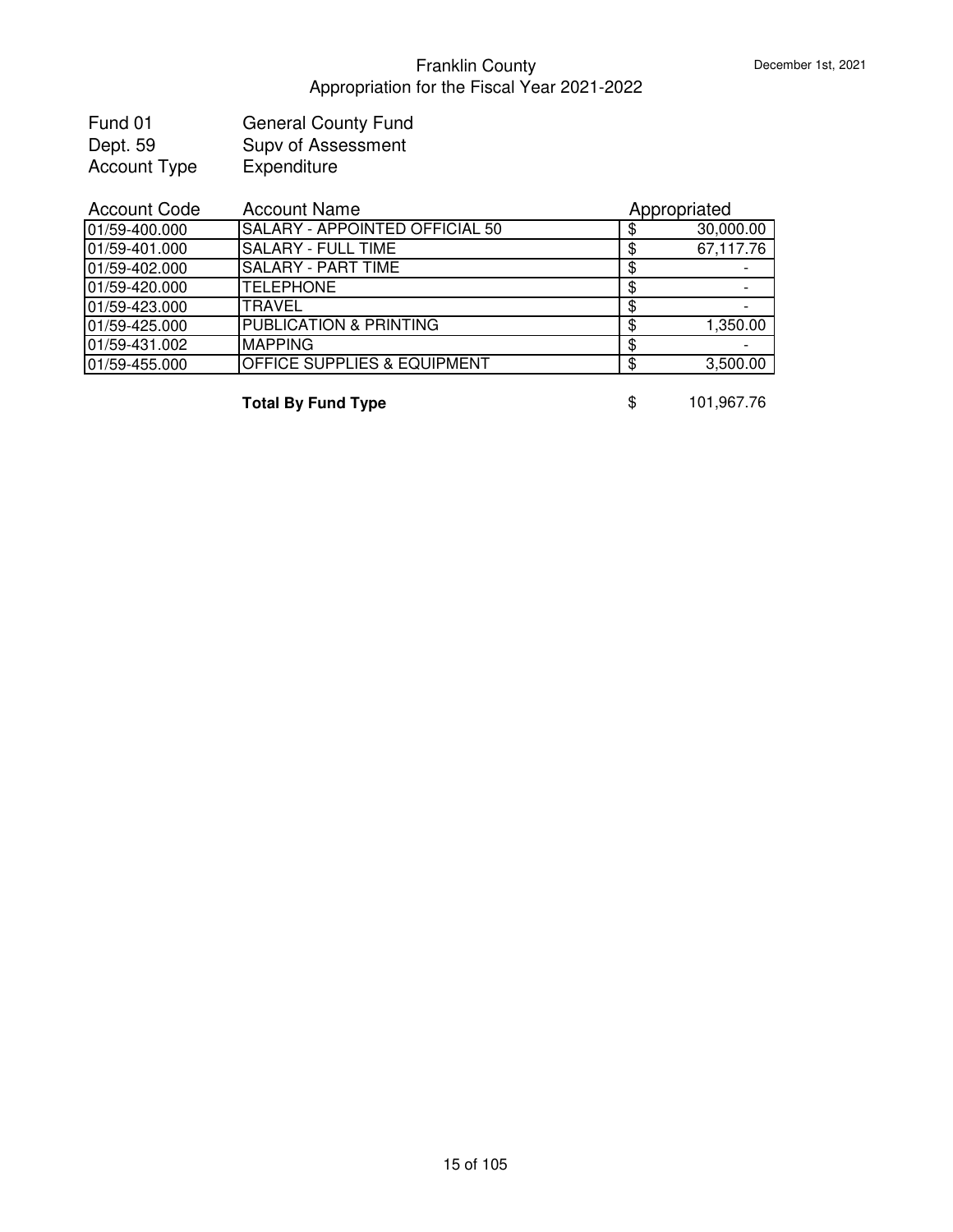| Fund 01             | <b>General County Fund</b> |
|---------------------|----------------------------|
| Dept. 60            | Election                   |
| <b>Account Type</b> | Expenditure                |

| <b>Account Code</b> | <b>Account Name</b>                  | Appropriated    |
|---------------------|--------------------------------------|-----------------|
| 01/60-401.000       | <b>SALARY - FULL TIME</b>            | \$<br>68,875.00 |
| 01/60-402.000       | <b>SALARY - PART TIME</b>            | \$<br>16,500.00 |
| 01/60-402.003       | <b>SALARY - ELECTION JUDGES</b>      | \$<br>49,000.00 |
| 01/60-420.000       | <b>TELEPHONE</b>                     | \$              |
| 01/60-423.000       | <b>TRAVEL - ELECTION JUDGES</b>      | \$<br>3,400.00  |
| 01/60-425.000       | PUBLICATION/PRINTING SUPPLIES        | \$<br>70,000.00 |
| 01/60-430.000       | <b>VOTE BY MAIL</b>                  | \$              |
| 01/60-431.002       | <b>ELECTION MAPPING</b>              | \$              |
| 01/60-431.015       | <b>POLL PREPARATION</b>              | \$<br>3,000.00  |
| 01/60-440.000       | <b>VOTER REGISTRATION - COMPUTER</b> | \$              |
| 01/60-445.000       | <b>IMOTOR VOTER REGISTRATION ACT</b> | \$              |
| 01/60-455.000       | <b>OFFICE SUPPLIES</b>               | \$<br>3,500.00  |
| 01/60-494.007       | OPTICAL SCAN VOTING SYSTEM           | \$<br>30,000.00 |
| 01/60-494.008       | NEW VOTER REG/HARDWARE/SOFTWAR       | \$<br>10,000.00 |

**Total By Fund Type** \$ 254,275.00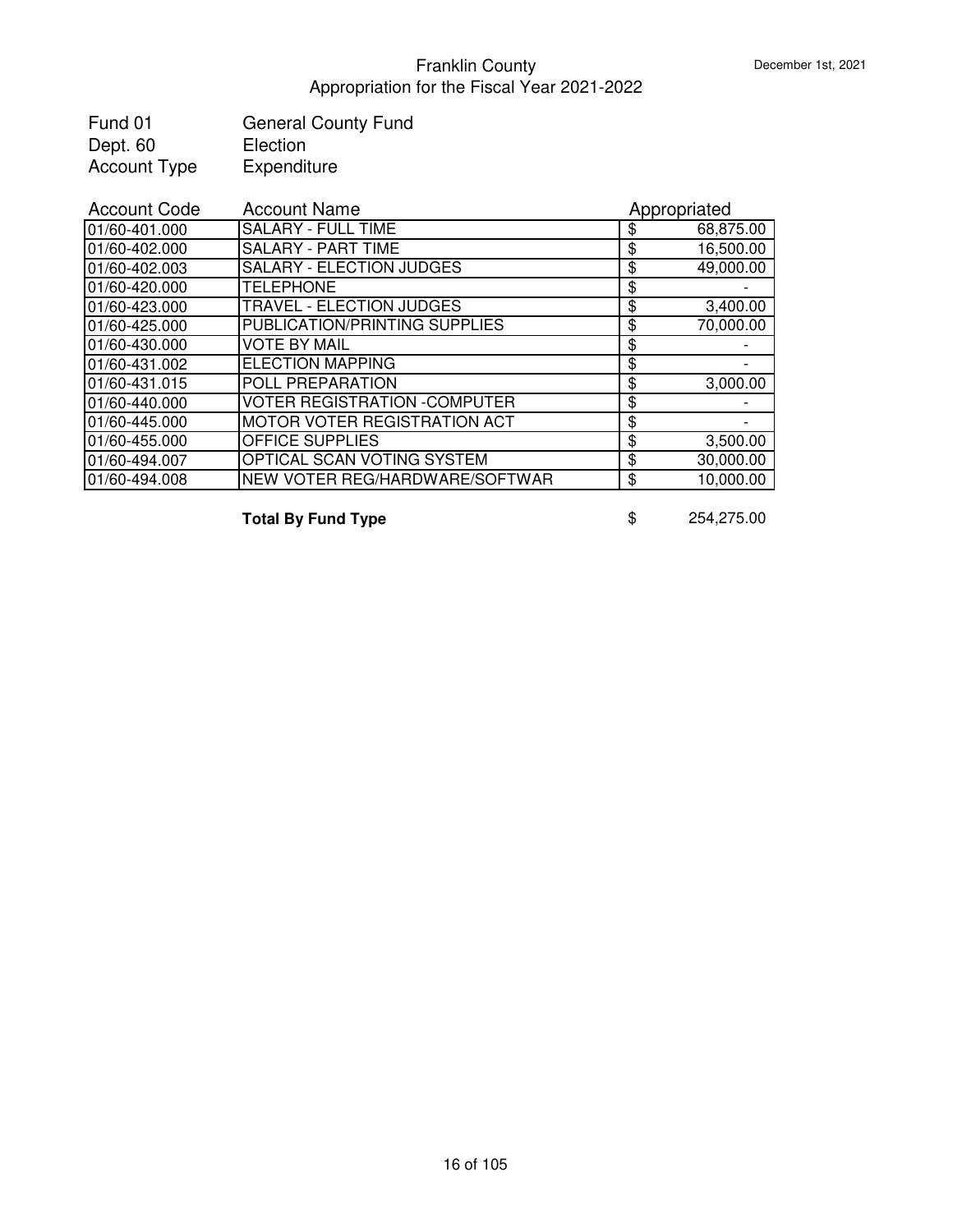| Fund 01             | <b>General County Fund</b> |
|---------------------|----------------------------|
| Dept. 61            | <b>Public Defender</b>     |
| <b>Account Type</b> | Expenditure                |

| <b>Account Code</b> | <b>Account Name</b>               | Appropriated |           |
|---------------------|-----------------------------------|--------------|-----------|
| 101/61-400.000      | ISALARY - APPOINTED OFFICIAL      |              | 95,000.00 |
| 01/61-402.000       | ISALARY - PART TIME               |              |           |
| 01/61-430.000       | IMEDICAL WITNESS FEE              | -36          | 5,000.00  |
| 01/61-431.016       | <b>ASSISTANT PUBLIC DEFENDERS</b> |              | 40,000.00 |
| 01/61-434.000       | <b>IOFFICE EXPENSE</b>            |              | 500.00    |
|                     |                                   |              |           |

**Total By Fund Type** \$ 140,500.00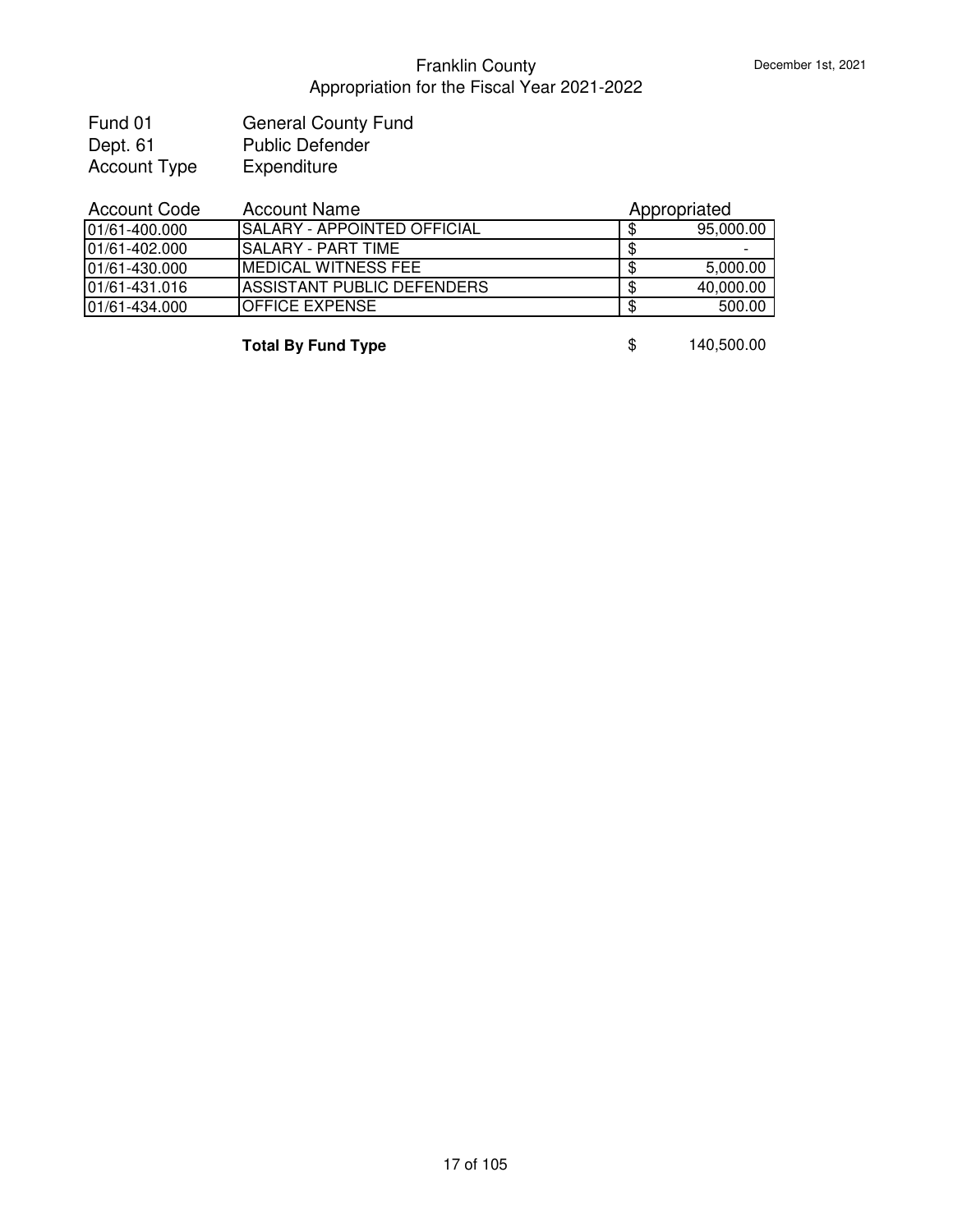| Fund 01             | <b>General County Fund</b> |
|---------------------|----------------------------|
| Dept. 62            | Probation                  |
| <b>Account Type</b> | Expenditure                |

| <b>Account Code</b> | <b>Account Name</b>                 | Appropriated    |
|---------------------|-------------------------------------|-----------------|
| 01/62-400.000       | SALARY - APPOINTED OFFICIAL         | \$              |
| 01/62-400.001       | SALARY-REIMB-FRANKLIN COUNTY        | \$<br>50,000.00 |
| 01/62-400.002       | SUPERVISOR-PROBATION                | \$              |
| 01/62-400.003       | SALARY-DIRECTOR OF COURT SERVI      | \$              |
| 01/62-401.000       | <b>SALARY-FULL TIME (PROBATION)</b> | \$              |
| 01/62-401.001       | SALARY - SECRETARY                  | \$              |
| 01/62-401.007       | SALARY - EVENING REPORTING OFF      | \$              |
| 01/62-402.011       | SALARY-EVENING REPT ASSISTANTS      | \$              |
| 01/62-402.012       | <b>CIRCUIT WIDE SHARE/SAL-FRNG</b>  | \$              |
| 01/62-420.000       | <b>TELEPHONE</b>                    | \$              |
| 01/62-423.001       | <b>TRAVEL &amp; LODGING</b>         | \$              |
| 01/62-424.000       | POSTAGE - BOX RENT                  | \$              |
| 01/62-455.000       | OFFICE SUPPLIES                     | \$              |
| 01/62-476.000       | <b>MISCELLANEOUS</b>                | \$              |
| 01/62-477.000       | <b>RENT-OFFICE SPACE</b>            | \$              |
| 01/62-477.001       | <b>JANITORIAL SERVICE</b>           | \$              |
| 01/62-477.002       | <b>UTILITIES</b>                    | \$              |

**Total By Fund Type 8 50,000.00**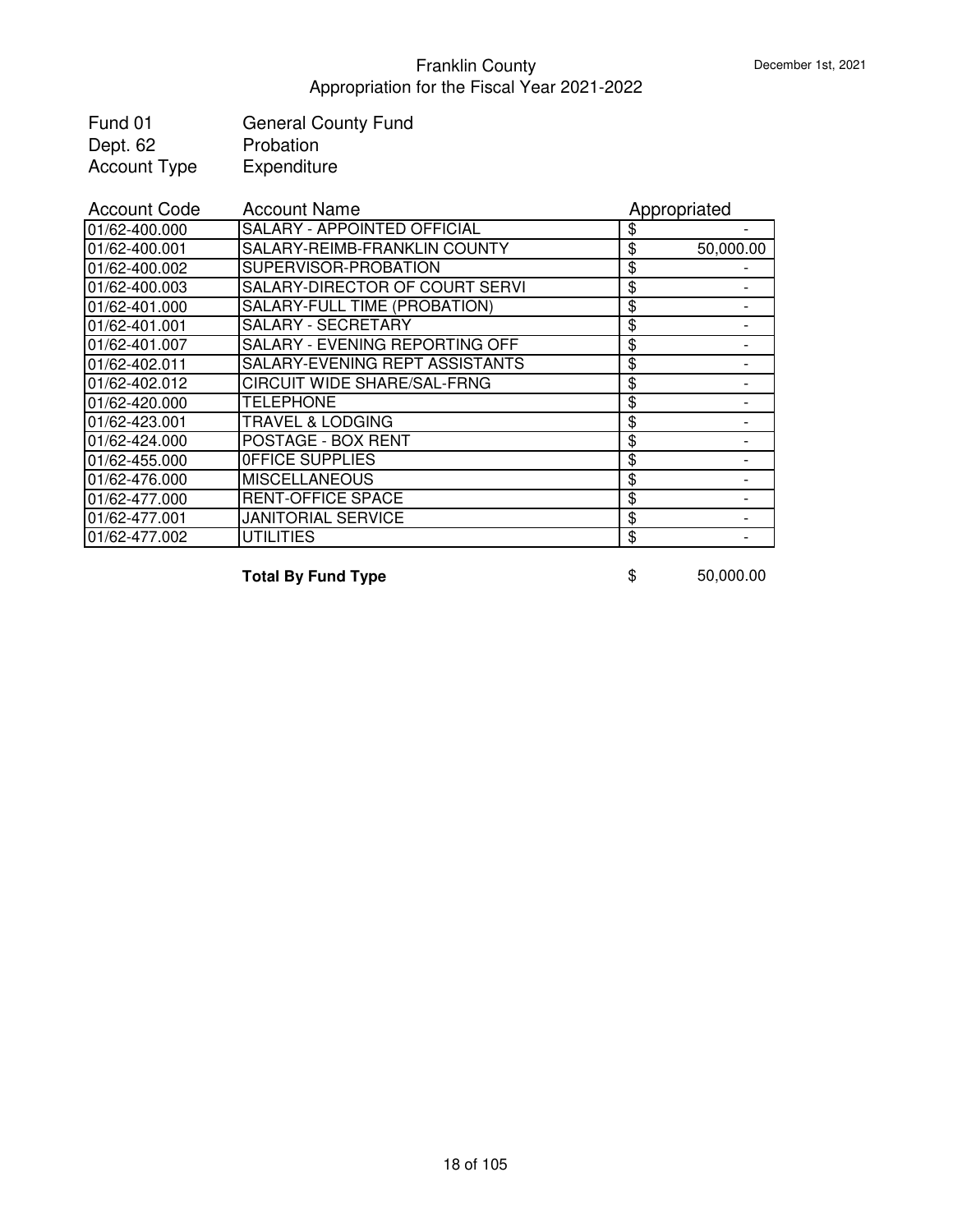| Fund 01             | <b>General County Fund</b> |
|---------------------|----------------------------|
| Dept. 63            | <b>Board of Review</b>     |
| <b>Account Type</b> | Expenditure                |

| Account Code   | Account Name                       | Appropriated             |  |
|----------------|------------------------------------|--------------------------|--|
| 101/63-400.000 | <b>ISALARY-APPOINTED OFFICIALS</b> | 13,300.00                |  |
| 101/63-423.000 | ITRAVEL                            | $\overline{\phantom{0}}$ |  |
| 101/63-425.000 | <b>IPUBLICATION</b>                | -                        |  |
| 101/63-455.000 | <b>IOFFICE SUPPLIES</b>            |                          |  |
|                |                                    |                          |  |

**Total By Fund Type 8** 13,300.00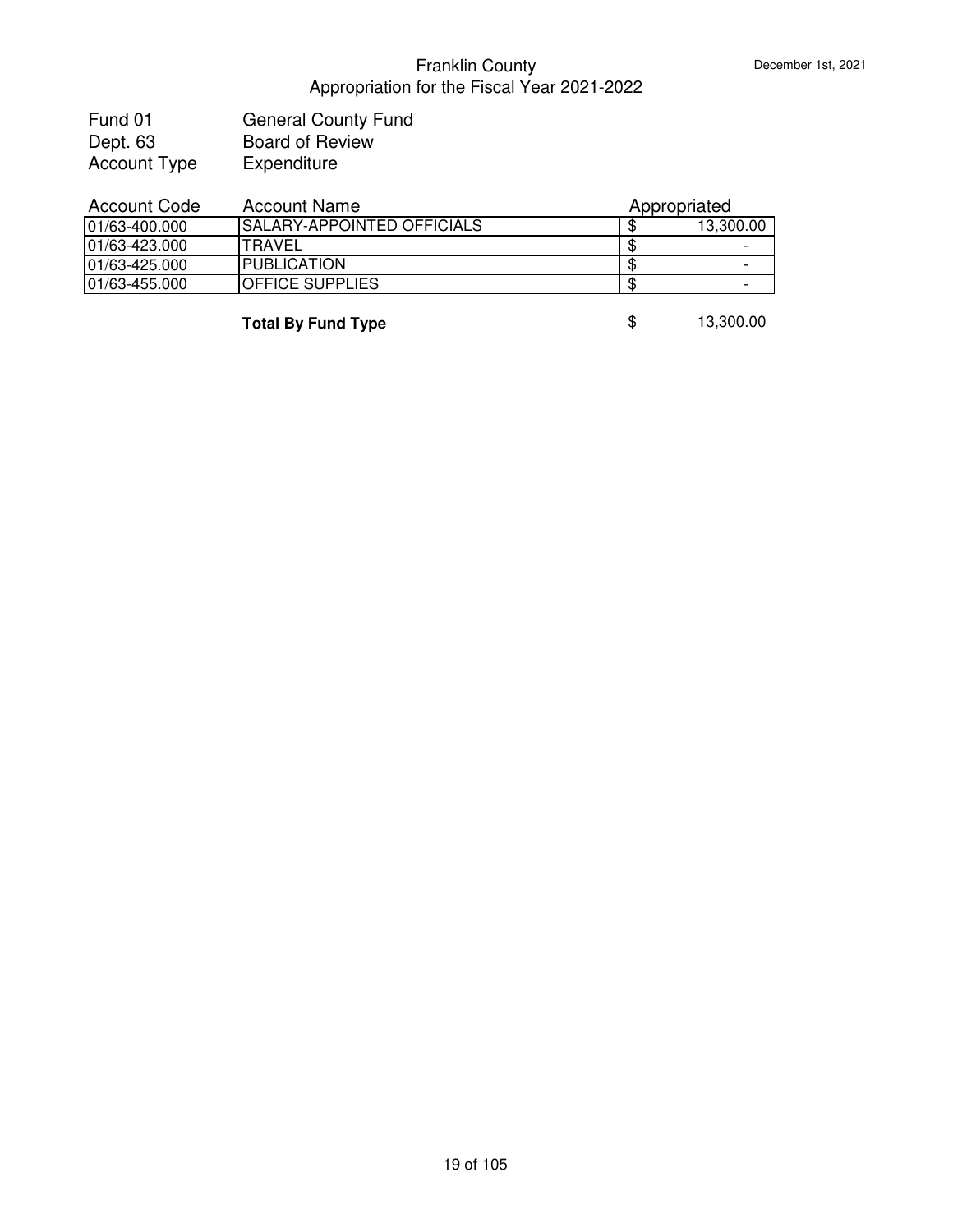| Fund 01             | <b>General County Fund</b> |
|---------------------|----------------------------|
| Dept. 64            | <b>Circuit Court</b>       |
| <b>Account Type</b> | Expenditure                |

| <b>Account Code</b> | <b>Account Name</b>                   | Appropriated   |
|---------------------|---------------------------------------|----------------|
| 01/64-401.004       | <b>JUDGES SALARIES &amp; EXPENSE</b>  | 7,200.00       |
| 01/64-402.001       | <b>SALARY-JURORS</b>                  | 9,000.00       |
| 01/64-420.000       | <b>TELEPHONE</b>                      |                |
| 01/64-425.000       | <b>PUBLICATION/PRINTING CRT ORDER</b> | \$<br>500.00   |
| 01/64-429.000       | <b>CT APPOINTED ATTORNEY FEES</b>     | 70,000.00      |
| 01/64-431.004       | <b>COURT ORDERED TRANSCRIPTS</b>      | \$<br>5,000.00 |
| 01/64-439.002       | <b>MEALS-DIETING JURORS</b>           | 2,000.00       |
| 01/64-455.000       | <b>OFFICE SUPPLIES</b>                | 1,000.00       |
| 01/64-476.000       | <b>MISC/COURT ORDER FEES</b>          |                |

**Total By Fund Type**  $\qquad$  **\$** 94,700.00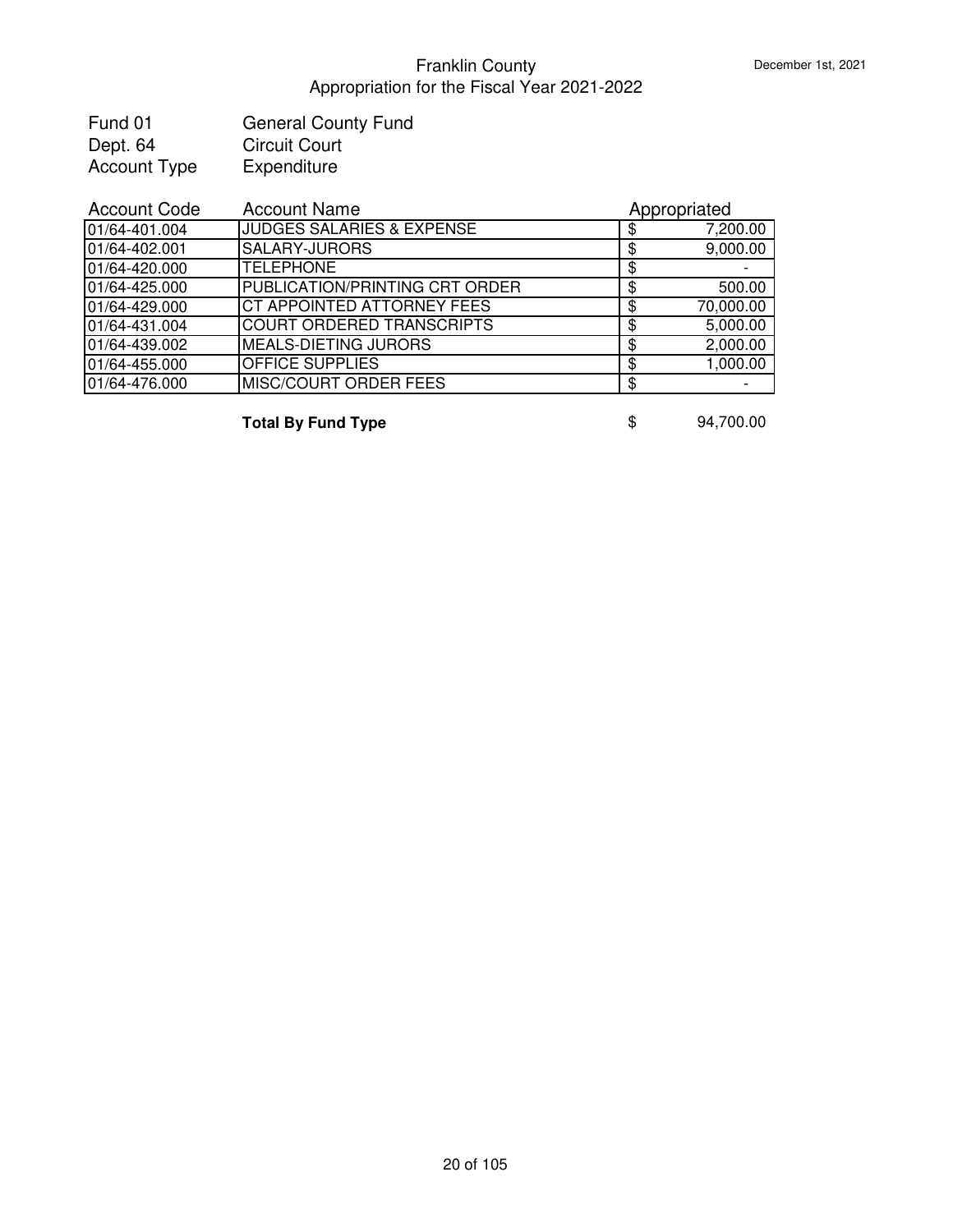| Fund 01             | <b>General County Fund</b>           |
|---------------------|--------------------------------------|
| Dept. 65            | <b>Public Building &amp; Grounds</b> |
| <b>Account Type</b> | Expenditure                          |

| <b>Account Code</b> | <b>Account Name</b>              |                                  | Appropriated |
|---------------------|----------------------------------|----------------------------------|--------------|
| 01/65-401.000       | SALARY-WEED COMMISSIONER         | \$                               |              |
| 01/65-401.003       | SALARY-JANITOR(COURT HOUSE)      | \$                               | 8,200.00     |
| 01/65-402.000       | SALARY-PART TIME/PROB & STA AT   | \$                               | 12,000.00    |
| 01/65-410.001       | MAINT. BLDG.(COUNTY BUILDING)    | \$                               | 1,000.00     |
| 01/65-410.002       | MAINT. BLDG.(SNOW/LAWN/ELEVATOR) | \$                               | 15,000.00    |
| 01/65-410.003       | MAINT. BLDG.(COUNTY JAIL)        | $\overline{\boldsymbol{\theta}}$ | 60,000.00    |
| 01/65-410.004       | MAINT. CO. JAIL EQUIPMENT        | \$                               | 44,000.00    |
| 01/65-410.005       | MAINT - PROBATION/STAES ATTORNE  | \$                               | 5,000.00     |
| 01/65-410.006       | MAINT-CLOSED                     | \$                               |              |
| 01/65-420.000       | UTILITIES-TELEPHONE              | \$                               | 40,000.00    |
| 01/65-421.001       | UTILITIES-ELECTRIC               | \$                               | 100,000.00   |
| 01/65-421.002       | UTILITIES-WATER                  | \$                               | 30,000.00    |
| 01/65-423.000       | TRAVEL-WEED COMMISSIONER         | \$                               |              |
| 01/65-430.000       | OTHER PROF SERV(PEST CONTROL)    | $\overline{\mathbf{S}}$          | 7,500.00     |
| 01/65-431.017       | JANITORIAL SERV JAIL-CONTRACT    | \$                               | 10,000.00    |
| 01/65-431.018       | JANITOR SER CNTY BLDG-CONTRACT   | $\overline{\boldsymbol{\theta}}$ | 13,000.00    |
| 01/65-433.000       | SANITATION GARBAGE PICK UP       | \$                               | 13,000.00    |
| 01/65-457.001       | OPERATING SUPPLIES(COUNTY BLDG   | $\overline{\boldsymbol{\theta}}$ | 5,000.00     |
| 01/65-457.002       | OPERATING SUPPLIES(CT HOUSE)     | $\overline{\mathbf{3}}$          | 3,500.00     |
| 01/65-457.003       | OPERATING SUPPLIES(CO JAIL)      | $\overline{\mathbf{e}}$          | 35,000.00    |
| 01/65-457.004       | OPERATING SUPPLIES(WEED COMM)    | \$                               |              |
| 01/65-457.005       | OPR SUPPLIES - KITCHEN           | \$                               | 18,000.00    |
| 01/65-457.007       | OPERATING SUPPLIES/PROB-ST ATT   | \$                               | 2,500.00     |
| 01/65-491.001       | REMODELING OF OFFICE BUILDING    | \$                               |              |

**Total By Fund Type**  $$ 422,700.00$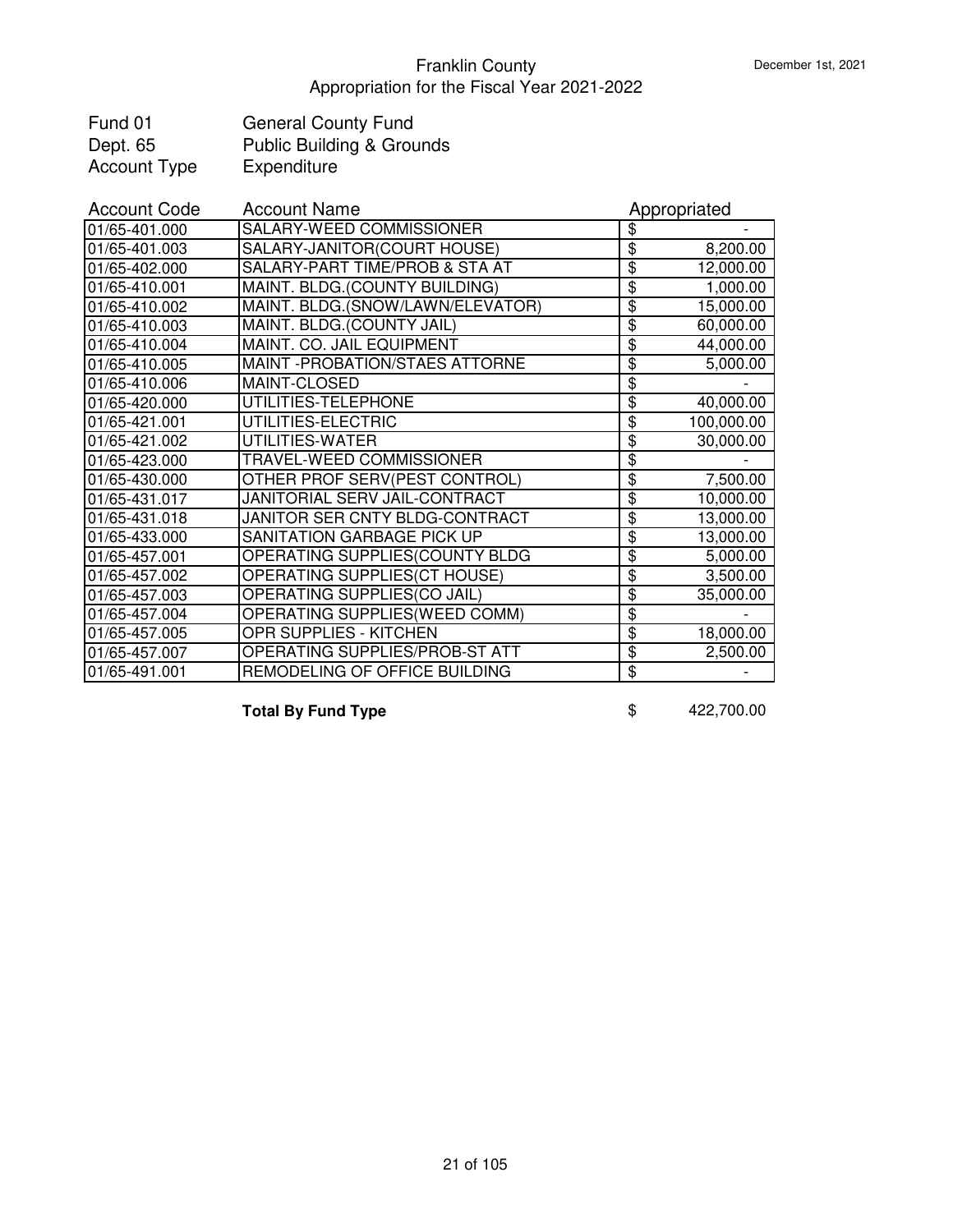| Fund 01             | <b>General County Fund</b> |
|---------------------|----------------------------|
| Dept. 66            | <b>Animal Control</b>      |
| <b>Account Type</b> | Expenditure                |

| <b>Account Code</b> | <b>Account Name</b>                       | Appropriated    |
|---------------------|-------------------------------------------|-----------------|
| 01/66-401.000       | <b>SALARIES FULL TIME</b>                 | \$<br>98,160.00 |
| 01/66-402.000       | <b>SALARY - PART TIME</b>                 | \$              |
| 01/66-402.006       | SALARY - OVERTIME                         | \$<br>4,000.00  |
| 01/66-411.000       | <b>MAINTENANCE VEHICLES</b>               | \$<br>2,000.00  |
| 01/66-416.000       | <b>MAINTENANCE POUND</b>                  | \$<br>2,500.00  |
| 01/66-420.000       | <b>TELEPHONE</b>                          | \$<br>1,700.00  |
| 01/66-430.000       | PROF SERVICES-DR CLARK, OTHERS            | \$<br>11,000.00 |
| 01/66-455.000       | <b>OFFICE SUPPLIES</b>                    | \$<br>1,000.00  |
| 01/66-456.000       | <b>GASOLINE AND OIL</b>                   | \$<br>3,000.00  |
| 01/66-457.000       | <b>OPERATING SUPPLIES &amp; EQUIPMENT</b> | \$<br>5,000.00  |
| 01/66-469.001       | <b>UNIFORMS</b>                           | \$<br>1,500.00  |
| 01/66-476.000       | <b>MISCELLANEOUS</b>                      | \$              |

**Total By Fund Type** \$ 129,860.00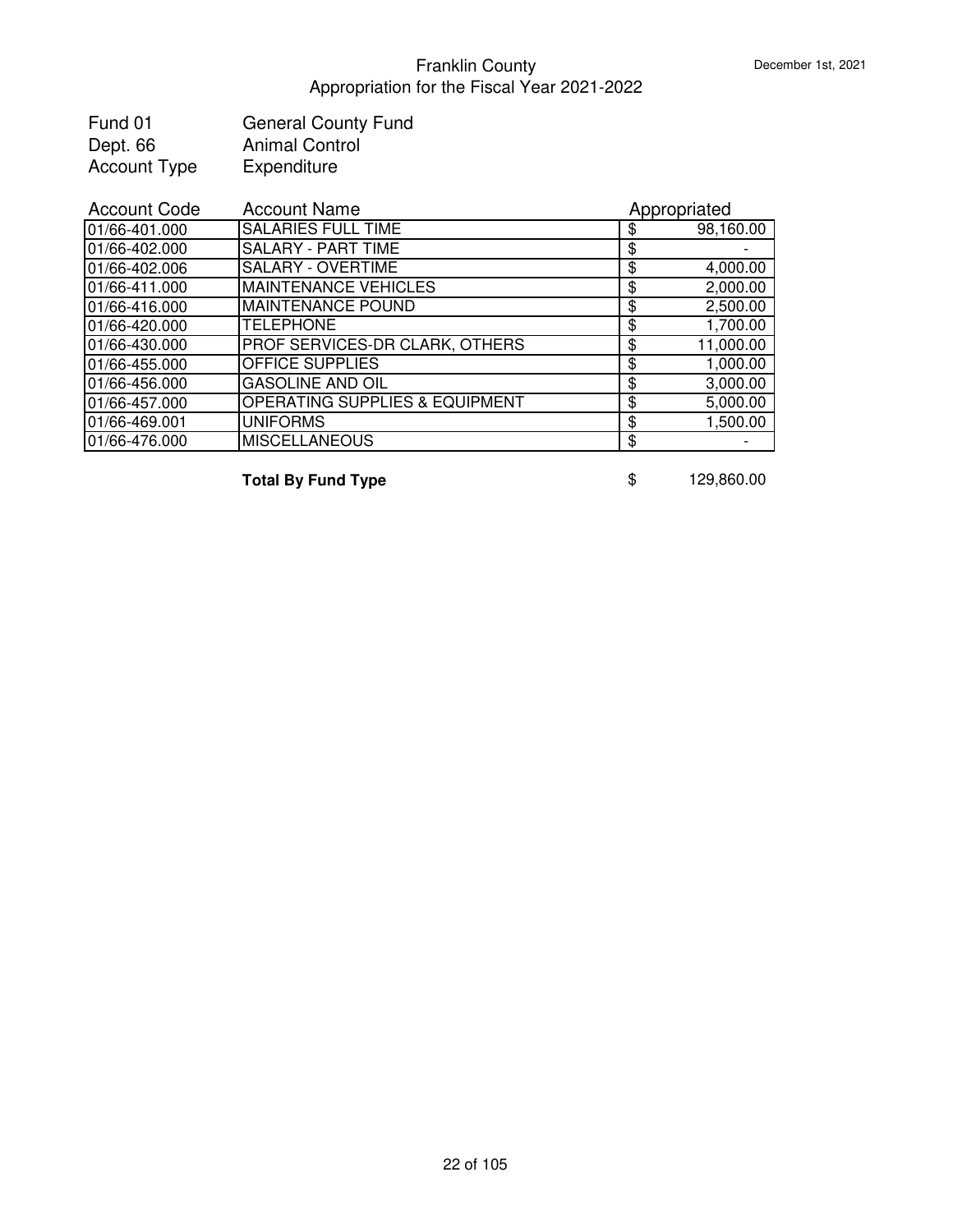| Fund 01      | <b>General County Fund</b>         |
|--------------|------------------------------------|
| Dept. 67     | <b>Emergency Management Agency</b> |
| Account Type | Expenditure                        |

| <b>Account Code</b> | <b>Account Name</b>            |                                  | Appropriated |
|---------------------|--------------------------------|----------------------------------|--------------|
| 01/67-400.000       | SALARY-APPOINTED DIRECTOR      | \$                               | 42,000.00    |
| 01/67-402.007       | <b>DEPUTY DIRECTOR</b>         | $\overline{\boldsymbol{\theta}}$ | 7,600.00     |
| 01/67-402.008       | <b>COMMUNICATIONS DIRECTOR</b> | \$                               |              |
| 01/67-402.009       | <b>SECRETARY</b>               | \$                               |              |
| 01/67-402.010       | WATCHMAN-CUSTODIAN             | \$                               |              |
| 01/67-410.000       | MAINTENANCE-BUILDINGS          | $\overline{\$}$                  |              |
| 01/67-411.000       | MAINTENANCE-EQUIPMENT          | $\overline{\$}$                  | 4,500.00     |
| 01/67-420.000       | <b>TELECOMMUNICATIONS</b>      | \$                               | 4,250.00     |
| 01/67-420.001       | PUBLIC MASS COMM               | \$                               | 4,800.00     |
| 01/67-421.000       | <b>UTILITIES</b>               | \$                               |              |
| 01/67-423.000       | <b>TRAVEL</b>                  | \$                               |              |
| 01/67-425.000       | PUBLICATION & PRINTING         | $\overline{\mathbf{3}}$          | 250.00       |
| 01/67-431.001       | COMUTER SERVICES/SOFTWARE LICE | $\overline{\boldsymbol{\theta}}$ | 1,500.00     |
| 01/67-435.000       | TRAINING/EDUCATION             | $\overline{\boldsymbol{\theta}}$ | 2,000.00     |
| 01/67-455.000       | <b>SUPPLIES</b>                | \$                               | 171.00       |
| 01/67-456.000       | <b>FUEL COST</b>               | \$                               | 5,000.00     |
| 01/67-475.000       | OFFICE SUPPLIES                | \$                               | 1,500.00     |
| 01/67-475.001       | TRANSFER-REIMB WF-DIRECTOR     | \$                               |              |
| 01/67-475.002       | TRANSFER-SIREN/TELEPHONE       | $\overline{\boldsymbol{\theta}}$ |              |
| 01/67-476.000       | <b>MISCELLANEOUS</b>           | $\overline{\boldsymbol{\theta}}$ |              |
| 01/67-494.000       | <b>EQUIP / SUPPLIES</b>        | \$                               | 5,000.00     |
|                     |                                |                                  |              |
|                     | <b>Total By Fund Type</b>      | \$                               | 78,571.00    |
| Fund 01             | <b>General County Fund</b>     |                                  |              |

| Fund 01      | <b>General County Fund</b> |
|--------------|----------------------------|
| Dept. 99     | <b>CONTINGENCY</b>         |
| Account Type | Expenditure                |

| <b>Account Code</b>         | Appropriated<br><b>Account Name</b> |              |     |            |
|-----------------------------|-------------------------------------|--------------|-----|------------|
| 01/99-475.000               | <b>CONTINGENCY</b>                  |              | -SS | 514,775.54 |
|                             | <b>Total By Fund Type</b>           |              | \$. | 514,775.54 |
| <b>Total Revenue</b>        | S                                   | 7,952,523.72 |     |            |
| <b>Total Expenditure</b>    | \$                                  | 7,952,523.72 |     |            |
| <deficit>/Surplus</deficit> | \$                                  |              |     |            |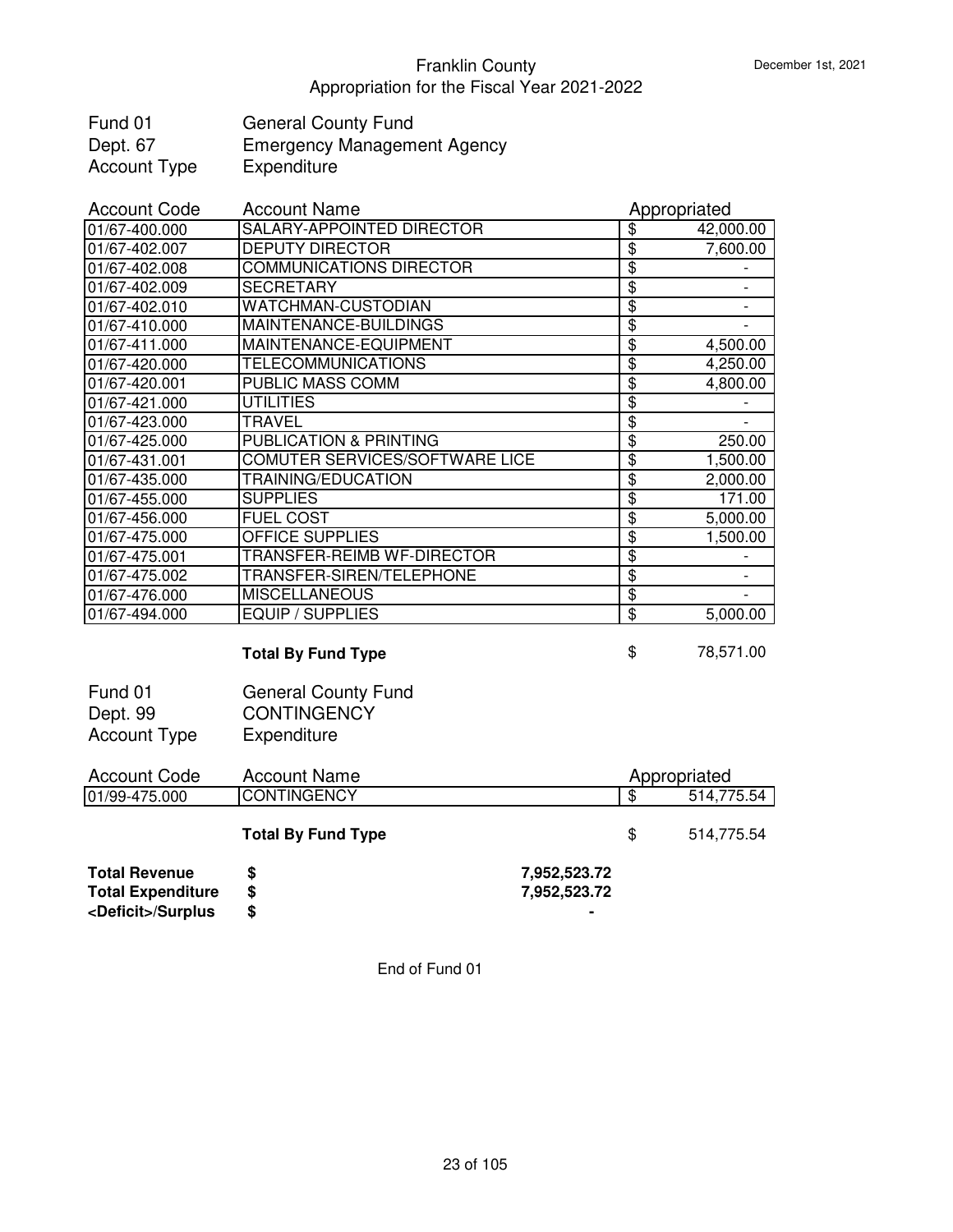| Fund 03             | <b>Court Security</b>              |                  |
|---------------------|------------------------------------|------------------|
| Dept. 00            | Default                            |                  |
| <b>Account Type</b> | Revenue                            |                  |
|                     | Start of Fund 03                   |                  |
| <b>Account Code</b> | <b>Account Name</b>                | Appropriated     |
| 03/00-326.001       | COPS FAST GRANT SAL/REIMB (1)      | \$               |
| 03/00-353.000       | <b>COURT SECURITY FEES</b>         | \$<br>115,200.00 |
| 03/00-361.000       | <b>COURT SECURITY INTEREST #03</b> | \$               |
| 03/00-370.000       | <b>MISCELLANEOUS</b>               | \$               |
| 03/00-999.000       |                                    | \$               |
|                     |                                    |                  |

**Total By Fund Type** \$ 115,200.00

Fund 03 Court Security Dept. 00 Default<br>Account Type Expenditure Account Type

| <b>Account Code</b> | Account Name                          | Appropriated |           |
|---------------------|---------------------------------------|--------------|-----------|
| 03/00-401.000       | ISAL CRT SEC-DO NOT USE               |              |           |
| 03/00-401.001       | SALARY - COURT SECURITY (3)           |              | 78,000.00 |
| 03/00-469.003       | IUNIFORMS - COURT SECURITY            | S            | 1,200.00  |
| 03/00-475.000       | ITRANSFER FRINGE BENEFITS             | \$.          | 36,000.00 |
| 03/00-476.000       | <b>IMISCELLANEOUS</b>                 | \$.          |           |
| 03/00-494.000       | <b>FACILITIES, EQUIP-CRT SECURITY</b> | \$           |           |

**Total By Fund Type** \$ 115,200.00

**Total Revenue \$ 115,200.00 Total Expenditure \$**<br><Deficit>/Surplus \$ **<Deficit>/Surplus \$ -**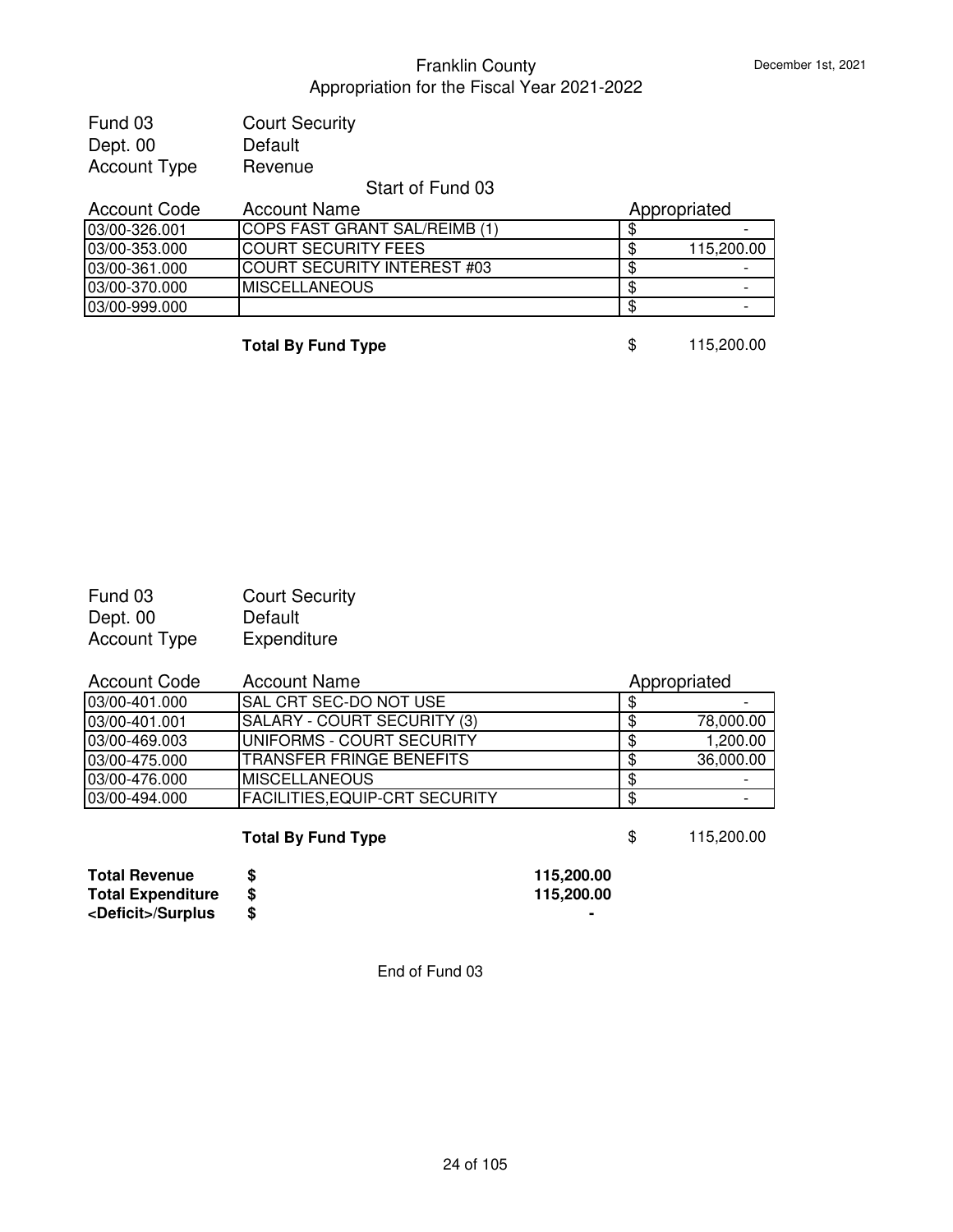| Probation                        |                 |
|----------------------------------|-----------------|
| Default                          |                 |
| Revenue                          |                 |
| Start of Fund 04                 |                 |
| <b>Account Name</b>              | Appropriated    |
| REHABILITATION-IHDA #HTF-713     | \$              |
| PROBATION SERVICE FEES           | \$<br>74,000.00 |
| PROBATION FEES-OUT OF COUNTY     | \$              |
| <b>COURT SERVICES(PROBATION)</b> | \$              |
| PROBATION SERVICE INTEREST #04   | \$              |
| MISCELLANEOUS-PROBATION          | \$              |
|                                  | \$              |
|                                  |                 |

**Total By Fund Type** \$ 74,000.00

| Fund 04             | Probation   |
|---------------------|-------------|
| Dept. 00            | Default     |
| <b>Account Type</b> | Expenditure |

| <b>Account Code</b> | <b>Account Name</b>                   | Appropriated    |
|---------------------|---------------------------------------|-----------------|
| 04/00-407.000       | REIMBURSEMENT FOR HOSPITAL INS        |                 |
| 04/00-475.000       | <b>PROBATION TRANSFER TO FRANKLIN</b> | 74,000.00       |
| 04/00-476.000       | <b>MISCELLANEOUS</b>                  |                 |
| 04/00-494.000       | <b>EQUIPMENT &amp; SUPPLIES</b>       |                 |
|                     | <b>Total By Fund Type</b>             | \$<br>74,000.00 |

| <b>Total Revenue</b>        | 74,000.00 |
|-----------------------------|-----------|
| <b>Total Expenditure</b>    | 74,000.00 |
| <deficit>/Surplus</deficit> |           |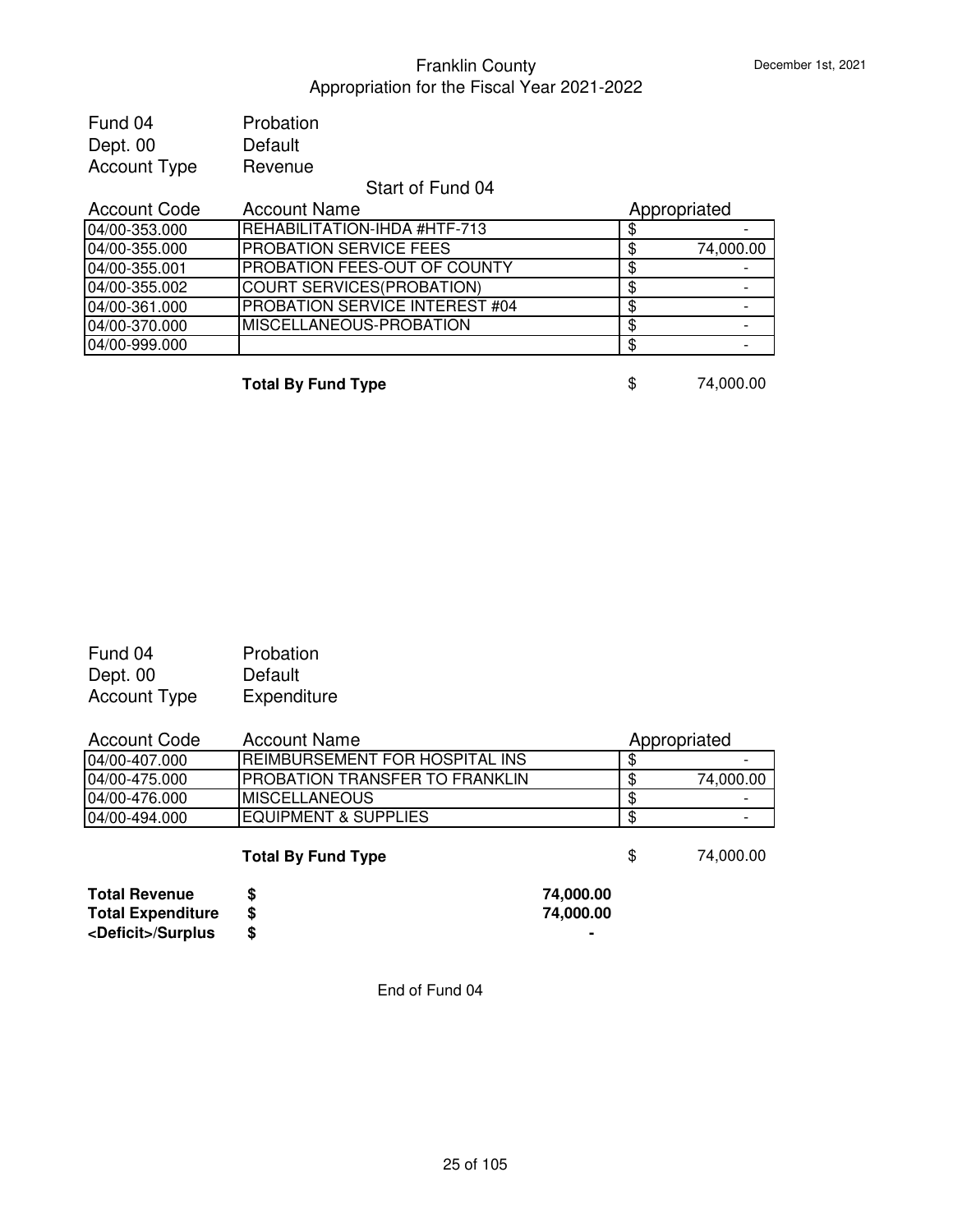| Fund 05                                                                         | <b>Social Security</b>           |                                       |                 |                          |
|---------------------------------------------------------------------------------|----------------------------------|---------------------------------------|-----------------|--------------------------|
| Dept. 00                                                                        | Default                          |                                       |                 |                          |
| <b>Account Type</b>                                                             | Revenue                          |                                       |                 |                          |
|                                                                                 | Start of Fund 05                 |                                       |                 |                          |
| <b>Account Code</b>                                                             | <b>Account Name</b>              |                                       |                 | Appropriated             |
| 05/00-301.000                                                                   | PROPERTY TAX--CURRENT            |                                       | \$              | 450,000.00               |
| 05/00-326.001                                                                   | COPS FAST GRANT REIMB/ SOC SEC   |                                       | \$              |                          |
| 05/00-326.002                                                                   | COPS METH CONT GRANT REIMB/SOC   |                                       | $\overline{\$}$ |                          |
| 05/00-334.013                                                                   | VIOLENT SER ADVOCATE/REIMB/SOC   |                                       | \$              | $\overline{\phantom{a}}$ |
| 05/00-338.000                                                                   | <b>LOCAL GOVERNMENT REIMB-#5</b> |                                       | \$              | $\overline{\phantom{0}}$ |
| 05/00-338.001                                                                   | HAMILTON COUNTY REIMB/SOC SEC    |                                       | \$              |                          |
| 05/00-338.003                                                                   | 2ND CIRCUIT REIMB/SOC SEC        |                                       | \$              | 98,000.00                |
| 05/00-338.004                                                                   | DO NOT USE                       |                                       | $\overline{\$}$ |                          |
| 05/00-338.005                                                                   | JEFFERSON COUNTY REIMB/SOC SEC   |                                       | \$              |                          |
| 05/00-338.011                                                                   | 911/REIMBURSEMENT/SOC SEC        |                                       | $\overline{\$}$ | 15,040.00                |
| 05/00-338.012                                                                   | <b>TOURISM/REIMB/SOC SEC</b>     |                                       | \$              |                          |
| 05/00-338.014                                                                   | COURT SEC REIMB/SOC SEC          |                                       | $\overline{\$}$ | 6,500.00                 |
| 05/00-338.015                                                                   | SUPT OF SCHOOLS/REIMB/SOC SEC    |                                       | \$              |                          |
| 05/00-338.016                                                                   | CO HWY REIMB/SOC SEC             |                                       | $\overline{\$}$ | 60,000.00                |
| 05/00-338.017                                                                   | CHILD SUPPORT REIMB/SOC SEC      |                                       | \$              |                          |
| 05/00-338.019                                                                   | EVENING REPORTER REIMB/SOC SEC   |                                       | $\overline{\$}$ |                          |
| 05/00-338.021                                                                   | JUV DETENTION CENTER REIMB/SO    |                                       | \$              | 70,000.00                |
| 05/00-338.026                                                                   | GIS/SOC SEC                      |                                       | $\overline{\$}$ | 5,000.00                 |
| 05/00-338.027                                                                   | SOC SEC/REIMB/ST ATTNY ANTI CR   |                                       | \$              | 6,500.00                 |
| 05/00-338.031                                                                   | REIMB FROM METH PROJECT          |                                       | $\overline{\$}$ |                          |
| 05/00-338.032                                                                   | REIMB FROM TRANSPORTATION PART   |                                       | \$              |                          |
| 05/00-338.038                                                                   | COURT AUTOMATION REIMB/SOC SEC   |                                       | \$              | 2,300.00                 |
| 05/00-338.039                                                                   | COURT DOC STORAGE REIMB/SOC SE   |                                       | \$              | 1,300.00                 |
| 05/00-338.040                                                                   | HAZARDOUS MATERIAL REIMB         |                                       | \$              | 1,500.00                 |
| 05/00-361.000                                                                   | INTEREST SOCIAL SECURITY #05     |                                       | \$              |                          |
| 05/00-370.000                                                                   | MISCELLANEOUS-SOC SECURITY       |                                       | $\overline{\$}$ |                          |
| 05/00-999.000                                                                   |                                  |                                       | $\overline{\$}$ |                          |
|                                                                                 |                                  |                                       |                 |                          |
|                                                                                 | <b>Total By Fund Type</b>        |                                       | \$              | 716,140.00               |
| Fund 05                                                                         | <b>Social Security</b>           |                                       |                 |                          |
| Dept. 00                                                                        | Default                          |                                       |                 |                          |
| <b>Account Type</b>                                                             | Expenditure                      |                                       |                 |                          |
|                                                                                 |                                  |                                       |                 |                          |
| <b>Account Code</b>                                                             | <b>Account Name</b>              |                                       |                 | Appropriated             |
| 05/00-404.000                                                                   | <b>SOCIAL SECURITY EXP</b>       |                                       | \$              | 625,000.00               |
| 05/00-409.000                                                                   | <b>REG. SUPT OF SCHOOLS</b>      |                                       | \$              |                          |
|                                                                                 | <b>Total By Fund Type</b>        |                                       | \$              | 625,000.00               |
| <b>Total Revenue</b><br><b>Total Expenditure</b><br><deficit>/Surplus</deficit> | \$<br>\$<br>\$<br>End of Fund 05 | 716,140.00<br>625,000.00<br>91,140.00 |                 |                          |
|                                                                                 |                                  |                                       |                 |                          |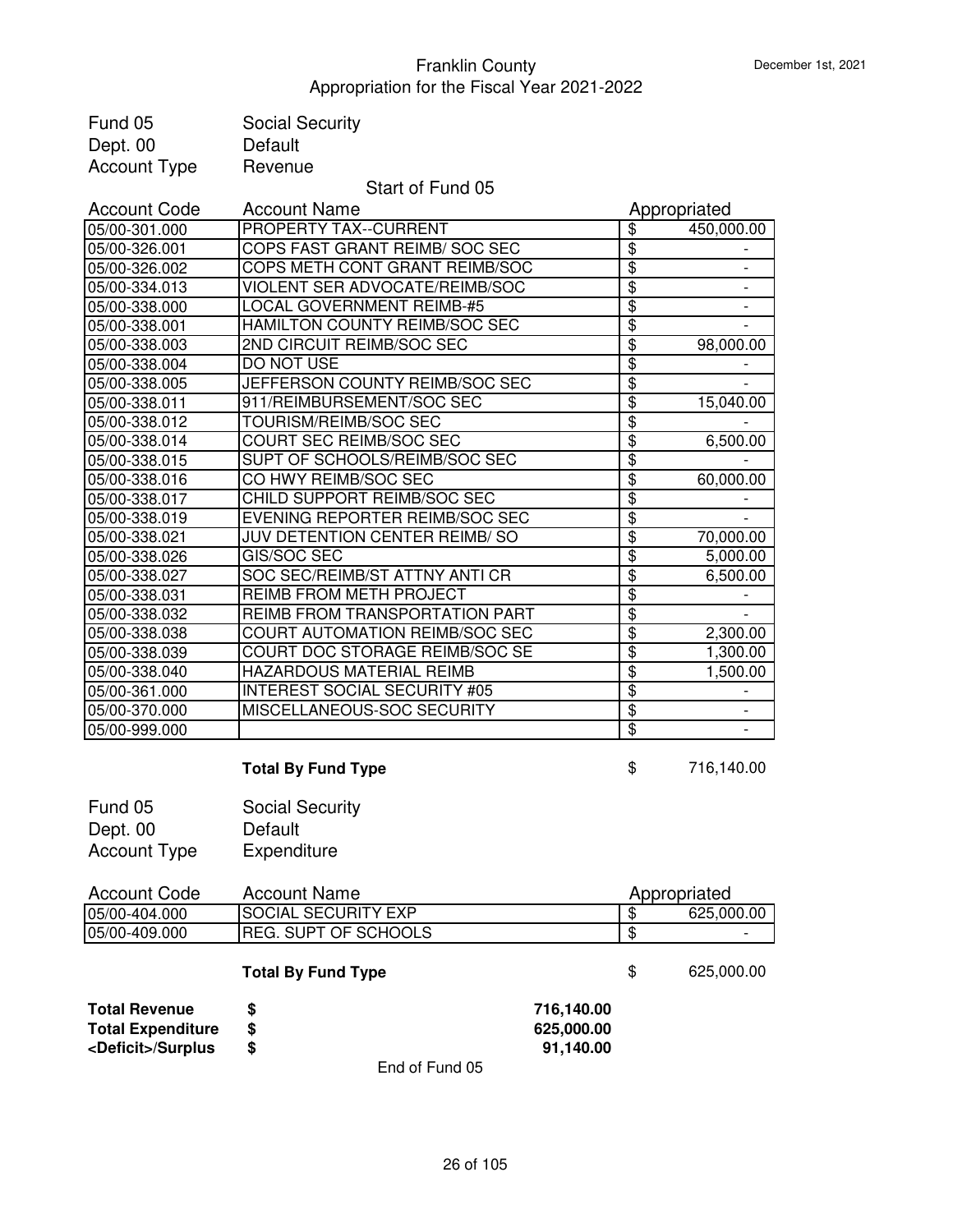| Fund 06                     | <b>IMRF</b>                          |            |                                  |              |
|-----------------------------|--------------------------------------|------------|----------------------------------|--------------|
| Dept. 00                    | Default                              |            |                                  |              |
| <b>Account Type</b>         | Revenue                              |            |                                  |              |
|                             | Start of Fund 06                     |            |                                  |              |
| <b>Account Code</b>         | <b>Account Name</b>                  |            |                                  | Appropriated |
| 06/00-301.000               | PROPERTY TAX - CURRENT               |            | \$                               | 320,000.00   |
| 06/00-301.001               | <b>EMPLOYER'S IMRF PORTION</b>       |            | $\overline{\boldsymbol{\theta}}$ |              |
| 06/00-326.001               | COPS FAST GRANT REIMB/IMRF           |            | $\overline{\$}$                  |              |
| 06/00-326.002               | COPS METH CONT GRANT REIMB/IMR       |            | $\overline{\$}$                  |              |
| 06/00-332.000               | PERSONAL PROPERTY REPLACE TAX        |            | $\overline{\$}$                  | 45,000.00    |
| 06/00-334.013               | <b>VIOLENT ADVOCATE REIMB</b>        |            | \$                               |              |
| 06/00-338.000               | <b>LOCAL GOV. REIMBURSEMENT</b>      |            | \$                               |              |
| 06/00-338.001               | HAMILTON COUNTY REIMBURSEMENT        |            | \$                               |              |
| 06/00-338.003               | 2ND CIRCUIT REIMB/IMRF               |            | \$                               | 111,000.00   |
| 06/00-338.005               | JEFFERSON COUNTY REIMBURSEMENT       |            | $\overline{\mathbf{S}}$          |              |
| 06/00-338.011               | 911 REIMBURSEMENT                    |            | \$                               | 9,600.00     |
| 06/00-338.012               | TOURISM/REIMBURSEMENT                |            | \$                               |              |
| 06/00-338.014               | <b>COURT SECURITY REIMB/IMRF</b>     |            | $\overline{\$}$                  |              |
| 06/00-338.016               | CO HIGHWAY REIMB/IMRF                |            | $\overline{\mathbf{e}}$          | 64,000.00    |
| 06/00-338.017               | CHILD SUPPORT REIMB/IMRF             |            | $\overline{\mathbf{e}}$          |              |
| 06/00-338.021               | JUV DETENTION CENTER REIMB/ IM       |            | \$                               | 74,000.00    |
| 06/00-338.026               | G I S REIMB.                         |            | \$                               |              |
| 06/00-338.027               | <b>IMRF-ST ATTNY ANTI CRIME FUND</b> |            | $\overline{\mathbf{3}}$          | 8,000.00     |
| 06/00-338.031               | REIMB FROM METH PROJECT              |            | \$                               |              |
| 06/00-338.032               | REIMB FROM TRANSPORTATION            |            | $\overline{\boldsymbol{\theta}}$ |              |
| 06/00-338.038               | <b>COURT AUTOMATION REIMB/IMRF</b>   |            | $\overline{\mathbf{3}}$          |              |
| 06/00-338.039               | COURT DOC STORAGE REIMB/IMRF         |            | \$                               | 3,000.00     |
| 06/00-338.040               | <b>HAZARDOUS MATERIALS REIMB</b>     |            | \$                               |              |
| 06/00-361.000               | <b>INTEREST-IMRF</b>                 |            | \$                               | 500.00       |
| 06/00-392.016               | TRANSFER FROM IMRF/MONEY MARKE       |            | $\overline{\mathbf{3}}$          |              |
| 06/00-999.000               | DUMMY ACCOUNT-IMRF FUND              |            | $\overline{\mathbf{3}}$          |              |
|                             | <b>Total By Fund Type</b>            |            | \$                               | 635,100.00   |
| Fund 06                     | <b>IMRF</b>                          |            |                                  |              |
|                             | Default                              |            |                                  |              |
| Dept. 00                    |                                      |            |                                  |              |
| <b>Account Type</b>         | Expenditure                          |            |                                  |              |
| <b>Account Code</b>         | <b>Account Name</b>                  |            |                                  | Appropriated |
| 06/00-403.000               | IL MUNICIPAL RETIREMENT              |            | \$                               | 635,100.00   |
| 06/00-409.000               | <b>REG. SUPT. OF SCHOOLS</b>         |            |                                  |              |
| 06/00-475.000               | <b>TRANSFER</b>                      |            |                                  |              |
|                             | <b>Total By Fund Type</b>            |            | \$                               | 635,100.00   |
| <b>Total Revenue</b>        | \$                                   | 635,100.00 |                                  |              |
| <b>Total Expenditure</b>    | \$                                   | 635,100.00 |                                  |              |
| <deficit>/Surplus</deficit> | \$                                   |            |                                  |              |
|                             | End of Fund 06                       |            |                                  |              |
|                             |                                      |            |                                  |              |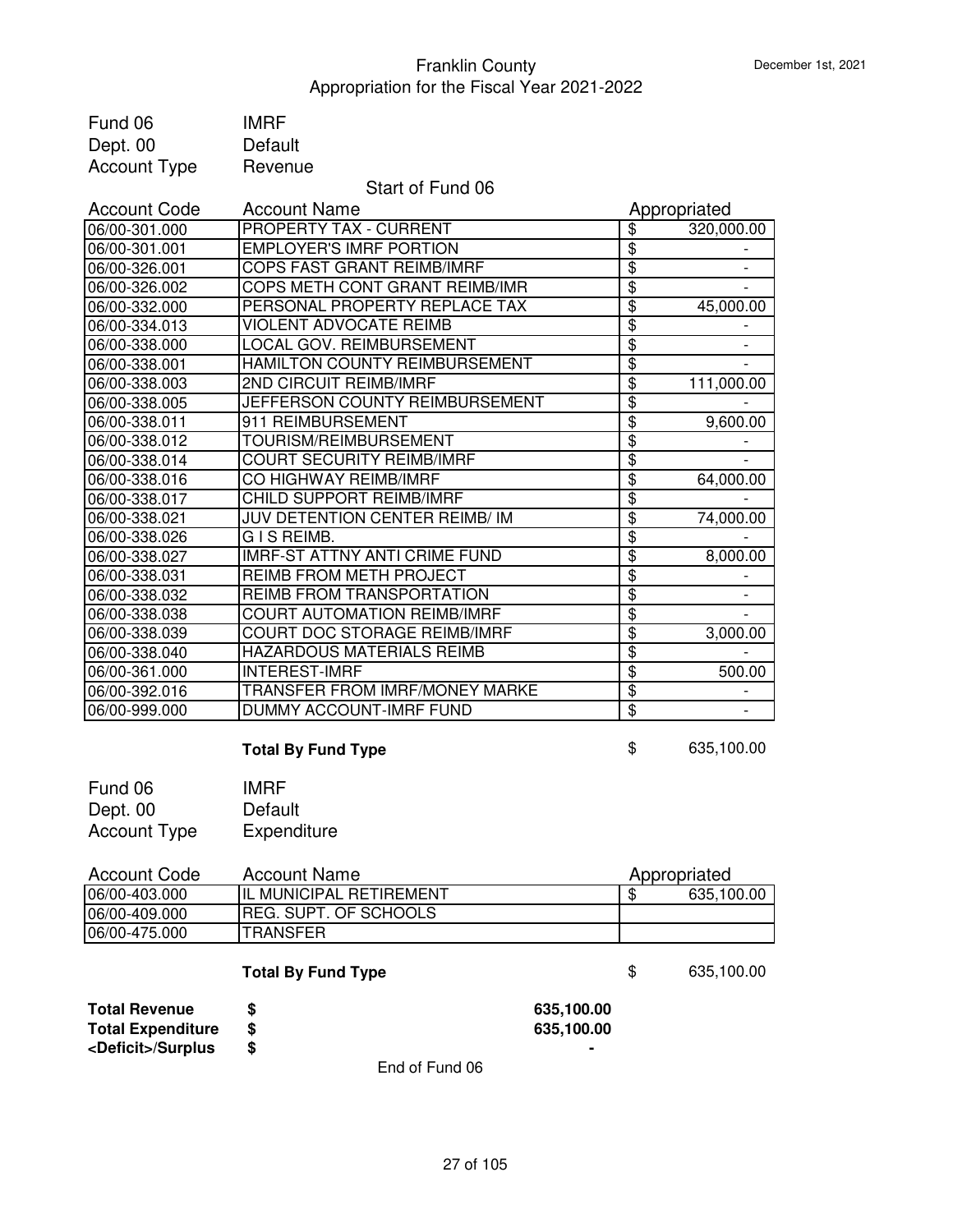| Fund 07             | <b>BI-CO Health</b>            |                  |
|---------------------|--------------------------------|------------------|
| Dept. 00            | Default                        |                  |
| <b>Account Type</b> | Revenue                        |                  |
|                     | Start of Fund 07               |                  |
| <b>Account Code</b> | <b>Account Name</b>            | Appropriated     |
| 07/00-301.000       | <b>IPROPERTY TAX</b>           | 329,778.00<br>\$ |
| 07/00-999.000       | DUMMY ACCOUNT/BI COUNTY HEALTH | ß.               |

**Total By Fund Type** \$ 329,778.00

| Fund 07             | <b>BI-CO Health</b> |
|---------------------|---------------------|
| Dept. 00            | Default             |
| <b>Account Type</b> | Expenditure         |

| <b>Account Code</b> | <b>Account Name</b>                  | Appropriated     |
|---------------------|--------------------------------------|------------------|
| 07/00-104.000       | *MENTAL HEALTH CASH(BDG ONLY)        | \$               |
| 07/00-401.000       | <b>SALARY FULL TIME</b>              | \$<br>91,143.00  |
| 07/00-403.000       | <b>ILLINOIS MUNICIPAL RETIREMENT</b> | \$<br>121,508.00 |
| 07/00-404.000       | UNEMPLOYMENT COMPENSATION INS        | \$<br>2,672.00   |
| 07/00-405.000       | <b>HOSPITALIZATION INSURANCE</b>     | \$<br>55,029.00  |
| 07/00-406.000       | <b>SOCIAL SECURITY</b>               | \$<br>30,378.00  |
| 07/00-407.000       | <b>WORKMENS COMP</b>                 | \$<br>14,524.00  |
| 07/00-417.000       | <b>LIABILITY INS/MALPRACTICE</b>     | \$<br>14,524.00  |
| 07/00-421.000       | UTILITIES/BI COUNTY HEALTH           | \$               |
| 07/00-423.000       | TRAVEL                               | \$               |
| 07/00-424.000       | <b>POSTAGE</b>                       | \$               |
| 07/00-426.000       | <b>ACCOUNTING SERVICE AUDIT</b>      | \$               |
| 07/00-433.000       | <b>MEDICAL SUPPLIES</b>              | \$               |
| 07/00-434.000       | DUES/CLINIC FEE PATIENT CARE         | \$               |
| 07/00-455.000       | GENERAL SUPPLIES                     | \$               |
| 07/00-455.001       | <b>MEDICAL SUPPLIES</b>              | \$               |
| 07/00-476.000       | MISCELLANEOUS/CONTINGENCY            | \$               |
| 07/00-494.000       | <b>EQUIPMENT</b>                     | \$               |

**Total By Fund Type** \$ 329,778.00

**Total Revenue \$ 329,778.00 Total Expenditure \$ 329,778.00 <Deficit>/Surplus \$ -**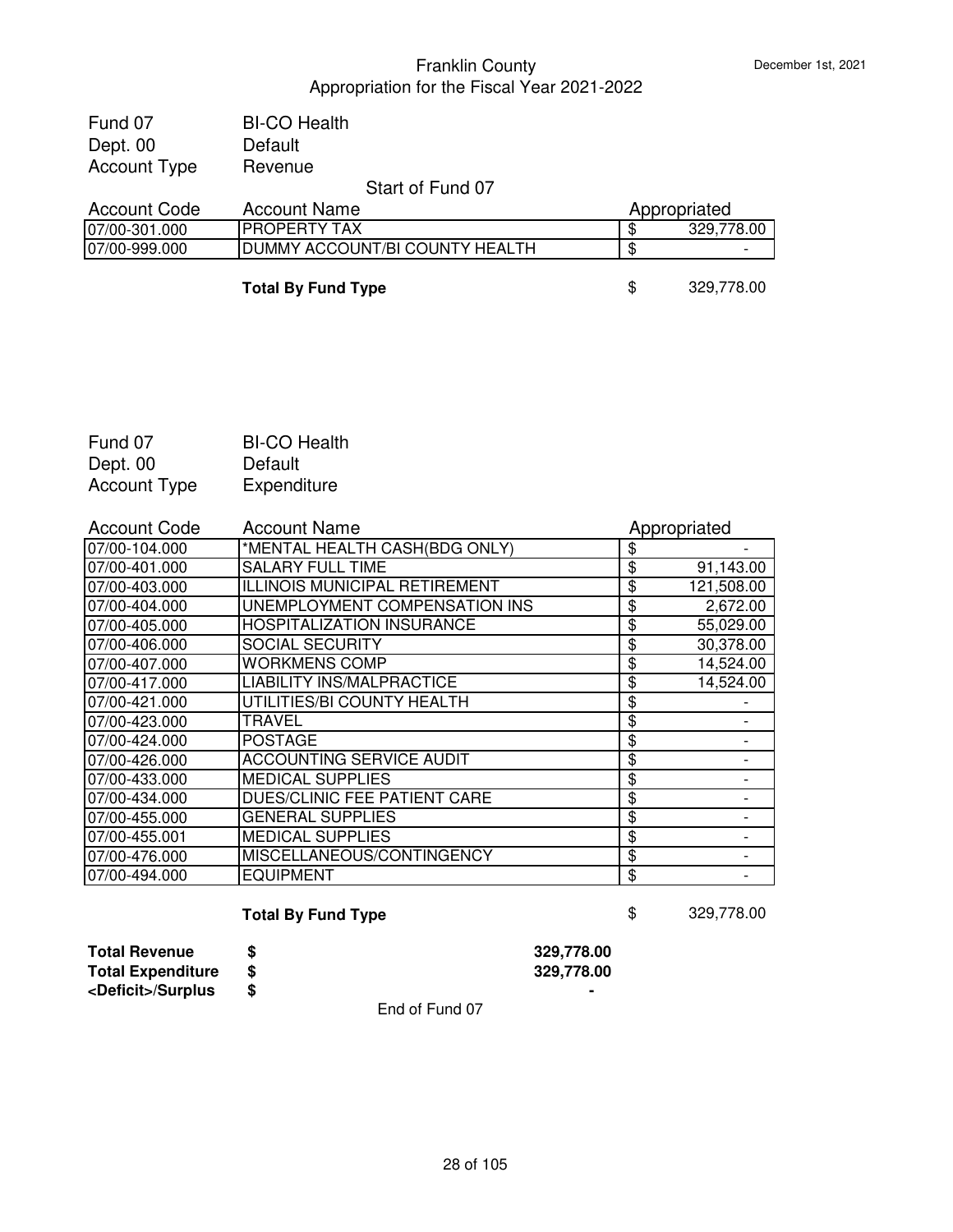| Fund 08             | <b>Mental Health</b> |               |
|---------------------|----------------------|---------------|
| Dept. 00            | Default              |               |
| <b>Account Type</b> | Revenue              |               |
|                     |                      | <b>OUTPUT</b> |

#### Start of Fund 08

| Account Code  | Account Name                   | Appropriated |            |
|---------------|--------------------------------|--------------|------------|
| 08/00-301.000 | <b>IPROPERTY TAX</b>           |              | 126,000.00 |
| 08/00-332.000 | IMENTAL HEALTH REPLACEMENT TAX |              | -          |
| 08/00-361.000 | IMENTAL HEALTH INTEREST #08    |              | -          |
| 08/00-999.000 |                                |              | -          |

**Total By Fund Type** \$ 126,000.00

| Fund 08             | <b>Mental Health</b> |
|---------------------|----------------------|
| Dept. 00            | Default              |
| <b>Account Type</b> | Expenditure          |

| <b>Account Code</b>         | <b>Account Name</b>            |                |     | Appropriated |
|-----------------------------|--------------------------------|----------------|-----|--------------|
| 08/00-431.012               | <b>FR-WMSON HUMAN SERVICES</b> |                | \$  | 126,000.00   |
|                             | <b>Total By Fund Type</b>      |                | \$. | 126,000.00   |
| <b>Total Revenue</b>        | S                              | 126,000.00     |     |              |
| <b>Total Expenditure</b>    | S                              | 126,000.00     |     |              |
| <deficit>/Surplus</deficit> | S                              | $\blacksquare$ |     |              |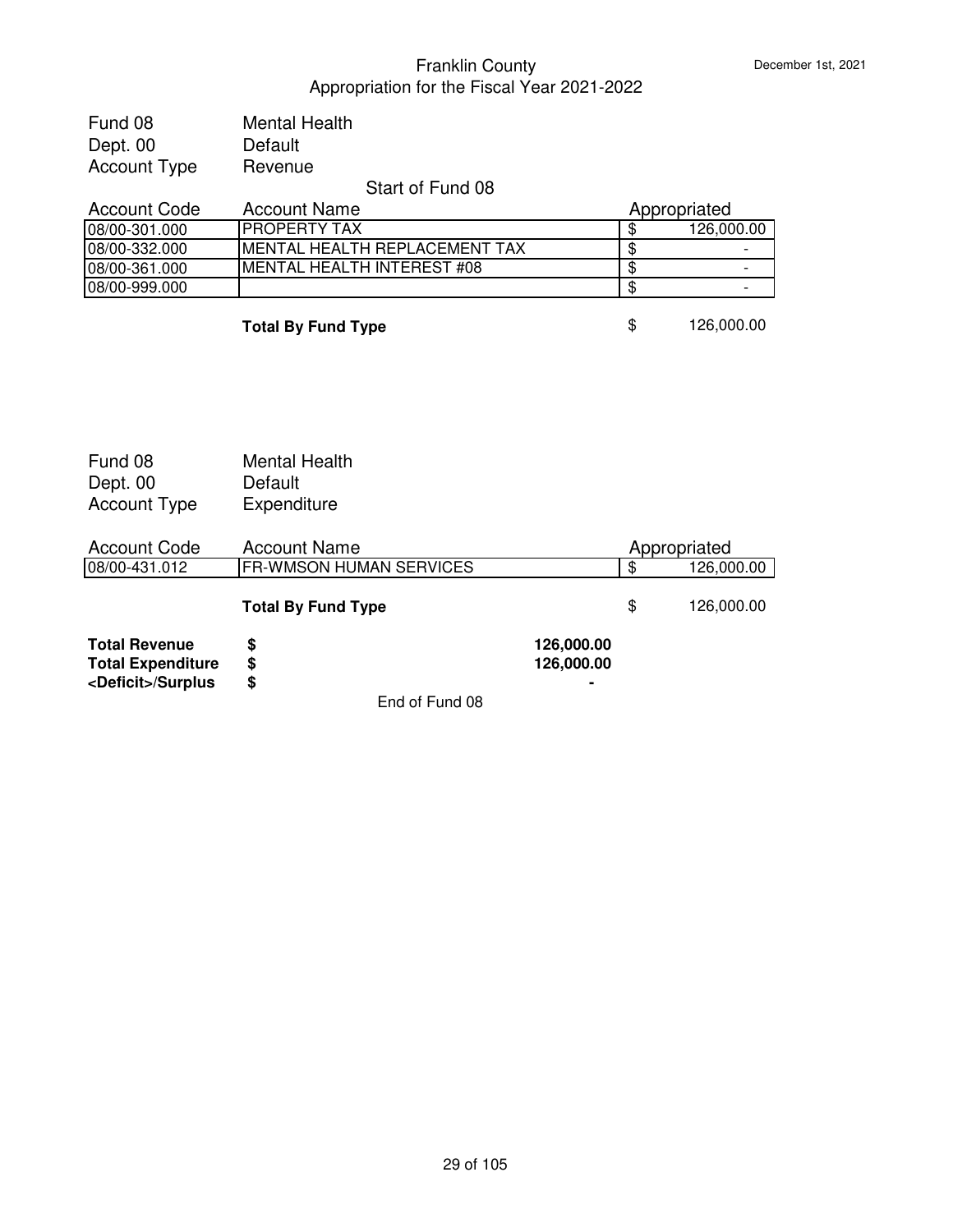| Fund 11             | Law Library |                  |  |
|---------------------|-------------|------------------|--|
| Dept. 00            | Default     |                  |  |
| <b>Account Type</b> | Revenue     |                  |  |
|                     |             | Start of Fund 11 |  |
|                     |             |                  |  |

| <b>Account Code</b> | <b>Account Name</b>         | Appropriated |  |
|---------------------|-----------------------------|--------------|--|
| 11/00-348.000       | LAW LIBRARY FEES            | 20,000.00    |  |
| 11/00-361.000       | IINTEREST - LAW LIBRARY #11 |              |  |
| 11/00-370.000       | <b>IMISCELLANEOUS</b>       |              |  |
| 11/00-999.000       |                             |              |  |
|                     |                             |              |  |

| <b>Total By Fund Type</b> |  |
|---------------------------|--|
|                           |  |

| Fund 11             | Law Library |
|---------------------|-------------|
| Dept. 00            | Default     |
| <b>Account Type</b> | Expenditure |

| <b>Account Code</b> | <b>Account Name</b>         | Appropriated |                          |
|---------------------|-----------------------------|--------------|--------------------------|
| 11/00-425.000       | <b>PUBLICATION/PRINTING</b> |              | 20,000,00                |
| 11/00-475.000       | ITRANSFERS - LAW LIBRARY    |              | $\overline{\phantom{0}}$ |
| 11/00-476.000       | <b>IMISCELLANEOUS</b>       |              | -                        |

| <b>Total By Fund Type</b> | 20,000.00 |
|---------------------------|-----------|
|                           |           |

|  | 20,0 |  |
|--|------|--|
|--|------|--|

**Total By Fund Type** \$ 20,000.00

| <b>Total Revenue</b>        | 20,000,00 |
|-----------------------------|-----------|
| <b>Total Expenditure</b>    | 20,000,00 |
| <deficit>/Surplus</deficit> |           |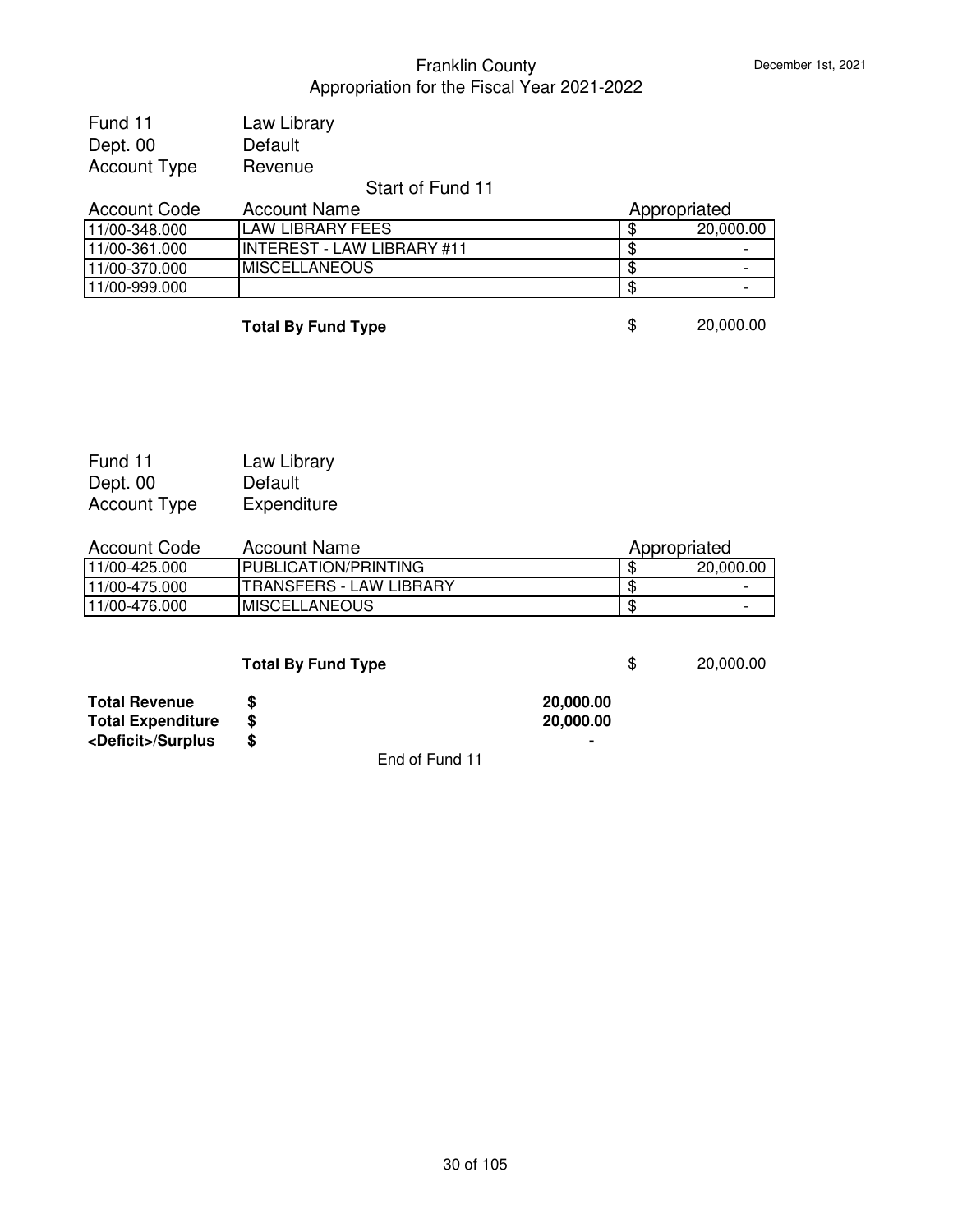| Fund 12                     | Insurance                            |                                  |                          |
|-----------------------------|--------------------------------------|----------------------------------|--------------------------|
| Dept. 00                    | Default                              |                                  |                          |
| <b>Account Type</b>         | Revenue                              |                                  |                          |
|                             | Start of Fund 12                     |                                  |                          |
| <b>Account Code</b>         | <b>Account Name</b>                  |                                  | Appropriated             |
| 12/00-301.000               | PROPERTY TAXES-CURRENT               | \$                               | 472,400.00               |
| 12/00-326.001               | COPS FAST GRANT REIMB/INS.           | $\overline{\$}$                  |                          |
| 12/00-326.002               | COPS METH CONT GRANT REIMB/INS       | $\overline{\$}$                  | $\overline{\phantom{a}}$ |
| 12/00-334.013               | VIOLENT SER ADVOCATE REIMB/INS       | $\overline{\$}$                  | $\overline{\phantom{0}}$ |
| 12/00-338.001               | HAMILTON COUNTY REIMB/INSURNCE       | $\overline{\$}$                  |                          |
| 12/00-338.002               | <b>FRANKLIN COUNTY REIMB</b>         | $\overline{\mathfrak{s}}$        |                          |
| 12/00-338.003               | 2ND CIRCUIT REIMB/INS                | $\overline{\mathbf{S}}$          | 50,000.00                |
| 12/00-338.005               | JEFFERSON COUNTY REIMB               | $\overline{\mathfrak{s}}$        |                          |
| 12/00-338.011               | 911 REIMBURSEMENT/UNEMP-WRKCOM       | $\overline{\mathfrak{s}}$        | 4,000.00                 |
| 12/00-338.012               | <b>TOURISM REIMB/INS</b>             | \$                               |                          |
| 12/00-338.014               | <b>COURT SECURITY REIMB/INS</b>      | $\overline{\mathfrak{s}}$        | 71,000.00                |
| 12/00-338.015               | SUPT OF SCHOOLS REIMB/INS            | \$                               |                          |
| 12/00-338.016               | CO HIGHWAY REIMB/INS                 | $\overline{\mathbf{S}}$          | 150,000.00               |
| 12/00-338.017               | <b>CHILD SUPPORT REIMB/INS</b>       | \$                               |                          |
| 12/00-338.019               | <b>EVENING REPORTER REIMB/INS</b>    | $\overline{\mathbf{S}}$          |                          |
| 12/00-338.021               | JUV DETENTION CENTER REIMB/ IN       | \$                               | 85,000.00                |
| 12/00-338.026               | <b>GIS/INSURANCE</b>                 | $\overline{\$}$                  | 6,000.00                 |
| 12/00-338.027               | INSURANCE/REIMB-ST ATTNY ANTI        | $\overline{\mathfrak{s}}$        | 4,000.00                 |
| 12/00-338.031               | REIMB FROM METH PROJECT              | $\overline{\$}$                  |                          |
| 12/00-338.032               | REIMB-FROM TRANS PART-TIME           | $\overline{\$}$                  | $\overline{\phantom{a}}$ |
| 12/00-338.033               | <b>TRANSP/CAR INS REIMB</b>          | $\overline{\$}$                  |                          |
| 12/00-338.038               | <b>COURT AUTOMATION REIMB/INS</b>    | $\overline{\mathfrak{s}}$        | 2,500.00                 |
| 12/00-338.039               | COURT DOC STORAGE REIMB/INS          | $\overline{\mathfrak{s}}$        | 2,000.00                 |
| 12/00-338.040               | HAZARDOUS MATERIAL REIMB             | $\overline{\mathfrak{s}}$        | 2,000.00                 |
| 12/00-361.000               | <b>INTEREST - INSURANCE FUND #12</b> | $\overline{\mathbf{S}}$          |                          |
| 12/00-370.000               | MISCELLANEOUS-INSURANCE              | $\overline{\$}$                  |                          |
| 12/00-999.000               |                                      | $\overline{\boldsymbol{\theta}}$ |                          |
|                             | <b>Total By Fund Type</b>            | $\overline{\mathbf{e}}$          | 848,900.00               |
| Fund 12                     | Insurance                            |                                  |                          |
|                             |                                      |                                  |                          |
| Dept. 00                    | Default                              |                                  |                          |
| <b>Account Type</b>         | Expenditure                          |                                  |                          |
| <b>Account Code</b>         | <b>Account Name</b>                  |                                  | Appropriated             |
| 12/00-406.000               | UNEMPLOYMENT COMP INSURANCE          | \$                               | 60,000.00                |
| 12/00-408.000               | <b>WORKMENS COMP INSURANCE</b>       | $\overline{\$}$                  | 400,000.00               |
| 12/00-409.000               | <b>REG. SUPT. OF SCHOOLS</b>         | $\overline{\$}$                  |                          |
| 12/00-419.000               | GENERAL INSURANCE AND BONDS          | $\overline{\$}$                  | 325,000.00               |
| 12/00-419.010               | <b>JAIL EQUIPMENT</b>                | $\overline{\$}$                  |                          |
| 12/00-475.000               | <b>TRANSFER TO PAYROLL WH</b>        | $\overline{\$}$                  |                          |
| 12/00-476.000               | <b>MISCELLANEOUS</b>                 | $\overline{\$}$                  |                          |
|                             | <b>Total By Fund Type</b>            | \$                               | 785,000.00               |
| <b>Total Revenue</b>        | \$                                   | 848,900.00                       |                          |
| <b>Total Expenditure</b>    | \$                                   | 785,000.00                       |                          |
| <deficit>/Surplus</deficit> | \$                                   | 63,900.00                        |                          |
|                             |                                      |                                  |                          |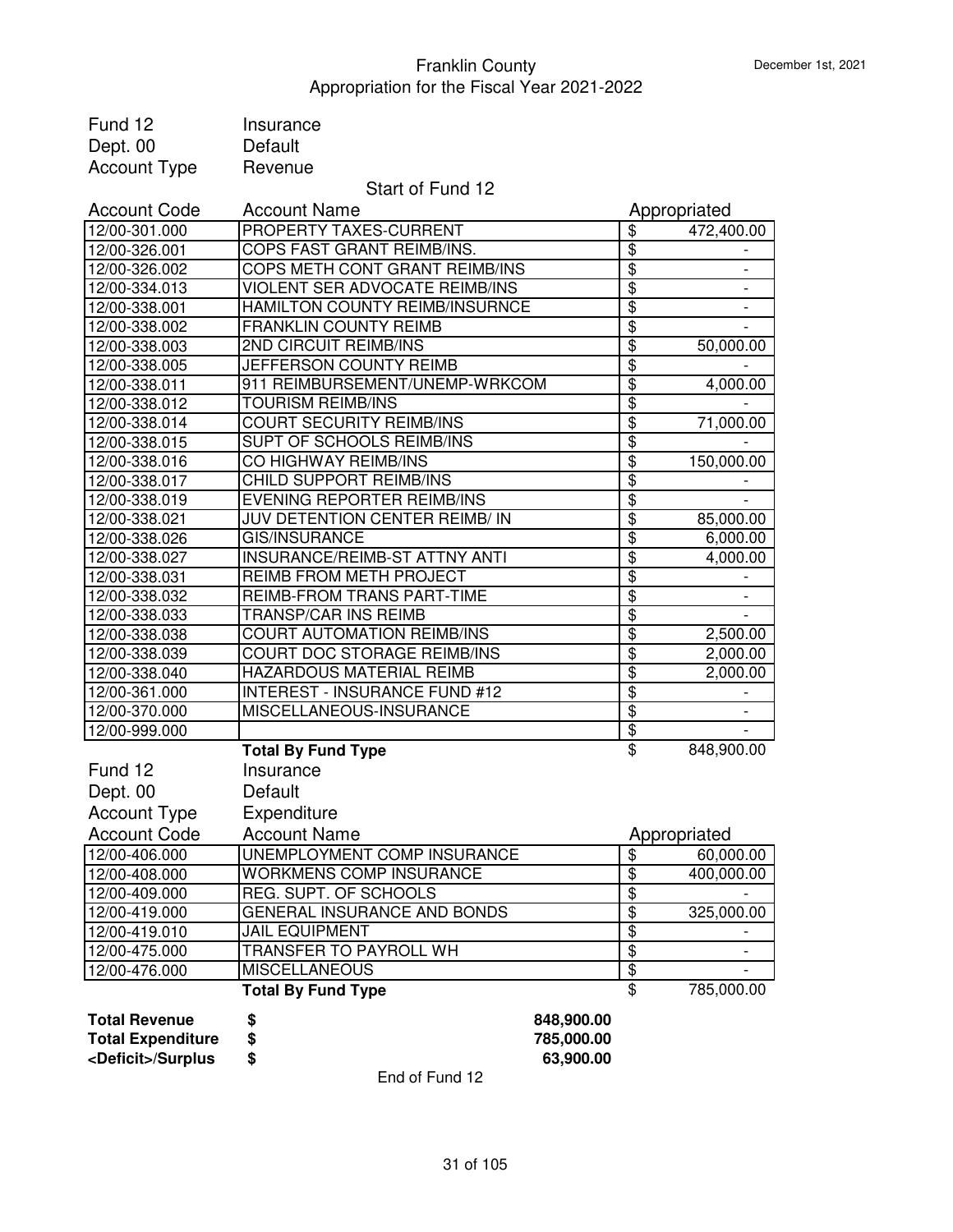| Fund 13             | <b>Child Support</b>           |                |
|---------------------|--------------------------------|----------------|
| Dept. 00            | Default                        |                |
| <b>Account Type</b> | Revenue                        |                |
|                     | Start of Fund 13               |                |
| <b>Account Code</b> | <b>Account Name</b>            | Appropriated   |
| 13/00-338.020       | SAL/PARTIAL REIMB FROM GRANT   | \$             |
| 13/00-350.000       | CHILD SUPPORT ENFORCEMENT FEES | \$<br>5,800.00 |
| 13/00-361.000       | CHILD SUPPORT INTEREST #13     | \$             |
| 13/00-370.000       | MISCELLANEOUS-CHILD SUPPORT    | \$             |
| 13/00-999.000       |                                | \$             |

**Total By Fund Type**  $\qquad$  \$ 5,800.00

| Fund 13      | <b>Child Support</b> |
|--------------|----------------------|
| Dept. 00     | Default              |
| Account Type | Expenditure          |

| <b>Account Code</b> | <b>Account Name</b>            | Appropriated |  |
|---------------------|--------------------------------|--------------|--|
| 13/00-401.000       |                                |              |  |
| 13/00-401.005       | <b>SALARY</b>                  |              |  |
| 13/00-474.000       | ICHILD SUPPORT EXPENSES/ GRANT | 5,800.00     |  |
| 13/00-475.000       | ICHILD SUPPORT/TRANSFER SALARY |              |  |
| 13/00-475.001       | ITRANSFER FRINGE BENEFITS      |              |  |
| 13/00-476.000       | <b>MISCELLANEOUS</b>           |              |  |

|                             | <b>Total By Fund Type</b> |          | S | 5,800.00 |
|-----------------------------|---------------------------|----------|---|----------|
| <b>Total Revenue</b>        |                           | 5,800.00 |   |          |
| <b>Total Expenditure</b>    | S                         | 5,800.00 |   |          |
| <deficit>/Surplus</deficit> | S                         |          |   |          |
|                             | End of Fund 13            |          |   |          |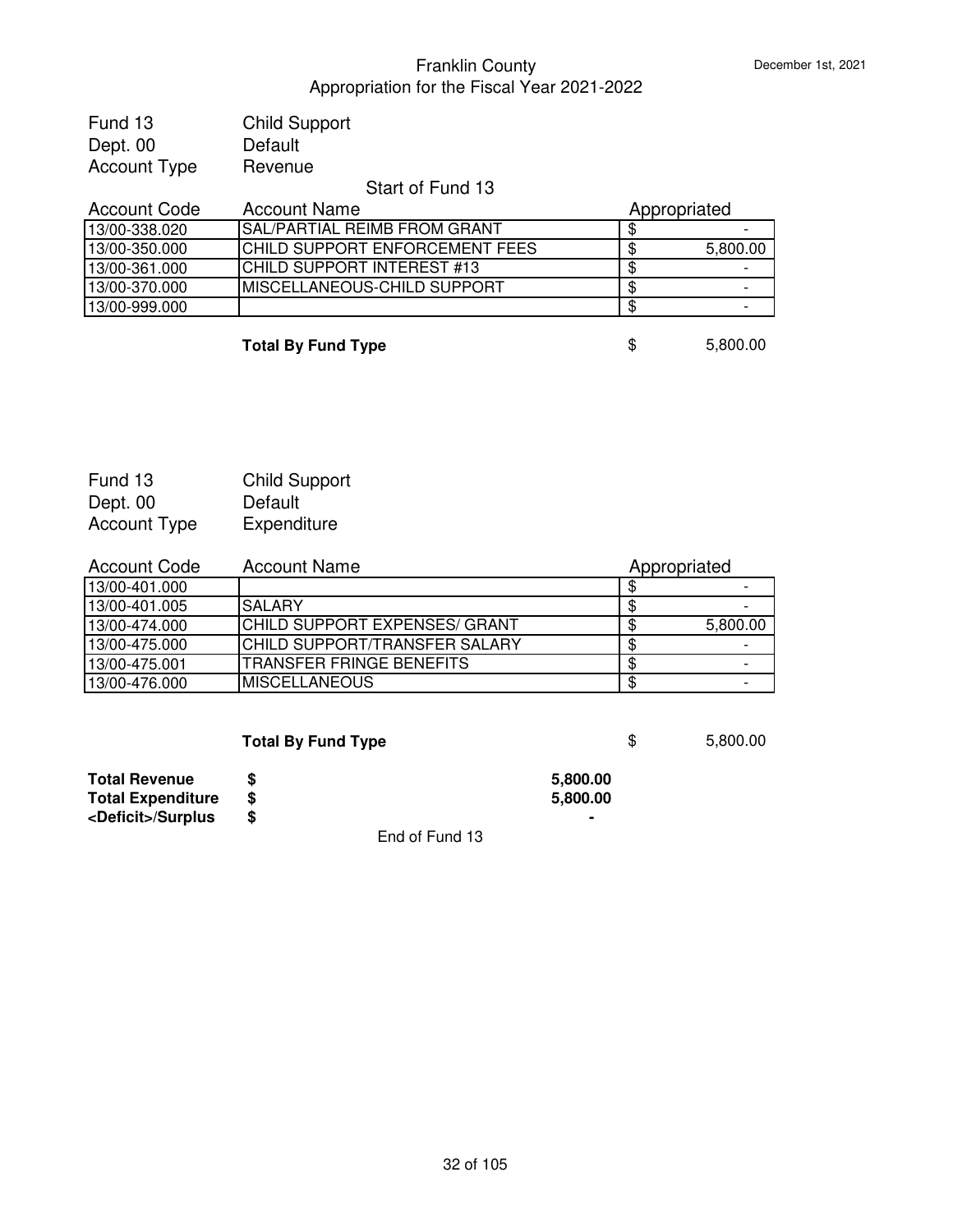| Fund 14             | <b>Court Automation</b> |
|---------------------|-------------------------|
| Dept. 00            | Default                 |
| <b>Account Type</b> | Revenue                 |
|                     | $0.1 - 0.1 - 0.1$       |

# Start of Fund 14

| <b>Account Code</b> | <b>Account Name</b>               | Appropriated |
|---------------------|-----------------------------------|--------------|
| 14/00-352.000       | <b>COURT AUTOMATION FEES</b>      | 48,000.00    |
| 14/00-352.001       | ELECTRIC CITATION                 | 500.00       |
| 14/00-361.000       | <b>CT AUTOMATION INTEREST #14</b> | 50.00        |
| 14/00-370.000       | IMISCELLANEOUS-CT AUTOMATION      |              |
| 14/00-375.000       | TRANSFER IN- BOW INTEREST         |              |
| 14/00-999.000       |                                   |              |

**Total By Fund Type 18.650.00** 

| Fund 14             | <b>Court Automation</b> |
|---------------------|-------------------------|
| Dept. 00            | Default                 |
| <b>Account Type</b> | Expenditure             |

| <b>Account Code</b> | <b>Account Name</b>               | Appropriated |
|---------------------|-----------------------------------|--------------|
| 14/00-402.000       | ISAI ARY                          | 31,166.00    |
| 14/00-432.000       | <b>ICOURT AUTOMATION EXPENSES</b> | 384.00       |
| 14/00-475.000       | ITRANSFER FRINGE BENEFITS         | 17.000.00    |
| 14/00-476.000       | IMISCELLANEOUS                    |              |

|                             | <b>Total By Fund Type</b> |                | \$. | 48.550.00 |
|-----------------------------|---------------------------|----------------|-----|-----------|
| <b>Total Revenue</b>        |                           | 48,550.00      |     |           |
| <b>Total Expenditure</b>    | S                         | 48,550.00      |     |           |
| <deficit>/Surplus</deficit> | S                         | $\blacksquare$ |     |           |
|                             |                           |                |     |           |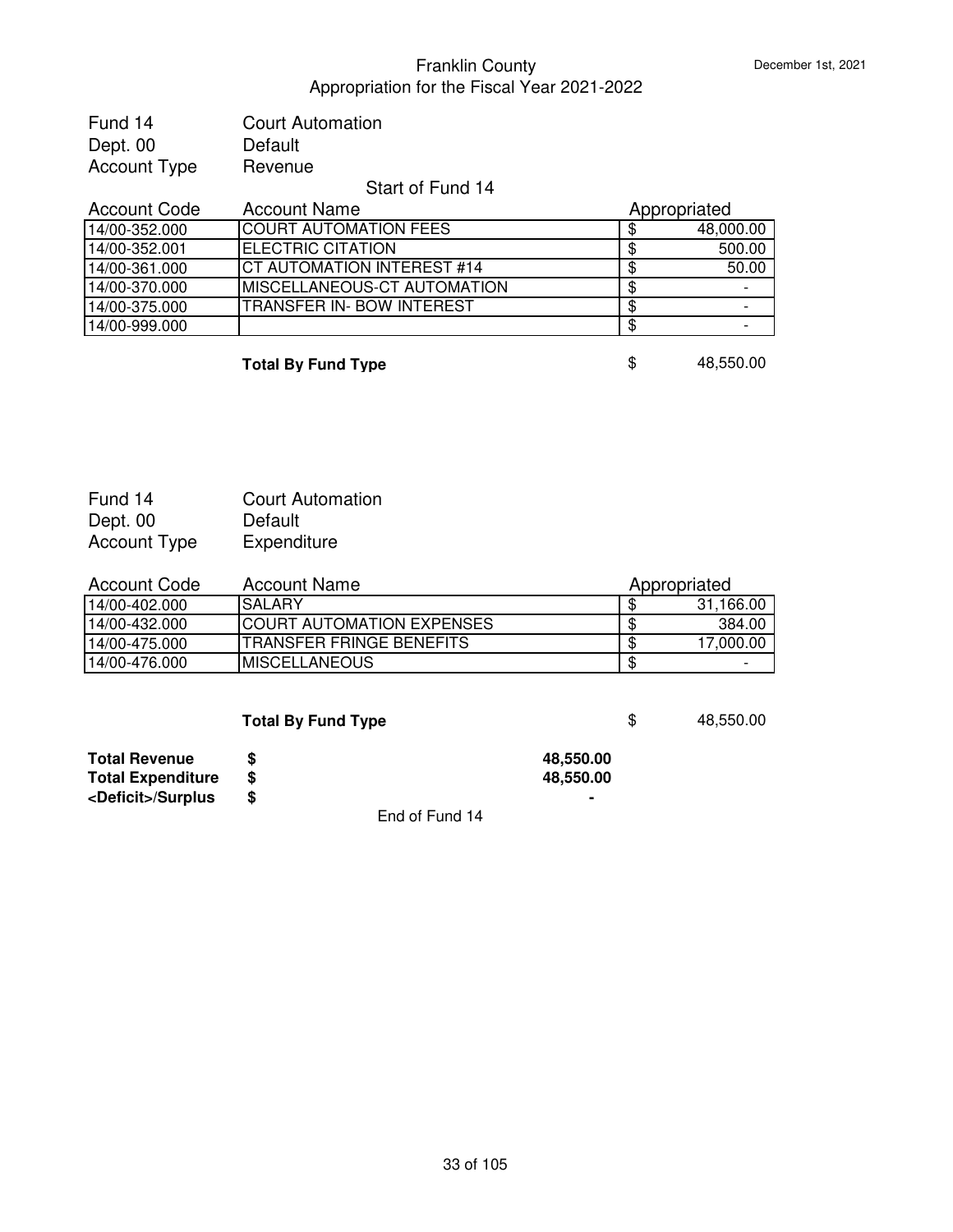| Fund 15             | <b>Sheriff Drug Seizure</b> |
|---------------------|-----------------------------|
| Dept. 00            | Default                     |
| <b>Account Type</b> | Revenue                     |
|                     | Start of Fund 15            |
| $A - 2 - 3$         | A 1 N                       |

| <b>Account Name</b><br><b>Account Code</b> |                                | Appropriated |  |
|--------------------------------------------|--------------------------------|--------------|--|
| 15/00-351.000                              | <b>IDRUG ENFORCEMENT FINES</b> |              |  |
| 15/00-351.001                              | DARE FEES                      |              |  |
| 15/00-359.000                              | <b>DRUG MONEY SEIZED</b>       |              |  |
| 15/00-361.000                              | <b>INTEREST/SEIZURE MONEY</b>  |              |  |
| 15/00-370.000                              | <b>IMISCELLANEOUS</b>          |              |  |
| 15/00-999.000                              |                                |              |  |

**Total By Fund Type**  $\qquad$  $\qquad$  $\qquad$  **5**  $\qquad$  **-**

| Fund 15             | <b>Sheriff Drug Seizure</b> |
|---------------------|-----------------------------|
| Dept. 00            | Default                     |
| <b>Account Type</b> | Expenditure                 |

| Account Code  | Account Name                        | Appropriated |  |
|---------------|-------------------------------------|--------------|--|
| 15/00-473.000 | <b>IREFUND</b>                      |              |  |
| 15/00-474.000 | ITRANS/ILLINOIS STATE POLICE        |              |  |
| 15/00-475.000 | ITRANS/SHERIFF DRUG FORFEITURE ACCT |              |  |
| 15/00-476.000 | <b>IMISCELLANEOUS</b>               |              |  |

| <b>Total By Fund Type</b> |  |
|---------------------------|--|
|---------------------------|--|

| <b>Total Revenue</b>        |  |
|-----------------------------|--|
| <b>Total Expenditure</b>    |  |
| <deficit>/Surplus</deficit> |  |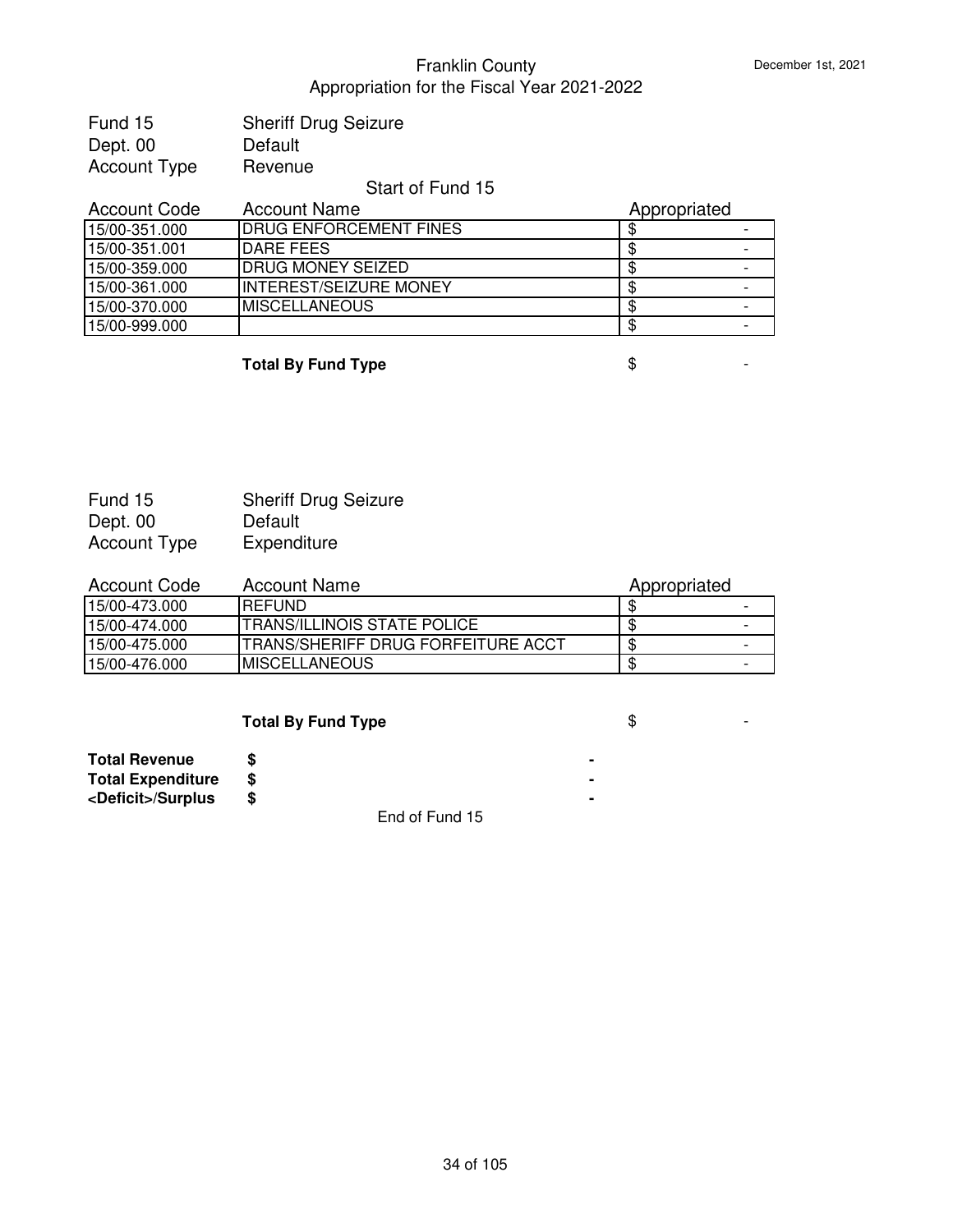| Fund 150            | Police Vehicle                      |              |        |
|---------------------|-------------------------------------|--------------|--------|
| Dept. 00            | Default                             |              |        |
| <b>Account Type</b> | Revenue                             |              |        |
|                     | Start of Fund 150                   |              |        |
| <b>Account Code</b> | <b>Account Name</b>                 | Appropriated |        |
| 150/00-357.000      | <b>IFINES</b>                       |              | 500.00 |
| 150/00-361.000      | <b>POLICE VEHICLE FUND INTEREST</b> |              |        |
| 150/00-370.000      | <b>MISCELLANEOUS</b>                | \$           |        |

**Total By Fund Type \$** 500.00

| <b>Fund 150</b>     | Police Vehicle |
|---------------------|----------------|
| Dept. 00            | Default        |
| <b>Account Type</b> | Expenditure    |

| Account Code   | Account Name                                | Appropriated |                          |
|----------------|---------------------------------------------|--------------|--------------------------|
| 150/00-412.000 | <b>IMAINTENANCE/VEHICLE</b>                 |              | $\overline{\phantom{0}}$ |
| 150/00-475.000 | <b>ITRANS TO GEN FUND FOR VEHICLE PURCH</b> |              | 500.00                   |
| 150/00-493.000 | <b>IPOLICE VEHICLE (NEW)</b>                |              |                          |

# **Total By Fund Type \$** 500.00

| <b>Total Revenue</b>        | 500.00 |
|-----------------------------|--------|
| <b>Total Expenditure</b>    | 500.00 |
| <deficit>/Surplus</deficit> | ۰      |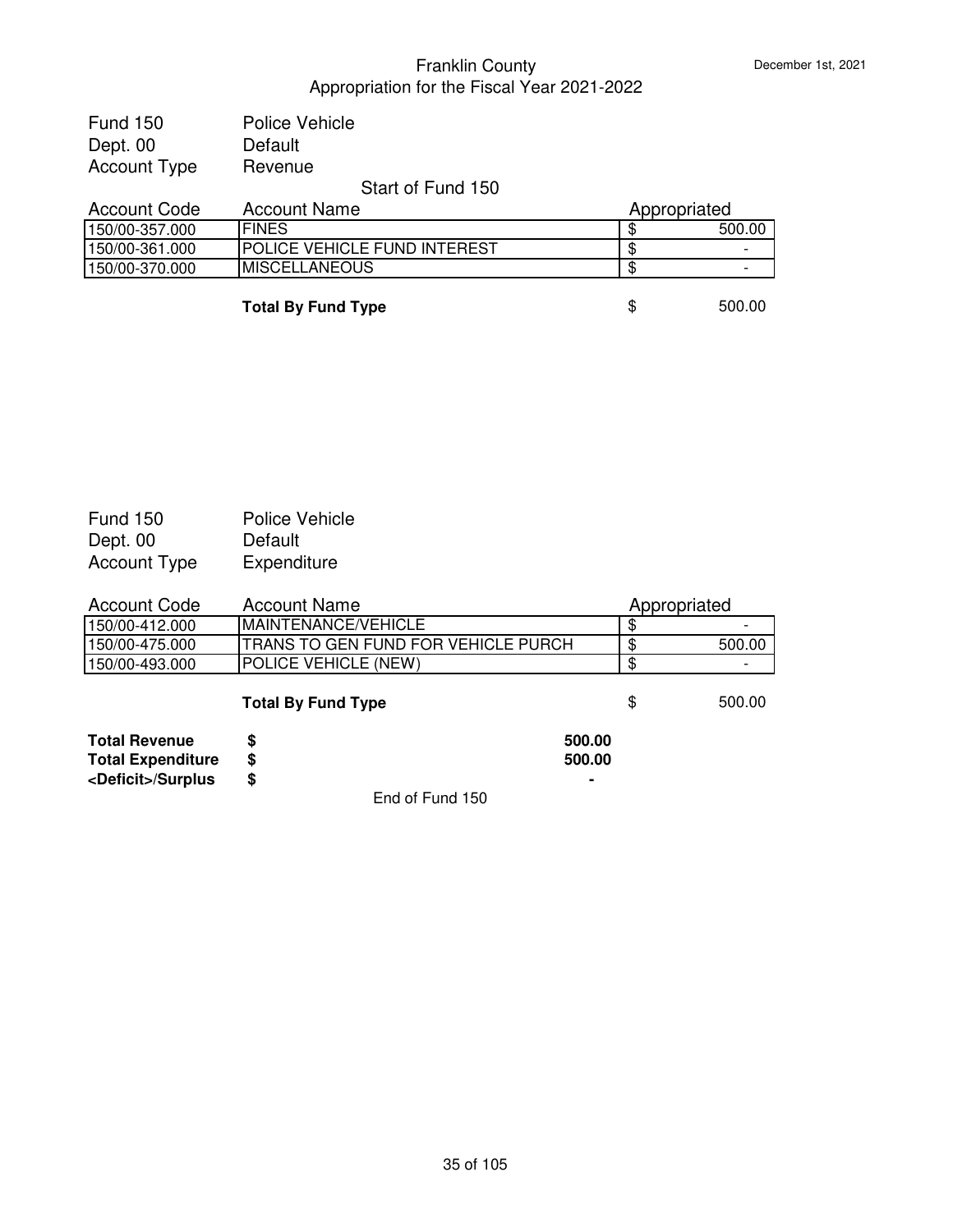| 2012 Bond & Int Repayment |
|---------------------------|
| Default                   |
| Revenue                   |
|                           |

#### Start of Fund 160

| <b>Account Code</b> | <b>Account Name</b>                             | Appropriated |            |
|---------------------|-------------------------------------------------|--------------|------------|
| 160/00-301.000      | IPROPERTY TAX                                   |              | 247,000.00 |
| 160/00-361.000      | IINTEREST-2012 BOND & INT REPAYMENT             |              |            |
| 160/00-370.000      | <b>IMISCELLANEOUS-2012 BOND &amp; INT REPAY</b> | ۰D           |            |
| 160/00-392.005      | <b>ITRANSFER FROM DETENTION</b>                 |              |            |
| 160/00-392.008      | <b>ITRANSFER FROM GENERAL COUNTY</b>            |              |            |

**Total By Fund Type** \$ 247,000.00

| <b>Fund 160</b> | 2012 Bond & Int Repayment |
|-----------------|---------------------------|
| Dept. 00        | Default                   |
| Account Type    | Expenditure               |

| <b>Account Code</b>         | <b>Account Name</b>                |                | Appropriated |            |
|-----------------------------|------------------------------------|----------------|--------------|------------|
| 160/00-476.000              | MISCELLANEOUS-2012 BON & INT REPAY |                | \$           |            |
| 160/00-486.000              | <b>BOND REPAYMENT</b>              |                | ß.           | 247,000.00 |
|                             | <b>Total By Fund Type</b>          |                | \$           | 247,000.00 |
| <b>Total Revenue</b>        | S                                  | 247,000.00     |              |            |
| <b>Total Expenditure</b>    | \$                                 | 247,000.00     |              |            |
| <deficit>/Surplus</deficit> | \$                                 | $\blacksquare$ |              |            |
|                             | End of Fund 160                    |                |              |            |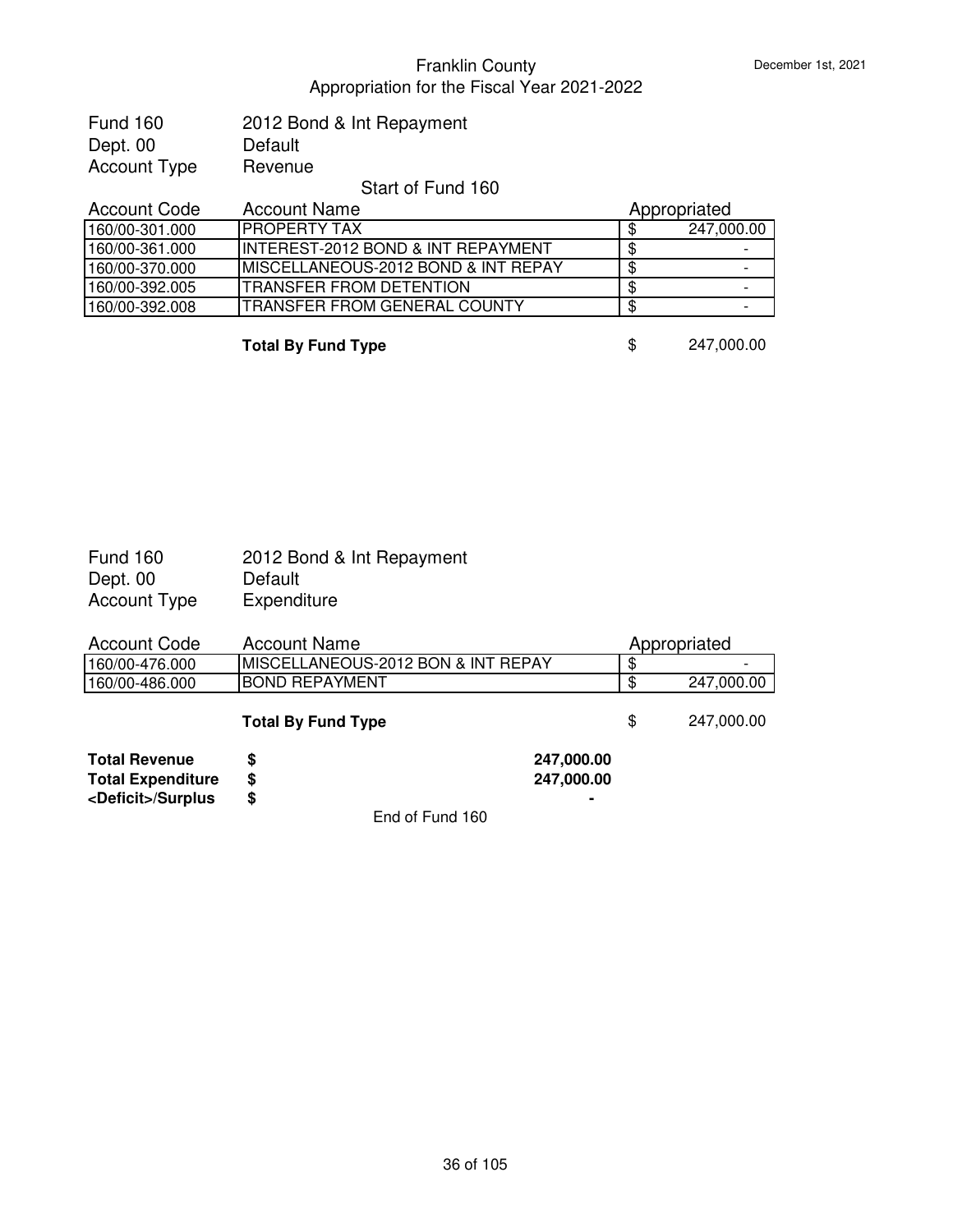| Fund 17             | Recycling |
|---------------------|-----------|
| Dept. 00            | Default   |
| <b>Account Type</b> | Revenue   |

### Start of Fund 17

| <b>Account Code</b> | <b>Account Name</b>                    | Appropriated |  |
|---------------------|----------------------------------------|--------------|--|
| 17/00-324.000       | <b>SOLID WASTE LICENSE FEE</b>         |              |  |
| 17/00-334.000       | <b>IEPA ELECTRONIC RECYCLING GRANT</b> |              |  |
| 17/00-335.001       | <b>PRIVATE GRANT-RECYCLING PROG</b>    |              |  |
| 17/00-361.000       | <b>RECYCLING INTEREST #17</b>          |              |  |
| 17/00-370.000       | <b>IMISCELLANEOUS</b>                  |              |  |
| 17/00-392.008       | <b>GEN FD TRANSFER/SUPPLIES/PHONE</b>  | S            |  |
| 17/00-999.000       |                                        |              |  |

# **Total By Fund Type**  $\qquad$  $\qquad$  $\qquad$  $\qquad$  $\qquad$  **-**

| Fund 17             | Recycling   |
|---------------------|-------------|
| Dept. 00            | Default     |
| <b>Account Type</b> | Expenditure |

| <b>Account Code</b> | <b>Account Name</b>                 | Appropriated |  |
|---------------------|-------------------------------------|--------------|--|
| 17/00-402.000       | <b>SALARY - PART TIME</b>           |              |  |
| 17/00-420.000       | <b>TELEPHONE-RECYCLING</b>          |              |  |
| 17/00-430.000       | IEPA ELECT RECYCLING GRANT EXPENSES |              |  |
| 17/00-431.018       | RECYCLING COORDINATOR               |              |  |
| 17/00-435.000       | EDUCATION-TRAINING-RECYCLING        |              |  |
| 17/00-455.000       | <b>OFFICE SUPPLIES-RECYCLING</b>    |              |  |
| 17/00-475.000       | <b>COURT FUND TRANSFERS</b>         |              |  |
| 17/00-475.001       | <b>TRANSFER FRINGE BENEFITS</b>     |              |  |
| 17/00-476.000       | <b>MISCELLANEOUS</b>                | S            |  |

# **Total By Fund Type**  $\qquad$  $\qquad$  $\qquad$  $\qquad$  $\qquad$  **-**

| <b>Total Revenue</b>        |                                           |  |
|-----------------------------|-------------------------------------------|--|
| <b>Total Expenditure</b>    |                                           |  |
| <deficit>/Surplus</deficit> |                                           |  |
|                             | $\Gamma$ and affect $\Gamma$ and $\Gamma$ |  |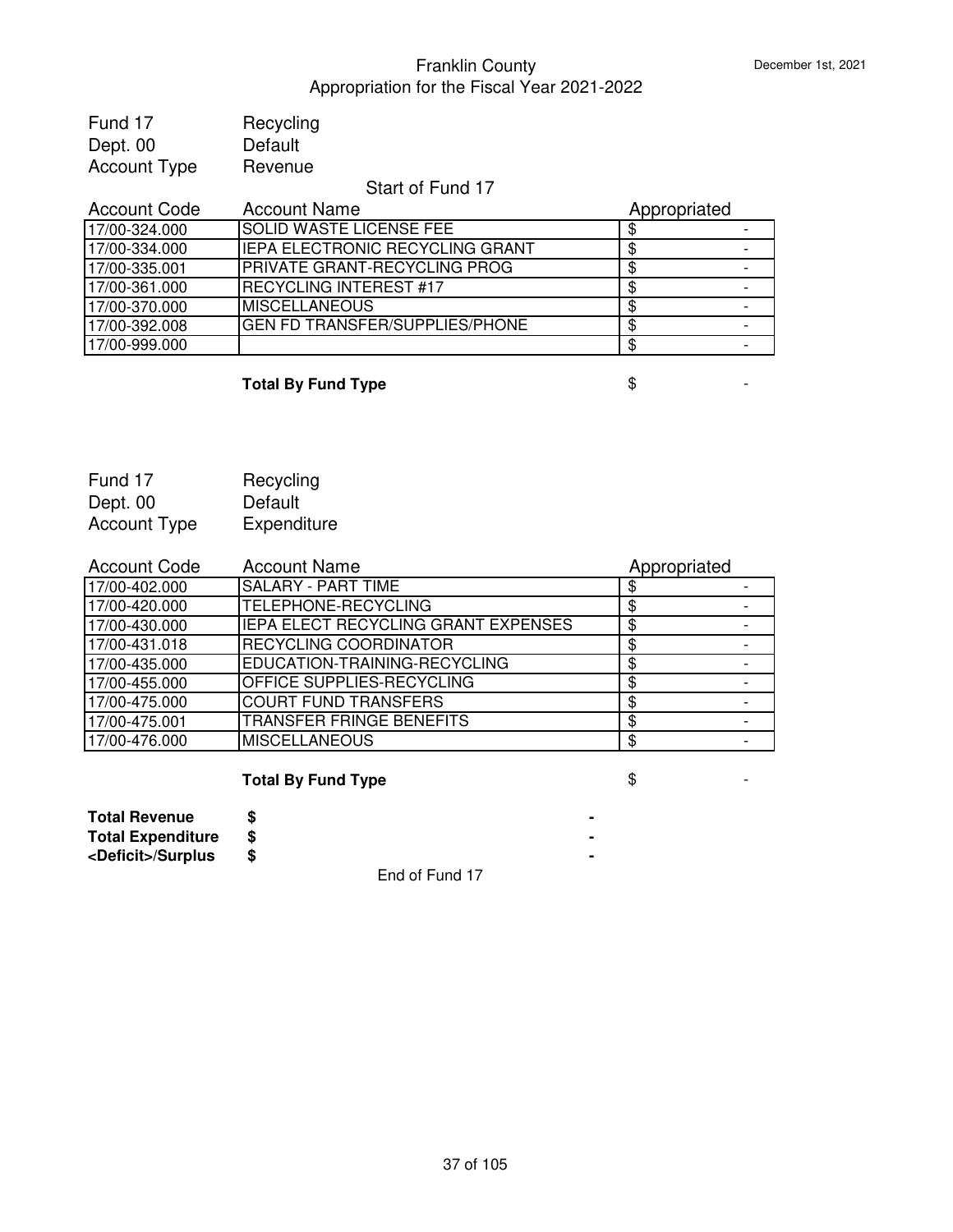| Fund 18      | <b>Court Document Storage</b>      |
|--------------|------------------------------------|
| Dept. 00     | Default                            |
| Account Type | Revenue                            |
|              | $Q_1$ and $Q_2$ $\Gamma$ and $Q_3$ |

#### Start of Fund 18

| Account Code  | <b>Account Name</b>            | Appropriated |                          |
|---------------|--------------------------------|--------------|--------------------------|
| 18/00-345.000 | <b>ICOURT DOCUMENT STORAGE</b> |              | 48,000.00                |
| 18/00-361.000 | ICRT DOCUMENT STORAGE INT #18  |              | $\overline{\phantom{0}}$ |
| 18/00-370.000 | <b>IMISCELLANEOUS</b>          |              | $\overline{\phantom{0}}$ |
| 18/00-999.000 |                                |              | -                        |

### **Total By Fund Type**  $\qquad$  **\$** 48,000.00

| Fund 18      | <b>Court Document Storage</b> |
|--------------|-------------------------------|
| Dept. 00     | Default                       |
| Account Type | Expenditure                   |

| <b>Account Code</b> | <b>Account Name</b>                 | Appropriated |           |
|---------------------|-------------------------------------|--------------|-----------|
| 18/00-401.000       | <b>ISALARY - FULL TIME</b>          |              |           |
| 18/00-402.000       | SALARY - PART TIME                  |              |           |
| 18/00-431.001       | CRT DOCUMENT STORAGE INT #18        |              |           |
| 18/00-432.000       | <b>CRT DOCUMENT STORAGE INT #18</b> |              |           |
| 18/00-432.001       | COURT DOCUMENT STORAGE EXPENSE      |              | 48,000.00 |
| 18/00-475.000       | <b>TRANSFER FRINGE BENEFITS</b>     |              |           |
| 18/00-476.000       | <b>MISCELLANEOUS</b>                |              |           |

# **Total By Fund Type 6 and 1999 10 and 1999 10 and 1999 10 and 1999 10 and 1999 10 and 1999 10 and 1999 10 and 1999 10 and 1999 10 and 1999 10 and 1999 10 and 1999 10 and 1999 10 and 1999 10 and 1999 10 and 1999 10 and 19**

| <b>Total Revenue</b>        | 48,000.00 |
|-----------------------------|-----------|
| <b>Total Expenditure</b>    | 48,000,00 |
| <deficit>/Surplus</deficit> | ۰         |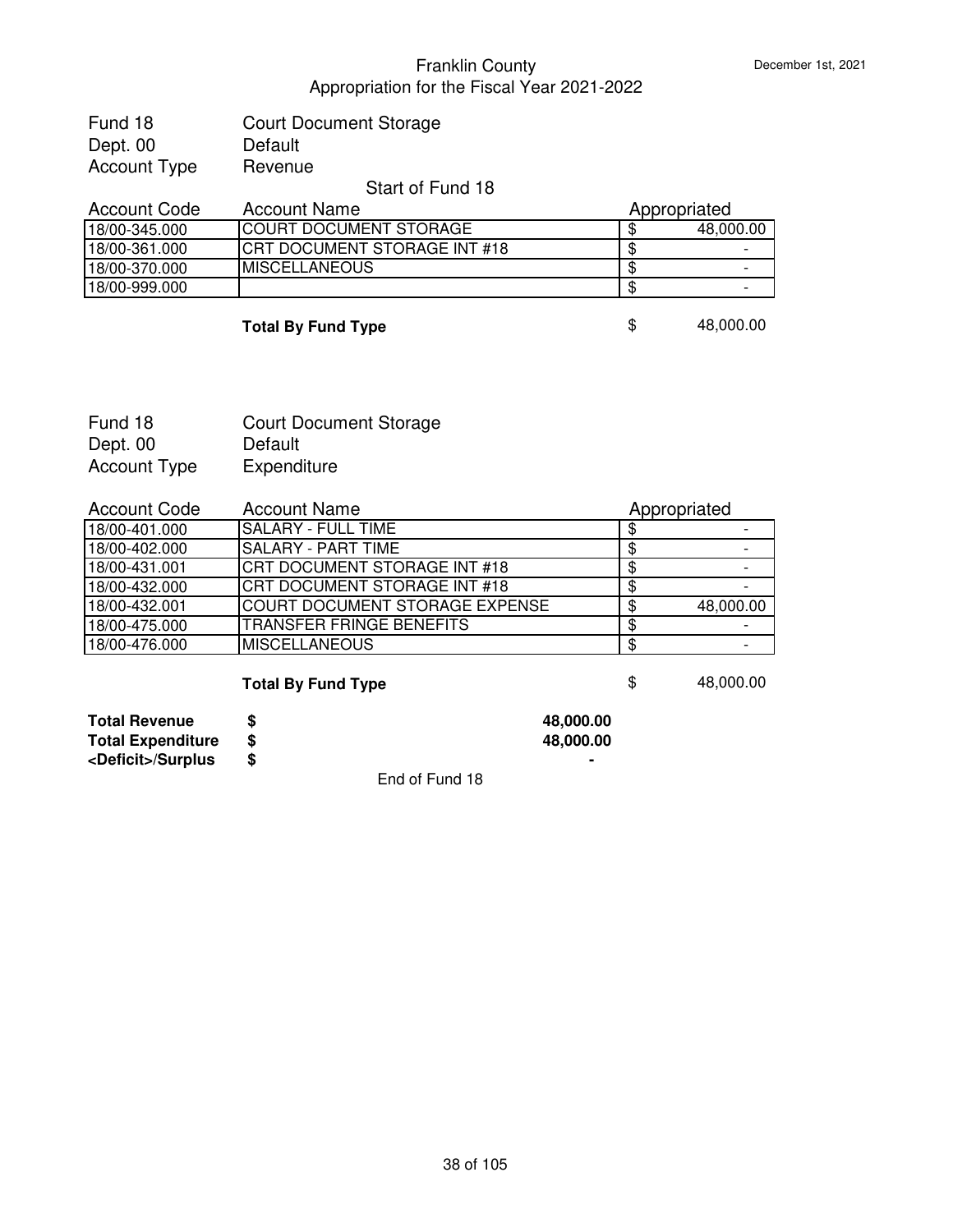| Fund 19      | Recording, Computer, Microfilm |
|--------------|--------------------------------|
| Dept. 00     | Default                        |
| Account Type | Revenue                        |

# Start of Fund 19

| <b>Account Code</b> | <b>Account Name</b>                    | Appropriated |
|---------------------|----------------------------------------|--------------|
| 19/00-361.000       | <b>IRECORDING/COMPUTER-INTEREST#19</b> | 10.00        |
| 19/00-363.000       | ACCESS FEES                            |              |
| 19/00-370.000       | IMISCELLANEOUS                         |              |
| 19/00-371.000       | IREC/COM/MICRO FEES                    | 15,000.00    |
| 19/00-372.000       | <b>AUTOMATION FUND</b>                 | 34,000.00    |
| 19/00-999.000       |                                        |              |

| <b>Total By Fund Type</b> | 49,010.00 |
|---------------------------|-----------|

| Fund 19             | Recording, Computer, Microfilm |
|---------------------|--------------------------------|
| Dept. 00            | Default                        |
| <b>Account Type</b> | Expenditure                    |

| Account Code  | <b>Account Name</b>              | Appropriated |           |
|---------------|----------------------------------|--------------|-----------|
| 19/00-431.023 | <b>COMPUTER SUPPLIES/UPGRADE</b> |              | -         |
| 19/00-440.001 | ICOMPUTER/MICROFILM/RECORDING    |              | 49,010.00 |
| 19/00-476.000 | IMISCELLANEOUS                   |              |           |
|               |                                  |              |           |

**Total By Fund Type**  $\qquad$  **\$** 49,010.00

| <b>Total Revenue</b>        | 49,010.00 |
|-----------------------------|-----------|
| <b>Total Expenditure</b>    | 49,010.00 |
| <deficit>/Surplus</deficit> | ۰         |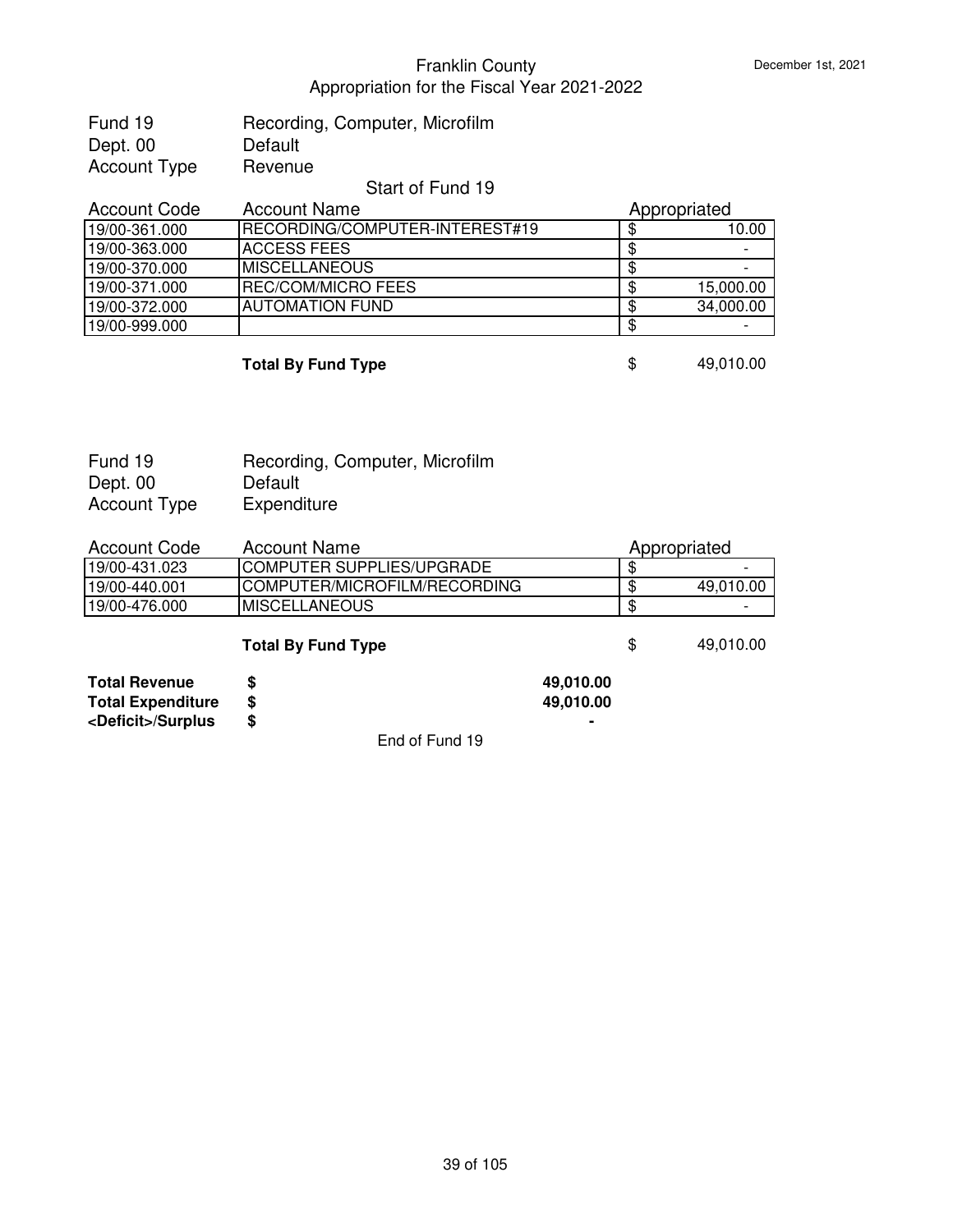| <b>RHSP</b>         |                                                               |  |
|---------------------|---------------------------------------------------------------|--|
| Default             |                                                               |  |
| Revenue             |                                                               |  |
| Start of Fund 190   |                                                               |  |
| <b>Account Name</b> | Appropriated                                                  |  |
|                     |                                                               |  |
|                     |                                                               |  |
|                     | <b>INTEREST-RHSP</b><br><b>IRECORDING FEES - R H S P FUND</b> |  |

**Total By Fund Type**  $\qquad$  $\qquad$  $\qquad$  $\qquad$  $\qquad$  **-**

| <b>Fund 190</b><br>Dept. 00<br><b>Account Type</b> | RHSP<br>Default<br>Expenditure |              |  |
|----------------------------------------------------|--------------------------------|--------------|--|
| <b>Account Code</b>                                | <b>Account Name</b>            | Appropriated |  |
| 190/00-457.000                                     | RECORDING OPERATING EXPENSES   | \$           |  |
|                                                    | <b>Total By Fund Type</b>      | \$           |  |
| <b>Total Dovanua</b>                               | ¢                              |              |  |

| <b>Total Revenue</b>        |                 |  |
|-----------------------------|-----------------|--|
| <b>Total Expenditure</b>    |                 |  |
| <deficit>/Surplus</deficit> |                 |  |
|                             | End of Fund 190 |  |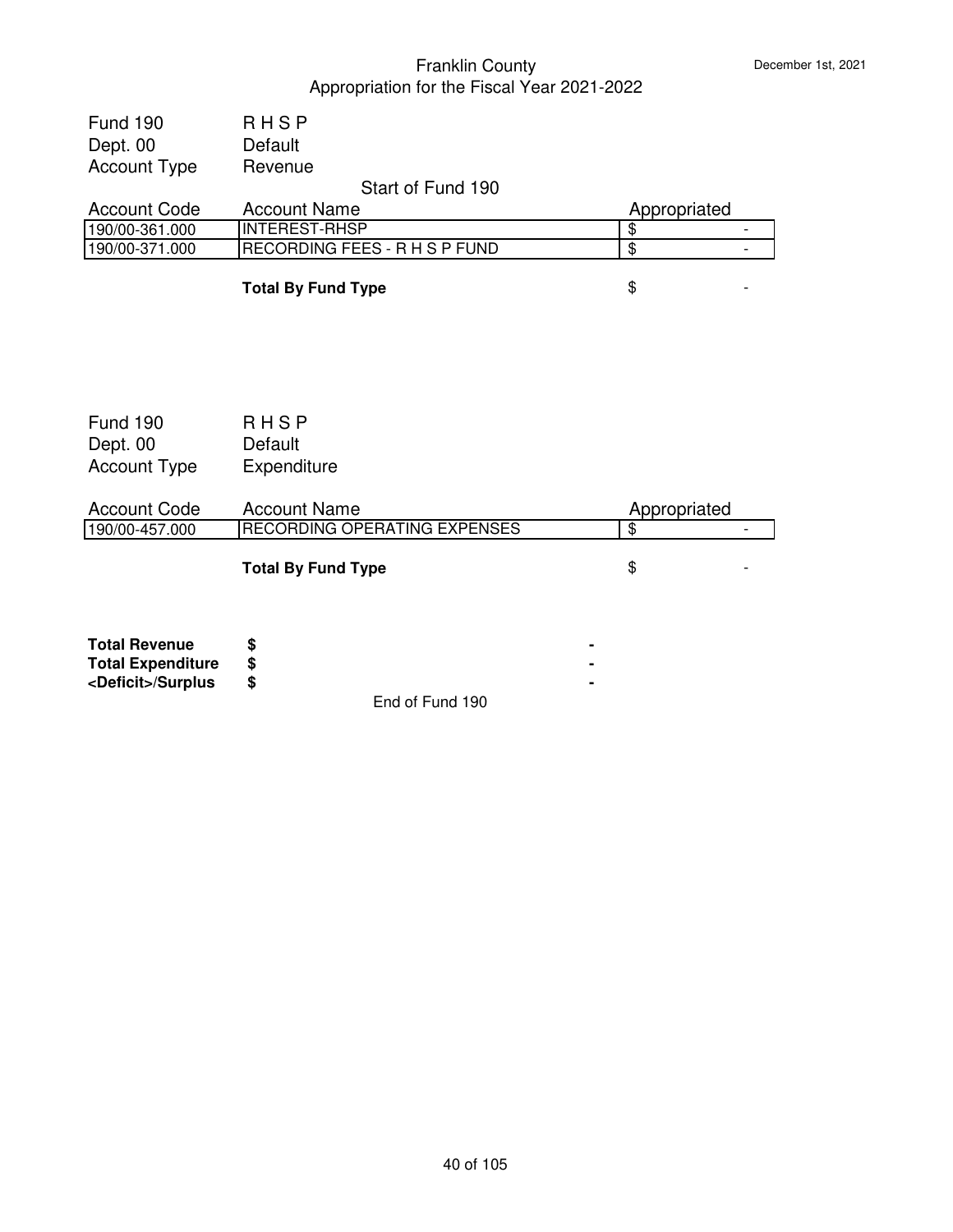| Fund 20<br>Dept. 00<br><b>Account Type</b> | County Highway<br>Default<br>Revenue  |                  |
|--------------------------------------------|---------------------------------------|------------------|
|                                            | Start of Fund 20                      |                  |
| <b>Account Code</b>                        | <b>Account Name</b>                   | Appropriated     |
| 20/00-301.000                              | PROPERTY TAX CURRENT                  | \$<br>560,000.00 |
| 20/00-302.000                              | PROPERTY TAX DELINQUENT               | \$               |
| 20/00-324.000                              | <b>PERMITS</b>                        | \$               |
| 20/00-338.000                              | LOCAL GOVERNMENT REIMBURSEMENT        | \$<br>225,000.00 |
| 20/00-361.000                              | <b>COUNTY HWY INTEREST #20</b>        | \$<br>1,000.00   |
| 20/00-366.000                              | <b>ENGINEERING SERVICES (TWP,MFT)</b> | \$<br>33,000.00  |
| 20/00-370.000                              | <b>MISCELLANEOUS</b>                  | \$<br>5,000.00   |
| 20/00-392.001                              | <b>MFT (LABOR &amp; EQUIP RENTAL)</b> | \$<br>550,000.00 |
| 20/00-392.002                              | SPECIAL COUNTY BRIDGE                 | \$               |
| 20/00-392.003                              | PERSONAL PROPERTY REPLACEMENT         | \$               |
| 20/00-392.004                              | <b>FA MATCHING FUND</b>               | \$<br>5,000.00   |
| 20/00-392.005                              | REIMBURSE-SUPT SALARY MFT             | \$<br>58,450.00  |
| 20/00-999.000                              |                                       | \$               |

**Total By Fund Type**  $$ 1,437,450.00$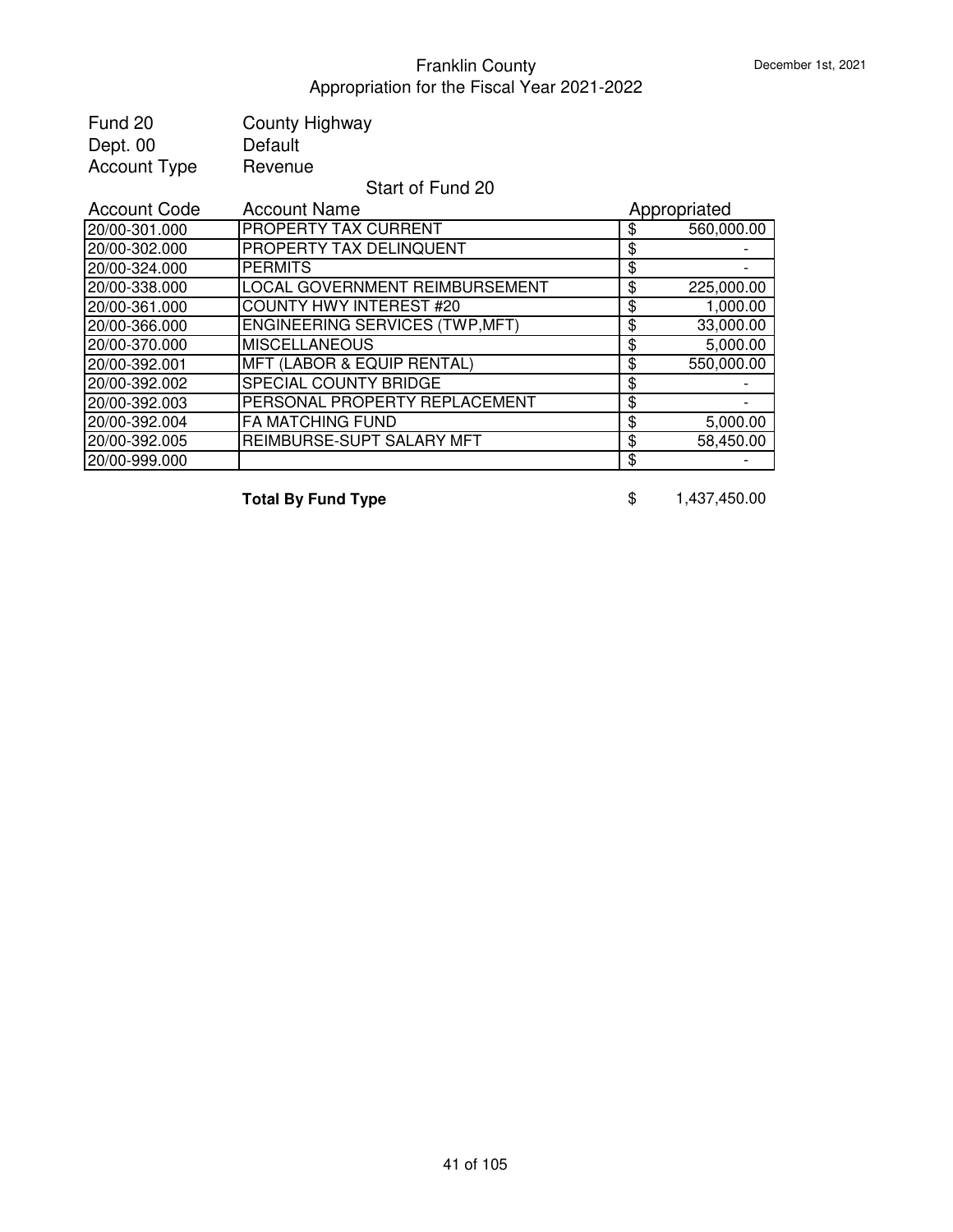| Fund 20      | <b>County Highway</b>         |
|--------------|-------------------------------|
| Dept. 80     | <b>Highway Administration</b> |
| Account Type | Expenditure                   |

| <b>Account Code</b> | <b>Account Name</b>                    | Appropriated     |
|---------------------|----------------------------------------|------------------|
| 20/80-400.000       | SALARY-APPOINTED                       | \$<br>116,900.00 |
| 20/80-401.001       | SALARY-SECRETARY                       | \$<br>35,000.00  |
| 20/80-402.004       | <b>SICK PAY &amp; VACATION PAY OUT</b> | \$<br>30,000.00  |
| 20/80-410.000       | <b>MAINTENANCE BUILDING</b>            | \$<br>20,000.00  |
| 20/80-420.000       | <b>TELEPHONE</b>                       | \$<br>8,000.00   |
| 20/80-421.000       | <b>UTILITIES</b>                       | \$<br>14,000.00  |
| 20/80-423.000       | <b>TRAVEL</b>                          | \$<br>1,000.00   |
| 20/80-424.000       | <b>POSTAGE</b>                         | \$<br>2,000.00   |
| 20/80-425.000       | PRINTING & PUBLISHING                  | \$<br>2,500.00   |
| 20/80-429.000       | <b>LABOR NEGOTIATOR</b>                | \$               |
| 20/80-455.000       | OFFICE SUPPLIES                        | \$<br>25,000.00  |
| 20/80-457.000       | OPERATIVE SUPPLIES-BUILDING            | \$<br>20,000.00  |
| 20/80-479.000       | <b>OFFICER EXPENSE</b>                 | \$<br>5,000.00   |

# **Total By Fund Type 8 279,400.00**

# Dept. 81 Highway Roads

| <b>Account Code</b> | <b>Account Name</b>                  | Appropriated     |
|---------------------|--------------------------------------|------------------|
| 20/81-401.000       | <b>SALARIES - FULL TIME</b>          | \$<br>605,000.00 |
| 20/81-423.000       | TRAVEL EXPENSE                       | \$<br>1,000.00   |
| 20/81-430.000       | OTHER PROFESSIONAL SERVICES          | \$<br>5,000.00   |
| 20/81-456.000       | <b>GAS &amp; FUEL &amp; OIL</b>      | \$<br>65,000.00  |
| 20/81-458.000       | <b>OPERATIVE SUPPLIES - VEHICLES</b> | \$<br>40,000.00  |
| 20/81-459.000       | OPERATIVE SUPPLIES-EQUIPMENT         | \$<br>40,000.00  |
| 20/81-462.000       | OPERATIVE SUPPLIES-ROADS             | \$<br>35,000.00  |
| 20/81-468.000       | OPERATIVE SUPPLIES-SAFETY PROG       | \$<br>35,000.00  |
| 20/81-475.000       | TRANSFER                             | \$               |
| 20/81-475.001       | <b>TRANSFER FRINGE BENEFITS</b>      | \$<br>400,000.00 |
| 20/81-476.000       | <b>MISCELLANEOUS EXPENSE</b>         | \$<br>3,500.00   |
| 20/81-491.000       | <b>BUILDING</b>                      | \$<br>20,000.00  |
| 20/81-494.000       | <b>EQUIPMENT</b>                     | \$<br>150,000.00 |

# **Total By Fund Type 1,399,500.00**

| Dept. 82                    | County Highway Bridges       |               |                 |
|-----------------------------|------------------------------|---------------|-----------------|
| <b>Account Code</b>         | <b>Account Name</b>          |               | Appropriated    |
| 20/82-461.000               | OPERATING SUPPLIES - BRIDGES |               | \$<br>00.000, ا |
|                             | <b>Total By Fund Type</b>    |               | 1,000.00        |
| <b>Total Revenue</b>        | S                            | 1,437,450.00  |                 |
| <b>Total Expenditure</b>    | S                            | 1,679,900.00  |                 |
| <deficit>/Surplus</deficit> | S                            | (242, 450.00) |                 |
|                             |                              |               |                 |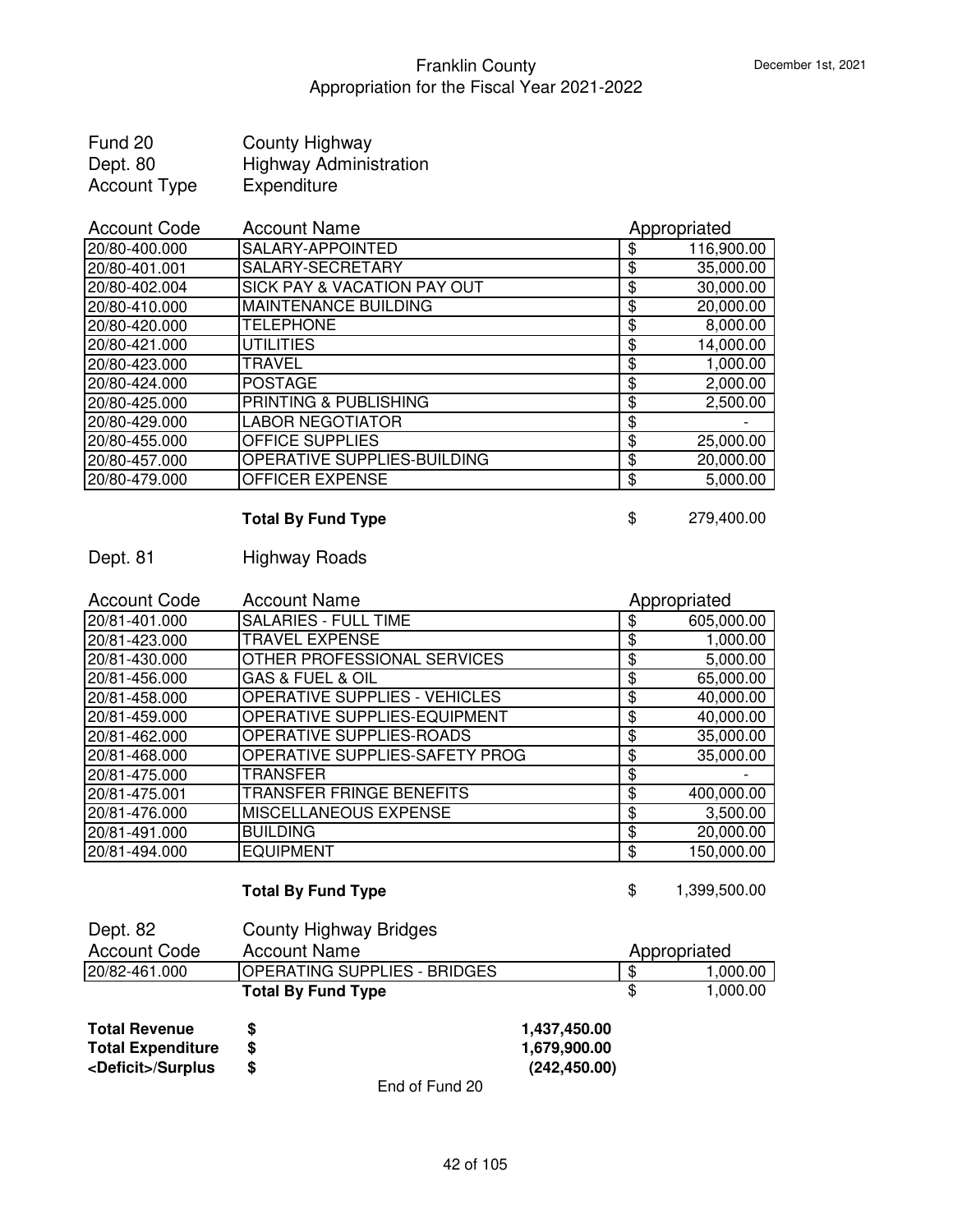| Fund 21      | <b>Special County Bridge</b> |
|--------------|------------------------------|
| Dept. 00     | Default                      |
| Account Type | Revenue                      |
|              |                              |

#### Start of Fund 21

| <b>Account Code</b> | <b>Account Name</b>                     |  | Appropriated |  |
|---------------------|-----------------------------------------|--|--------------|--|
| 21/00-338.000       | LOCAL GOVERNMENT REIMBURSEMENT          |  | 200,000.00   |  |
| 21/00-361.000       | <b>SP CNTY BRIDGE/INTEREST #21</b>      |  | 1,000.00     |  |
| 21/00-370.000       | ISP COUNTY BRIDGE MISCELLANEOUS         |  |              |  |
| 21/00-391.000       | <b>PAYMENT ON LOAN FROM GEN. COUNTY</b> |  | 35,000.00    |  |
| 21/00-391.001       | <b>IGC FUND TRANSFER</b>                |  |              |  |
| 21/00-999.000       |                                         |  |              |  |

# **Total By Fund Type** \$ 236,000.00

| Fund 21      | <b>Special County Bridge</b> |
|--------------|------------------------------|
| Dept. 00     | Default                      |
| Account Type | Expenditure                  |

| <b>Account Code</b> | <b>Account Name</b>                   | Appropriated     |
|---------------------|---------------------------------------|------------------|
| 21/00-414.000       | <b>MAINTENANCE</b>                    | \$<br>5,000.00   |
| 21/00-428.000       | <b>ENGINEERING SERVICES</b>           | \$<br>20,000.00  |
| 21/00-430.000       | OTHER PROFESSIONAL SERVICES           | \$<br>30,000.00  |
| 21/00-460.000       | <b>DRAINAGE STRUCTURE &amp; PIPES</b> | \$<br>30,000.00  |
| 21/00-463.000       | <b>OPERATING SUPPLIES (ROCK)</b>      | \$<br>250,000.00 |
| 21/00-464.000       | <b>OPERATING SUPPLIES (OIL)</b>       | \$<br>350,000.00 |
| 21/00-465.000       | <b>OPERATIVE SUPPLIES (DIRT)</b>      | \$<br>10,000.00  |
| 21/00-473.000       | REFUND/OVERPAYMENT                    | \$<br>1,000.00   |
| 21/00-475.000       | TRANSFER TO OTHER FUNDS (CO HW        | \$               |
| 21/00-476.000       | <b>MISCELLANEOUS</b>                  | \$<br>4,000.00   |
| 21/00-490.000       | CAPITAL OUTLAY - LAND (ROW)           | \$<br>20,000.00  |
| 21/00-491.000       | <b>BUILDING</b>                       | \$<br>5,000.00   |
| 21/00-495.000       | CAPITAL OUTLAY - NEW BRIDGES          | \$<br>220,000.00 |

# **Total By Fund Type 8 8 8 945,000.00**

| <b>Total Revenue</b>        |                                                       | 236,000,00   |
|-----------------------------|-------------------------------------------------------|--------------|
| <b>Total Expenditure</b>    |                                                       | 945,000,00   |
| <deficit>/Surplus</deficit> |                                                       | (709,000.00) |
|                             | $\Gamma_{\text{total}}$ of $\Gamma_{\text{total}}$ 04 |              |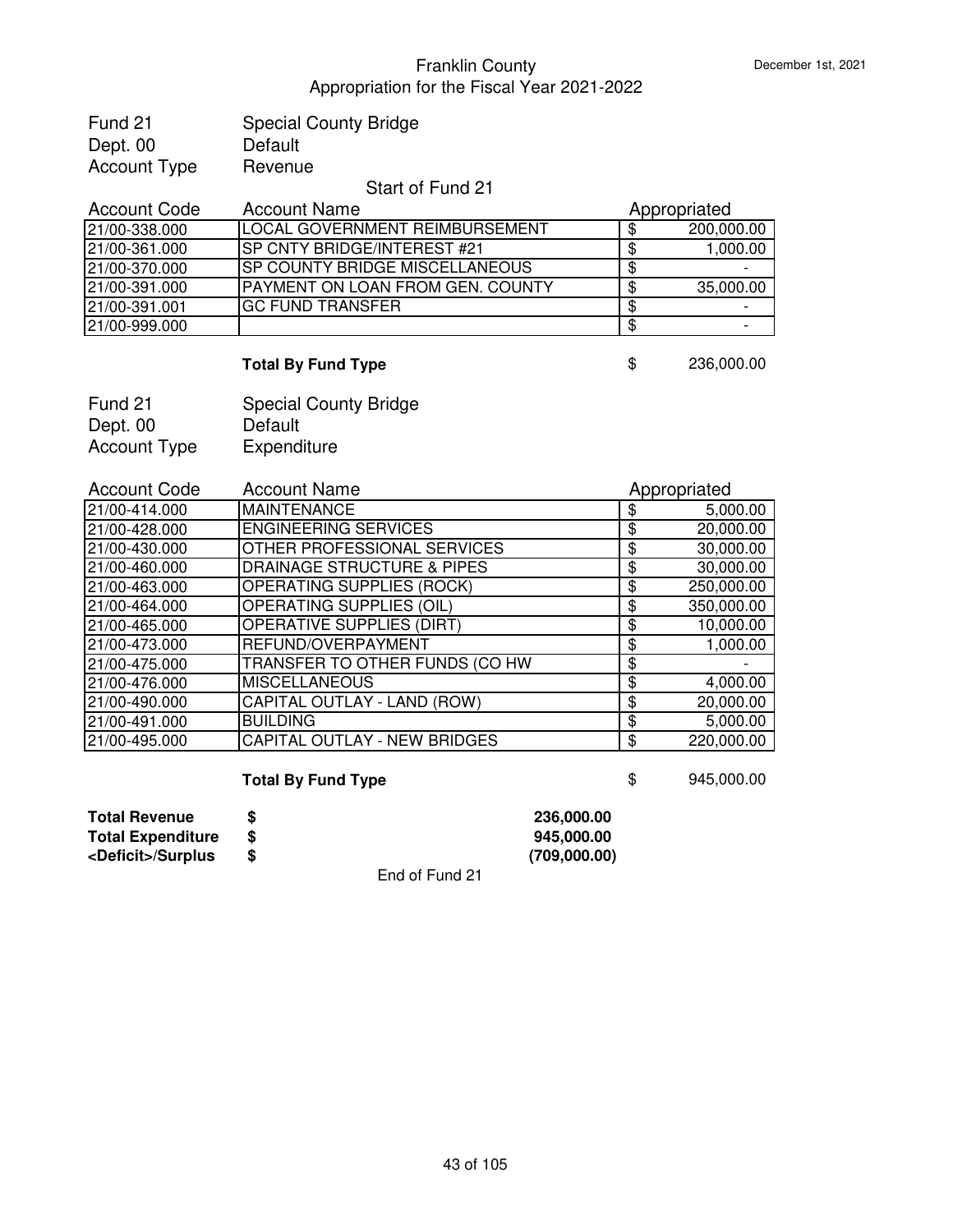| <b>County Motor Fuel Tax</b> |
|------------------------------|
| Default                      |
| Revenue                      |
|                              |

#### Start of Fund 22

| <b>Account Code</b> | <b>Account Name</b>                   | Appropriated |
|---------------------|---------------------------------------|--------------|
| 22/00-333.000       | <b>IMOTOR FUEL TAX</b>                | 460,000.00   |
| 22/00-333.001       | <b>MOTOR FUEL TAX RENEWAL</b>         | 335,000.00   |
| 22/00-333.002       | <b>MFT CONSOLIDATED COUNTY ANNUAL</b> | 255,626.00   |
| 22/00-333.003       |                                       |              |
| 22/00-333.004       | <b>MOTOR FUEL TAX REBUILD ILLINOI</b> | 461,300.00   |
| 22/00-361.000       | <b>COUNTY MOTOR FUEL INTEREST #22</b> | 5,000.00     |
| 22/00-370.000       | CO MOTOR FUEL-MISCELLANEOUS           | 58,450.00    |
| 22/00-392.000       | TRANSFER-FAS MATCH (MATERIALS)        |              |
| 22/00-999.000       |                                       |              |

# **Total By Fund Type 6 1,575,376.00**

| Fund 22             | <b>County Motor Fuel Tax</b> |
|---------------------|------------------------------|
| Dept. 00            | Default                      |
| <b>Account Type</b> | Expenditure                  |

| <b>Account Code</b> | <b>Account Name</b>                    |    | Appropriated |  |
|---------------------|----------------------------------------|----|--------------|--|
| 22/00-422.000       | <b>EQUIPMENT RENTAL</b>                | \$ | 5,000.00     |  |
| 22/00-462.000       | <b>OPER SUPPLIES (RD &amp; OTHERS)</b> | \$ | 5,000.00     |  |
| 22/00-463.000       | OPER SUPPLIES (CR STONE)               | \$ | 275,000.00   |  |
| 22/00-464.000       | OPER SUPPLIES (ROAD OIL)               | \$ | 400,000.00   |  |
| 22/00-475.001       | <b>LABOR &amp; EQUIPMENT</b>           | \$ | 550,000.00   |  |
| 22/00-475.002       | COUNTY HWY FUND (SUPT SAL)             | \$ | 58,450.00    |  |
| 22/00-475.003       | <b>CAPITAL OUTLAY - ROADS</b>          | S  | 750,000.00   |  |
| 22/00-476.000       | <b>MISCELLANEOUS</b>                   | S  |              |  |

# **Total By Fund Type**  $$ 2,043,450.00$

| <b>Total Revenue</b>        |   |                | 1.575.376.00 |
|-----------------------------|---|----------------|--------------|
| <b>Total Expenditure</b>    |   |                | 2.043.450.00 |
| <deficit>/Surplus</deficit> | S |                | (468,074.00) |
|                             |   | End of Fund 22 |              |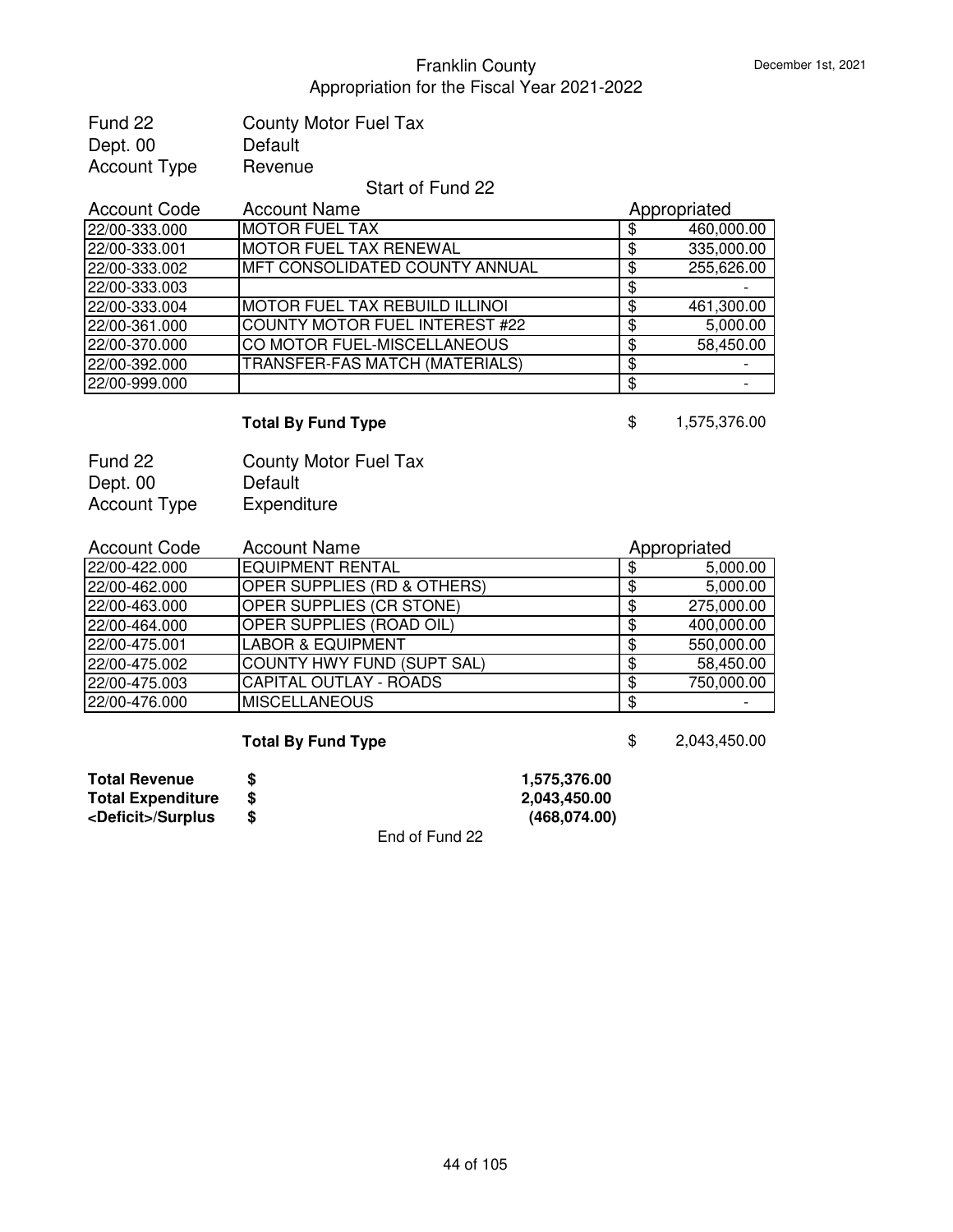| Fund 23             | <b>Federal Aid Matching</b> |
|---------------------|-----------------------------|
| Dept. 00            | Default                     |
| <b>Account Type</b> | Revenue                     |
|                     | $\epsilon$ $\equiv$         |

### Start of Fund 23

| <b>Account Code</b> | <b>Account Name</b>                   |  | Appropriated |  |
|---------------------|---------------------------------------|--|--------------|--|
| 23/00-301.000       | IPROPERTY TAX - CURRENT               |  | 185,000.00   |  |
| 23/00-361.000       | <b>IFED AID MATCHING INTEREST #23</b> |  | 7,500.00     |  |
| 23/00-361.001       | ICDARS INTEREST                       |  |              |  |
| 23/00-370.000       | IMISCELLANEOUS/STATE REIMB            |  | 35,000.00    |  |
| 23/00-392.000       | <b>ITRANSFER</b>                      |  |              |  |
| 23/00-999.000       |                                       |  |              |  |

# **Total By Fund Type** \$ 227,500.00

| Fund 23      | <b>Federal Aid Matching</b> |
|--------------|-----------------------------|
| Dept. 00     | Default                     |
| Account Type | Expenditure                 |

| <b>Account Code</b> | <b>Account Name</b>           |    | Appropriated |
|---------------------|-------------------------------|----|--------------|
| 23/00-428.000       | <b>ENGINEERING SERVICES</b>   | \$ | 25,000.00    |
| 23/00-463.000       | OPERATING SUPPLIES, CR. STONE | \$ | 80,000.00    |
| 23/00-464.000       | OPERATING SUPPLIES, ROAD OIL  | S  | 75,000.00    |
| 23/00-475.001       | <b>TRANSFER/CO HIGHWAY</b>    | S  |              |
| 23/00-475.002       | TRANSFER (CO MFT FUND)        | S  |              |
| 23/00-476.000       | <b>MISCELLANEOUS</b>          | Ф  |              |
| 23/00-490.000       | <b>CAPITAL OUTLAY - LAND</b>  | \$ | 20,000.00    |
| 23/00-495.000       | <b>CAPITAL OUTLAY-BRIDGES</b> | S  | 100,000.00   |
| 23/00-496.000       | CAPITAL OUTLAY - ROADS        |    | 700,000.00   |

# **Total By Fund Type 6 1,000,000.00**

| <b>Total Revenue</b>        |     | 227,500.00   |
|-----------------------------|-----|--------------|
| <b>Total Expenditure</b>    |     | 1,000,000.00 |
| <deficit>/Surplus</deficit> |     | (772,500.00) |
|                             | - - |              |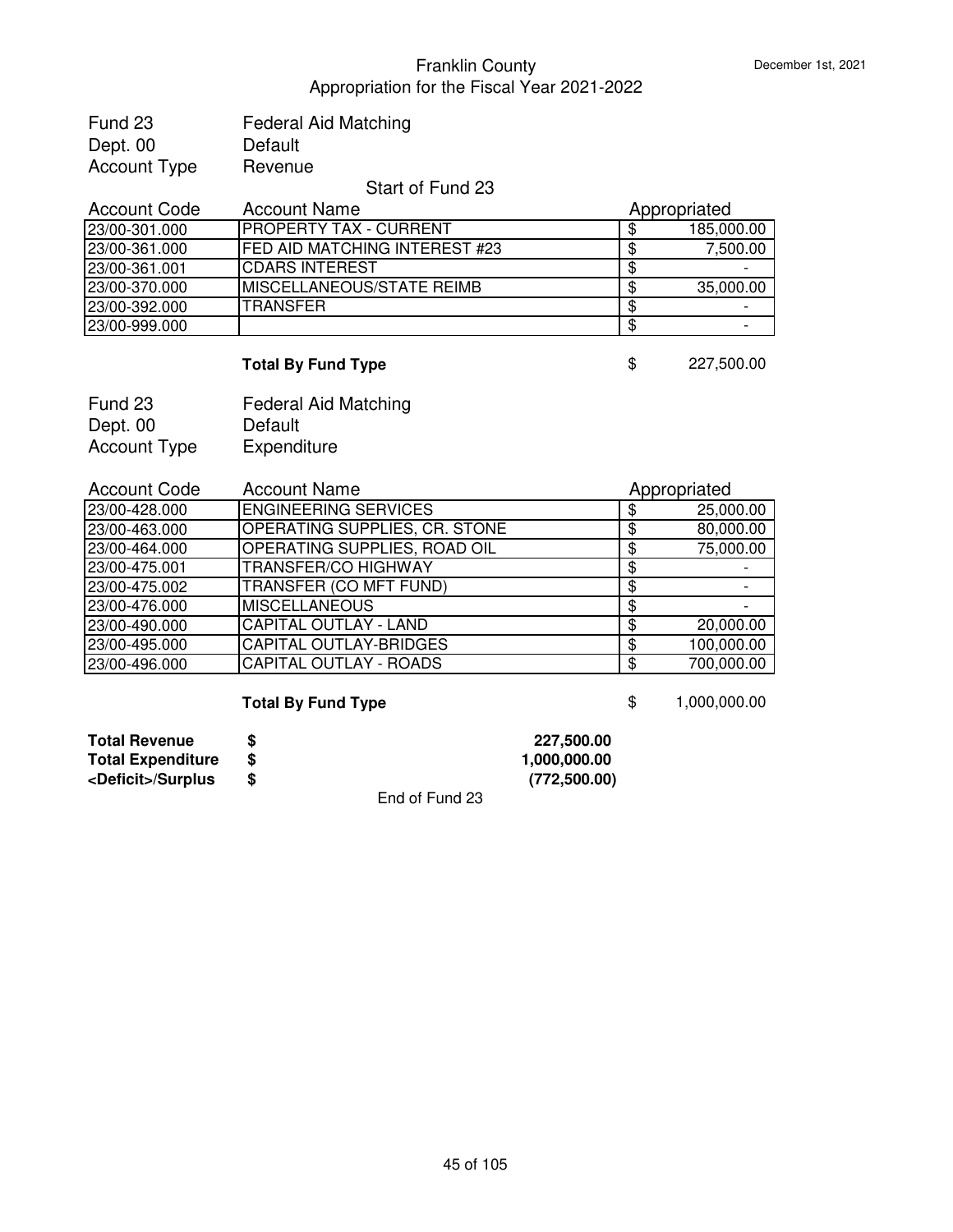| Fund 24             | <b>County Joint Bridge</b>                                       |
|---------------------|------------------------------------------------------------------|
| Dept. 00            | Default                                                          |
| <b>Account Type</b> | Revenue                                                          |
|                     | $\mathbf{O}$ $\mathbf{L}$ $\mathbf{L}$ $\mathbf{L}$ $\mathbf{L}$ |

## Start of Fund 24

| <b>Account Code</b> | <b>Account Name</b>            | Appropriated |
|---------------------|--------------------------------|--------------|
| 24/00-301.000       | <b>PROPERTY TAX - CURRENT</b>  | 185,000.00   |
| 24/00-338.000       | LOCAL GOVERNMENT REIMBURSEMENT | 10,000.00    |
| 24/00-361.000       | COUNTY BRIDGE/INTEREST #24     | 7,500.00     |
| 24/00-361.001       | <b>CDARS INTEREST</b>          |              |
| 24/00-370.000       | <b>MISCELLANEOUS</b>           |              |
| 24/00-392.000       | <b>TRANSFERS</b>               |              |
| 24/00-999.000       |                                |              |

# **Total By Fund Type \$** 202,500.00

| Fund 24             | <b>County Joint Bridge</b> |
|---------------------|----------------------------|
| Dept. 00            | Default                    |
| <b>Account Type</b> | Expenditure                |

| <b>Account Code</b> | <b>Account Name</b>                   |    | Appropriated |
|---------------------|---------------------------------------|----|--------------|
| 24/00-401.000       | <b>SALARY - RESIDENT ENGINEER</b>     |    | 77,000.00    |
| 24/00-402.004       | <b>SICK PAY &amp; VACATION PAYOUT</b> | \$ | 10,000.00    |
| 24/00-414.000       | MAINTENANCE - BRIDGES (ROCK)          |    | 30,000.00    |
| 24/00-428.000       | <b>ENGINEERING SERVICES</b>           | \$ | 150,000.00   |
| 24/00-460.000       | <b>OPERATING SUPPLIES-PIPES</b>       | \$ | 50,000.00    |
| 24/00-475.000       | TRANSFER (TWP BRIDGE PROGRAM)         | \$ | 100,000.00   |
| 24/00-475.001       | <b>TRANSFER FRINGE BENEFITS</b>       | ጥ  | 25,000.00    |
| 24/00-476.000       | <b>MISCELLANEOUS</b>                  | S  | 1,000.00     |
| 24/00-495.000       | <b>CAPITAL OUTLAY - NEW BRIDGES</b>   | \$ | 625,000.00   |

# **Total By Fund Type 1,068,000.00**

| <b>Total Revenue</b>        |   |                | 202.500.00   |
|-----------------------------|---|----------------|--------------|
| <b>Total Expenditure</b>    |   |                | 1,068,000.00 |
| <deficit>/Surplus</deficit> | S |                | (865,500.00) |
|                             |   | End of Fund 24 |              |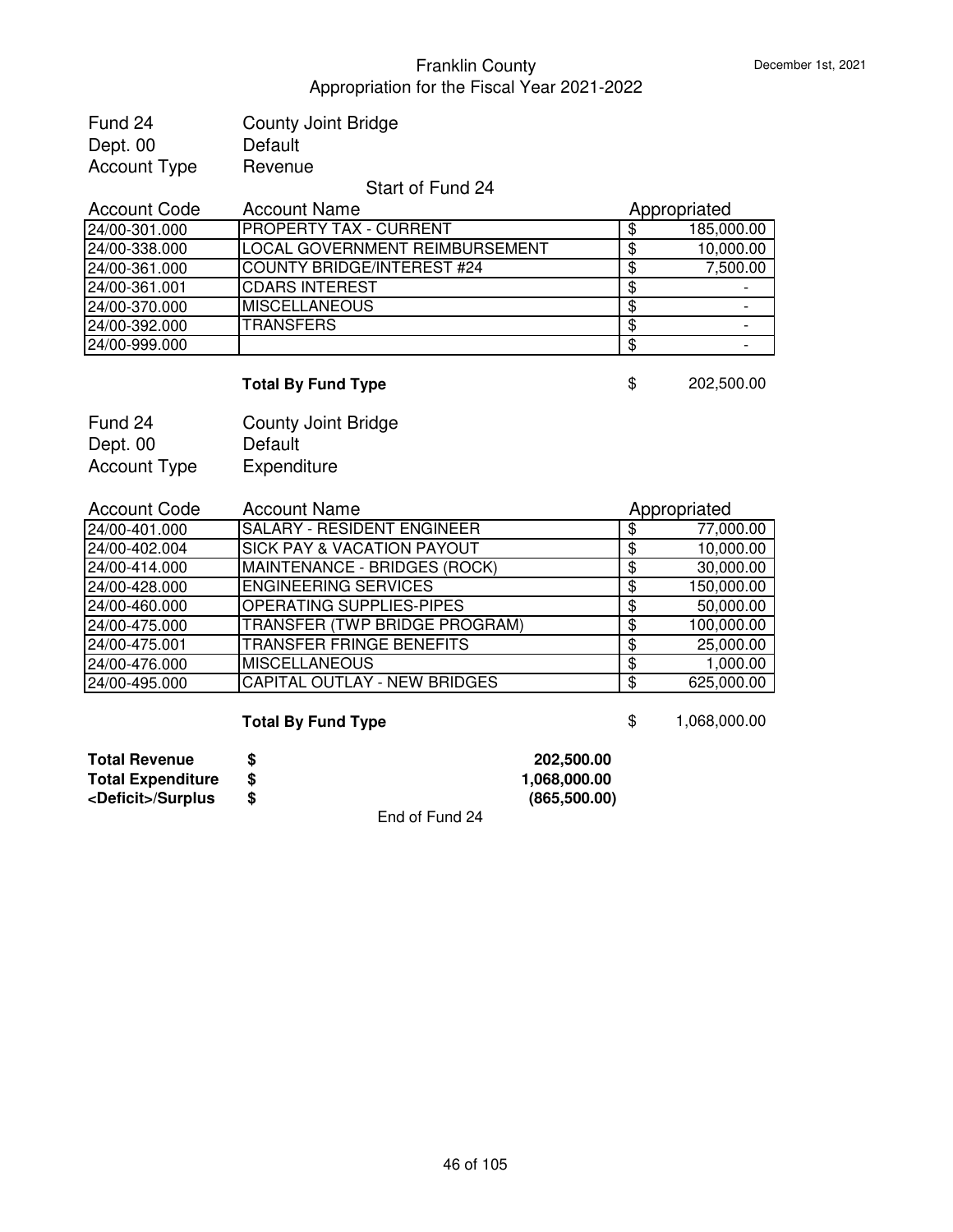| Fund 25             | <b>Township Bridge</b> |
|---------------------|------------------------|
| Dept. 00            | Default                |
| <b>Account Type</b> | Revenue                |
|                     | <b>CL-4</b>            |

## Start of Fund 25

| <b>Account Code</b> | <b>Account Name</b>          |      | Appropriated |  |
|---------------------|------------------------------|------|--------------|--|
| 25/00-334.000       | ISTATE OF ILLINOIS           |      | 125,000.00   |  |
| 25/00-338.000       | <b>TOWNSHIPS SHARE</b>       | -36  | 62,500.00    |  |
| 25/00-361.000       | TWP BRIDGE/INTEREST #25      | - \$ | 500.00       |  |
| 25/00-370.000       | <b>IMISCELLANEOUS INCOME</b> |      |              |  |
| 25/00-392.000       | TRANSFERS COUNTY'S SHARE     | -36  | 300,000.00   |  |
| 25/00-999.000       |                              | -36  |              |  |

# **Total By Fund Type 6 and 1998 \$** 488,000.00

| Fund 25             | <b>Township Bridge</b> |
|---------------------|------------------------|
| Dept. 00            | Default                |
| <b>Account Type</b> | Expenditure            |

| Account Code  | Account Name                    |   | Appropriated |  |
|---------------|---------------------------------|---|--------------|--|
| 25/00-428.000 | <b>ENGINEERING SERVICES</b>     | Ф | 20,000,00    |  |
| 25/00-476.000 | IMISCELLANEOUS                  |   | -            |  |
| 25/00-495.000 | <b>CAPITAL OUTLAY - BRIDGES</b> |   | 550,000.00   |  |
|               |                                 |   |              |  |

# **Total By Fund Type 6 670,000.00**

| 488,000.00  |
|-------------|
| 570,000.00  |
| (82,000.00) |
|             |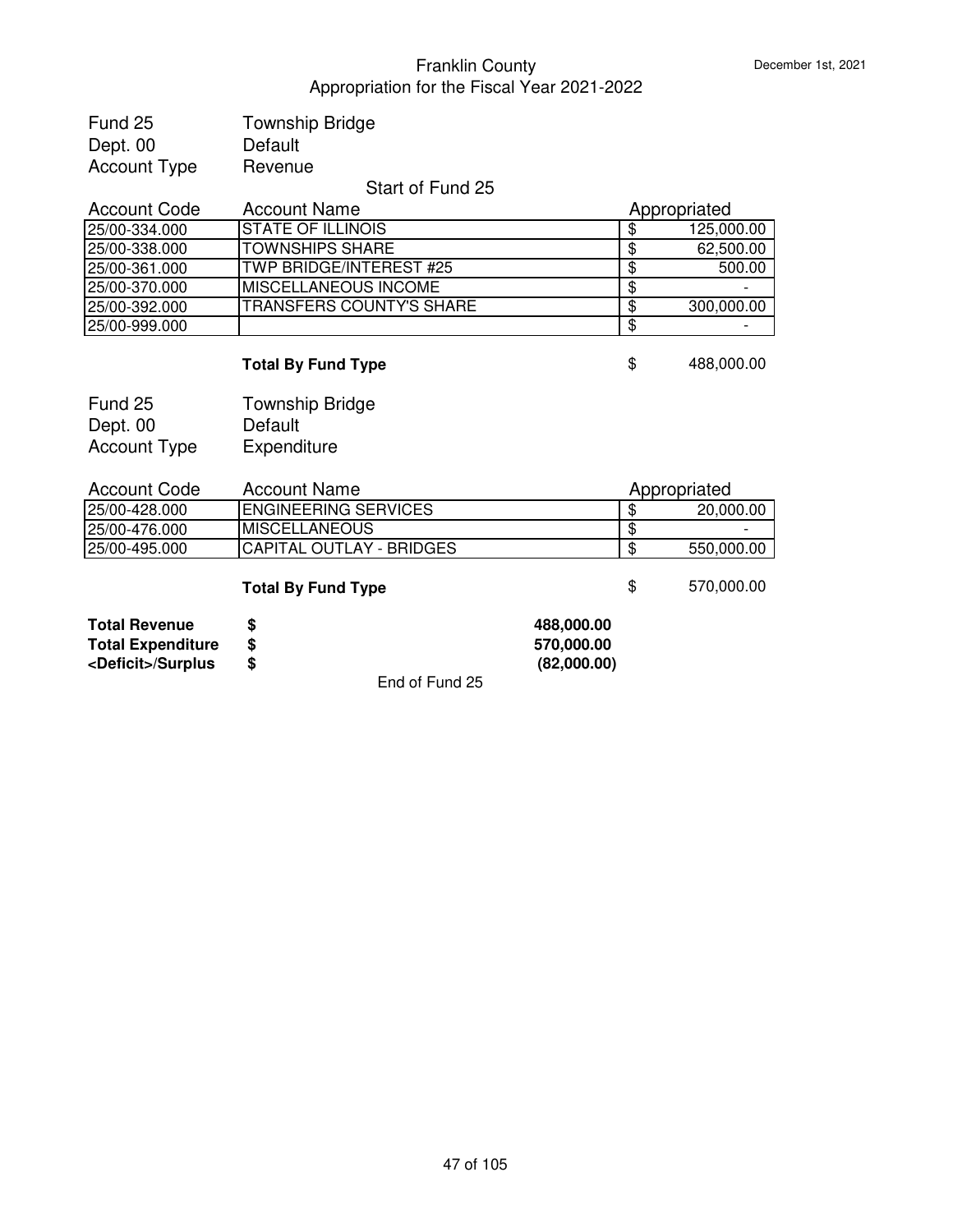| Fund 26                     | <b>County Tourism</b>                 |                        |                           |                              |
|-----------------------------|---------------------------------------|------------------------|---------------------------|------------------------------|
| Dept. 00                    | Default                               |                        |                           |                              |
| <b>Account Type</b>         | Revenue                               |                        |                           |                              |
|                             | Start of Fund 26                      |                        |                           |                              |
| <b>Account Code</b>         | <b>Account Name</b>                   |                        |                           | Appropriated                 |
| 26/00-310.000               | <b>BED TAX</b>                        |                        | \$                        |                              |
| 26/00-310.001               | <b>BED TAX/DAYS INN</b>               |                        | \$                        |                              |
| 26/00-310.002               | BED TAX/BENTON GRAY PLAZA             |                        | $\overline{\$}$           | $\overline{\phantom{a}}$     |
| 26/00-310.003               | BED TAX/W F GRAY PLAZA                |                        | $\overline{\$}$           | $\qquad \qquad \blacksquare$ |
| 26/00-310.004               | <b>BED TAX/MOTEL 37</b>               |                        | $\overline{\$}$           |                              |
| 26/00-310.005               | <b>BED TAX/BENTON INN INC</b>         |                        | \$                        | 800.00                       |
| 26/00-310.006               | <b>BED TAX/BUCKNER R L MOTEL</b>      |                        | $\overline{\$}$           |                              |
| 26/00-310.007               | <b>BED TAX/REND LAKE RESORT</b>       |                        | \$                        |                              |
| 26/00-310.008               | <b>BED TAX/SEASONS</b>                |                        | \$                        | 13,000.00                    |
| 26/00-310.009               | BED TAX/HO JO INN                     |                        | $\overline{\mathfrak{s}}$ |                              |
| 26/00-310.010               | BED TAX/HARD DAYS NITE B & B          |                        | $\overline{\mathbf{S}}$   |                              |
| 26/00-310.011               | <b>BED TAX/SUPER 8</b>                |                        | $\overline{\mathbf{S}}$   |                              |
| 26/00-310.012               | BED TAX/GRETCHEN'S COUNTRY HOM        |                        | $\overline{\$}$           |                              |
| 26/00-310.013               | <b>BED TAX/HILL HOUSE/CLOSED</b>      |                        | $\overline{\$}$           |                              |
| 26/00-310.014               | BED TAX/AMERICAS BEST VALUE IN        |                        | $\overline{\mathfrak{s}}$ |                              |
| 26/00-310.015               | WHITE COLUMN INN                      |                        | $\overline{\mathbf{S}}$   |                              |
| 26/00-310.016               | BED TAX / RL CABINS IN THE WOO        |                        | $\overline{\mathbf{e}}$   | 10,000.00                    |
| 26/00-310.017               | BED TAX-WHIT WOODS CAMPGROUND         |                        | \$                        | 150.00                       |
| 26/00-310.018               | BED TAX/SURE STAY BEST WESTERN        |                        | \$                        | 10,000.00                    |
| 26/00-310.019               | <b>BED TAX/BENTON KOA</b>             |                        | \$                        | 1,800.00                     |
| 26/00-310.020               | <b>BED TAX/COY &amp; WILMA'S LLC</b>  |                        | $\overline{\mathfrak{s}}$ | 1,300.00                     |
| 26/00-310.021               | <b>BUCK &amp; BASS CABINS BED TAX</b> |                        | $\overline{\mathbf{S}}$   | 3,000.00                     |
| 26/00-334.001               | <b>STATE GRANT - TOURISM</b>          |                        | $\overline{\mathbf{S}}$   |                              |
| 26/00-361.000               | COUNTY TOURISM-INTEREST #26           |                        | $\overline{\mathbf{S}}$   | 100.00                       |
| 26/00-370.000               | <b>MISCELLANEOUS</b>                  |                        | \$                        |                              |
| 26/00-999.000               |                                       |                        | $\overline{\mathbf{3}}$   |                              |
|                             |                                       |                        |                           |                              |
|                             | <b>Total By Fund Type</b>             |                        | \$                        | 40,150.00                    |
| Fund 26                     | <b>County Tourism</b>                 |                        |                           |                              |
| Dept. 00                    | Default                               |                        |                           |                              |
| <b>Account Type</b>         | Expenditure                           |                        |                           |                              |
|                             |                                       |                        |                           |                              |
| <b>Account Code</b>         | <b>Account Name</b>                   |                        |                           | Appropriated                 |
| 26/00-401.000               | <b>SALARY - TOURISM</b>               |                        | \$                        | $\qquad \qquad -$            |
| 26/00-409.000               | <b>TOURISM FRINGE BENEFITS</b>        |                        | $\overline{\$}$           |                              |
| 26/00-430.000               | <b>FRANKLIN CNTY TOURISM BUREAU</b>   |                        | $\overline{\$}$           | 40,150.00                    |
| 26/00-430.001               | REND LAKE AREA TOURISM COUNCIL        |                        | $\overline{\$}$           |                              |
| 26/00-475.000               | TRANS TO G. CO./ADM TOURISM FEES      |                        | $\overline{\mathbf{e}}$   |                              |
|                             |                                       |                        |                           |                              |
|                             | <b>Total By Fund Type</b>             |                        | \$                        | 40,150.00                    |
| <b>Total Revenue</b>        |                                       |                        |                           |                              |
| <b>Total Expenditure</b>    | \$<br>\$                              | 40,150.00<br>40,150.00 |                           |                              |
| <deficit>/Surplus</deficit> | \$                                    |                        |                           |                              |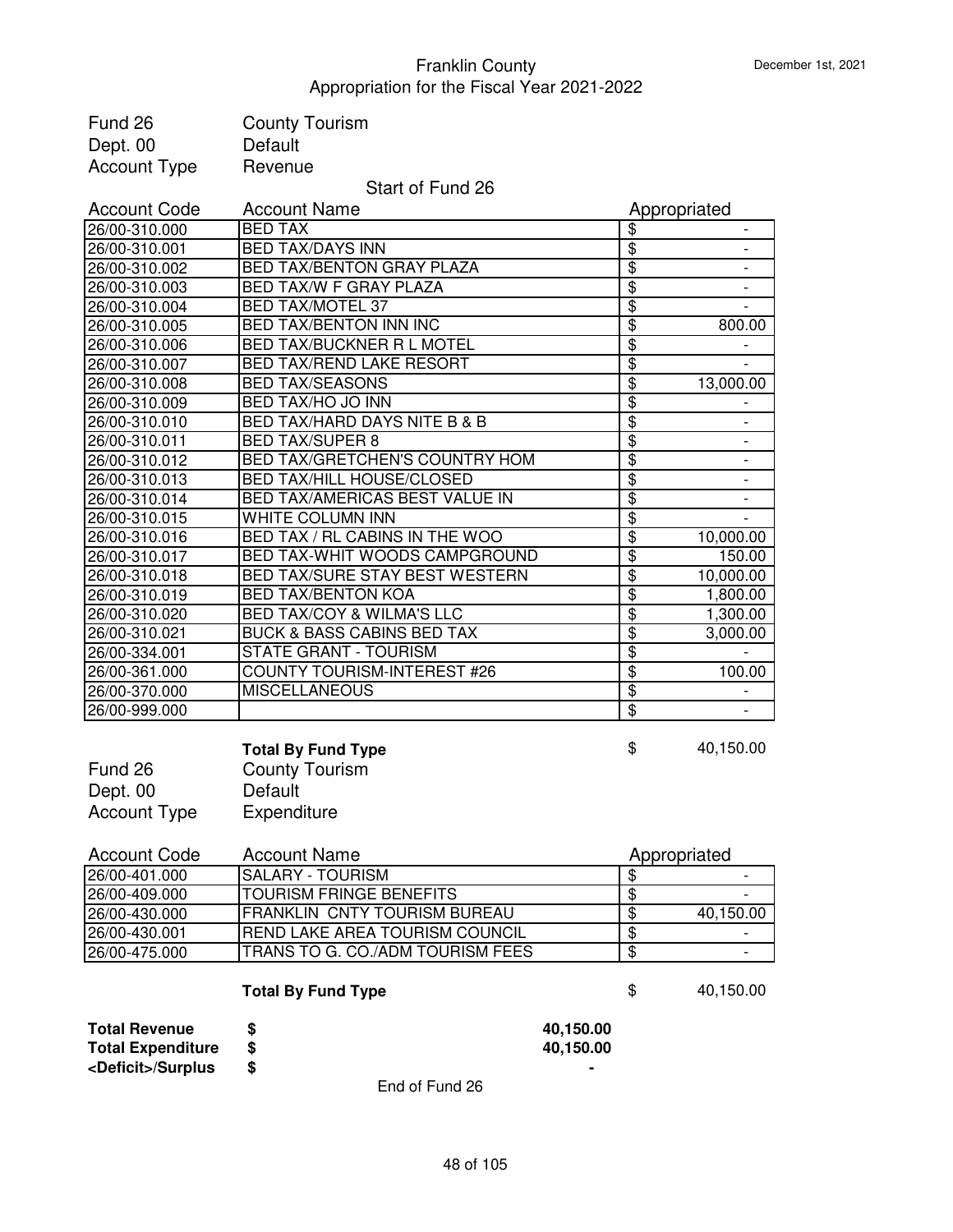| Fund 27<br>Dept. 00                                                             | U of I Extension<br>Default                     |                  |                          |                          |            |
|---------------------------------------------------------------------------------|-------------------------------------------------|------------------|--------------------------|--------------------------|------------|
| <b>Account Type</b>                                                             | Revenue                                         |                  |                          |                          |            |
|                                                                                 |                                                 | Start of Fund 27 |                          |                          |            |
| <b>Account Code</b>                                                             | <b>Account Name</b>                             |                  |                          | Appropriated             |            |
| 27/00-301.000                                                                   | <b>PROPERTY TAX</b>                             |                  |                          | $\overline{\mathcal{S}}$ | 106,200.00 |
|                                                                                 | <b>Total By Fund Type</b>                       |                  |                          | \$                       | 106,200.00 |
|                                                                                 |                                                 |                  |                          |                          |            |
| Fund 27<br>Dept. 00<br><b>Account Type</b>                                      | <b>County Tourism</b><br>Default<br>Expenditure |                  |                          |                          |            |
| <b>Account Code</b>                                                             | <b>Account Name</b>                             |                  |                          | Appropriated             |            |
| 27/00-430.000                                                                   | U OF I EXTENSION SERVICES                       |                  |                          | $\overline{\$}$          | 106,200.00 |
|                                                                                 | <b>Total By Fund Type</b>                       |                  |                          | \$                       | 106,200.00 |
| <b>Total Revenue</b><br><b>Total Expenditure</b><br><deficit>/Surplus</deficit> | \$<br>\$<br>\$                                  |                  | 106,200.00<br>106,200.00 |                          |            |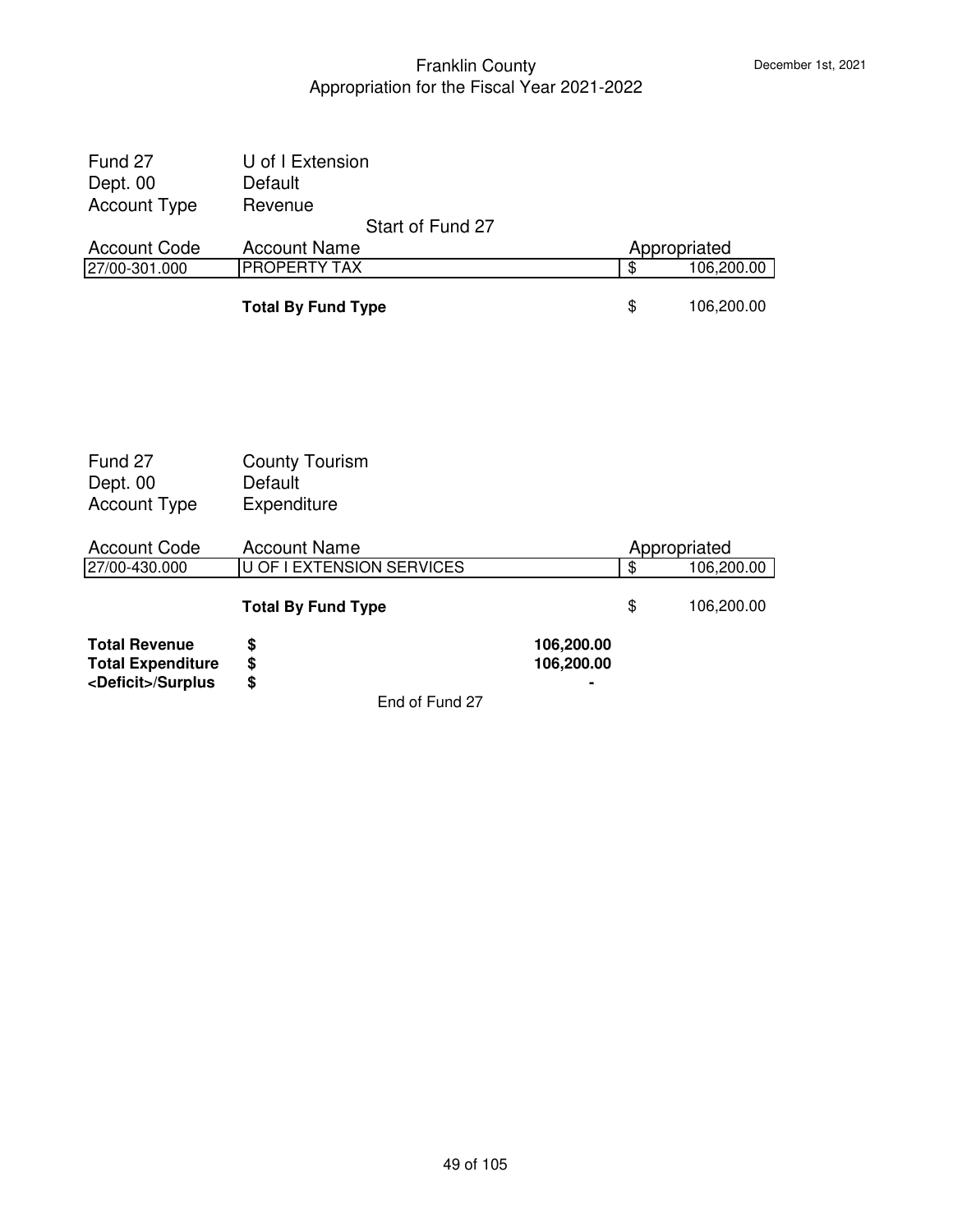| Fund 28      | <b>Township Motor Fuel Tax</b> |
|--------------|--------------------------------|
| Dept. 00     | Default                        |
| Account Type | Revenue                        |

Start of Fund 28

| <b>Account Code</b> | <b>Account Name</b>           | Appropriated |  |
|---------------------|-------------------------------|--------------|--|
| 28/00-333.000       | <b>ITWP MOTOR FUEL TAX</b>    |              |  |
| 28/00-333.001       | ITWP MOTOR FUEL TAX RENEWAL   |              |  |
| 28/00-338.000       | ITWP MOTOR FUEL/LOC GOV REIMB |              |  |
| 28/00-361.000       | ITWP MOTOR FUEL/INTEREST #28  |              |  |
| 28/00-370.000       | ITWP MOTOR FUEL/MISCELLANEOUS |              |  |
| 28/00-999.000       |                               |              |  |

**Total By Fund Type**  $\qquad$  $\qquad$  $\qquad$  $\qquad$  $\qquad$  $\qquad$  $\qquad$  $\qquad$  $\qquad$  $\qquad$  $\qquad$  $\qquad$  $\qquad$  $\qquad$  $\qquad$  $\qquad$  $\qquad$  $\qquad$  $\qquad$  $\qquad$  $\qquad$  $\qquad$  $\qquad$  $\qquad$  $\qquad$  $\qquad$  $\qquad$  $\qquad$  $\qquad$  $\qquad$  $\qquad$  $\qquad$  $\qquad$  **\qquad** 

| Fund 28      | <b>Township Motor Fuel Tax</b> |
|--------------|--------------------------------|
| Dept. 00     | Default                        |
| Account Type | Expenditure                    |

| <b>Account Code</b> | <b>Account Name</b>            | Appropriated |  |
|---------------------|--------------------------------|--------------|--|
| 28/00-401.000       | TWP MOTOR FUEL/PAYROLL         |              |  |
| 28/00-402.000       | TWP MOTOR FUEL/PART TIME       | S            |  |
| 28/00-415.000       | TWP MOTOR FUEL/MAINT ROADS     | \$           |  |
| 28/00-422.000       | TWP MOTOR FUEL/RENTAL          | \$           |  |
| 28/00-428.000       | TWP MOTOR FUEL/ENG SERVICES    | S            |  |
| 28/00-459.000       | TWP MOTOR FUEL/OPER SUPP(EQUIP | S            |  |
| 28/00-462.000       | TWP MOTOR FUEL/OPER SUPP(ROADS | \$           |  |
| 28/00-463.000       | TWP MOTOR FUEL/OPER SUPP(ROCK  | \$           |  |
| 28/00-464.000       | TWP MOTOR FUEL/OPER SUPP(OIL   | S            |  |
| 28/00-476.000       | <b>MISCELLANEOUS</b>           | \$           |  |
| 28/00-496.000       | <b>TWP MOTOR FUEL/ROADS</b>    | \$           |  |

# **Total By Fund Type**  $\qquad$  $\qquad$  $\qquad$  $\qquad$  $\qquad$  **-**

| <b>Total Revenue</b>        |  |  |  |  |
|-----------------------------|--|--|--|--|
| <b>Total Expenditure</b>    |  |  |  |  |
| <deficit>/Surplus</deficit> |  |  |  |  |
|                             |  |  |  |  |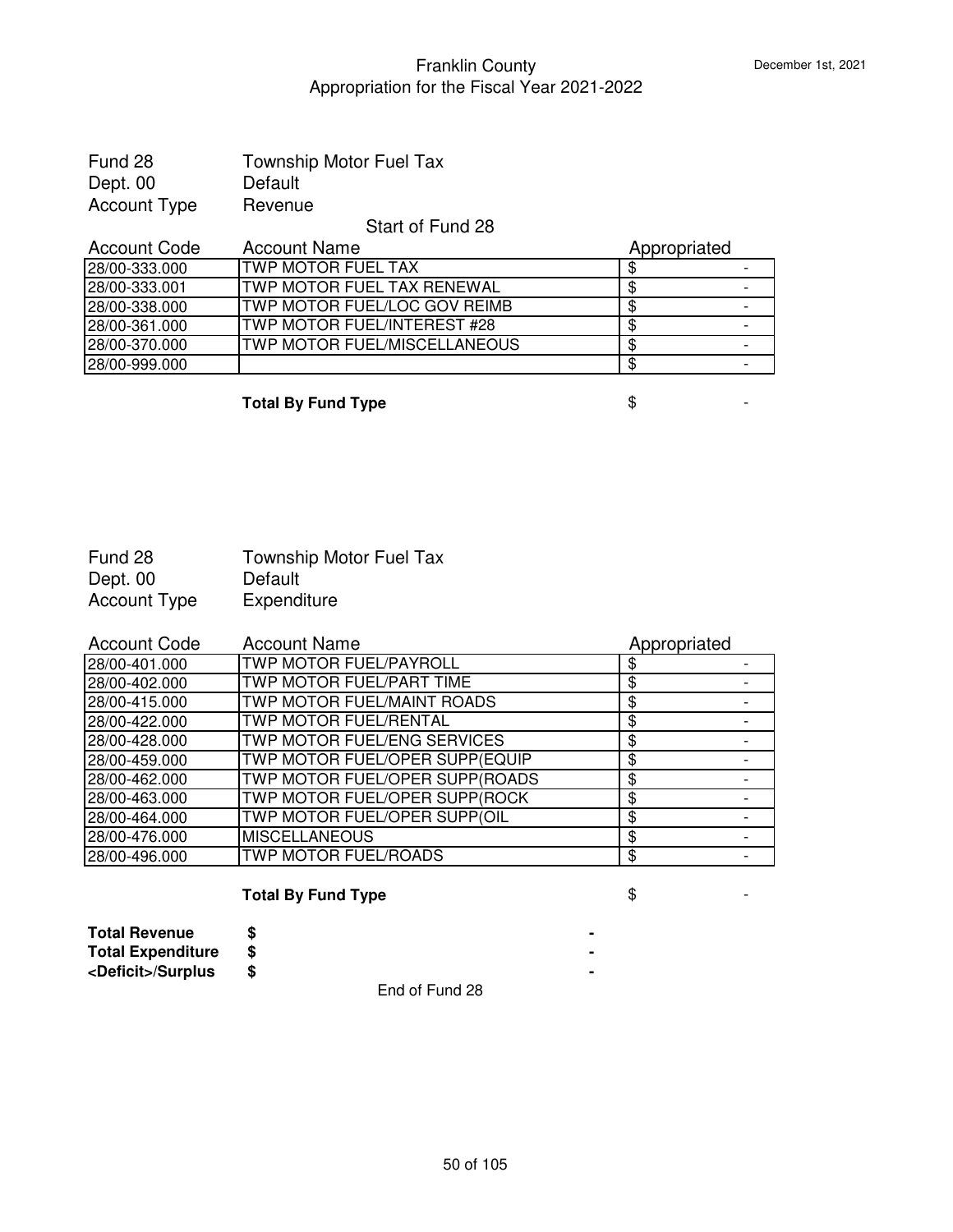| Fund 29<br>Dept. 00 | County 911 System<br>Default       |              |            |
|---------------------|------------------------------------|--------------|------------|
|                     |                                    |              |            |
| <b>Account Type</b> | Revenue                            |              |            |
|                     | Start of Fund 29                   |              |            |
| <b>Account Code</b> | <b>Account Name</b>                | Appropriated |            |
| 29/00-338.002       | 911 INSURANCE CLAIMS/DAMAGES REIMB | \$           |            |
| 29/00-361.000       | COUNTY 911 SYSTEM INTEREST #29     | \$           | 4,300.00   |
| 29/00-367.000       | 911 ESTA GRANTS                    | \$           | 575,000.00 |
| 29/00-368.000       | <b>BOND FOR 911 PROCEEDS</b>       | \$           |            |
| 29/00-369.000       | <b>FAX REIMB</b>                   | \$           |            |
| 29/00-370.000       | 911 MISC                           | \$           |            |
| 29/00-392.000       | TRANSFERS/911                      | \$           |            |
| 29/00-392.010       | <b>B/WC 911 FUND TRANSFER</b>      | \$           |            |
| 29/00-999.000       |                                    | \$           |            |

**Total By Fund Type 6 679,300.00** 

| Fund 29             | County 911 System |
|---------------------|-------------------|
| Dept. 00            | Default           |
| <b>Account Type</b> | Expenditure       |

| <b>Account Code</b> | <b>Account Name</b>               |     | Appropriated |
|---------------------|-----------------------------------|-----|--------------|
| 29/00-401.000       | 911 SALARIES-FULL TIME            |     | 111,000.00   |
| 29/00-402.000       | 911 SALARY - PART TIME            |     | 21,000.00    |
| 29/00-409.000       | 911 FRIG BEN/SS/IMRF/INS/HLTH INS |     | 48,000.00    |
| 29/00-475.000       | TRANS TO G. CO./ADM FEES          | S   |              |
| 29/00-476.000       | <b>MISCELLANEOUS</b>              |     |              |
| 29/00-480.000       | OFFICE/OPERATIONS                 |     | 85,000.00    |
| 29/00-495.000       | <b>DISPATCH SYSTEMS</b>           | -SS | 254,452.00   |
| 29/00-496.000       | 911 UPGRADE - 2019                | -S  | 70,000.00    |

**Total By Fund Type 8 689,452.00** 

| <b>Total Revenue</b>        |                | 579.300.00   |
|-----------------------------|----------------|--------------|
| <b>Total Expenditure</b>    |                | 589.452.00   |
| <deficit>/Surplus</deficit> |                | (10, 152.00) |
|                             | End of Fund 29 |              |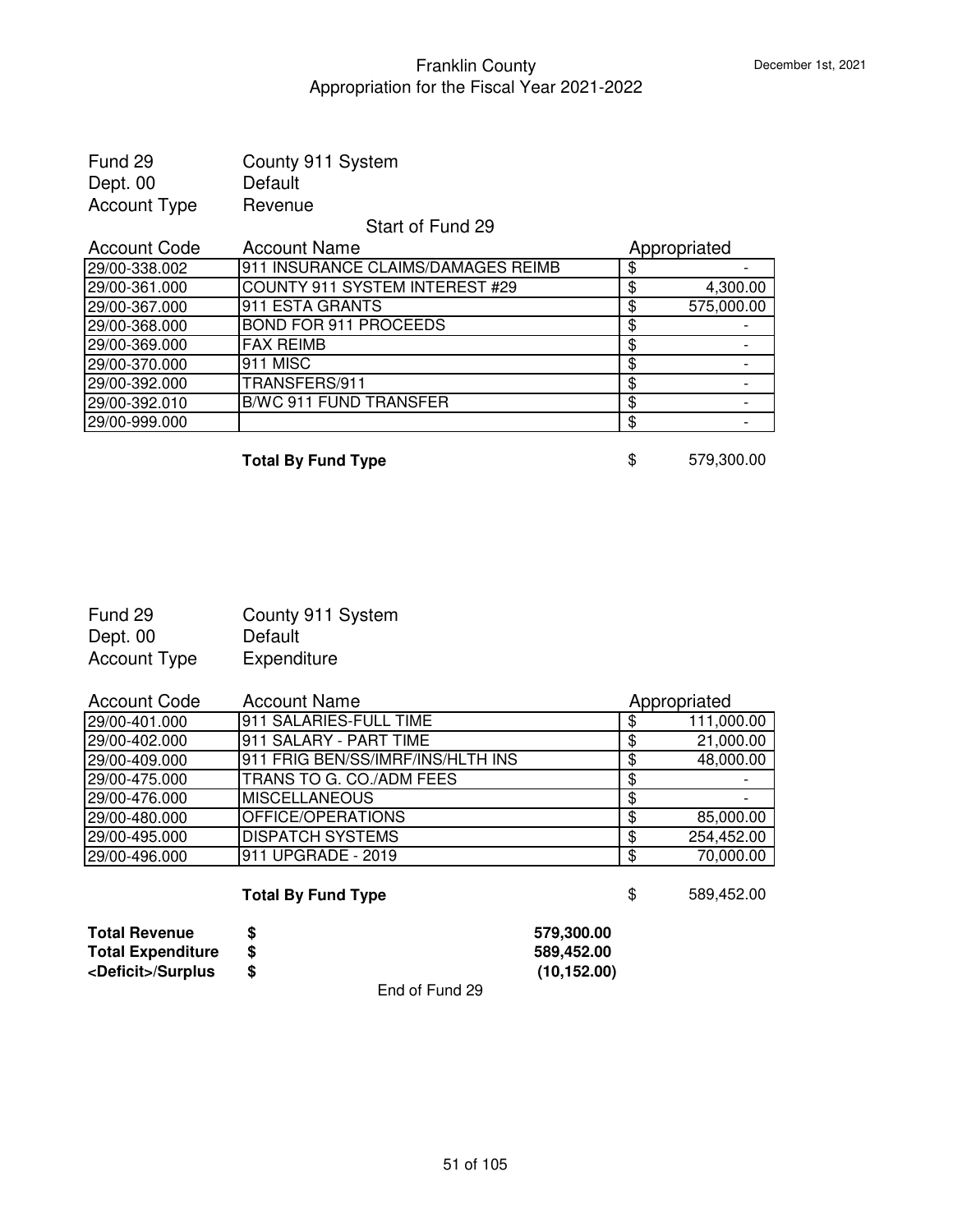| Fund 31      | <b>Tax Sale Automation</b> |
|--------------|----------------------------|
| Dept. 00     | Default                    |
| Account Type | Revenue                    |

Start of Fund 31

| Account Code  | <b>Account Name</b>                  | Appropriated |           |
|---------------|--------------------------------------|--------------|-----------|
| 31/00-352.000 | <b>ITAX SALE AUTOMATION FEES/#31</b> |              | 10,000.00 |
| 31/00-352.001 | <b>IDUPLICATE TAX BILL FEES</b>      |              | 2,500.00  |
| 31/00-361.000 | <b>ITAX SALE AUTOMATION INTEREST</b> |              | 10.00     |
| 31/00-370.000 | <b>IMISCELLANEOUS</b>                |              | -         |
|               |                                      |              |           |

**Total By Fund Type** \$ 12,510.00

| Fund 31             | <b>Tax Sale Automation</b> |
|---------------------|----------------------------|
| Dept. 00            | Default                    |
| <b>Account Type</b> | Expenditure                |

| <b>Account Code</b> | <b>Account Name</b>                   | Appropriated |
|---------------------|---------------------------------------|--------------|
| 31/00-402.000       | SALARY / #31                          |              |
| 31/00-423.000       | TRAVEL/TRAINING                       | 750.00       |
| 31/00-425.000       | <b>PUBLICATION &amp; PRINTING</b>     | 12,860.00    |
| 31/00-431.023       | <b>COMPUTER SUPPLIES/UPGRADE</b>      | 4,000.00     |
| 31/00-432.000       | <b>TAX SALE AUTOMATION FEE EXPENS</b> | 4,500.00     |
| 31/00-475.000       | TRANSFER-TAX SALE AUTO/RFND S         | 400.00       |
| 31/00-476.000       | <b>IMISCELLANEOUS/BANK CHARGES</b>    |              |
| 31/00-999.000       |                                       |              |

**Total By Fund Type \$** 22,510.00

| <b>Total Revenue</b>        |                | 12.510.00   |
|-----------------------------|----------------|-------------|
| Total Expenditure           |                | 22.510.00   |
| <deficit>/Surplus</deficit> |                | (10,000.00) |
|                             | End of Fund 31 |             |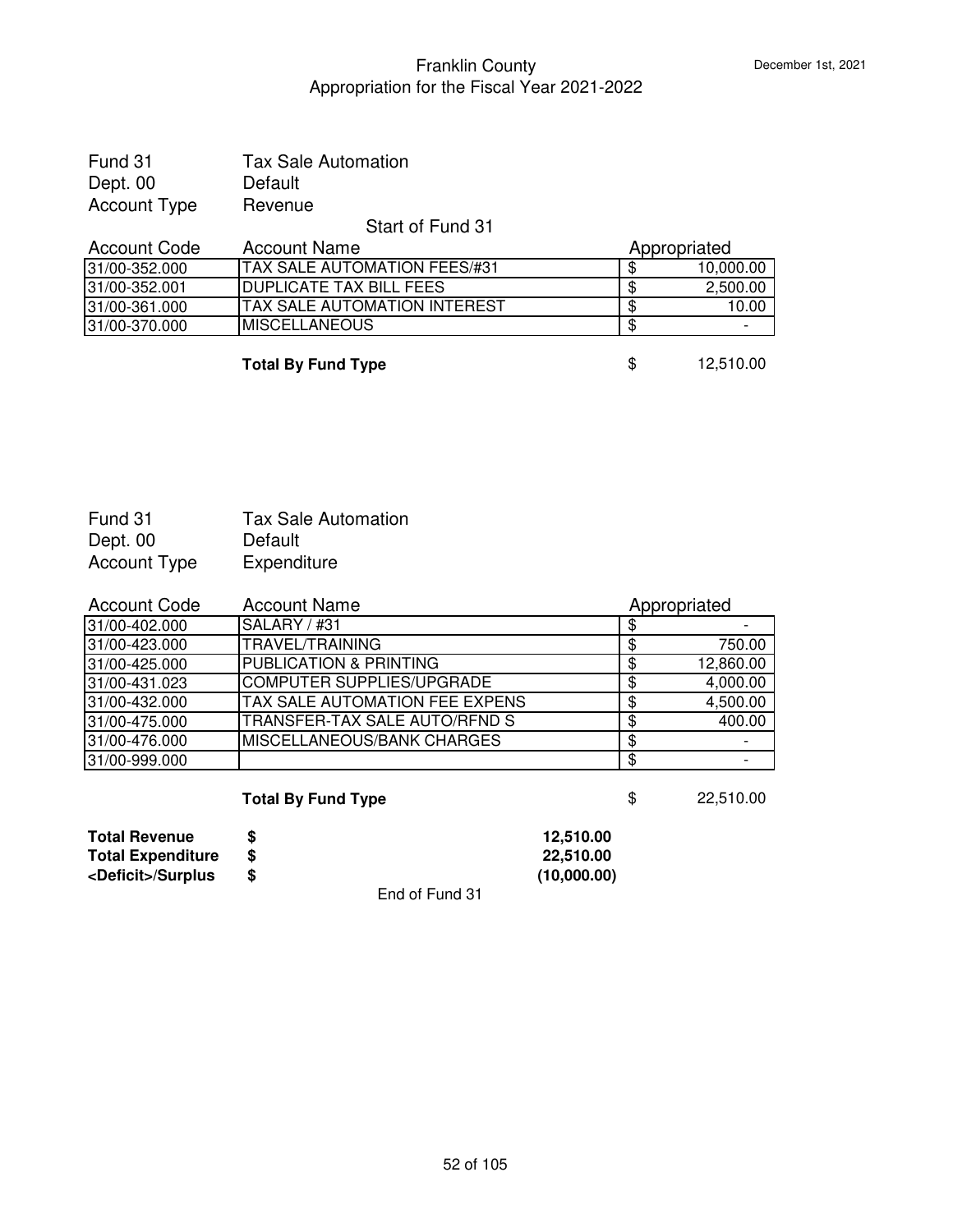| <b>Fund 310</b> | Mobile Home Tax Automation |
|-----------------|----------------------------|
| Dept. 00        | Default                    |
| Account Type    | Revenue                    |

### Start of Fund 310

| Account Code<br>Account Name                                   | Appropriated |
|----------------------------------------------------------------|--------------|
| <b>IMOBILE HOME TAX SALE AUTOMATION FEE</b><br>1310/00-352.000 | 350.0C       |
| IDUPLICATE TAX BILLS<br>1310/00-352.001                        | -            |
| IMISC-MOBILE HOME TAX AUTOMATION<br>1310/00-370.000            |              |

**Total By Fund Type \$** 350.00

| <b>Fund 310</b> | <b>Mobile Home Tax Automation</b> |
|-----------------|-----------------------------------|
| Dept. 00        | Default                           |
| Account Type    | Expenditure                       |

| <b>Account Code</b> | Account Name                         | Appropriated |  |
|---------------------|--------------------------------------|--------------|--|
| l310/00-431.023     | <b>ICOMPUTER SUPPLIES-UPGRADE</b>    |              |  |
| 310/00-432.000      | IFEE EXPENSE                         |              |  |
| 310/00-475.000      | TRANSFERS/REFUND SALE IN ERRORS      |              |  |
| 310/00-476.000      | IMISCELLANEOUS-MOBILE HOME AUTOMATIO |              |  |

# **Total By Fund Type**  $\qquad$  $\qquad$  $\qquad$  $\qquad$  $\qquad$  **-**

| Total Revenue               |                 | 350.00 |
|-----------------------------|-----------------|--------|
| <b>Total Expenditure</b>    |                 |        |
| <deficit>/Surplus</deficit> |                 | 350.00 |
|                             | End of Fund 310 |        |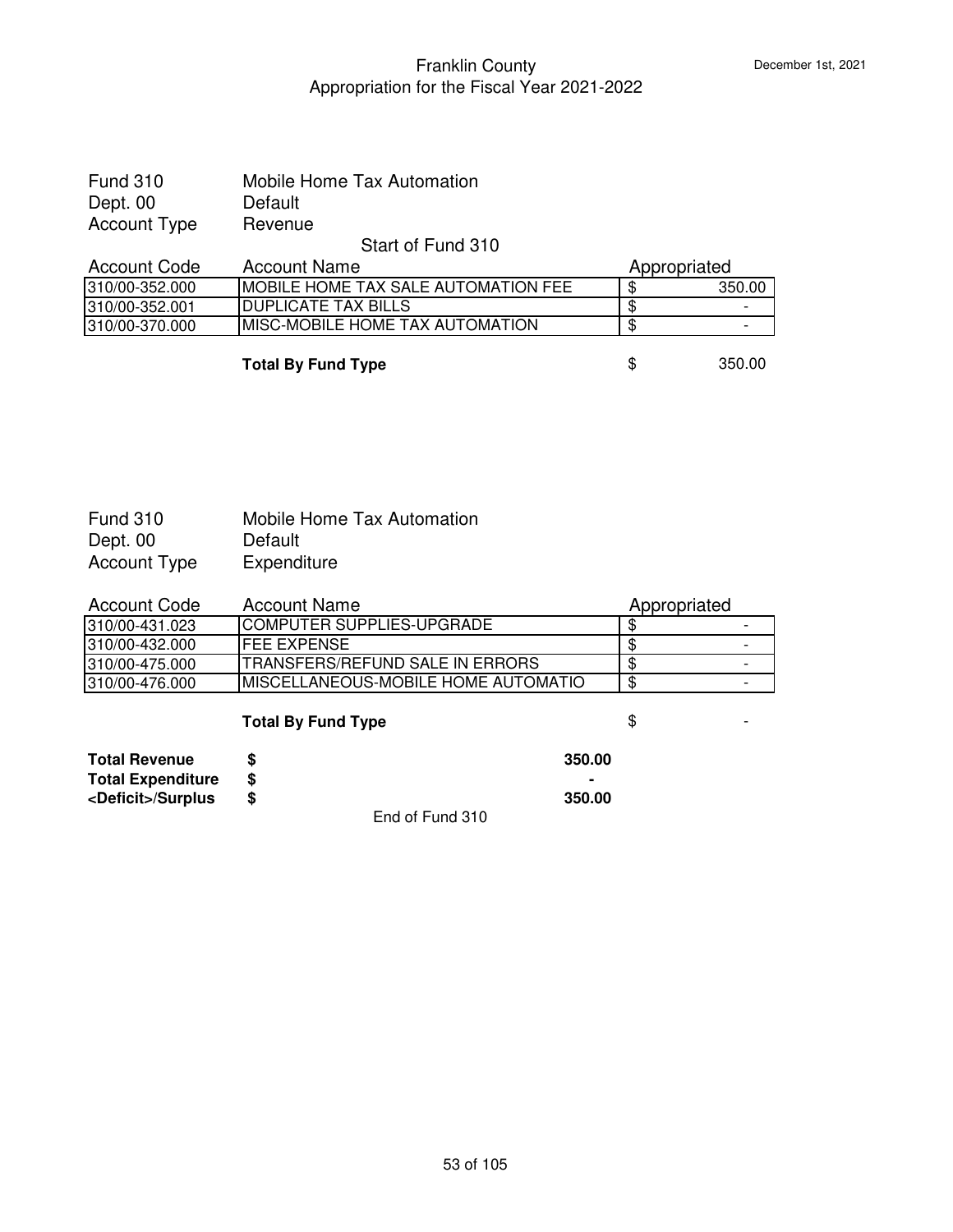| <b>Fund 320</b><br>Dept. 00<br><b>Account Type</b> | Admin Impound Fee<br>Default<br>Revenue  |           |                                 |           |
|----------------------------------------------------|------------------------------------------|-----------|---------------------------------|-----------|
| <b>Account Code</b>                                | Start of Fund 320<br><b>Account Name</b> |           |                                 |           |
| 320/00-370.000                                     | <b>MISCELLANEOUS</b>                     |           | Appropriated<br>$\overline{\$}$ | 22,000.00 |
|                                                    | <b>Total By Fund Type</b>                |           | \$                              | 22,000.00 |
|                                                    |                                          |           |                                 |           |
|                                                    |                                          |           |                                 |           |
| <b>Fund 320</b>                                    | Admin Impound Fee                        |           |                                 |           |
| Dept. 00                                           | Default                                  |           |                                 |           |
| <b>Account Type</b>                                | Expenditure                              |           |                                 |           |
| <b>Account Code</b>                                | <b>Account Name</b>                      |           | Appropriated                    |           |
| 320/00-475.000                                     | <b>TRANSFER OUT</b>                      |           | $\overline{\mathbf{e}}$         |           |
|                                                    | <b>Total By Fund Type</b>                |           | \$                              |           |
| <b>Total Revenue</b>                               | \$                                       | 22,000.00 |                                 |           |

End of Fund 320

**Total Expenditure \$ - <Deficit>/Surplus \$ 22,000.00**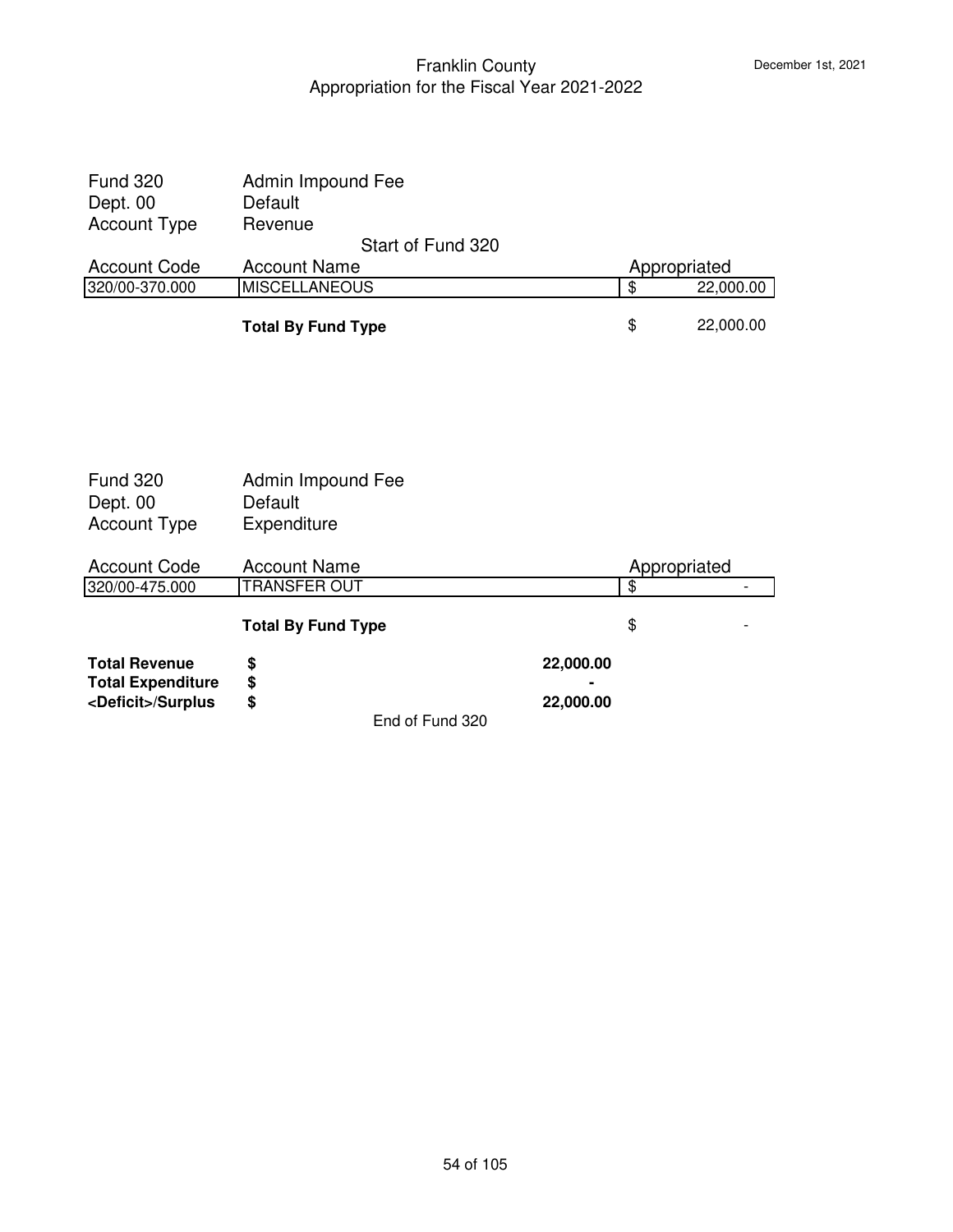| <b>Fund 321</b>     | <b>Sheriff Grants</b> |
|---------------------|-----------------------|
| Dept. 00            | Default               |
| <b>Account Type</b> | Revenue               |

### Start of Fund 321

| Account Code    | <b>Account Name</b>                  | Appropriated |   |
|-----------------|--------------------------------------|--------------|---|
| 321/00-334.024  | IGRANT-USDA                          |              |   |
| 321/00-364.000  | <b>IBNSF GRANT 2013</b>              |              | - |
| 1321/00-364.001 | IK-9 GRANT 2016                      |              |   |
| 321/00-370.000  | <b>IMISCELLANEOUS--SHERIFF GRANT</b> |              | - |

**Total By Fund Type**  $\qquad$  $\qquad$  $\qquad$  $\qquad$  $\qquad$  $\qquad$  $\qquad$  $\qquad$  $\qquad$  $\qquad$  $\qquad$  $\qquad$  $\qquad$  $\qquad$  $\qquad$  $\qquad$  $\qquad$  $\qquad$  $\qquad$  $\qquad$  $\qquad$  $\qquad$  $\qquad$  $\qquad$  $\qquad$  $\qquad$  $\qquad$  $\qquad$  $\qquad$  $\qquad$  $\qquad$  $\qquad$  $\qquad$  **\qquad** 

| <b>Fund 321</b>     | <b>Sheriff Grants</b> |
|---------------------|-----------------------|
| Dept. 00            | Default               |
| <b>Account Type</b> | Expenditure           |

| Account Code    | <b>Account Name</b>      | Appropriated |                          |
|-----------------|--------------------------|--------------|--------------------------|
| l321/00-476.000 | IMISCELLANEOUS           |              | $\overline{\phantom{0}}$ |
| l321/00-494.001 | BNSF GRANT 2013 EXPENSES |              |                          |
| l321/00-494.002 | IK-9 EXPENSES            |              |                          |
| 321/00-494.004  | IGRANT EXPENSE           |              |                          |

# **Total By Fund Type**  $\qquad$  $\qquad$  $\qquad$  $\qquad$  $\qquad$  **-**

| <b>Total Revenue</b>        |                 |  |
|-----------------------------|-----------------|--|
| <b>Total Expenditure</b>    |                 |  |
| <deficit>/Surplus</deficit> |                 |  |
|                             | End of Fund 321 |  |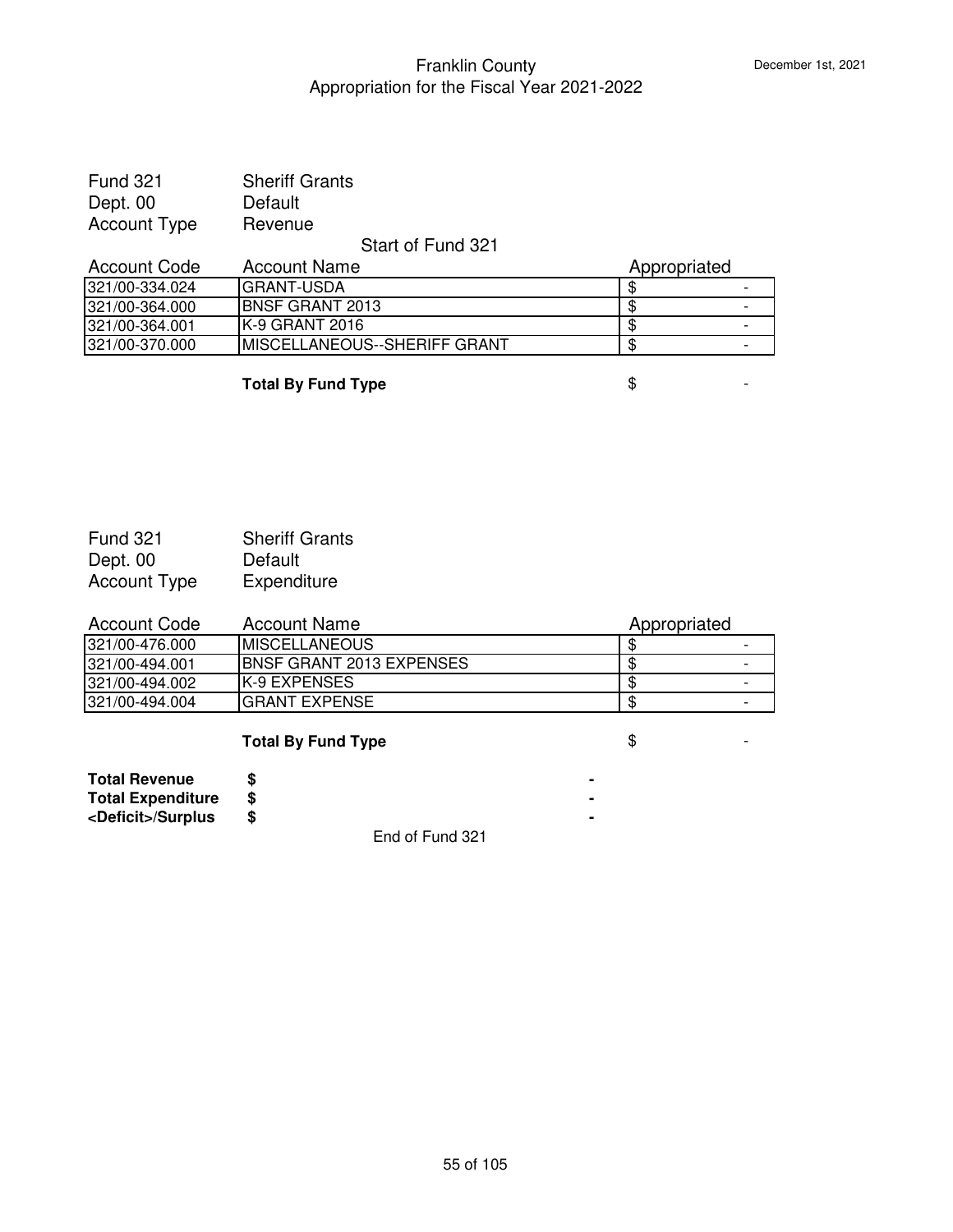| <b>Fund 322</b> | Southern II Drug Task Force |
|-----------------|-----------------------------|
| Dept. 00        | Default                     |
| Account Type    | Revenue                     |

### Start of Fund 322

| <b>Account Code</b> | <b>Account Name</b>   | Appropriated |   |
|---------------------|-----------------------|--------------|---|
| 322/00-358.000      | <b>IFORFEITURES</b>   |              |   |
| 322/00-361.000      | <b>INTEREST</b>       |              |   |
| 322/00-370.000      | <b>IMISCELLANEOUS</b> |              | - |

**Total By Fund Type**  $\qquad$  $\qquad$  $\qquad$  $\qquad$  $\qquad$ 

| <b>Fund 322</b> | Southern II Drug Task Force |
|-----------------|-----------------------------|
| Dept. 00        | Default                     |
| Account Type    | Expenditure                 |

| Account Code    | Account Name               | Appropriated |
|-----------------|----------------------------|--------------|
| l322/00-459.000 | <b>FORFEITURE EXPENSES</b> | -            |
| l322/00-475.000 | ITRANSFER                  | -            |
| l322/00-476.000 | <b>IMISCELLANEOUS</b>      | -            |

# **Total By Fund Type**  $\qquad$  **\$**

**Total Revenue \$ - Total Expenditure \$ - <Deficit>/Surplus \$ -**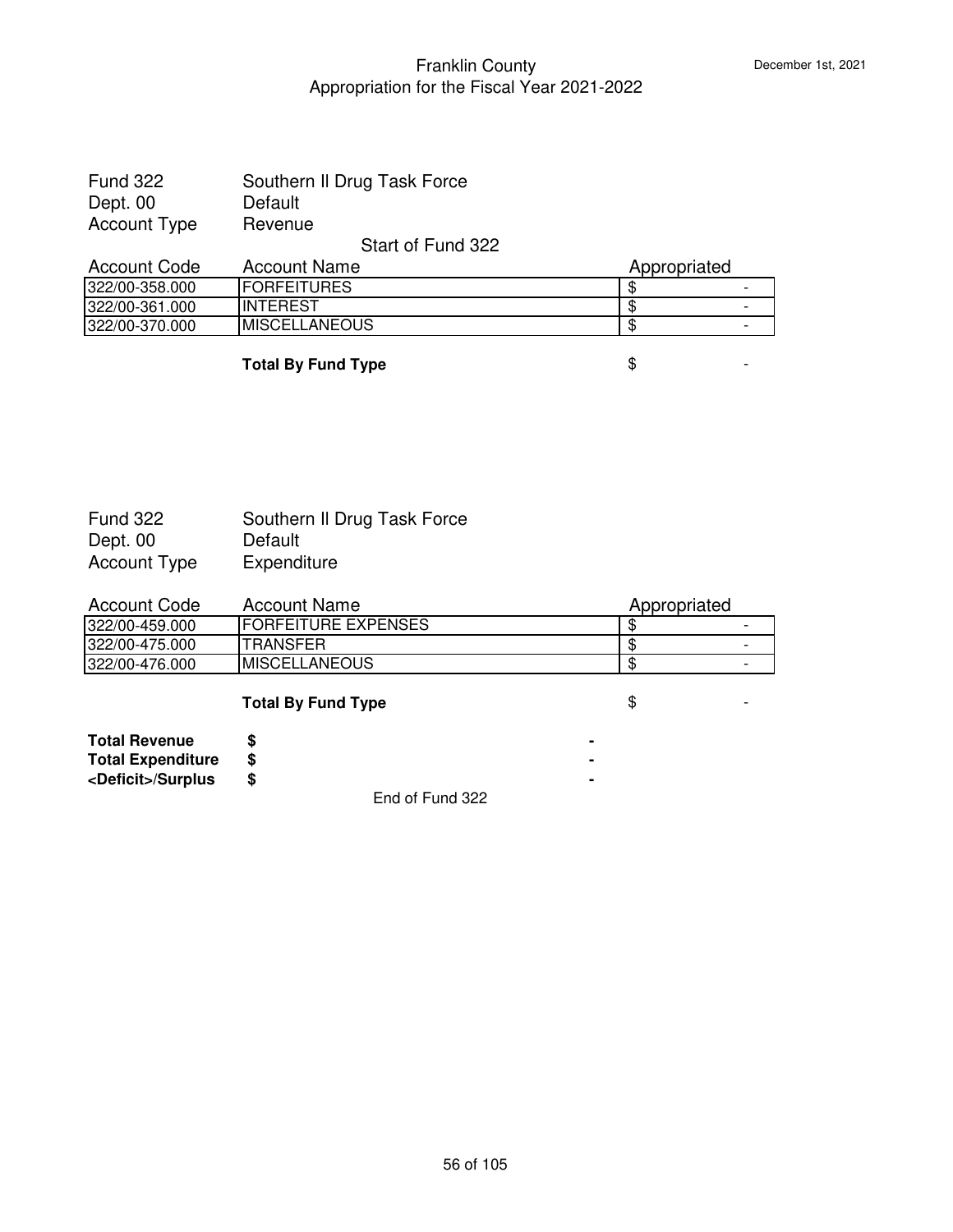| Fund 33             | Special City Bridge X-fer #33 |              |  |
|---------------------|-------------------------------|--------------|--|
| Dept. 00            | Default                       |              |  |
| <b>Account Type</b> | Revenue                       |              |  |
|                     | Start of Fund 33              |              |  |
| <b>Account Code</b> | <b>Account Name</b>           | Appropriated |  |
| 33/00-358.000       | <b>FORFEITURES</b>            |              |  |
| 33/00-361.000       | <b>INTEREST</b>               |              |  |

**Total By Fund Type**  $\qquad$  $\qquad$  $\qquad$  $\qquad$  $\qquad$  **-**

| Fund 33<br>Dept. 00         | Special Cty Bridge X-fer #33<br>Default |              |
|-----------------------------|-----------------------------------------|--------------|
| <b>Account Type</b>         | Expenditure                             |              |
| <b>Account Code</b>         | <b>Account Name</b>                     | Appropriated |
| 33/00-475.000               | SPECIAL CTY BRIDGE X-FER #33            | \$           |
|                             | <b>Total By Fund Type</b>               | \$           |
| <b>Total Revenue</b>        | \$                                      |              |
| <b>Total Expenditure</b>    | \$                                      |              |
| <deficit>/Surplus</deficit> | \$                                      |              |
|                             | End of Fund 33                          |              |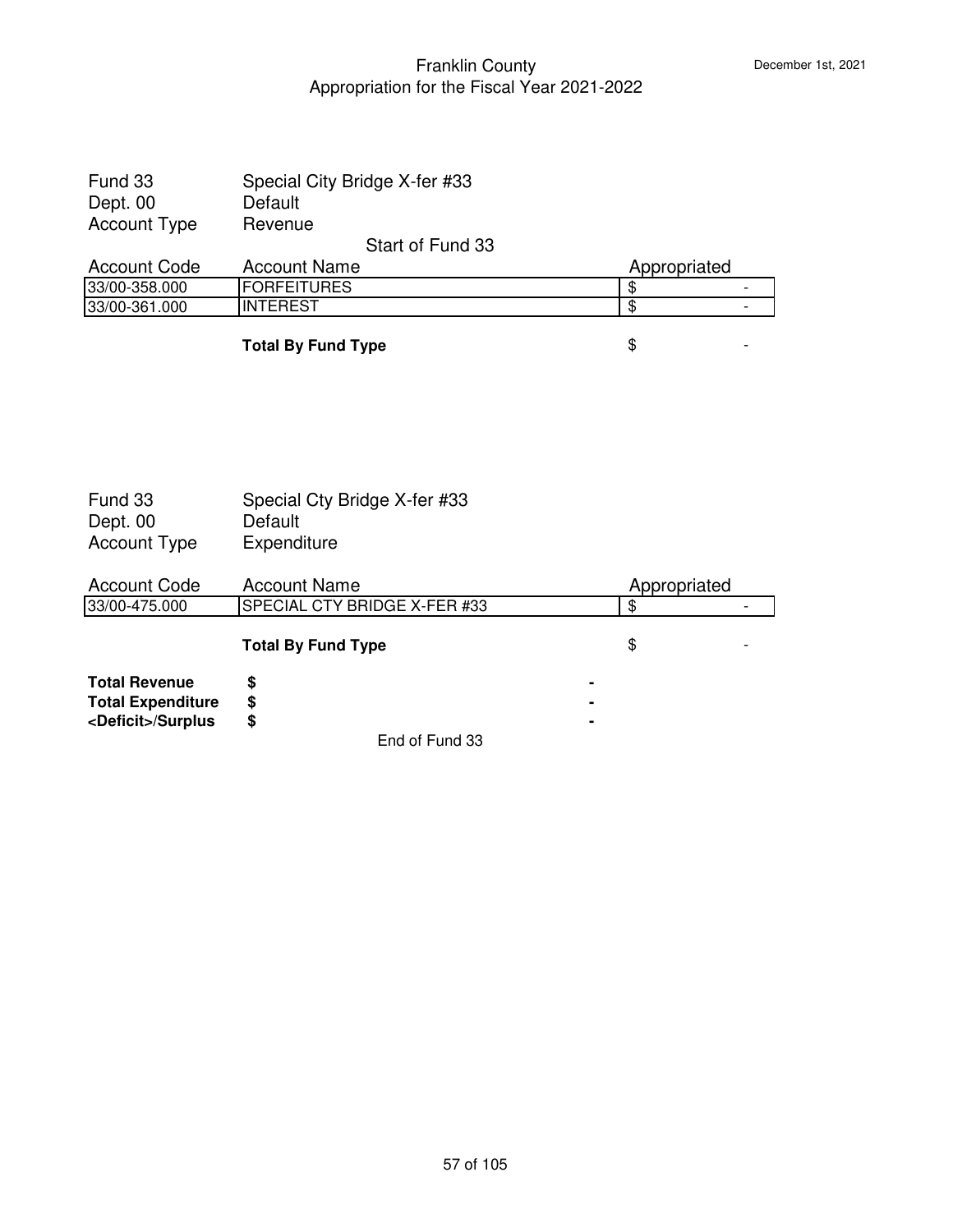| Fund 34             | Unknown Heirs              |              |  |
|---------------------|----------------------------|--------------|--|
| Dept. 00            | Default                    |              |  |
| <b>Account Type</b> | Revenue                    |              |  |
|                     | Start of Fund 34           |              |  |
| <b>Account Code</b> | <b>Account Name</b>        | Appropriated |  |
| 34/00-361.000       | UNKNOWN HEIRS INTEREST #34 | \$.          |  |
| 34/00-367.000       | UNKNOWN HEIRS RECEIPTS     | \$           |  |
| 34/00-999.000       |                            | \$           |  |

**Total By Fund Type**  $\qquad$  $\qquad$  $\qquad$  $\qquad$  $\qquad$  $\qquad$  **-**

| Fund 34<br>Dept. 00<br><b>Account Type</b> | Unknown Heirs<br>Default<br>Expenditure |                |              |  |
|--------------------------------------------|-----------------------------------------|----------------|--------------|--|
| <b>Account Code</b>                        | <b>Account Name</b>                     |                | Appropriated |  |
| 34/00-475.000                              | UNKNOWN HEIRS TRANSFERS                 |                | \$           |  |
|                                            | <b>Total By Fund Type</b>               |                | \$           |  |
| <b>Total Revenue</b>                       | \$                                      | $\blacksquare$ |              |  |
| <b>Total Expenditure</b>                   | \$                                      | $\blacksquare$ |              |  |
| <deficit>/Surplus</deficit>                | \$                                      |                |              |  |
|                                            | _ _ . _ .                               |                |              |  |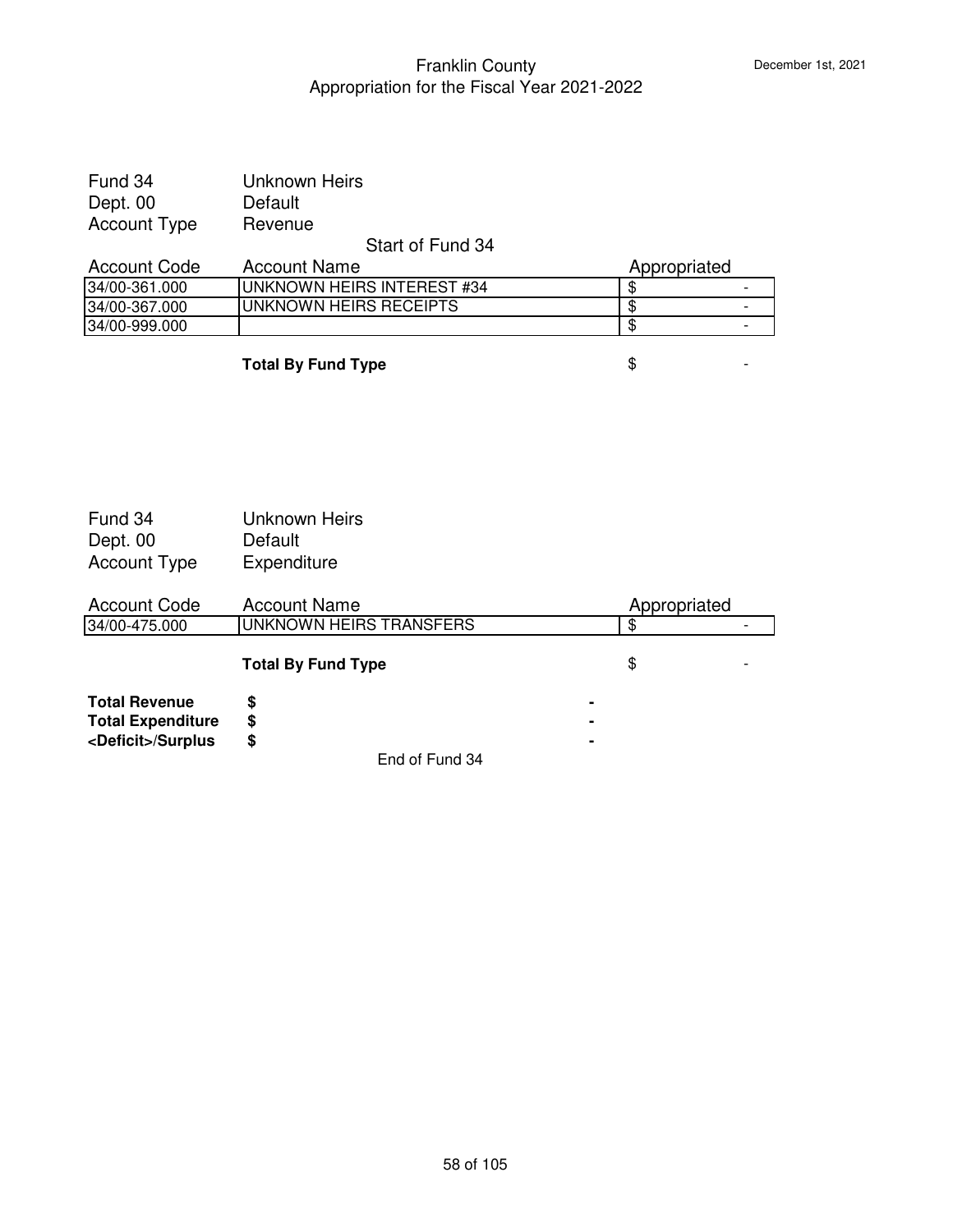| Fund 38             | Escheat                          |              |  |
|---------------------|----------------------------------|--------------|--|
| Dept. 00            | Default                          |              |  |
| <b>Account Type</b> | Revenue                          |              |  |
|                     | Start of Fund 38                 |              |  |
|                     |                                  |              |  |
| <b>Account Code</b> | <b>Account Name</b>              | Appropriated |  |
| 38/00-361.000       | <b>ESCHEAT FUND INTEREST #38</b> |              |  |
| 38/00-367.000       | <b>ESCHEAT FUND RECEIPTS</b>     |              |  |

**Total By Fund Type**  $\qquad$  $\qquad$  $\qquad$  $\qquad$  $\qquad$  **-**

| Fund 38             | Escheat     |
|---------------------|-------------|
| Dept. 00            | Default     |
| <b>Account Type</b> | Expenditure |

| <b>Account Code</b>                              | <b>Account Name</b>           | Appropriated        |  |
|--------------------------------------------------|-------------------------------|---------------------|--|
| 38/00-475.000                                    | <b>ESCHEAT FUND TRANSFERS</b> |                     |  |
|                                                  | <b>Total By Fund Type</b>     | \$                  |  |
| <b>Total Revenue</b><br><b>Total Expenditure</b> | S<br>S                        | ٠<br>$\blacksquare$ |  |
| <deficit>/Surplus</deficit>                      | S                             | ٠                   |  |
|                                                  | End of Fund 38                |                     |  |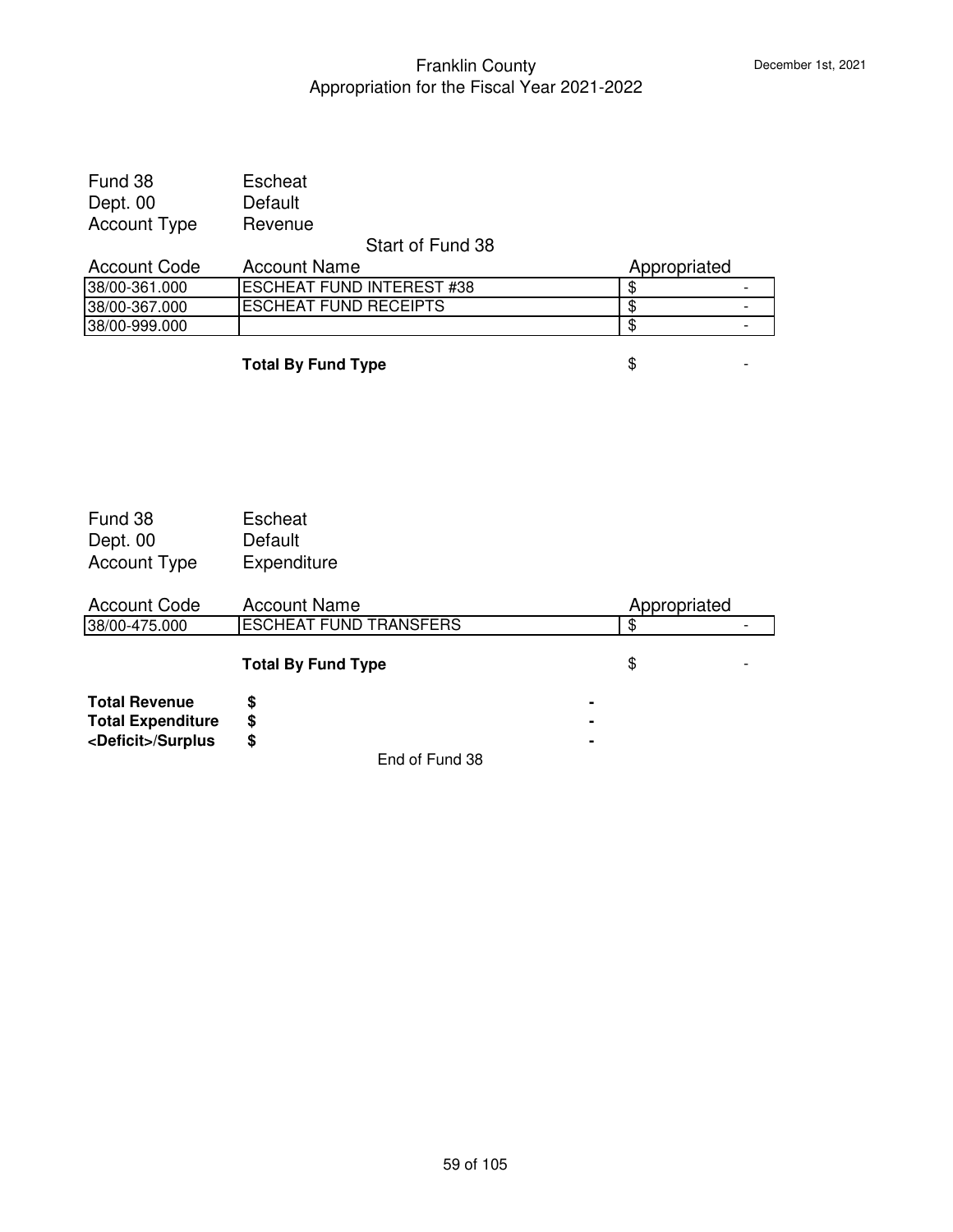| Fund 40<br>Dept. 00 | Indemnity<br>Default               |   |              |
|---------------------|------------------------------------|---|--------------|
| <b>Account Type</b> | Revenue                            |   |              |
|                     | Start of Fund 40                   |   |              |
| <b>Account Code</b> | <b>Account Name</b>                |   | Appropriated |
| 40/00-361.000       | <b>INDEMNITY FUND INTEREST #40</b> | S | 150.00       |
| 40/00-367.000       | <b>INDEMNITY FUND RECEIPTS</b>     | S | 25,000.00    |
| 40/00-999.000       |                                    | S |              |
|                     |                                    |   |              |

**Total By Fund Type 8 35,150.00** 

| Fund 40             | Indemnity   |
|---------------------|-------------|
| Dept. 00            | Default     |
| <b>Account Type</b> | Expenditure |

| <b>Account Code</b>         | <b>Account Name</b>        |           | Appropriated |           |
|-----------------------------|----------------------------|-----------|--------------|-----------|
| 40/00-473.000               | <b>REFUNDS - INDEMNITY</b> |           | \$           | 2,000.00  |
| 40/00-475.000               | <b>INDEMNITY TRANSFERS</b> |           | \$           | 17,000.00 |
|                             | <b>Total By Fund Type</b>  |           | \$           | 19,000.00 |
| <b>Total Revenue</b>        | S                          | 25,150.00 |              |           |
| <b>Total Expenditure</b>    | \$                         | 19,000.00 |              |           |
| <deficit>/Surplus</deficit> | \$                         | 6,150.00  |              |           |
|                             | End of Fund 40             |           |              |           |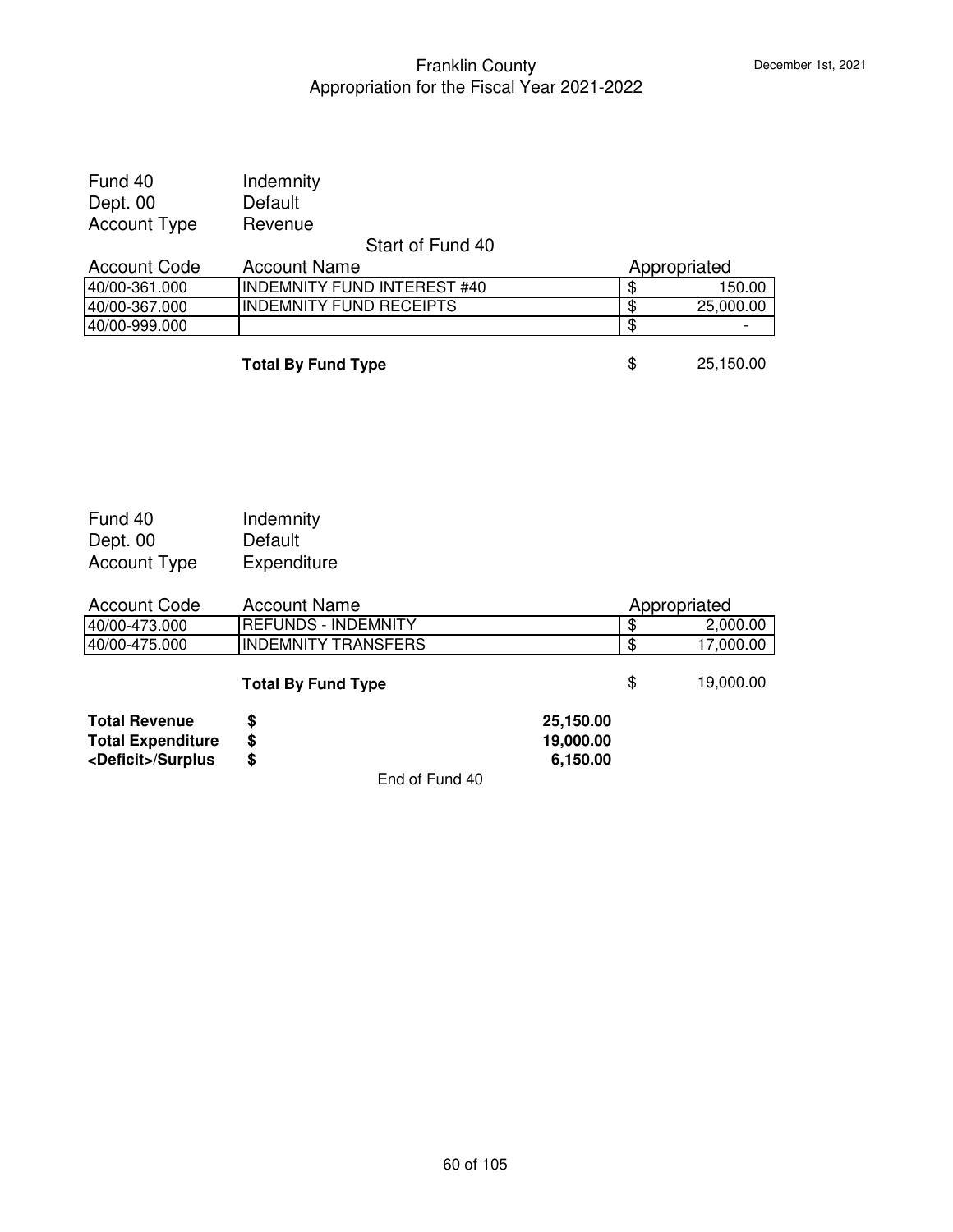| Fund 400            | <b>Indemnity-Mobile Homes</b>          |                |
|---------------------|----------------------------------------|----------------|
| Dept. 00            | Default                                |                |
| <b>Account Type</b> | Revenue                                |                |
|                     | Start of Fund 400                      |                |
| <b>Account Code</b> | <b>Account Name</b>                    | Appropriated   |
| 400/00-361.000      | INTEREST-INDEMNITY-MOBILE HOME         | \$<br>20.00    |
| 400/00-367.000      | <b>INDEMNITY RECEIPTS-MOBILE HOMES</b> | \$<br>1,400.00 |
|                     |                                        |                |
|                     | <b>Total By Fund Type</b>              | \$<br>1,420.00 |

| <b>Fund 400</b><br>Dept. 00<br><b>Account Type</b> | <b>Indemnity-Mobile Homes</b><br>Default<br>Expenditure |          |              |  |
|----------------------------------------------------|---------------------------------------------------------|----------|--------------|--|
| <b>Account Code</b>                                | <b>Account Name</b>                                     |          | Appropriated |  |
| 400/00-473.000                                     | INDEMNITY REFUNDS-MOBILE HOMES                          |          | \$           |  |
| 400/00-475.000                                     | <b>INDEMNITY TRANSFERS-MOBILE HOMES</b>                 |          | \$           |  |
|                                                    | <b>Total By Fund Type</b>                               |          | \$           |  |
| <b>Total Revenue</b>                               | \$                                                      | 1,420.00 |              |  |
| <b>Total Expenditure</b>                           | \$                                                      |          |              |  |
| <deficit>/Surplus</deficit>                        | \$                                                      | 1,420.00 |              |  |
|                                                    | End of Fund 400                                         |          |              |  |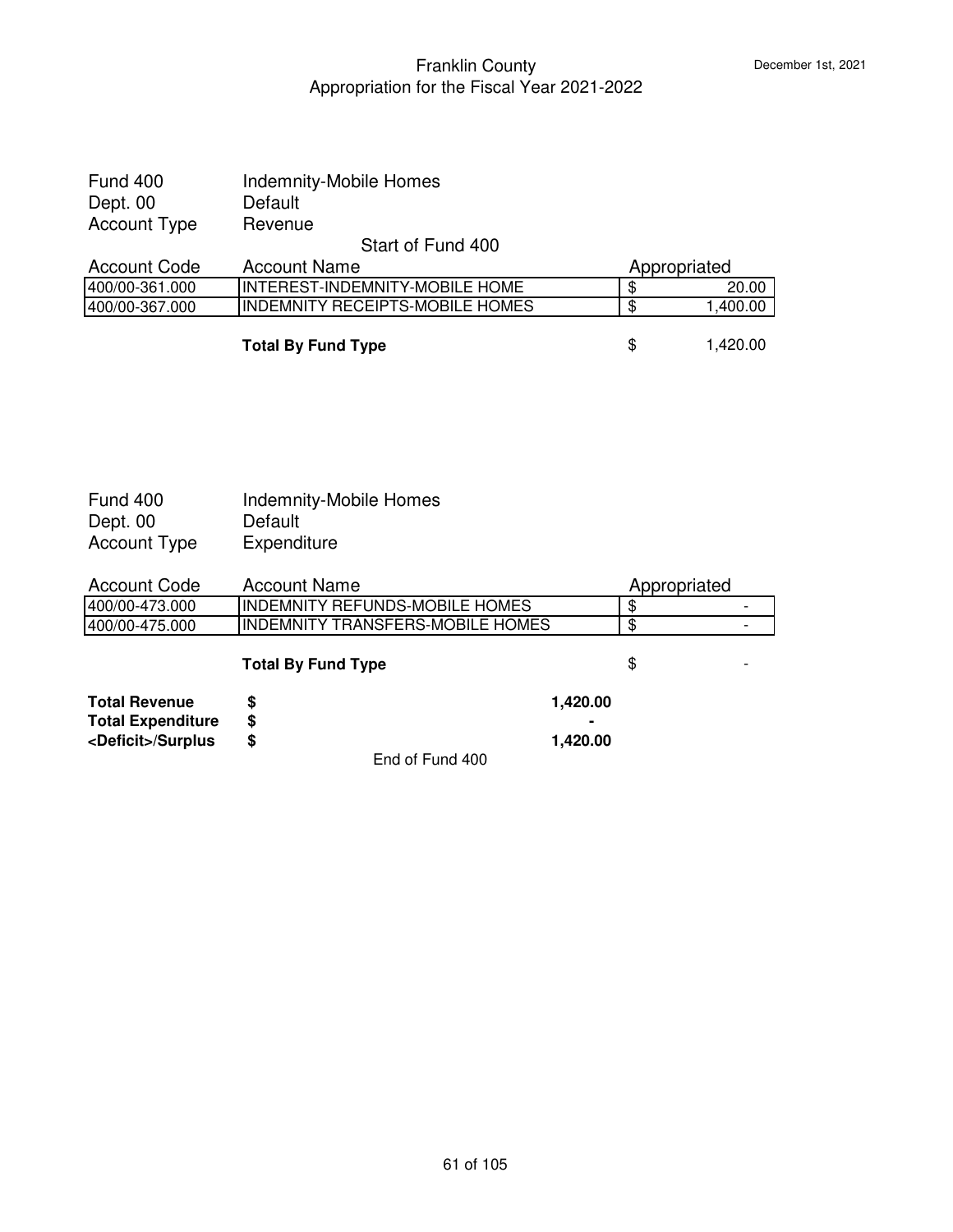| Fund 41             | Unclaimed                          |              |  |
|---------------------|------------------------------------|--------------|--|
| Dept. 00            | Default                            |              |  |
| <b>Account Type</b> | Revenue                            |              |  |
|                     | Start of Fund 41                   |              |  |
| <b>Account Code</b> | <b>Account Name</b>                | Appropriated |  |
| 41/00-361.000       | <b>UNCLAIMED FUND INTEREST #41</b> |              |  |
| 41/00-367.000       | UNCLAIMED FUND RECEIPTS            |              |  |
| 41/00-999.000       |                                    |              |  |

**Total By Fund Type**  $\qquad$  $\qquad$  $\qquad$  $\qquad$  $\qquad$  **-**

| Fund 41             | Unclaimed   |
|---------------------|-------------|
| Dept. 00            | Default     |
| <b>Account Type</b> | Expenditure |

| <b>Account Code</b>         | <b>Account Name</b>       | Appropriated   |  |
|-----------------------------|---------------------------|----------------|--|
| 41/00-475.000               | UNCLAIMED FUND TRANSFERS  | \$             |  |
|                             | <b>Total By Fund Type</b> | \$             |  |
| <b>Total Revenue</b>        | S                         |                |  |
| <b>Total Expenditure</b>    | \$                        |                |  |
| <deficit>/Surplus</deficit> | \$                        | $\blacksquare$ |  |
|                             | End of Fund 41            |                |  |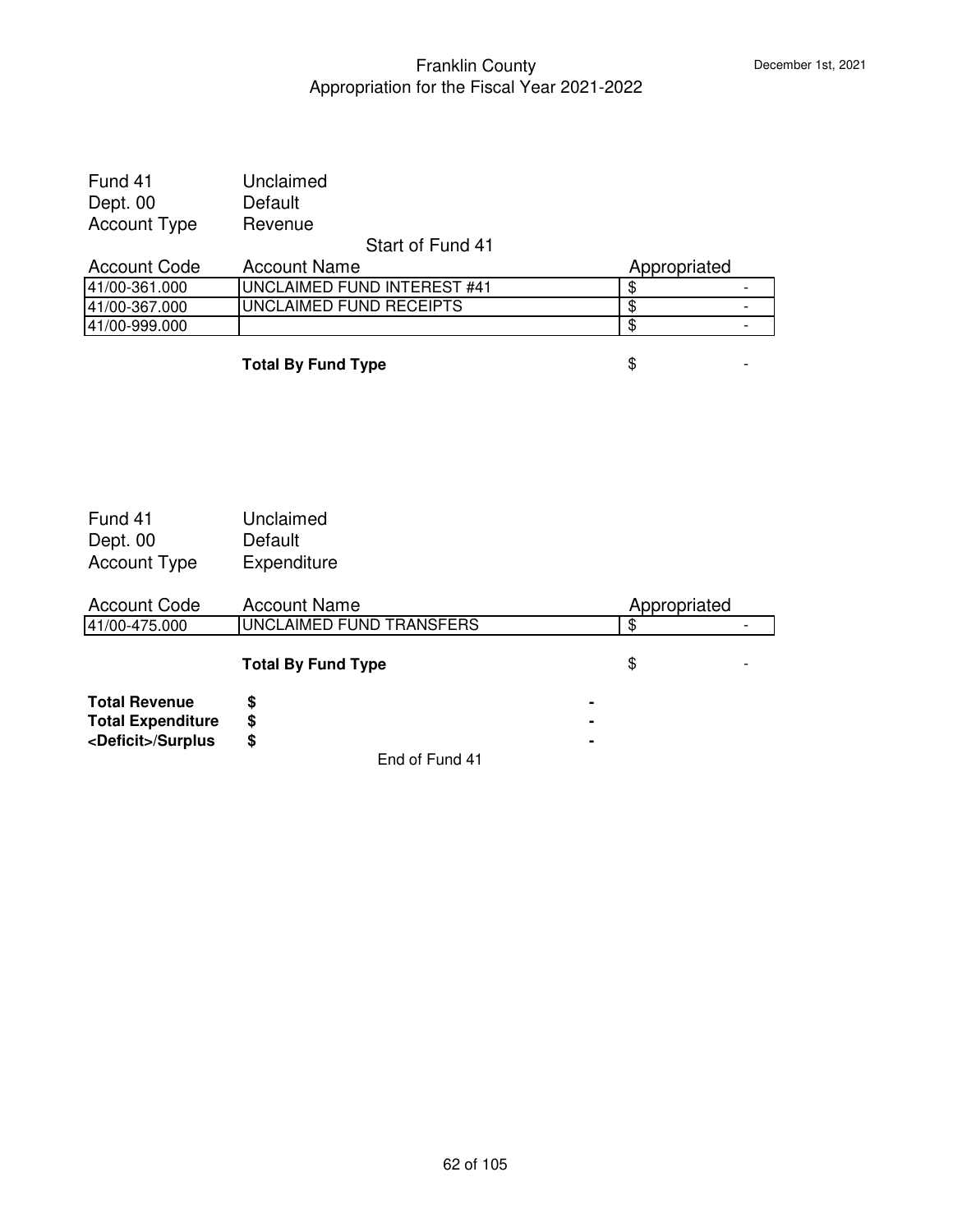| Fund 44             | Privilege Tax                      |    |              |
|---------------------|------------------------------------|----|--------------|
| Dept. 00            | Default                            |    |              |
| <b>Account Type</b> | Revenue                            |    |              |
|                     | Start of Fund 44                   |    |              |
| <b>Account Code</b> | <b>Account Name</b>                |    | Appropriated |
| 44/00-303.000       | PRIVILEGE TAX-MOBILE HOME          | \$ | 105,000.00   |
| 44/00-345.000       | <b>PUBLICATION/NSF FEES</b>        | \$ | 400.00       |
| 44/00-356.000       | PRIVILEGE TAX-MOBILE HOME PENALITY | \$ | 8,000.00     |
| 44/00-361.000       | PRIVILEGE TAX INTEREST #44         | S  | 50.00        |
| 44/00-370.000       | <b>MISCELLANEOUS-MOBILE HOMES</b>  | \$ |              |
| 44/00-999.000       |                                    | \$ |              |

**Total By Fund Type** \$ 113,450.00

| Fund 44             | <b>Privilege Tax</b> |
|---------------------|----------------------|
| Dept. 00            | Default              |
| <b>Account Type</b> | Expenditure          |

| <b>Account Code</b> | <b>Account Name</b>                  |    | Appropriated |
|---------------------|--------------------------------------|----|--------------|
| 44/00-473.000       | <b>REFUND TAXES - PRIVILEGE FUND</b> |    | 500.00       |
| 44/00-473.001       | <b>SALE IN ERROR INTEREST REFUND</b> |    |              |
| 44/00-473.002       | SALE IN ERROR COST REFUND            | Œ  |              |
| 44/00-475.000       | PRIVILEGE TAX TRANSFERS              |    | 105,000.00   |
| 44/00-476.000       | <b>IMISCELLANEOUS/BANK CHARGES</b>   |    |              |
|                     | <b>Total By Fund Type</b>            | \$ | 105,500.00   |

| <b>Total Revenue</b>        |   |                | 113.450.00 |
|-----------------------------|---|----------------|------------|
| <b>Total Expenditure</b>    |   |                | 105.500.00 |
| <deficit>/Surplus</deficit> | S |                | 7.950.00   |
|                             |   | End of Fund 44 |            |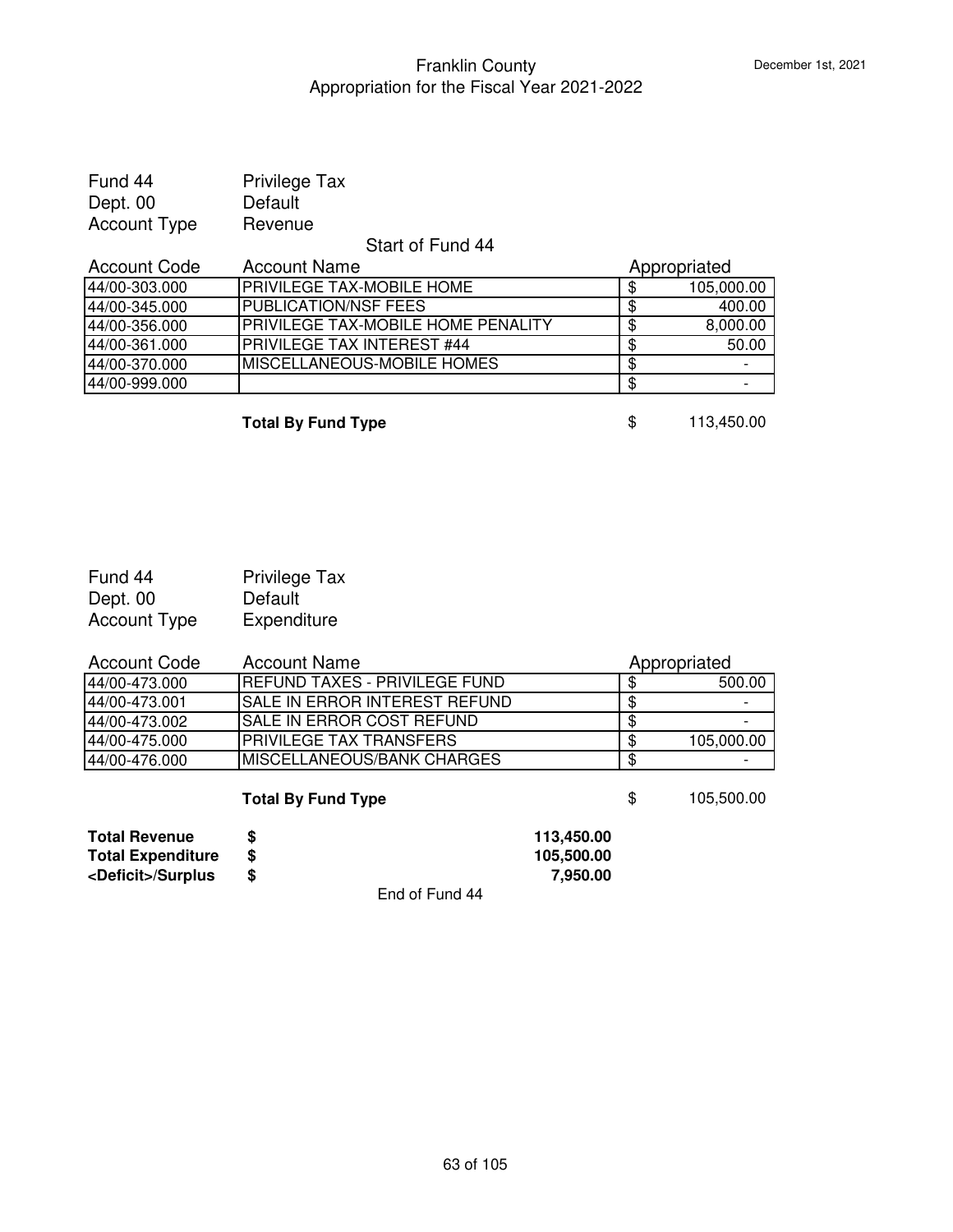| Fund 47             | TVA     |
|---------------------|---------|
| Dept. 00            | Default |
| <b>Account Type</b> | Revenue |

#### Start of Fund 47

| <b>Account Code</b> | <b>Account Name</b>            | Appropriated |           |
|---------------------|--------------------------------|--------------|-----------|
| 47/00-337.002       | ITVA FED PAYM IN LIEU OF TAXES |              | 50,000.00 |
| 47/00-361.000       | ITVA INTEREST EARNED #47       |              | 4.00      |
| 47/00-370.000       | <b>TVA-MISCELLANEOUS</b>       |              | -         |
| 47/00-999.000       |                                |              | -         |

**Total By Fund Type**  $$50,004.00$ 

| Fund 47             | TVA         |
|---------------------|-------------|
| Dept. 00            | Default     |
| <b>Account Type</b> | Expenditure |

| <b>Account Code</b>       | <b>Account Name</b>       |            | Appropriated |
|---------------------------|---------------------------|------------|--------------|
| 47/00-475.000             | <b>ITVA TRANSFERS</b>     |            | 50,004.00    |
| 47/00-476.000             | IMISCELLANEOUS            |            |              |
|                           | <b>Total By Fund Type</b> | \$.        | 50,004.00    |
| <b>Total Revenue</b>      | S                         | 50,004.00  |              |
| <b>Tatal Fondandition</b> | æ                         | EO OO 4 OO |              |

**Total Expenditure \$ 50,004.00 <Deficit>/Surplus \$ -**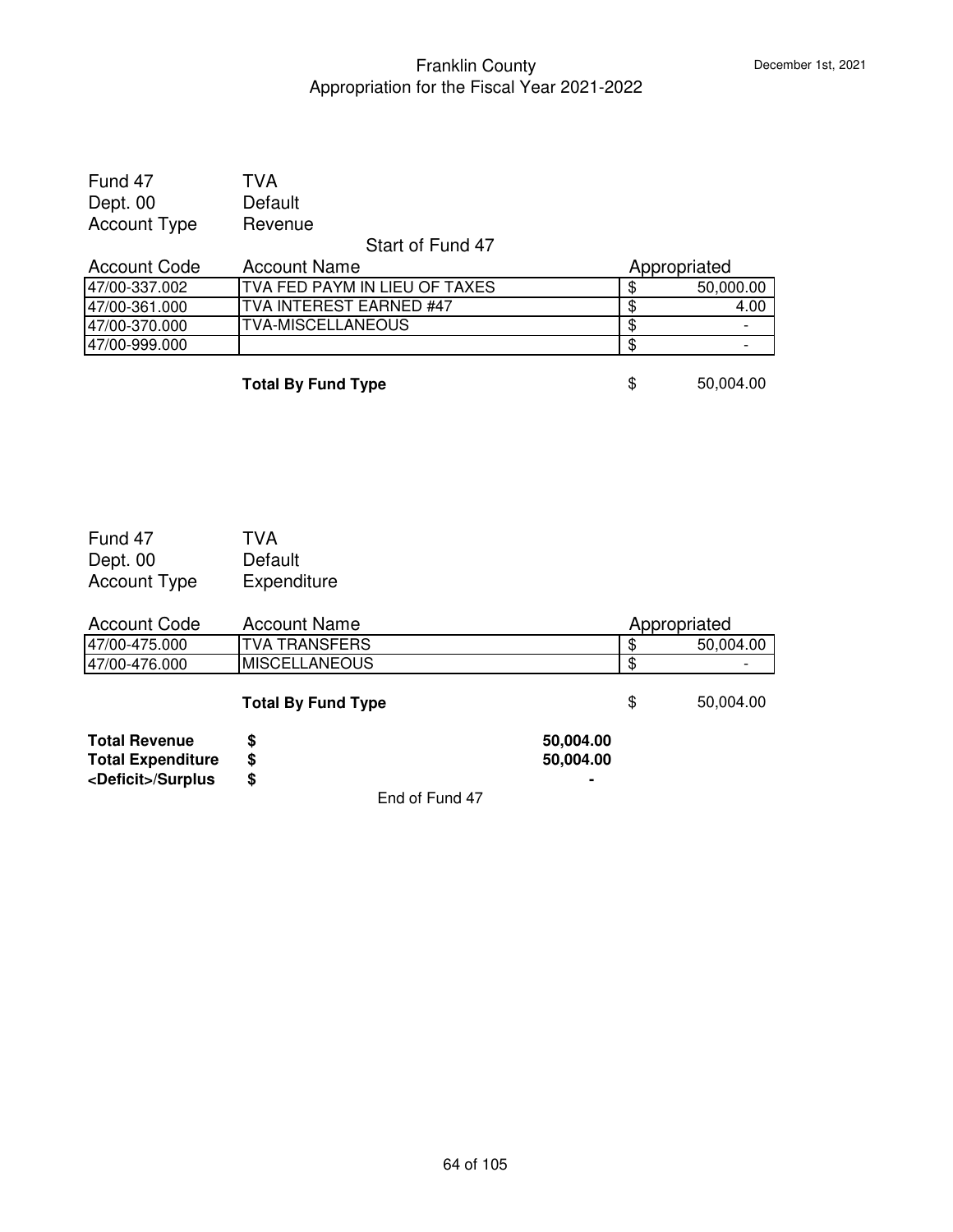| Fund 53             | <b>Animal Control Donations</b> |                |
|---------------------|---------------------------------|----------------|
| Dept. 00            | Default                         |                |
| <b>Account Type</b> | Revenue                         |                |
|                     | Start of Fund 53                |                |
| <b>Account Code</b> | <b>Account Name</b>             | Appropriated   |
| 53/00-300.000       | ANIMAL DONATIONS/OPERATING      | \$<br>7,500.00 |
| 53/00-300.001       | <b>DONATIONS - BUILDING</b>     | \$             |
| 53/00-345.000       | <b>VACCINATION REIMB</b>        | \$<br>200.00   |
| 53/00-345.001       | <b>MICROCHIP REIMB</b>          | \$             |
| 53/00-361.000       | ANIMAL DONATIONS INT - #53      | \$             |
| 53/00-370.000       | MISCELLANEOUS-ANIMAL CONTROL    | \$             |
| 53/00-375.000       | ANIMAL DONATIONS/BUILDING       | \$             |
| 53/00-999.000       |                                 | \$             |
|                     |                                 |                |

**Total By Fund Type**  $\qquad$  **\$** 7,700.00

| Fund 53      | <b>Animal Control Donations</b> |
|--------------|---------------------------------|
| Dept. 00     | Default                         |
| Account Type | Expenditure                     |

| Account Code  | Account Name                           | Appropriated |          |
|---------------|----------------------------------------|--------------|----------|
| 53/00-436.000 | <b>VACCINATIONS</b>                    |              |          |
| 53/00-455.000 | ANIMAL OPERATING SUPPLIES              |              | 2,000.00 |
| 53/00-475.000 | <b>ITRANSFER TO CONSTRUCTION GRANT</b> | S            |          |
| 53/00-476.000 | IMISCELLANEOUS                         |              |          |
| 53/00-497.000 | ANIMAL CONTROL/BUILDING                |              |          |

|                             | <b>Total By Fund Type</b> |          | 2,000.00 |
|-----------------------------|---------------------------|----------|----------|
| <b>Total Revenue</b>        |                           | 7.700.00 |          |
| <b>Total Expenditure</b>    | S                         | 2.000.00 |          |
| <deficit>/Surplus</deficit> | S                         | 5.700.00 |          |
|                             | -<br>- -<br>$ -$          |          |          |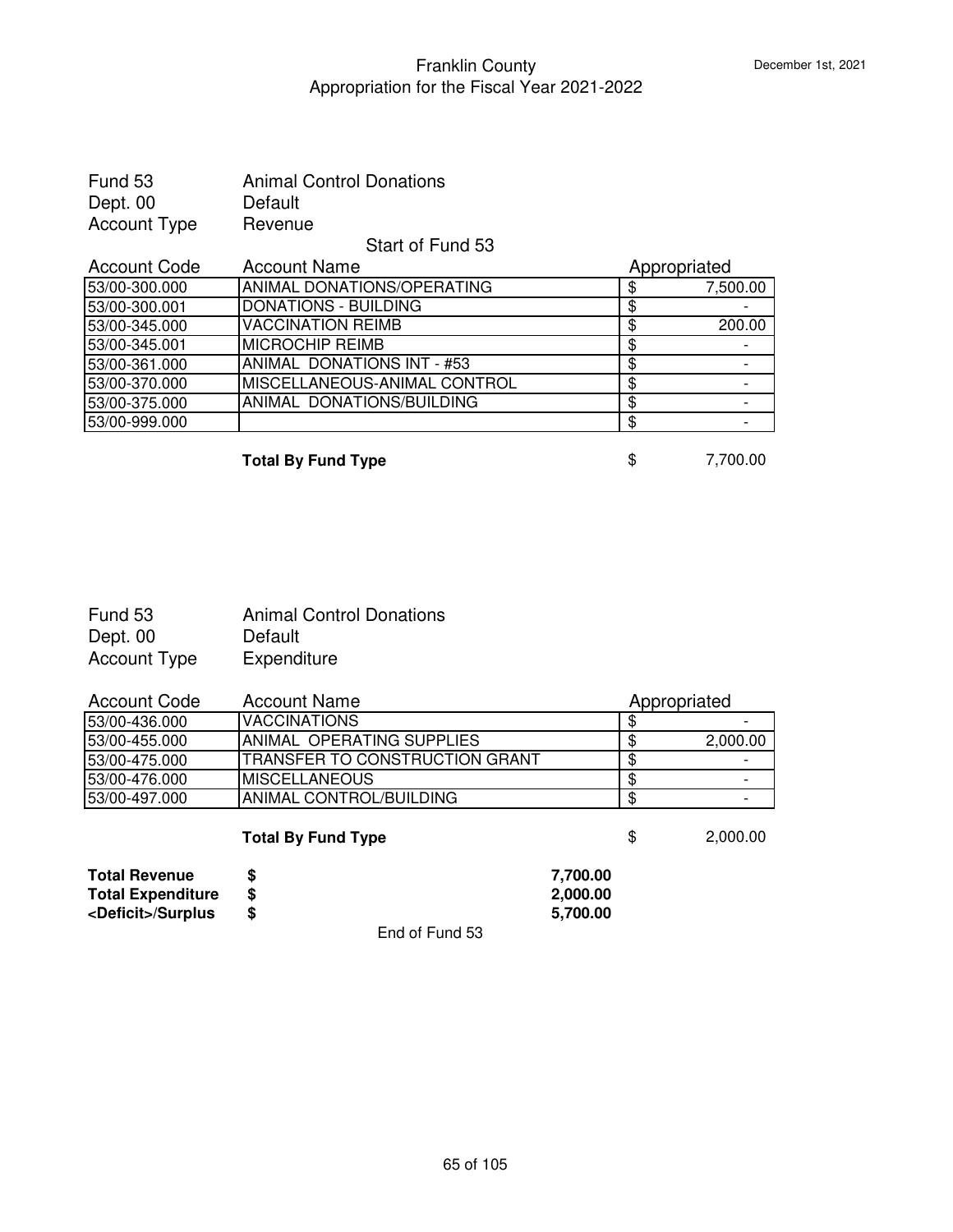| <b>Fund 531</b> | <b>Fire Construction-Animal Control</b> |
|-----------------|-----------------------------------------|
| Dept. 00        | Default                                 |
| Account Type    | Revenue                                 |

### Start of Fund 531

| <b>Account Code</b> | <b>Account Name</b>                  | Appropriated |  |
|---------------------|--------------------------------------|--------------|--|
| 531/00-334.001      | <b>ICONSTRUCTION GRANT</b>           |              |  |
| 531/00-338.002      | <b>IINSURANCE CLAIMS - FUND #531</b> |              |  |
| 531/00-361.000      | INTEREST-FIRE CONSTRUCTION           |              |  |
| 531/00-370.000      | <b>IMISCELLANEOUS-FUND #531</b>      |              |  |
| 531/00-392.005      | ITRANSFER FROM ANIMAL CONTROL        |              |  |

**Total By Fund Type**  $\qquad$  $\qquad$  $\qquad$  $\qquad$  $\qquad$  $\qquad$  $\qquad$  $\qquad$  $\qquad$  $\qquad$  $\qquad$  $\qquad$  $\qquad$  $\qquad$  $\qquad$  $\qquad$  $\qquad$  $\qquad$  $\qquad$  $\qquad$  $\qquad$  $\qquad$  $\qquad$  $\qquad$  $\qquad$  $\qquad$  $\qquad$  $\qquad$  $\qquad$  $\qquad$  $\qquad$  $\qquad$  $\qquad$  **\qquad** 

| <b>Fund 531</b> | <b>Fire Construction-Animal Control</b> |
|-----------------|-----------------------------------------|
| Dept. 00        | Default                                 |
| Account Type    | Expenditure                             |

| <b>Account Code</b> | <b>Account Name</b>                 | Appropriated |  |
|---------------------|-------------------------------------|--------------|--|
| 531/00-450.000      | CONSTRUCTION-LABOR                  |              |  |
| 531/00-450.001      | WIRING/ELECTRICAL                   |              |  |
| 531/00-450.002      | <b>CONSTUCTION MATERIALS</b>        |              |  |
| 531/00-450.003      | PLUMBING-FIRE CONSTRUCTION          |              |  |
| 531/00-450.005      | DEMOLITION-FIRE CONSTRUCTION-ANIMAL |              |  |
| 531/00-457.007      | CONTENTS REPLACE-ANIMAL CONTROL     |              |  |
| 531/00-476.000      | MISCELLANEOUS-FIRE CONSTRUCTION     |              |  |

# **Total By Fund Type**  $\qquad$  $\qquad$  $\qquad$  $\qquad$  $\qquad$  **-**

| <b>Total Revenue</b>        |  |  |  |  |
|-----------------------------|--|--|--|--|
| <b>Total Expenditure</b>    |  |  |  |  |
| <deficit>/Surplus</deficit> |  |  |  |  |
|                             |  |  |  |  |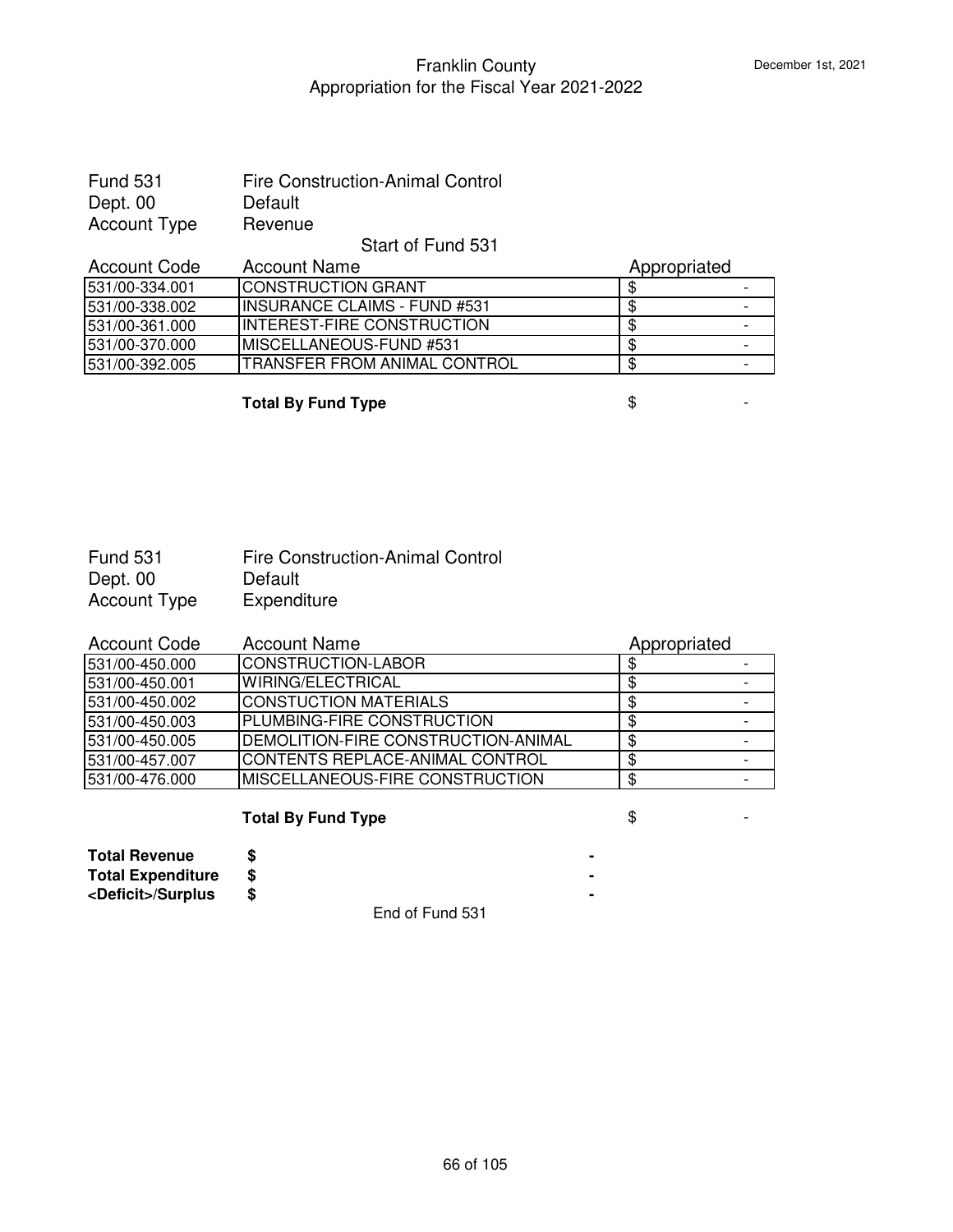| Fund 54             | Social Security Administration |
|---------------------|--------------------------------|
| Dept. 00            | Default                        |
| <b>Account Type</b> | Revenue                        |
|                     | Start of Fund 54               |

|                | <del>ט</del> נס טווט די טומוט |              |          |
|----------------|-------------------------------|--------------|----------|
| Account Code   | Account Name                  | Appropriated |          |
| 54/00-361.000  | IINTEREST - SSA - #54         |              |          |
| 154/00-370.000 | IMISCELLANEOUS-SOC SEC ADMIN  |              |          |
| 154/00-375.000 | ISSA - NOTIFICATION PAYMENT   |              | 3,000.00 |
|                |                               |              |          |

**Total By Fund Type**  $\qquad$  **\$** 3,000.00

| Fund 54      | <b>Social Security Administration</b> |
|--------------|---------------------------------------|
| Dept. 00     | Default                               |
| Account Type | Expenditure                           |

| <b>Account Code</b>                                                             | <b>Account Name</b><br>Appropriated |                      |     |          |
|---------------------------------------------------------------------------------|-------------------------------------|----------------------|-----|----------|
| 54/00-475.000                                                                   | <b>TRANSFER - SSA</b>               |                      | ß.  | 3,000.00 |
| 54/00-476.000                                                                   | <b>BANK SERVICE CHARGE</b>          |                      |     |          |
|                                                                                 | <b>Total By Fund Type</b>           |                      | \$. | 3,000.00 |
| <b>Total Revenue</b><br><b>Total Expenditure</b><br><deficit>/Surplus</deficit> | S<br>\$<br>\$                       | 3,000.00<br>3,000.00 |     |          |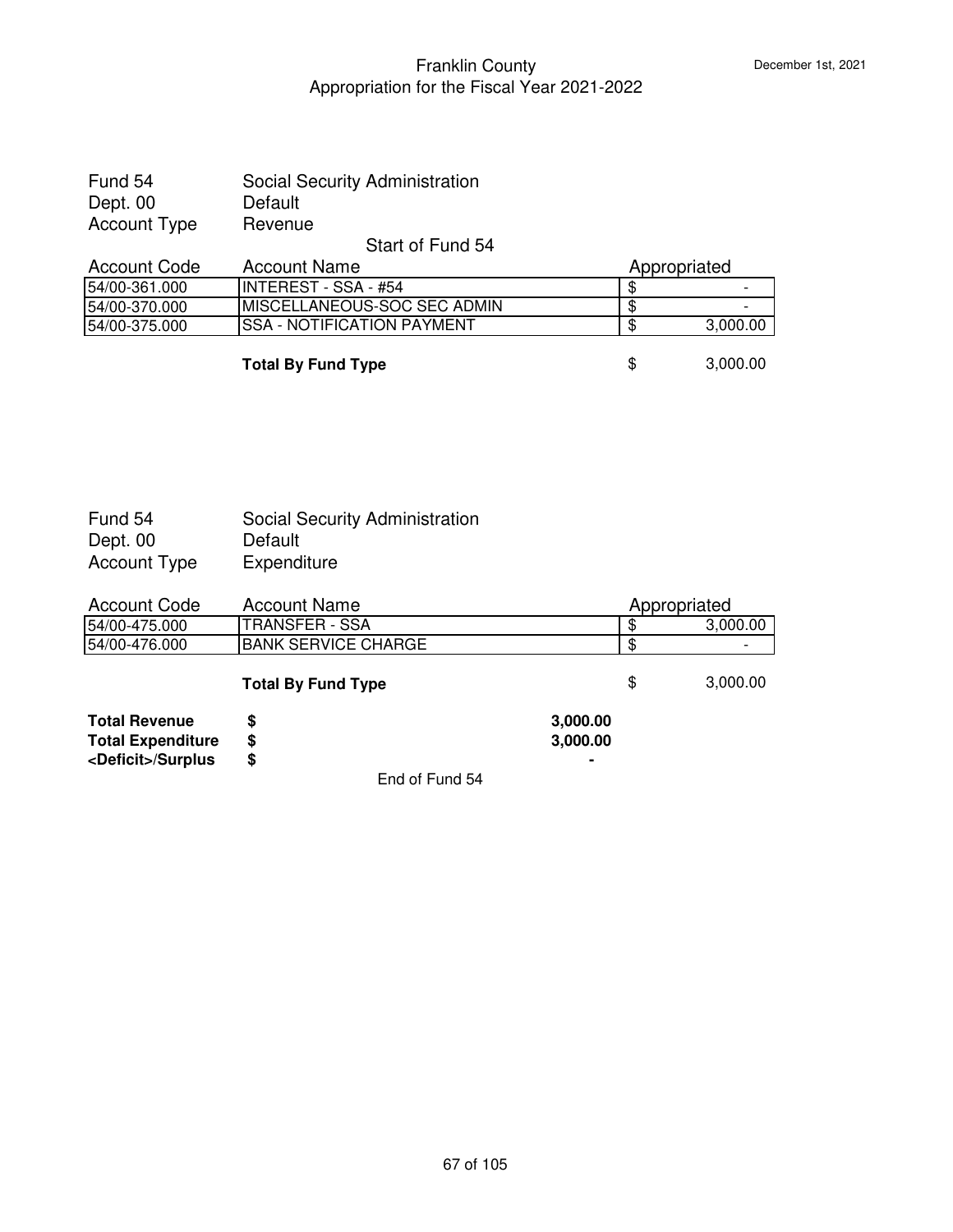| Fund 55             | Victim Impact                       |              |  |
|---------------------|-------------------------------------|--------------|--|
| Dept. 00            | Default                             |              |  |
| <b>Account Type</b> | Revenue                             |              |  |
|                     | Start of Fund 55                    |              |  |
| <b>Account Code</b> | <b>Account Name</b>                 | Appropriated |  |
| 55/00-355.000       | <b>VICTIM IMPACT - SERVICE FEES</b> | \$           |  |
| 55/00-361.000       | VICTIM IMPACT - INTEREST #55        | \$           |  |
|                     |                                     |              |  |
|                     | <b>Total By Fund Type</b>           | S            |  |

| Fund 55                     | Victim Impact                       |                |  |
|-----------------------------|-------------------------------------|----------------|--|
| Dept. 00                    | Default                             |                |  |
| <b>Account Type</b>         | Expenditure                         |                |  |
| <b>Account Code</b>         | <b>Account Name</b>                 | Appropriated   |  |
| 55/00-457.000               | VICTIM IM PACT - OPERATING EXPENSES | \$             |  |
|                             | <b>Total By Fund Type</b>           | \$             |  |
| <b>Total Revenue</b>        | \$                                  | $\blacksquare$ |  |
| <b>Total Expenditure</b>    | \$                                  | ۰              |  |
| <deficit>/Surplus</deficit> | \$                                  |                |  |
|                             | End of Fund 55                      |                |  |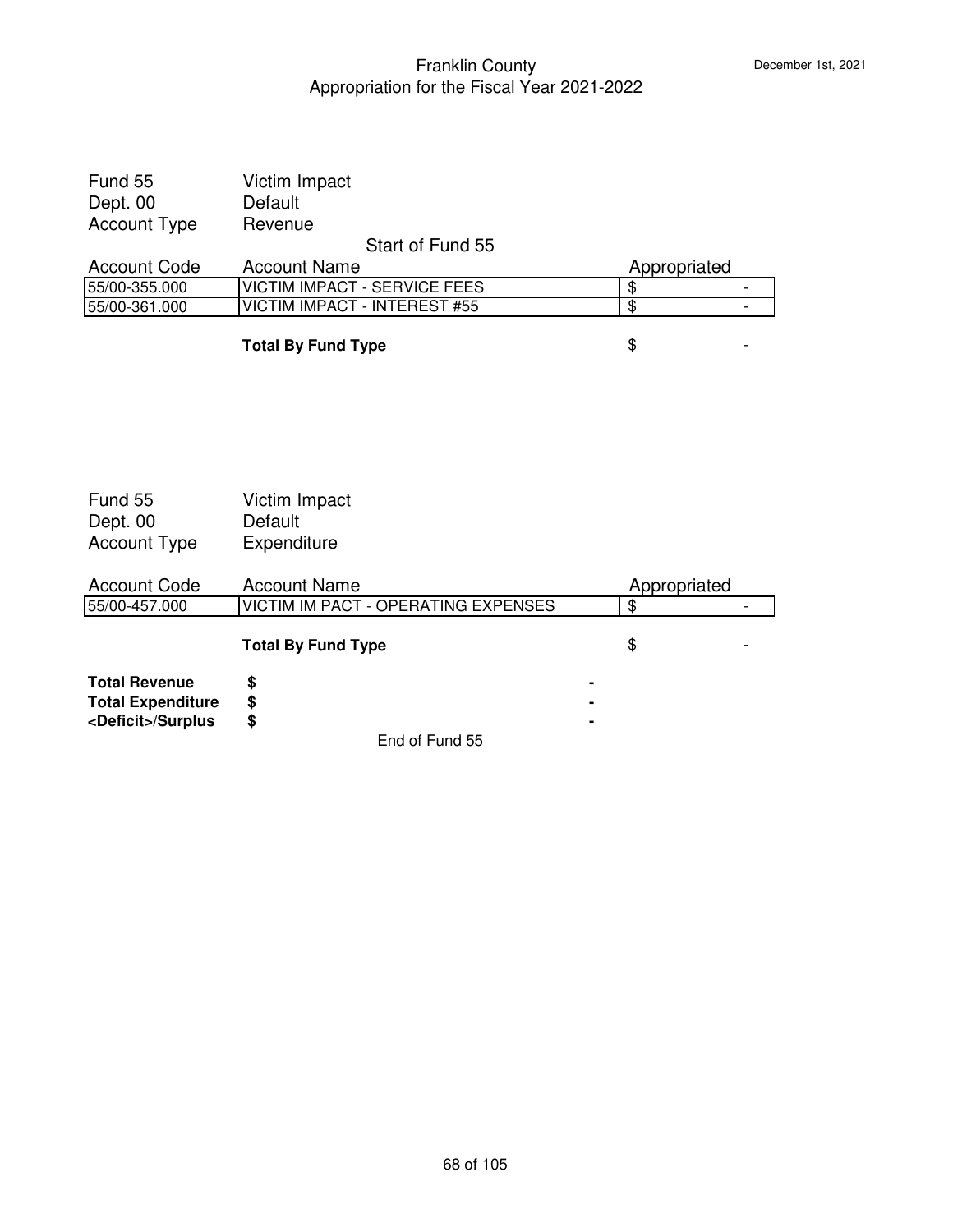| Fund 57                                                                         | <b>Senior Citizen Services</b>                           |                        |                                  |           |
|---------------------------------------------------------------------------------|----------------------------------------------------------|------------------------|----------------------------------|-----------|
| Dept. 00                                                                        | Default                                                  |                        |                                  |           |
| <b>Account Type</b>                                                             | Revenue                                                  |                        |                                  |           |
|                                                                                 | Start of Fund 57                                         |                        |                                  |           |
| <b>Account Code</b>                                                             | <b>Account Name</b>                                      |                        | Appropriated                     |           |
| 57/00-301.000                                                                   | PROPERTY TAX                                             |                        | \$                               | 36,000.00 |
| 57/00-361.000                                                                   | <b>SENIOR CITIZENS INTEREST</b>                          |                        | $\overline{\$}$                  |           |
|                                                                                 | <b>Total By Fund Type</b>                                |                        | \$                               | 36,000.00 |
|                                                                                 |                                                          |                        |                                  |           |
| Fund 57<br>Dept. 00<br><b>Account Type</b>                                      | <b>Senior Citizen Services</b><br>Default<br>Expenditure |                        |                                  |           |
| <b>Account Code</b>                                                             | <b>Account Name</b>                                      |                        | Appropriated                     |           |
| 57/00-430.000                                                                   | SENIOR CITIZENS SERVICES                                 |                        | $\overline{\boldsymbol{\theta}}$ | 36,000.00 |
|                                                                                 | <b>Total By Fund Type</b>                                |                        | \$                               | 36,000.00 |
| <b>Total Revenue</b><br><b>Total Expenditure</b><br><deficit>/Surplus</deficit> | \$<br>\$<br>\$                                           | 36,000.00<br>36,000.00 |                                  |           |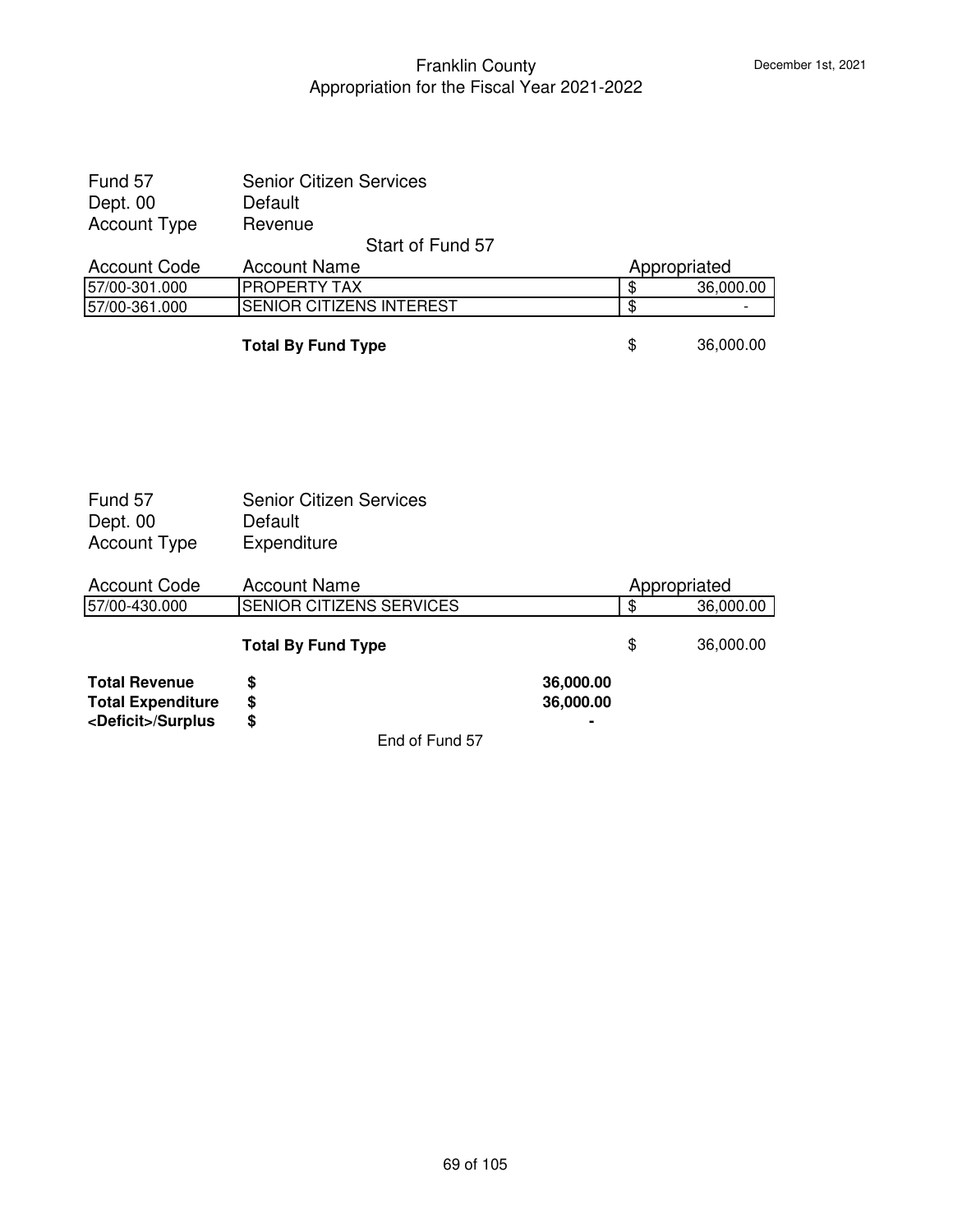| <b>DUI Enforcement</b>        |     |              |
|-------------------------------|-----|--------------|
| Default                       |     |              |
| Revenue                       |     |              |
| Start of Fund 58              |     |              |
| <b>Account Name</b>           |     | Appropriated |
| <b>IDUI ENFORCEMENT FINES</b> | \$. | 6,500.00     |
| DUI ENFORCEMENT INTEREST #58  | -SS |              |
| <b>MISCELLANEOUS</b>          | -S  |              |
|                               |     |              |

**Total By Fund Type** 6,500.00

| Fund 58             | <b>DUI Enforcement</b> |
|---------------------|------------------------|
| Dept. 00            | Default                |
| <b>Account Type</b> | Expenditure            |

| <b>Account Code</b> | Account Name                      | Appropriated |
|---------------------|-----------------------------------|--------------|
| 58/00-459.000       | IDUI-OPERATING SUPPLIES-EQUIPMENT | 6.500.00     |
| 58/00-475.000       | ITRANSFER OUT                     |              |
| 58/00-476.000       | IMISCELLANEOUS                    |              |

# **Total By Fund Type**  $\qquad$  **\$** 6,500.00

| <b>Total Revenue</b>        | 6.500.00 |
|-----------------------------|----------|
| <b>Total Expenditure</b>    | 6.500.00 |
| <deficit>/Surplus</deficit> | ۰        |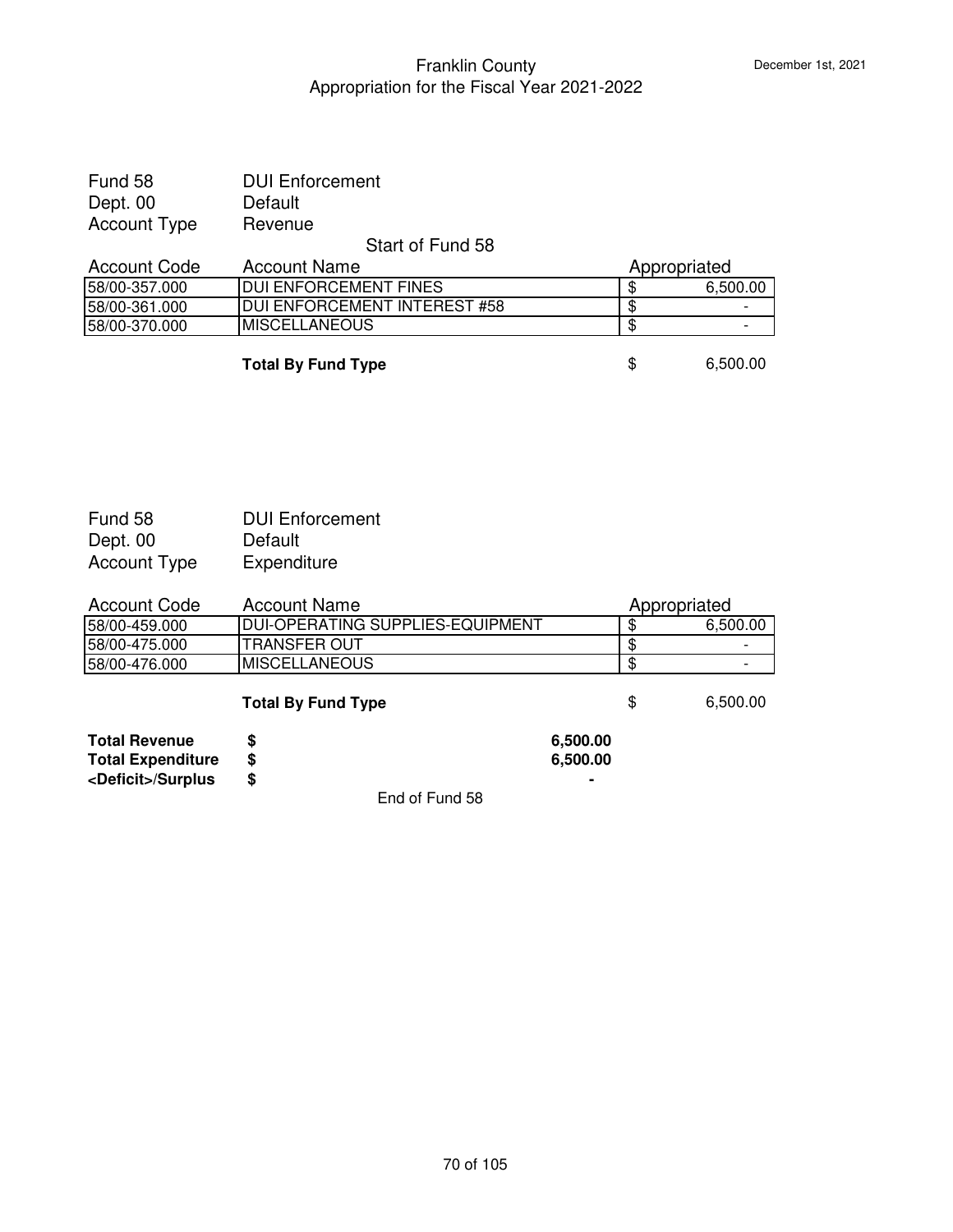| <b>Fund 580</b>     | <b>Cyber Crimes</b> |
|---------------------|---------------------|
| Dept. 00            | Default             |
| <b>Account Type</b> | Revenue             |

### Start of Fund 580

| Account Code    | Account Name                | Appropriated |   |
|-----------------|-----------------------------|--------------|---|
| 1580/00-357.000 | <b>IFINES-CYBER CRIMES</b>  |              | - |
| 1580/00-361.000 | IINTEREST-CYBER CRIMES      |              | - |
| 1580/00-370.000 | IMISCELLANEOUS-CYBER CRIMES |              | - |

**Total By Fund Type**  $\qquad$  $\qquad$  $\qquad$  $\qquad$  $\qquad$  **-**

| <b>Fund 580</b>     | <b>Cyber Crimes</b> |
|---------------------|---------------------|
| Dept. 00            | Default             |
| <b>Account Type</b> | Expenditure         |

| <b>Account Code</b> | Account Name                        | Appropriated |  |
|---------------------|-------------------------------------|--------------|--|
| 1580/00-435.000     | <b>TRAINING/TRAVEL-CYBER CRIMES</b> |              |  |
| 1580/00-476.000     | <b>IMISCELLANEOUS-CYBER CRIMES</b>  |              |  |
| 1580/00-494.000     | EQUIPMENT-CYBER CRIMES              |              |  |

# **Total By Fund Type**  $\qquad$  $\qquad$  $\qquad$  $\qquad$  $\qquad$  **-**

| <b>Total Revenue</b>        |  |
|-----------------------------|--|
| <b>Total Expenditure</b>    |  |
| <deficit>/Surplus</deficit> |  |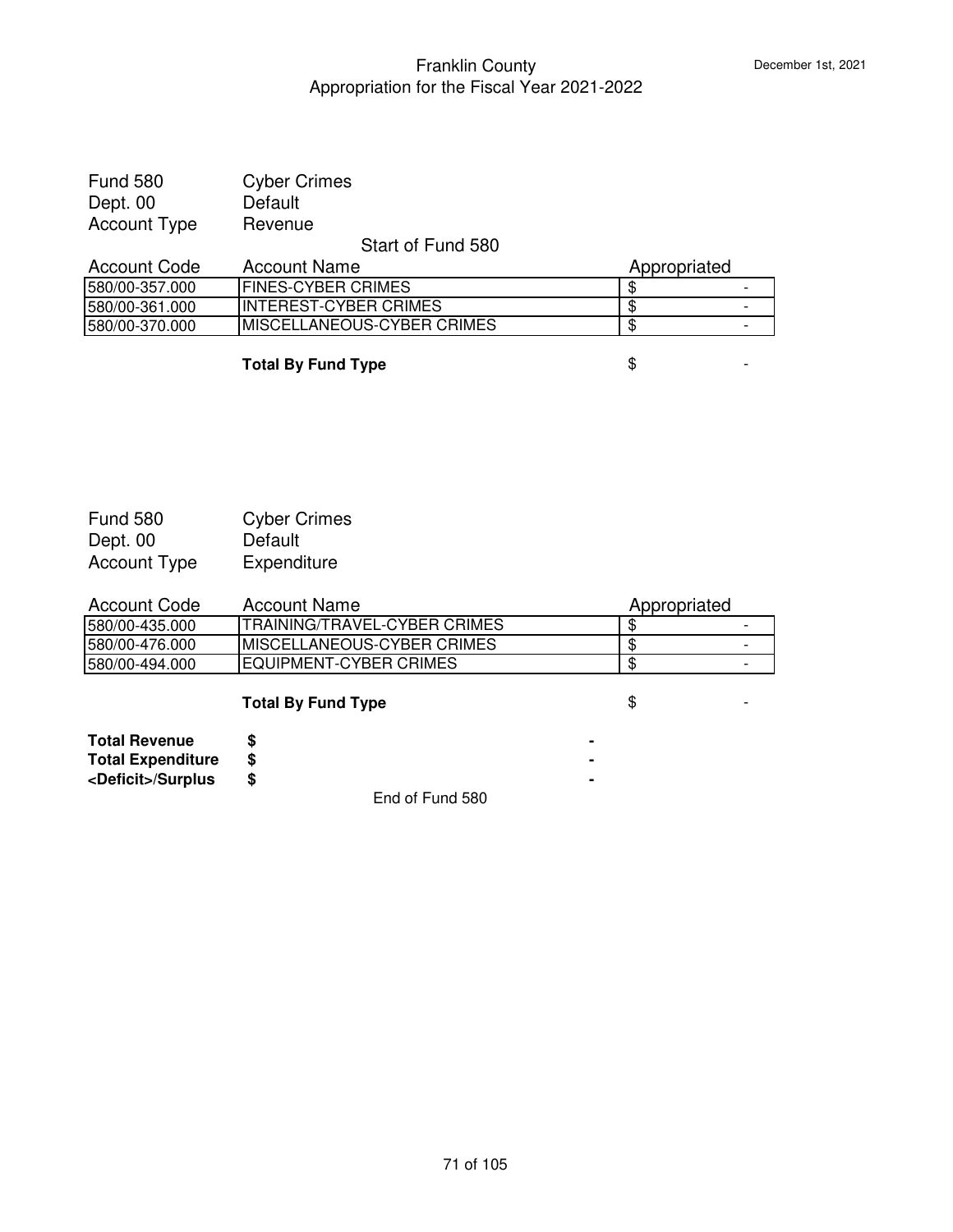| Fund 59      | Geographic Informational System |
|--------------|---------------------------------|
| Dept. 00     | Default                         |
| Account Type | Revenue                         |

Start of Fund 59

| <b>Account Name</b><br><b>Account Code</b> |                       | Appropriated |            |  |
|--------------------------------------------|-----------------------|--------------|------------|--|
| 59/00-352.000                              | IG I S FEES           |              | 114,000.00 |  |
| 59/00-352.001                              | IWEBSITE FEE          |              | 9,000.00   |  |
| 59/00-352.002                              | IGIS LEGAL APPROVAL   | Œ            |            |  |
| 59/00-361.000                              | IG I S INTEREST #59   | ۰T)          | 500.00     |  |
| 59/00-370.000                              | <b>IMISCELLANEOUS</b> | Œ            |            |  |

**Total By Fund Type** \$ 123,500.00

| Fund 59      | Geographic Informational System |
|--------------|---------------------------------|
| Dept. 00     | Default                         |
| Account Type | Expenditure                     |

| <b>Account Code</b> | <b>Account Name</b>                    | Appropriated    |
|---------------------|----------------------------------------|-----------------|
| 59/00-400.000       | <b>SALARY - APPOINTED OFFICIAL 50%</b> | \$<br>30,000.00 |
| 59/00-401.000       | <b>SALARY - MAPPING</b>                | \$<br>61,882.24 |
| 59/00-401.001       | <b>SALARY - FULL TIME 10% SOFA</b>     | \$              |
| 59/00-409.000       | IMAPPING FRINGE BENEFITS REIMB         | \$<br>25,000.00 |
| 59/00-413.000       | <b>SID WELL MAINTENANCE CHARGE</b>     | \$<br>6,000.00  |
| 59/00-431.001       | COMPUTER SERVICES/SOFTWARE LICENSES    | \$<br>3,000.00  |
| 59/00-431.002       | <b>GIS CONVERTING CONTRACT</b>         | \$              |
| 59/00-431.003       | <b>WEBSITE EXPENSES</b>                | \$<br>6,000.00  |
| 59/00-431.023       | <b>COMPUTER SUPPLIES/UPGRADE</b>       | \$<br>2,400.00  |
| 59/00-435.000       | <b>TRAINING</b>                        | \$<br>500.00    |
| 59/00-459.000       | G I S OPERATING SUPPLIES/EQUIPMENT     | \$<br>2,000.00  |
| 59/00-475.000       | TRANSFER-AERIAL FLIGHT                 | \$<br>15,000.00 |
| 59/00-475.001       | TRANSFER-SALARIES TO GEN FUN           | \$<br>10,000.00 |
| 59/00-475.003       | TRANSFER FRINGE BENEFITS               | \$              |
| 59/00-476.000       | <b>MISCELLANEOUS</b>                   | \$              |

# **Total By Fund Type**  $$ 161,782.24$

| Total Revenue               |                | 123.500.00   |
|-----------------------------|----------------|--------------|
| <b>Total Expenditure</b>    |                | 161.782.24   |
| <deficit>/Surplus</deficit> |                | (38, 282.24) |
|                             | End of Fund 59 |              |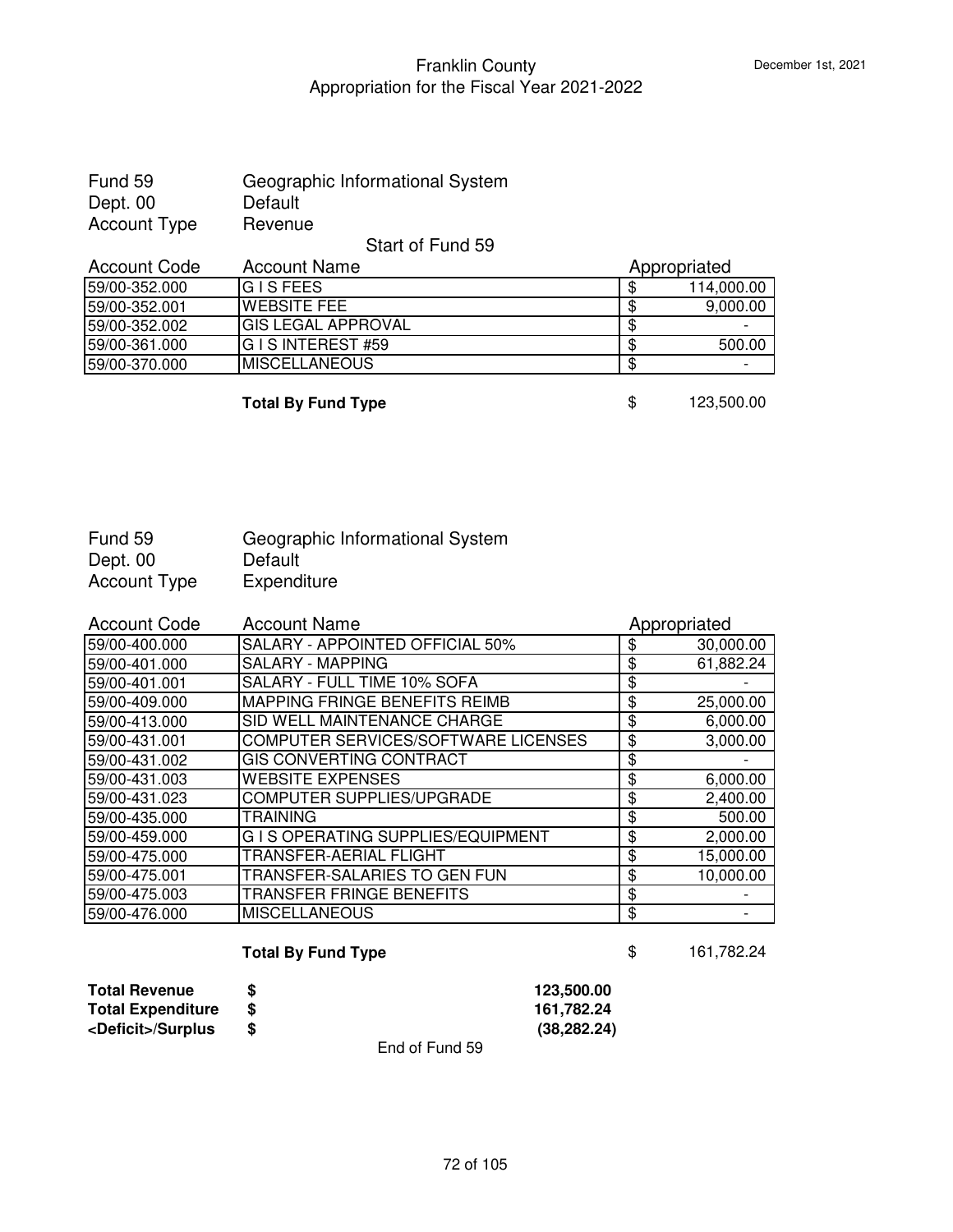| Fund 61             | <b>Animal Control/Registration</b> |
|---------------------|------------------------------------|
| Dept. 00            | Default                            |
| <b>Account Type</b> | Revenue                            |

#### Start of Fund 61

| <b>Account Code</b> | <b>Account Name</b>              | Appropriated |           |
|---------------------|----------------------------------|--------------|-----------|
| 61/00-324.001       | <b>IREGISTRATION FEES</b>        |              | 60,000.00 |
| 61/00-347.000       | ISURRENDER FEES                  |              |           |
| 61/00-361.000       | IANIMAL CONTROL REG/INTEREST #61 | ጥ            |           |
| 61/00-370.000       | <b>IMISCELLANEOUS</b>            |              | -         |

**Total By Fund Type 60,000.00** 

| Fund 61             | Animal Control/Registration |
|---------------------|-----------------------------|
| Dept. 00            | Default                     |
| <b>Account Type</b> | Expenditure                 |

| <b>Account Code</b> | <b>Account Name</b>                    | Appropriated |
|---------------------|----------------------------------------|--------------|
| 61/00-435.000       | EDUCATION/TRAINING                     |              |
| 61/00-444.000       | <b>IMPOUNDMENT EXPENSE</b>             |              |
| 61/00-457.000       | <b>OPERATING EXPENSES</b>              | 750.00       |
| 61/00-475.000       | <b>TRANSFER -- ANIMAL REGISTRATION</b> | 59,250.00    |
| 61/00-476.000       | <b>MISCELLANEOUS</b>                   |              |
| 61/00-477.000       | <b>LOSS OF LIVESTOCK</b>               |              |
| 61/00-478.000       | <b>STRAY DOG AND CAT CONTROL</b>       |              |

# **Total By Fund Type 60,000.00**

| <b>Total Revenue</b>        | 60,000,00 |
|-----------------------------|-----------|
| <b>Total Expenditure</b>    | 60,000,00 |
| <deficit>/Surplus</deficit> | ۰         |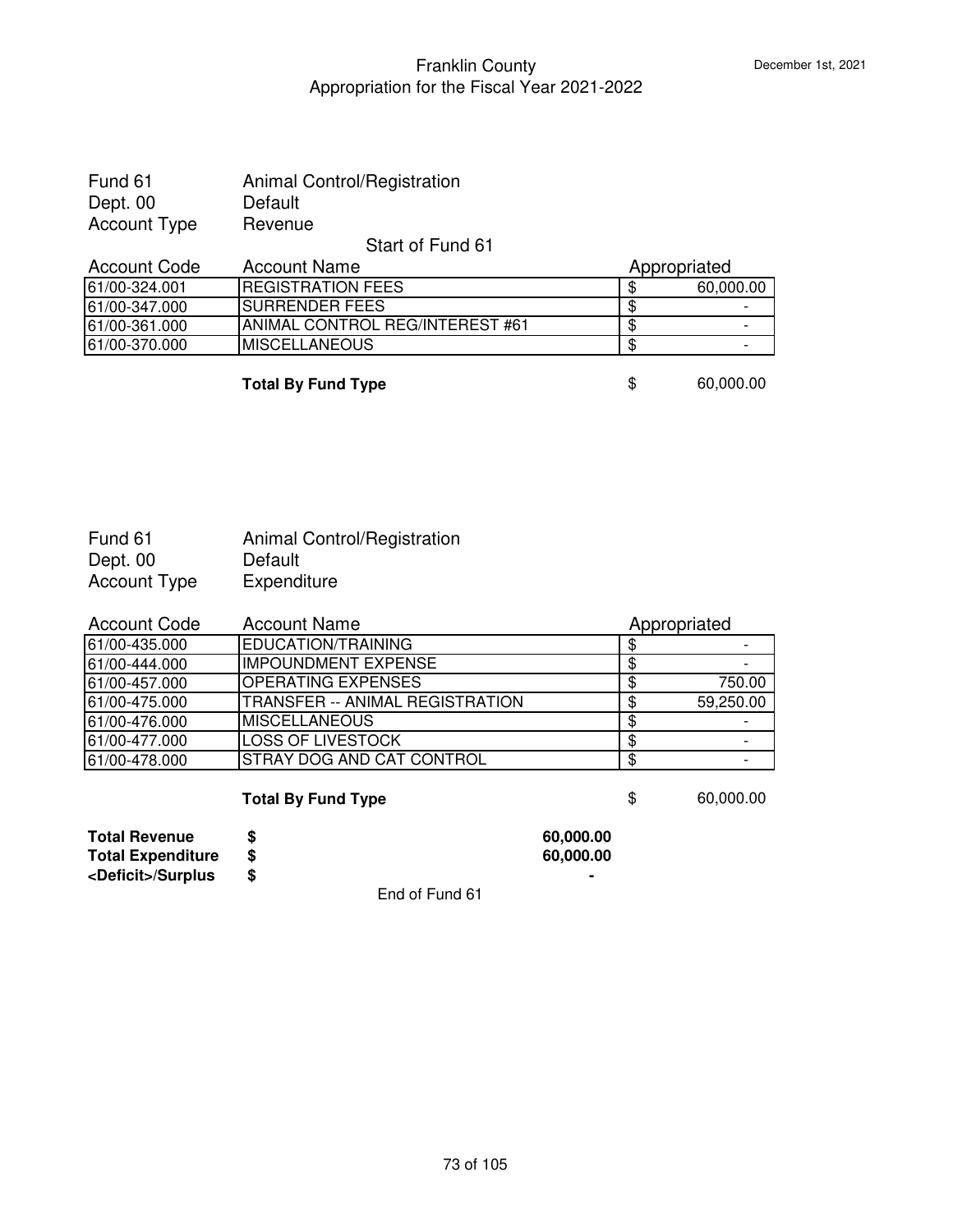| Fund 62<br>Dept. 00 | FR CO Juvenile Detention Center<br>Default |                                  |                          |
|---------------------|--------------------------------------------|----------------------------------|--------------------------|
| <b>Account Type</b> | Revenue                                    |                                  |                          |
|                     | Start of Fund 62                           |                                  |                          |
| <b>Account Code</b> | <b>Account Name</b>                        |                                  | Appropriated             |
| 62/00-330.001       | <b>INCOME/HOUSING - FRANK CO JUVENILES</b> | $\overline{\mathbf{3}}$          | 70,000.00                |
| 62/00-330.002       | <b>INCOME/HOUSING - JUV DETENTION CEN</b>  | $\overline{\boldsymbol{\theta}}$ | 746,235.00               |
| 62/00-330.003       | <b>BED RENTAL METH</b>                     | $\overline{\boldsymbol{\theta}}$ |                          |
| 62/00-330.004       | SECOND CIRCUIT METH PROG REIMB             | $\overline{\$}$                  |                          |
| 62/00-334.017       | AOIC--SALARY REIMBURSEMENT                 | $\overline{\boldsymbol{\theta}}$ | 872,150.00               |
| 62/00-334.018       | <b>IDOC--SALARIES AND EXPENSES</b>         | \$                               |                          |
| 62/00-338.002       | RESTITUTION/PROPERTY                       | $\overline{\mathbf{S}}$          |                          |
| 62/00-338.003       | RESTITUTION/OVERTIME                       | $\overline{\$}$                  | $\overline{\phantom{a}}$ |
| 62/00-338.009       | <b>INMATE TELEPHONE REIMB</b>              | \$                               |                          |
| 62/00-338.013       | <b>MEDICAL REIMB</b>                       | $\overline{\$}$                  | 6,000.00                 |
| 62/00-338.019       | TRANSPORTATION REIMB/D.O.C/MILEAGE         | \$                               | 30,000.00                |
| 62/00-338.021       | SALARY REIMB-SUPERINTENDENT                | $\overline{\mathbf{S}}$          |                          |
| 62/00-338.022       | <b>SALARY REIMB/OFFICERS</b>               | $\overline{\mathfrak{s}}$        |                          |
| 62/00-338.023       | SALARY REIMB/ASSIST SUPERINTENDENT         | $\overline{\$}$                  | $\overline{\phantom{a}}$ |
| 62/00-338.024       | SALARY REIMB/SUPERVISORS                   | \$                               | $\overline{\phantom{0}}$ |
| 62/00-338.025       | SAL REIMB/TRANS COORD/FRM TRANS 64         | $\overline{\mathbf{S}}$          |                          |
| 62/00-338.029       | SALARY REIMB-PREVIOUS YEAR                 | $\overline{\$}$                  |                          |
| 62/00-338.030       | <b>INSURANCE CLAIM REIMB/DETENTION</b>     | \$                               | $\overline{\phantom{a}}$ |
| 62/00-338.031       | SAL REIMB/ASST TRANS CO-ORDIN/64           | $\overline{\$}$                  |                          |
| 62/00-338.032       | SAL REIMB/ASST CO-ORDIN/REDEPLOY IL        | $\overline{\$}$                  |                          |
| 62/00-338.034       | SAL REIMB/TRANSP/POST-DISP                 | $\overline{\mathbf{3}}$          | 30,000.00                |
| 62/00-338.037       | SALARY/FRINGE BEN REIMB SCHOOL LNCH        | $\overline{\$}$                  |                          |
| 62/00-365.000       | DONATIONS/DETENTION CENTER                 | $\overline{\mathbf{e}}$          |                          |
| 62/00-365.001       | DONATIONS/OTHER COUNTIES                   | $\overline{\$}$                  |                          |
| 62/00-370.000       | MISCELLANEOUS - DETENTION CENTER           | $\overline{\boldsymbol{\theta}}$ |                          |

**Total By Fund Type 6 1,754,385.00**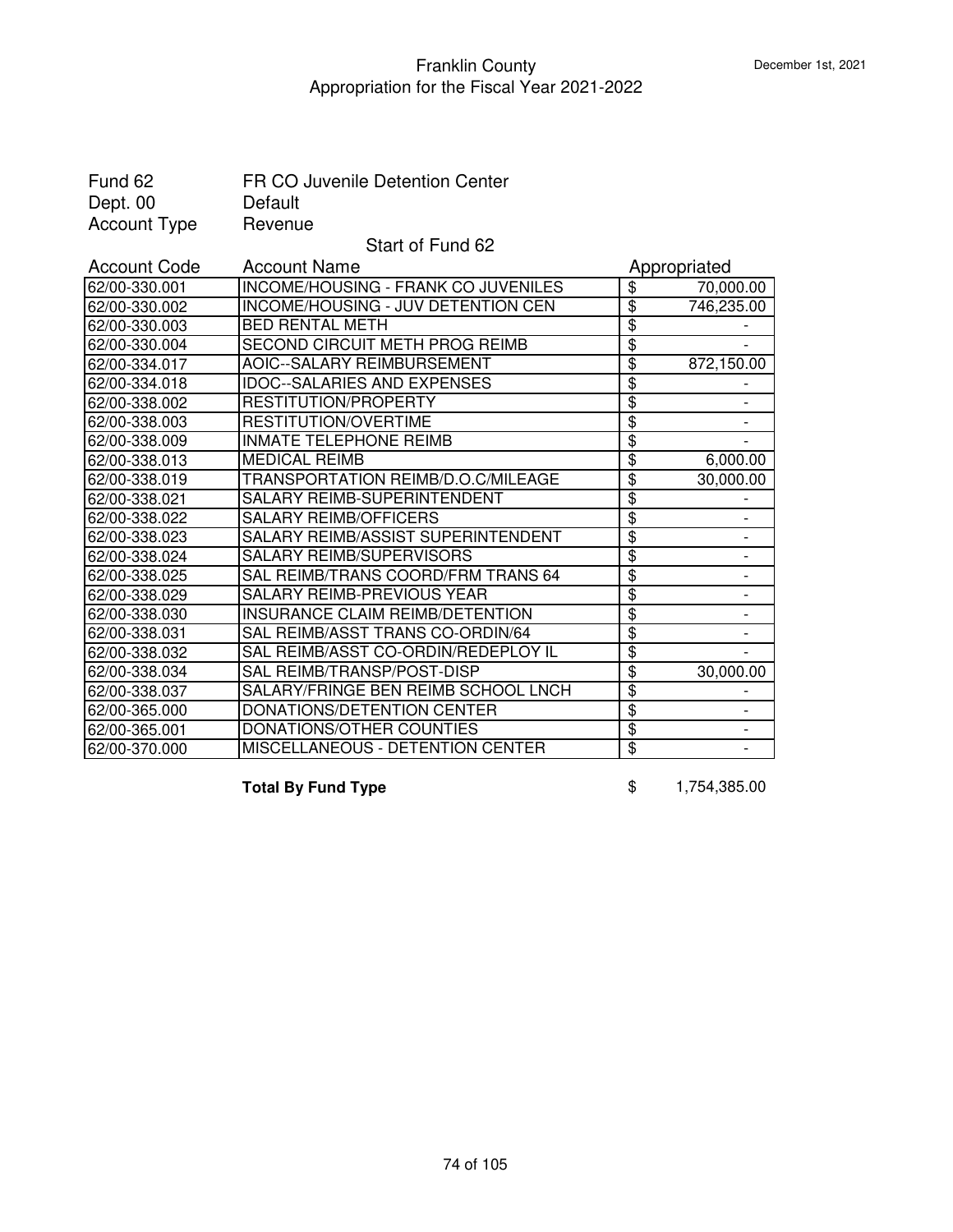| Fund 62                        | <b>FR CO Juvenile Detention Center</b>                |                                    |                                                      |
|--------------------------------|-------------------------------------------------------|------------------------------------|------------------------------------------------------|
| Dept. 00                       | Default                                               |                                    |                                                      |
| <b>Account Type</b>            | Expenditure                                           |                                    |                                                      |
| <b>Account Code</b>            | <b>Account Name</b>                                   |                                    | Appropriated                                         |
| 62/00-400.000                  | SALARY - SUPERINTENDENT/JUV DET CEN                   | \$                                 | 59,630.00                                            |
| 62/00-400.001                  | SALARY - ASST SUPERINTENDENT                          | $\overline{\mathbf{S}}$            |                                                      |
| 62/00-400.002                  | SALARY SUPERVISORS-4                                  | $\overline{\mathbf{S}}$            | 209,000.00                                           |
| 62/00-401.000                  | SALARY-FULL TIME - JUV DETENTION                      | $\overline{\mathbf{S}}$            | 589,150.00                                           |
| 62/00-401.001                  | SALARY-BACK PAY-DETENTION                             | \$                                 |                                                      |
| 62/00-401.003                  | JANITORIAL - JUV DETENTION CENTER                     | $\overline{\mathbf{S}}$            |                                                      |
| 62/00-401.006                  | SAL OFFICE MANAGER/TRANSP COORD                       | \$                                 | 31,800.00                                            |
| 62/00-402.004                  | <b>SICK /VACATION PAYOUT</b>                          | \$                                 | 3,500.00                                             |
| 62/00-402.005                  | <b>HOLIDAY PAY</b>                                    | \$                                 | 50,000.00                                            |
| 62/00-402.006                  | <b>OVERTIME-DETENTION</b>                             | \$                                 | 60,000.00                                            |
| 62/00-402.013                  | SAL. /P.T. RECEPTIONIST                               | \$                                 |                                                      |
| 62/00-402.014                  | SAL-TRANS/POST-DISPOSITIONAL                          | \$                                 | 25,000.00                                            |
| 62/00-410.002                  | MAINTENANCE - JUV DETENTION CENTER                    | \$                                 | 25,000.00                                            |
| 62/00-419.001                  | INSURANCE//BUILDING CONTENTS                          | \$                                 |                                                      |
| 62/00-419.002                  | INSURANCE//VEHICLES                                   | $\overline{\mathbf{S}}$            |                                                      |
| 62/00-420.000                  | TELEPHONE/COMMUNICATIONS                              | \$                                 | 6,200.00                                             |
| 62/00-421.000                  | UTILITIES - ELECTRIC                                  | $\overline{\mathbf{S}}$            | 25,000.00                                            |
| 62/00-421.002                  | UTILITIES-WATER                                       | \$                                 | 6,200.00                                             |
| 62/00-423.000                  | <b>TRAVEL &amp; LODGING</b>                           | $\overline{\mathbf{S}}$            | 1,500.00                                             |
| 62/00-424.000                  | <b>POSTAGE</b>                                        | \$                                 |                                                      |
| 62/00-430.000                  | PEST CONTROL                                          | $\overline{\mathbf{S}}$            | 1,300.00                                             |
| 62/00-430.001                  | <b>GRANT MANAGEMENT SVCS</b>                          | $\overline{\mathbf{S}}$            |                                                      |
| 62/00-431.001                  | <b>COMPUTER SERV/MAINT</b>                            | $\overline{\mathbf{S}}$            | 4,000.00                                             |
| 62/00-431.007                  | PAYMENT ON DETENTION LOAN 77%                         | $\overline{\mathbf{S}}$            |                                                      |
| 62/00-433.000                  | SANITATION/GARBAGE PICK UP                            | $\overline{\mathbf{S}}$            | 2,000.00                                             |
| 62/00-435.000                  | <b>TRAINING</b>                                       | \$                                 | 3,000.00                                             |
| 62/00-436.000                  | <b>MEDICAL</b>                                        | \$                                 | 62,000.00                                            |
| 62/00-436.001                  | <b>PHARMACEUTICALS</b>                                | \$                                 | 5,000.00                                             |
| 62/00-436.003                  | <b>DRUG TESTING</b>                                   | \$                                 | 800.00                                               |
| 62/00-439.001                  | <b>FOOD</b>                                           | \$                                 | 20,000.00                                            |
| 62/00-455.000                  | OFFICE SUPPLIES                                       | $\overline{\mathbf{S}}$            | 3,000.00                                             |
| 62/00-456.000                  | OPERATING SUPPLIES/VEHICLES,GAS,OIL                   | $\overline{\mathfrak{s}}$          | 20,000.00                                            |
| 62/00-457.006                  | OPERATING SUPPLIES / OF FICERS                        | \$                                 | 3,000.00                                             |
| 62/00-457.008                  | <b>OPERATING SUPPLIES/MAINTENANCE</b>                 | $\overline{\$}$                    | 6,000.00                                             |
| 62/00-457.009                  | OPERATING SUPPLIES-EQUIP/DETAINEES<br><b>UNIFORMS</b> | $\overline{\$}$<br>$\overline{\$}$ | 8,000.00                                             |
| 62/00-469.001                  | TRANSFER-FRINGE BENEFITS                              | $\overline{\$}$                    | 3,000.00                                             |
| 62/00-475.001                  | TRANSFER-GEN CO REV-JUV HOUSING                       | $\overline{\mathbf{S}}$            | 450,000.00<br>70,000.00                              |
| 62/00-475.002                  | <b>MISCELLANEOUS</b>                                  | \$                                 |                                                      |
| 62/00-476.000                  | <b>DONATION PURCHASES/JUV DET CEN</b>                 | $\overline{\boldsymbol{\theta}}$   |                                                      |
| 62/00-476.001<br>62/00-479.000 | <b>BONDS/STAFF</b>                                    | $\overline{\mathbf{S}}$            | $\overline{\phantom{a}}$<br>$\overline{\phantom{a}}$ |
| 62/00-494.000                  | OFFICE EQUIPMENT-FURNITURE                            | $\overline{\boldsymbol{\theta}}$   |                                                      |
| 62/00-495.000                  | CAPITAL OUTLAY-VEHICLES                               | $\overline{\mathbf{e}}$            |                                                      |
|                                | <b>Total By Fund Type</b>                             | \$                                 | 1,753,080.00                                         |
| <b>Total Revenue</b>           | 1,754,385.00<br>\$                                    |                                    |                                                      |
| <b>Total Expenditure</b>       | \$<br>1,753,080.00                                    |                                    |                                                      |
| <deficit>/Surplus</deficit>    | \$<br>1,305.00                                        |                                    |                                                      |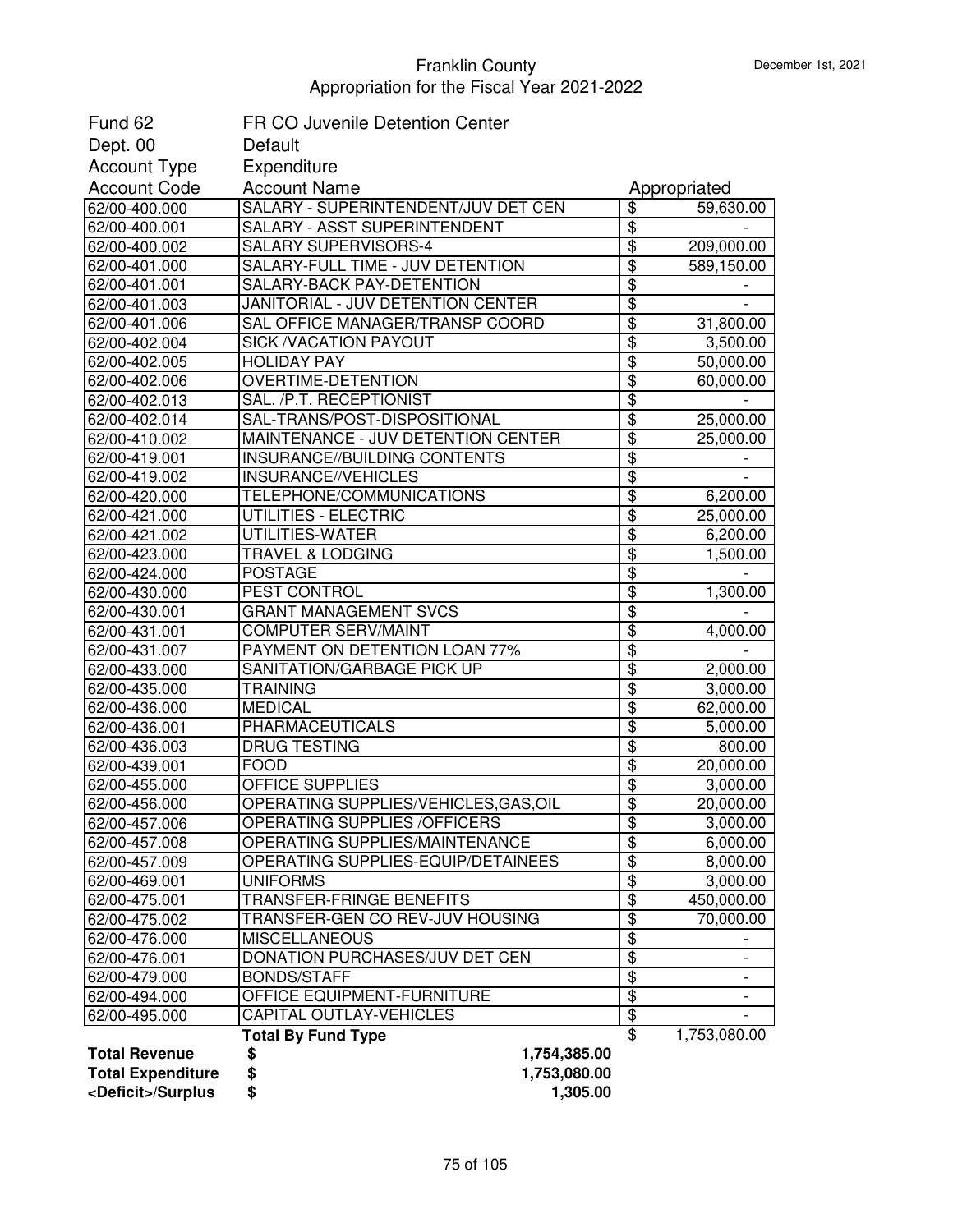#### End of Fund 62

| <b>Fund 630</b> | <b>EMA Donations</b> |
|-----------------|----------------------|
| Dept. 00        | Default              |
| Account Type    | Revenue              |

#### Start of Fund 630

| <b>Account Code</b> | Account Name                     | Appropriated |          |
|---------------------|----------------------------------|--------------|----------|
| 630/00-300.000      | <b>EMA DONATIONS</b>             |              | 1.000.00 |
| 630/00-330.000      | IEMA GRANT REVENUE               |              |          |
| 630/00-361.000      | <b>IINTEREST-EMA DONATIONS</b>   |              |          |
| 630/00-370.000      | EMA DONATION MISCELLANEOUS       |              |          |
| 630/00-375.000      | <b>EMA BUILDING/CONSTRUCTION</b> |              |          |

**Total By Fund Type**  $\qquad$  **\$** 1,000.00

| <b>Fund 630</b>     | <b>EMA Donations</b> |
|---------------------|----------------------|
| Dept. 00            | Default              |
| <b>Account Type</b> | Expenditure          |

| Account Code   | Account Name                       | Appropriated |                          |
|----------------|------------------------------------|--------------|--------------------------|
| 630/00-430.000 | <b>IHAZARD MITIGATION EXPENSES</b> |              | $\overline{\phantom{0}}$ |
| 630/00-476.000 | IEMA DONATION MISCELLANEOUS        |              | 1.000.00                 |
| 630/00-494.001 | IEMA DONATION EXPENSES             |              |                          |

# **Total By Fund Type**  $\qquad$  **\$** 1,000.00

| <b>Total Revenue</b>        | 1.000.00 |
|-----------------------------|----------|
| <b>Total Expenditure</b>    | 1.000.00 |
| <deficit>/Surplus</deficit> |          |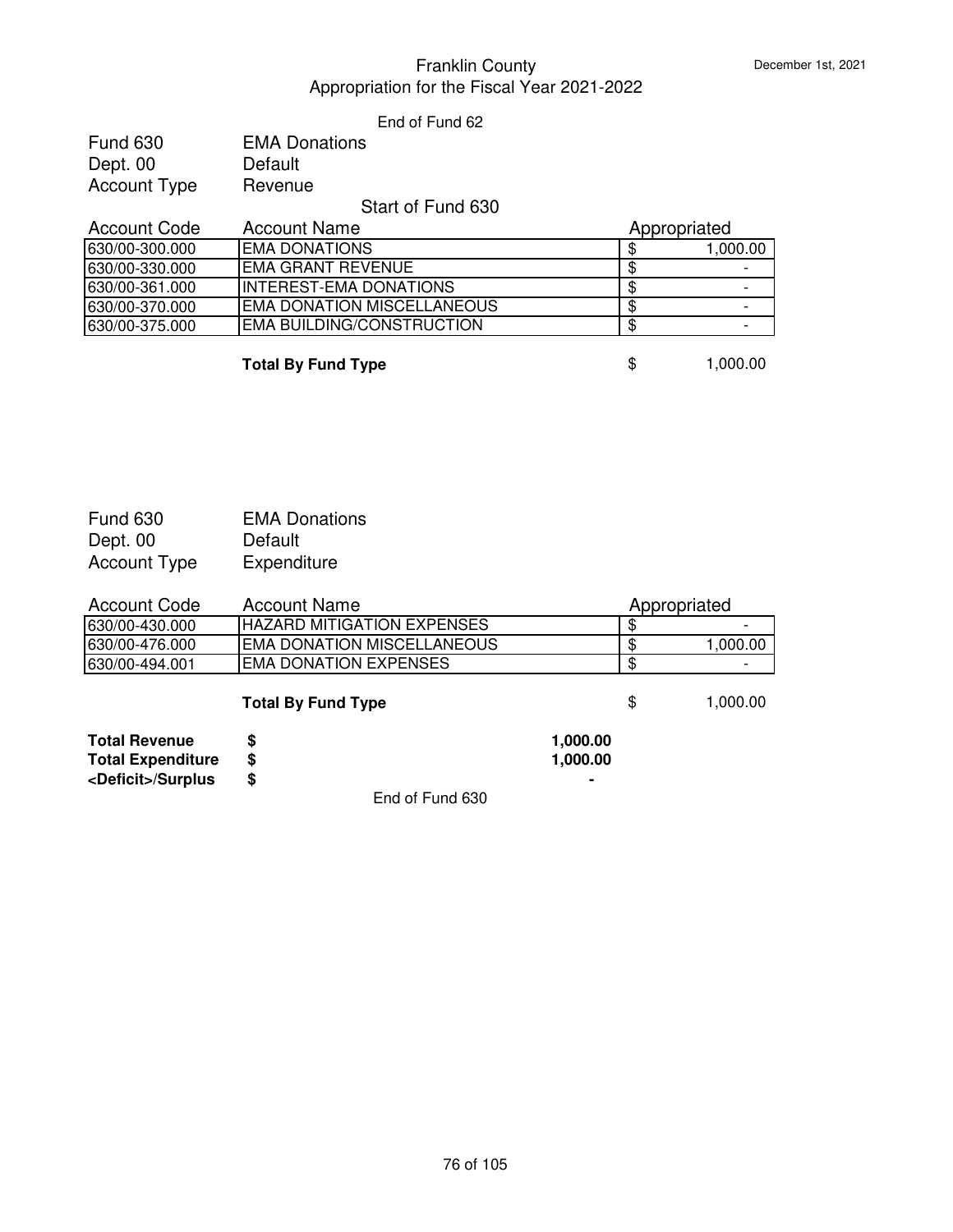| <b>Fund 632</b><br>Dept. 00<br><b>Account Type</b> | Hazardous Mat Emerg Prep Grant<br>Default<br>Revenue |                 |
|----------------------------------------------------|------------------------------------------------------|-----------------|
|                                                    |                                                      |                 |
|                                                    | Start of Fund 632                                    |                 |
| <b>Account Code</b>                                | <b>Account Name</b>                                  | Appropriated    |
| 632/00-334.000                                     | <b>GRANT - IEMA</b>                                  | \$<br>50,000.00 |
| 632/00-370.000                                     | <b>MISCELLANEOUS</b>                                 | \$              |
|                                                    | <b>Total By Fund Type</b>                            | \$<br>50,000.00 |

| Fund 632     | Hazardous Mat Emerg Prep Grant |
|--------------|--------------------------------|
| Dept. 00     | Default                        |
| Account Type | Expenditure                    |

| <b>Account Code</b> | <b>Account Name</b>                        | Appropriated    |
|---------------------|--------------------------------------------|-----------------|
| 632/00-402.000      | SALARY - PART TIME                         | \$<br>30,000.00 |
| 632/00-422.000      | <b>EQUIP RENTAL/EXERCISES &amp; DRILLS</b> | \$              |
| 632/00-423.000      | <b>TRAVEL</b>                              | \$              |
| 632/00-424.000      | <b>POSTAGE</b>                             | \$              |
| 632/00-425.000      | PUBLICATION & PRINTING                     | \$              |
| 632/00-425.001      | <b>EDUCATIONAL MATERIALS</b>               | \$              |
| 632/00-431.000      | <b>COMPUTER SOFTWARE</b>                   | \$              |
| 632/00-434.000      | <b>SUBSCRIPTIONS</b>                       | \$              |
| 632/00-435.000      | <b>EXERCISE EQUIPMENT/OTHER</b>            | \$<br>10,000.00 |
| 632/00-455.000      | <b>OFFICE SUPPLIES</b>                     | \$              |
| 632/00-475.000      | TRANSFER FRINGE BENEFITS                   | \$<br>10,000.00 |
| 632/00-476.000      | MISCELLANEOUS/SPECIAL PROJECTS             | \$              |

# **Total By Fund Type**  $\qquad$  **\$** 50,000.00

**Total Revenue**  $\qquad \qquad$  **\$ 50,000.00<br>
Total Expenditure**  $\qquad \qquad$  **\$ 50,000.00<br>
<Deficit>/Surplus \$ Total Expenditure \$ 50,000.00 <Deficit>/Surplus \$ -**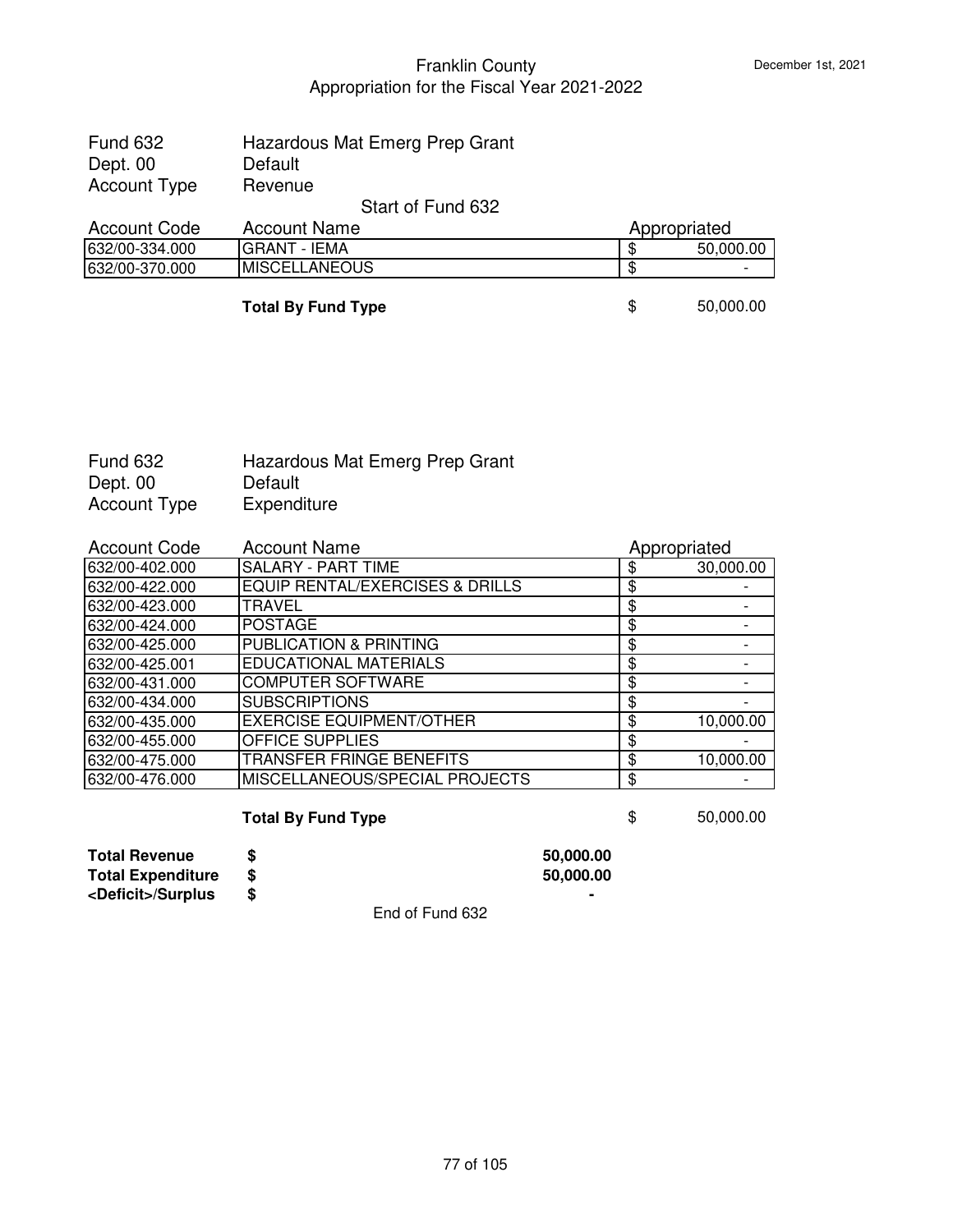| <b>Fund 633</b> | Hazardous Mitigation Program |
|-----------------|------------------------------|
| Dept. 00        | Default                      |
| Account Type    | Revenue                      |

# Start of Fund 633

| Account Code   | Account Name                         | Appropriated |  |
|----------------|--------------------------------------|--------------|--|
| 633/00-334.000 | IGRANT - HAZARD MITIGATION PROG 4116 |              |  |
| 633/00-338.000 | ILOCAL - HAZARD MITIGATION PROGRAM   |              |  |
| 633/00-370.000 | <b>IMISCELLANEOUS</b>                |              |  |

#### **Total By Fund Type**  $\qquad$  $\qquad$  $\qquad$  $\qquad$  $\qquad$  $\qquad$  $\qquad$  $\qquad$  $\qquad$  $\qquad$  $\qquad$  $\qquad$  $\qquad$  $\qquad$  $\qquad$  $\qquad$  $\qquad$  $\qquad$  $\qquad$  $\qquad$  $\qquad$  $\qquad$  $\qquad$  $\qquad$  $\qquad$  $\qquad$  $\qquad$  $\qquad$  $\qquad$  $\qquad$  $\qquad$  $\qquad$  $\qquad$  **\qquad**

| <b>Fund 633</b>     | <b>Hazardous Mitigation Program</b> |
|---------------------|-------------------------------------|
| Dept. 00            | Default                             |
| <b>Account Type</b> | Expenditure                         |

| Account Code   | <b>Account Name</b>               | Appropriated |  |
|----------------|-----------------------------------|--------------|--|
| 633/00-430.000 | <b>HAZARD MITIGATION EXPENSES</b> |              |  |
| 633/00-476.000 | <b>IMISCELLANEOUS</b>             |              |  |

# **Total By Fund Type**  $\qquad$  $\qquad$  $\qquad$  $\qquad$  $\qquad$  $\qquad$  $\qquad$  $\qquad$  $\qquad$  $\qquad$  $\qquad$  $\qquad$  $\qquad$  $\qquad$  $\qquad$  $\qquad$  $\qquad$  $\qquad$  $\qquad$  $\qquad$  $\qquad$  $\qquad$  $\qquad$  $\qquad$  $\qquad$  $\qquad$  $\qquad$  $\qquad$  $\qquad$  $\qquad$  $\qquad$  $\qquad$  $\qquad$  **\qquad**

| <b>Total Revenue</b>        |                 | ۰ |
|-----------------------------|-----------------|---|
| <b>Total Expenditure</b>    |                 |   |
| <deficit>/Surplus</deficit> |                 | ۰ |
|                             | End of Fund 633 |   |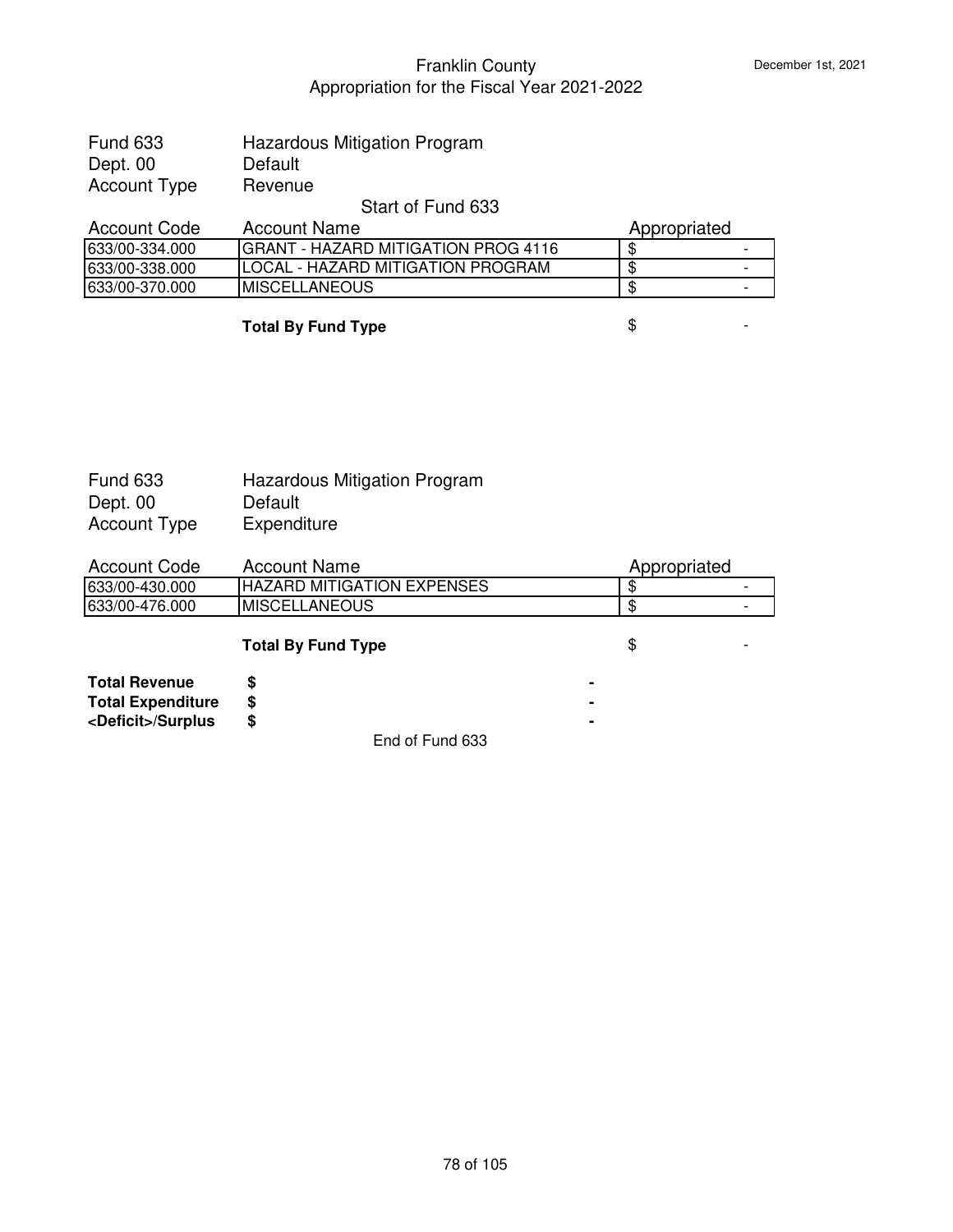**10,000.00** 

# Franklin County Appropriation for the Fiscal Year 2021-2022

| <b>Fund 634</b> | <b>EMA Special Operations</b> |
|-----------------|-------------------------------|
| Dept. 00        | Default                       |
| Account Type    | Revenue                       |

# Start of Fund 634

|                                                | Appropriated |           |
|------------------------------------------------|--------------|-----------|
| 634/00-336.001<br>IEMA USDA                    | Ф            | 10,000.00 |
| <b>IEMA MISCELLANEOUS</b><br>634/00-370.000    | Ф            | -         |
| <b>EMA TRANS OTHER FUNDS</b><br>634/00-392.000 | Ф            | -         |

#### **Total By Fund Type** \$ 10,000.00

| Fund 634            | <b>EMA Special Operations</b> |
|---------------------|-------------------------------|
| Dept. 00            | Default                       |
| <b>Account Type</b> | Expenditure                   |

| Account Code   | Account Name              | Appropriated |           |
|----------------|---------------------------|--------------|-----------|
| 634/00-476.000 | <b>IEMA MISCELLANEOUS</b> |              | 10.000.00 |
| 634/00-494.001 | IEMA EXPENSES             |              | -         |
|                |                           |              |           |

|                          | <b>Total By Fund Type</b> | S         |
|--------------------------|---------------------------|-----------|
| Total Revenue            |                           | 10.000.00 |
| <b>Total Expenditure</b> |                           | 10.000.00 |

| <b>TUMITIOVUING</b>         |         |
|-----------------------------|---------|
| <b>Total Expenditure</b>    | 10,000. |
| <deficit>/Surplus</deficit> |         |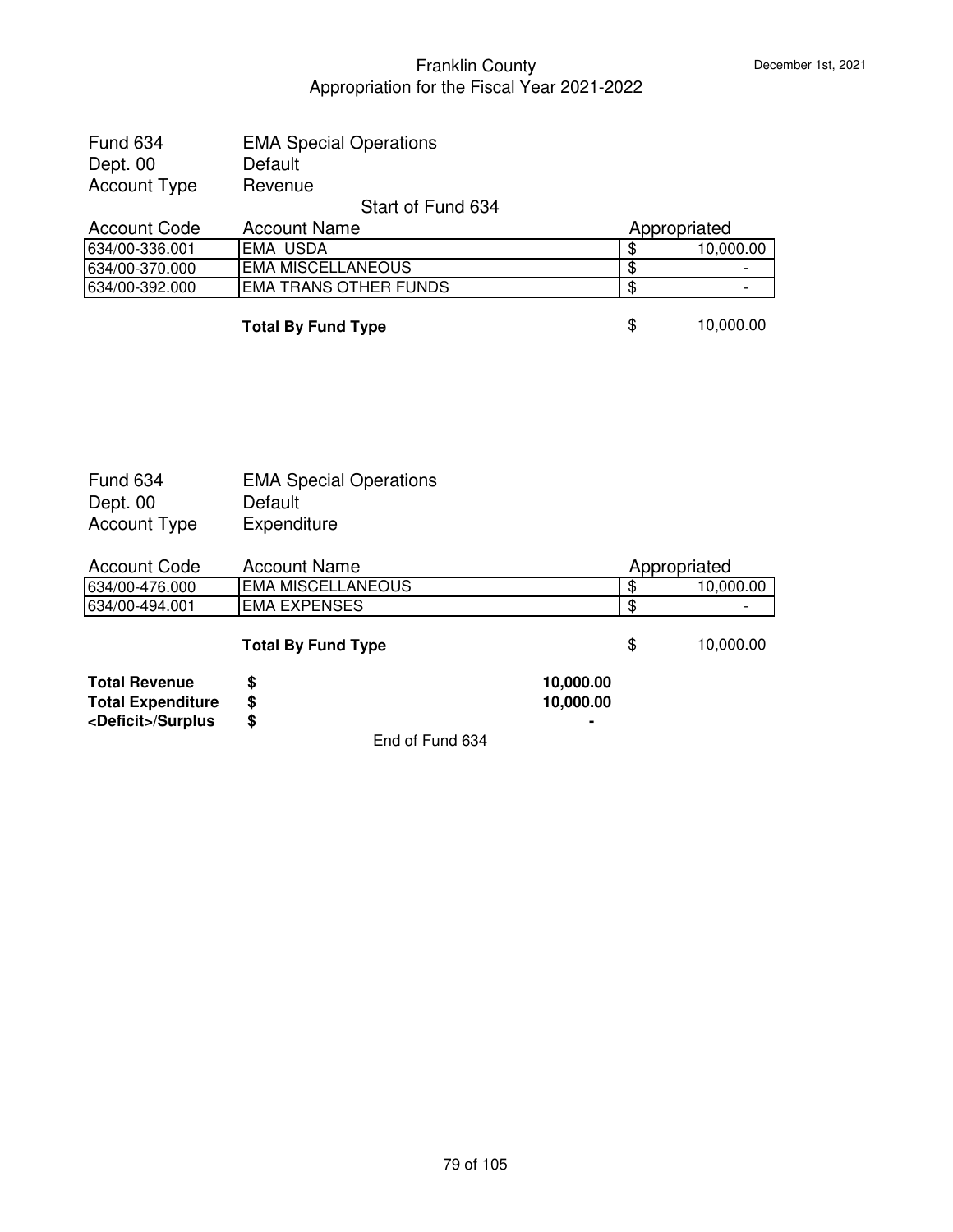| Fund 65      | <b>Sheriff County Forfeiture</b> |
|--------------|----------------------------------|
| Dept. 00     | Default                          |
| Account Type | Revenue                          |

#### Start of Fund 65

| <b>Account Code</b> | <b>Account Name</b>                      | Appropriated |          |
|---------------------|------------------------------------------|--------------|----------|
| 65/00-300.000       | DONATIONS/DARE/EXPLORER                  |              | 2,000.00 |
| 65/00-358.000       | <b>FORFEITURES - AWARDED BY COURT</b>    |              |          |
| 65/00-361.000       | <b>INTEREST-SHERIFF COUNTY FORF-#65</b>  |              |          |
| 65/00-370.000       | <b>MISCELLANEOUS</b>                     |              |          |
| 65/00-375.000       | ITRANSFER IN                             |              |          |
| 65/00-392.012       | <b>TRANSFR FRM SHERIFF INVESTIGATIVE</b> |              |          |
| 65/00-392.017       | <b>TRANSFER FROM DARE PROGRAM</b>        |              |          |
| 65/00-392.018       | TRANSFER FROM SHERIFF PETTY CASH         |              |          |

**Total By Fund Type** \$ 2,000.00

| Fund 65             | <b>Sheriff County Forfeiture</b> |
|---------------------|----------------------------------|
| Dept. 00            | Default                          |
| <b>Account Type</b> | Expenditure                      |

| Account Code  | Account Name                    | Appropriated |          |
|---------------|---------------------------------|--------------|----------|
| 65/00-409.000 | ISHOP WITH THE SHERIFF DEC 2019 |              | 4,000.00 |
| 65/00-459.000 | IFORFEITURE EXPENSES            |              |          |
| 65/00-459.001 | ICAR SEATS/EXPLORER DUES/MISC   |              |          |
| 65/00-475.000 | ITRANSFER                       |              |          |
| 65/00-476.000 | IMISCELLANEOUS/BANK CHARGES     |              |          |

#### **Total By Fund Type**  $\qquad$  **\$** 4,000.00

**Total Revenue \$ 2,000.00 Total Expenditure \$ 4,000.00 <Deficit>/Surplus \$ (2,000.00)**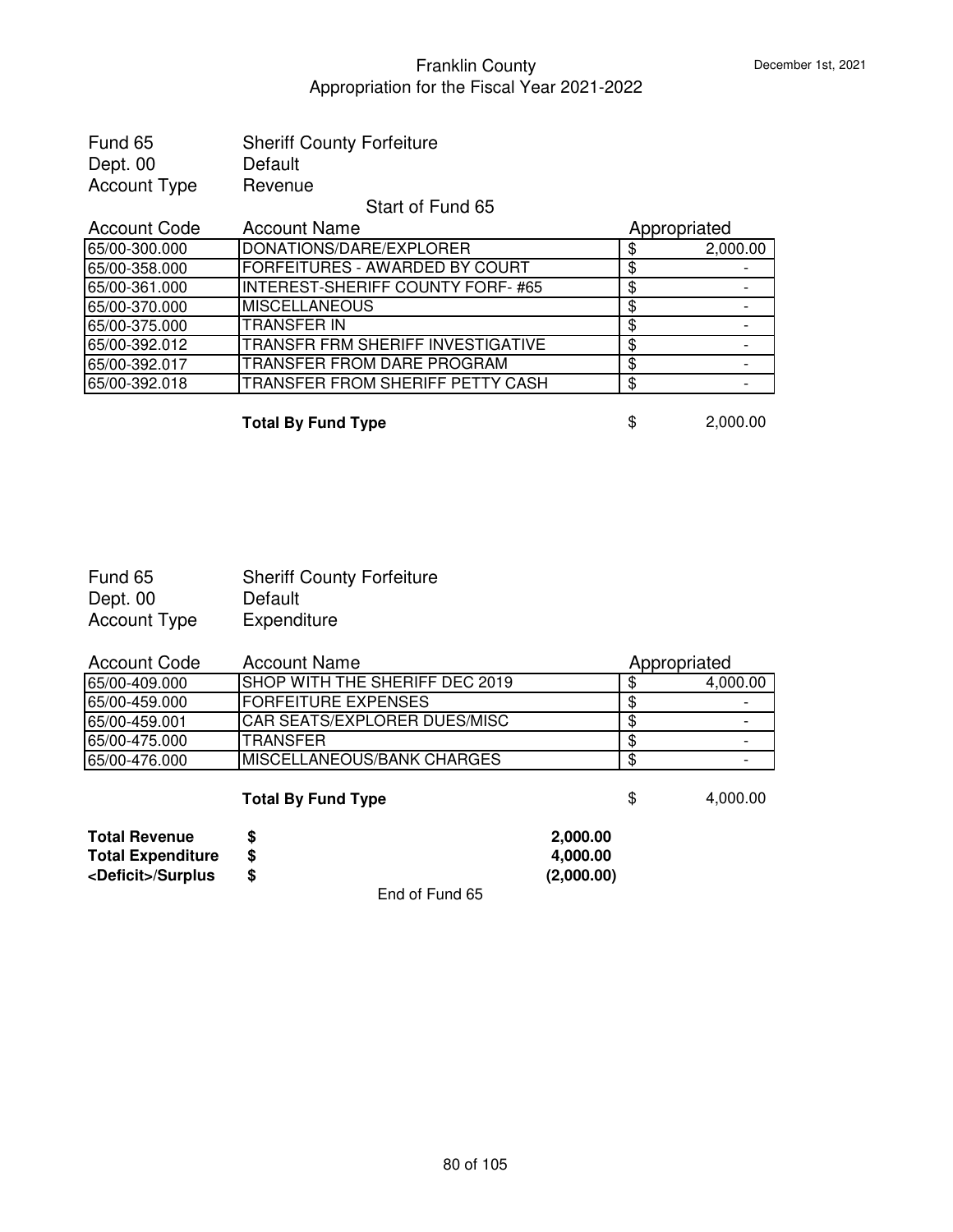| <b>Fund 661</b> | <b>SIDTF Fid Agency</b> |
|-----------------|-------------------------|
| Dept. 00        | Default                 |
| Account Type    | Revenue                 |

# Start of Fund 661

| Account Code   | <b>Account Name</b>                    | Appropriated |  |
|----------------|----------------------------------------|--------------|--|
| 661/00-351.000 | <b>SIDTE</b>                           |              |  |
| 661/00-352.000 | <b>IOTHER LAW AGENCIES</b>             |              |  |
| 661/00-357.000 | <b>OTHER INCOME - SIDTF FID AGENCY</b> |              |  |
| 661/00-361.000 | <b>IINTEREST-SIDTF FID AGENCY</b>      |              |  |
| 661/00-370.000 | <b>IMISCELLANEOUS-SIDTF FID AGENCY</b> |              |  |

# **Total By Fund Type**  $\qquad$  $\qquad$  $\qquad$  $\qquad$  $\qquad$  **-**

| <b>Fund 661</b>     | <b>SIDTF Fid Agency</b> |
|---------------------|-------------------------|
| Dept. 00            | Default                 |
| <b>Account Type</b> | Expenditure             |

| <b>Account Code</b> | <b>Account Name</b>               | Appropriated |  |
|---------------------|-----------------------------------|--------------|--|
| 661/00-402.000      | <b>SALARIES</b>                   | \$           |  |
| 661/00-411.000      | SAFETY AND DET FACILITY           | \$           |  |
| 661/00-423.000      | TRAVEL/PER DIEM                   | \$           |  |
| 661/00-425.000      | <b>EDUCATION PROGRAMS</b>         | \$           |  |
| 661/00-430.000      | <b>CONTRACTING SERVICES</b>       | \$           |  |
| 661/00-435.000      | TRAINING/EDUCATION                | \$           |  |
| 661/00-436.000      | <b>JOINT ENFORCE/SAFETY</b>       | \$           |  |
| 661/00-437.000      | AWARDS/MEMORIALS                  | \$           |  |
| 661/00-438.000      | <b>GRANTS MATCH</b>               | \$           |  |
| 661/00-439.000      | <b>COMM PROGRAMS</b>              | \$           |  |
| 661/00-457.000      | OPERATION AND INV                 | \$           |  |
| 661/00-475.000      | OTHER AGENCY XFER                 | \$           |  |
| 661/00-476.000      | MISCELLANEOUS-SIDTF FID AGENCY    | \$           |  |
| 661/00-494.000      | <b>EQUIPMENT-SIDTF FID AGENCY</b> | \$           |  |

# **Total By Fund Type**  $\qquad$  $\qquad$  $\qquad$  $\qquad$  $\qquad$  **-**

| <b>Total Revenue</b>        |  |  |  |  |
|-----------------------------|--|--|--|--|
| <b>Total Expenditure</b>    |  |  |  |  |
| <deficit>/Surplus</deficit> |  |  |  |  |
|                             |  |  |  |  |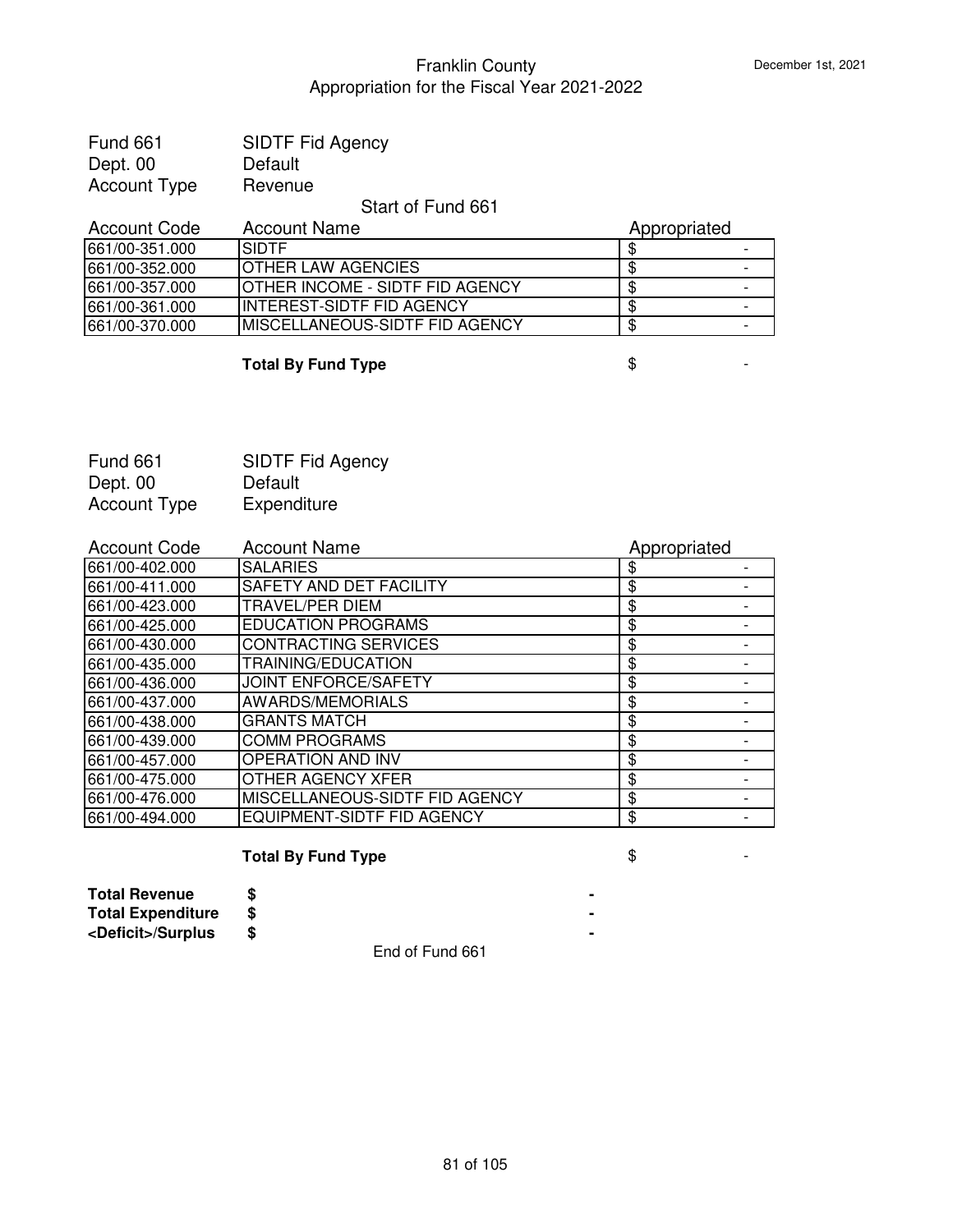| Fund 67             | <b>Fringe Benefit</b>                |                           |              |
|---------------------|--------------------------------------|---------------------------|--------------|
| Dept. 00            | Default                              |                           |              |
| <b>Account Type</b> | Revenue                              |                           |              |
|                     | Start of Fund 67                     |                           |              |
| <b>Account Code</b> | <b>Account Name</b>                  |                           | Appropriated |
| 67/00-326.002       | COPS METH CONT GRANT REIMB/FRINGE B  | \$                        |              |
| 67/00-334.013       | <b>VICTIM ADVOCATE REIMB</b>         | \$                        |              |
| 67/00-338.001       | <b>HAMILTON CO PROB REIMB</b>        | \$                        |              |
| 67/00-338.003       | <b>2ND CIRCUIT REIMB</b>             | \$                        | 300,000.00   |
| 67/00-338.010       | FRANKLIN CO PROB REIMB               | \$                        |              |
| 67/00-338.011       | 911 REIMB                            | \$                        | 20,000.00    |
| 67/00-338.012       | <b>TOURISM REIMB</b>                 | \$                        |              |
| 67/00-338.014       | <b>COURT SECURITY REIMB</b>          | \$                        | 17,500.00    |
| 67/00-338.015       | <b>SUPT OF SCHOOLS REIMB</b>         | \$                        |              |
| 67/00-338.016       | <b>COUNTY HIGHWAY REIMB</b>          | $\overline{\mathfrak{s}}$ | 97,000.00    |
| 67/00-338.017       | CHILD SUPPORT REIMB                  | \$                        |              |
| 67/00-338.020       | <b>EVENING REPORTIN REIMB</b>        | \$                        |              |
| 67/00-338.021       | DETENTION CENTER REIMB               | \$                        | 170,000.00   |
| 67/00-338.026       | FRG REIMB 100% MAP. 10% FT 50% SOFA  | \$                        | 13,000.00    |
| 67/00-338.027       | HEALTH INS-STA ATTNY ANTI CRIME      | $\overline{\$}$           | 17,400.00    |
| 67/00-338.031       | REIMB FROM METH PROJECT              | \$                        |              |
| 67/00-338.038       | <b>COURT AUTOMATION REIMB</b>        | \$                        | 8,700.00     |
| 67/00-338.039       | <b>COURT DOC STORAGE REIMB</b>       | \$                        | 8,700.00     |
| 67/00-361.000       | <b>INTEREST</b>                      | \$                        |              |
| 67/00-370.000       | MISCELLANEOUS/REFUNDS                | \$                        |              |
| 67/00-392.011       | TRANSPORTATION COORDINATOR REIMB     | \$                        |              |
| 67/00-392.014       | TRANS FROM HOSPITALIZATION INS       | \$                        |              |
| 67/00-392.015       | TRANS FROM HEALTH INSURANCE ACCT     | \$                        | 740,000.00   |
| 67/00-394.001       | AFLAC (FROM PAYROLL)                 | \$                        | 38,000.00    |
| 67/00-394.002       | HEALTH INSURANCE (FROM PAYROLL)      | \$                        | 80,000.00    |
| 67/00-394.003       | <b>LEGAL SERVICES (FROM PAYROLL)</b> | \$                        |              |
| 67/00-394.004       | <b>DELTA DENTAL (FROM PAYROLL)</b>   | $\overline{\$}$           | 18,000.00    |
| 67/00-394.005       | LIFE INSURANCE (FROM PAYROLL)        | \$                        | 11,000.00    |
| 67/00-394.006       | <b>HEALTH INS IMRF RETIREES</b>      | $\overline{\$}$           | 60,000.00    |
| 67/00-394.007       | <b>DELTA DENTAL/RETIREES</b>         | \$                        | 8,500.00     |
| 67/00-394.008       | LIBERTY LIFE (FROM PAYROLL)          | \$                        |              |
| 67/00-394.009       | <b>AFLAC CRITICAL</b>                | \$                        | 3,000.00     |
| 67/00-394.010       | <b>VISION INSURANCE</b>              | \$                        | 8,000.00     |
| 67/00-394.011       | SELF PAY HEALTH INSURANCE            | \$                        |              |

**Total By Fund Type 6 1,618,800.00**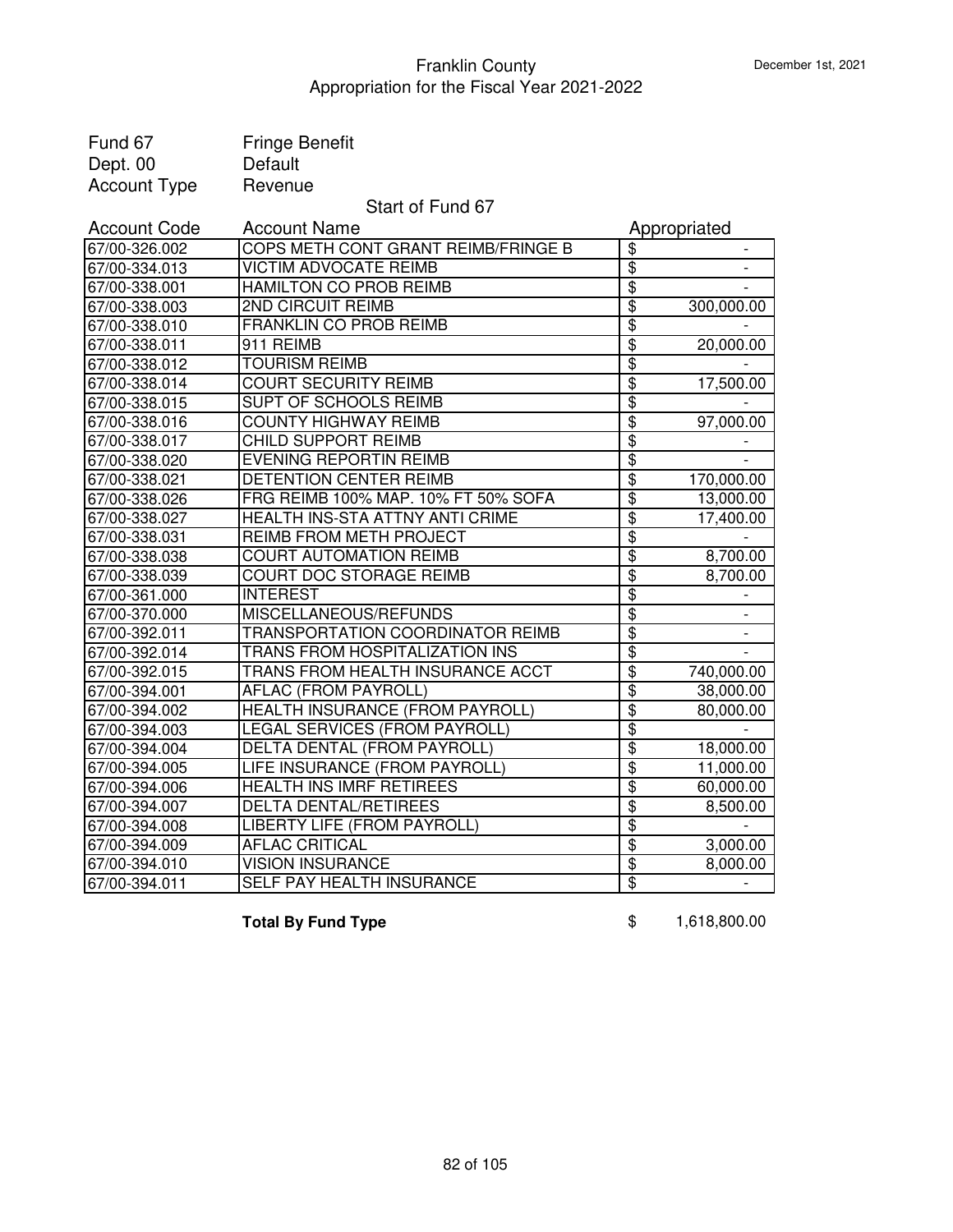| Fund 67             | <b>Fringe Benefit</b>              |                    |
|---------------------|------------------------------------|--------------------|
| Dept. 00            | Default                            |                    |
| <b>Account Type</b> | Expenditure                        |                    |
| <b>Account Code</b> | <b>Account Name</b>                | Appropriated       |
| 67/00-409.001       | <b>HEALTH INSURANCE PREMIUMS</b>   | \$<br>1,100,000.00 |
| 67/00-409.002       | <b>AFLAC</b>                       | \$<br>45,000.00    |
| 67/00-409.003       | LIFE INSURANCE PREMIUMS (3)        | \$<br>20,000.00    |
| 67/00-409.004       | <b>DELTA DENTAL</b>                | \$<br>70,000.00    |
| 67/00-409.005       | <b>PREPAID LEGAL SERVICES</b>      | \$                 |
| 67/00-409.006       | <b>AFLAC CRITICAL</b>              | \$<br>3,500.00     |
| 67/00-409.007       | <b>HEALTH INS PREM/2ND CIRCUIT</b> | \$<br>300,000.00   |
| 67/00-409.010       | VISION #08424 DELTA DENTAL         | \$<br>13,000.00    |
| 67/00-431.024       | <b>ADMINISTRATION FEES</b>         | \$                 |
| 67/00-476.000       | <b>MISCELLANEOUS</b>               | \$                 |

# **Total By Fund Type**  $\uparrow$  **551,500.00**<br>**\$** 1,618,800.00

Total Revenue  $\begin{array}{ccc}\n\text{Total Expenditure} & \text{\$} & \text{1,618,800.00}\n\text{Total Expenditure} & \text{\$} & \text{1,551,500.00}\n\text{cDeficit}>/\text{Surplus} & \text{\$} & \text{67,300.00}\n\end{array}$ **Total Expenditure \$ 1,551,500.00 <Deficit>/Surplus \$ 67,300.00**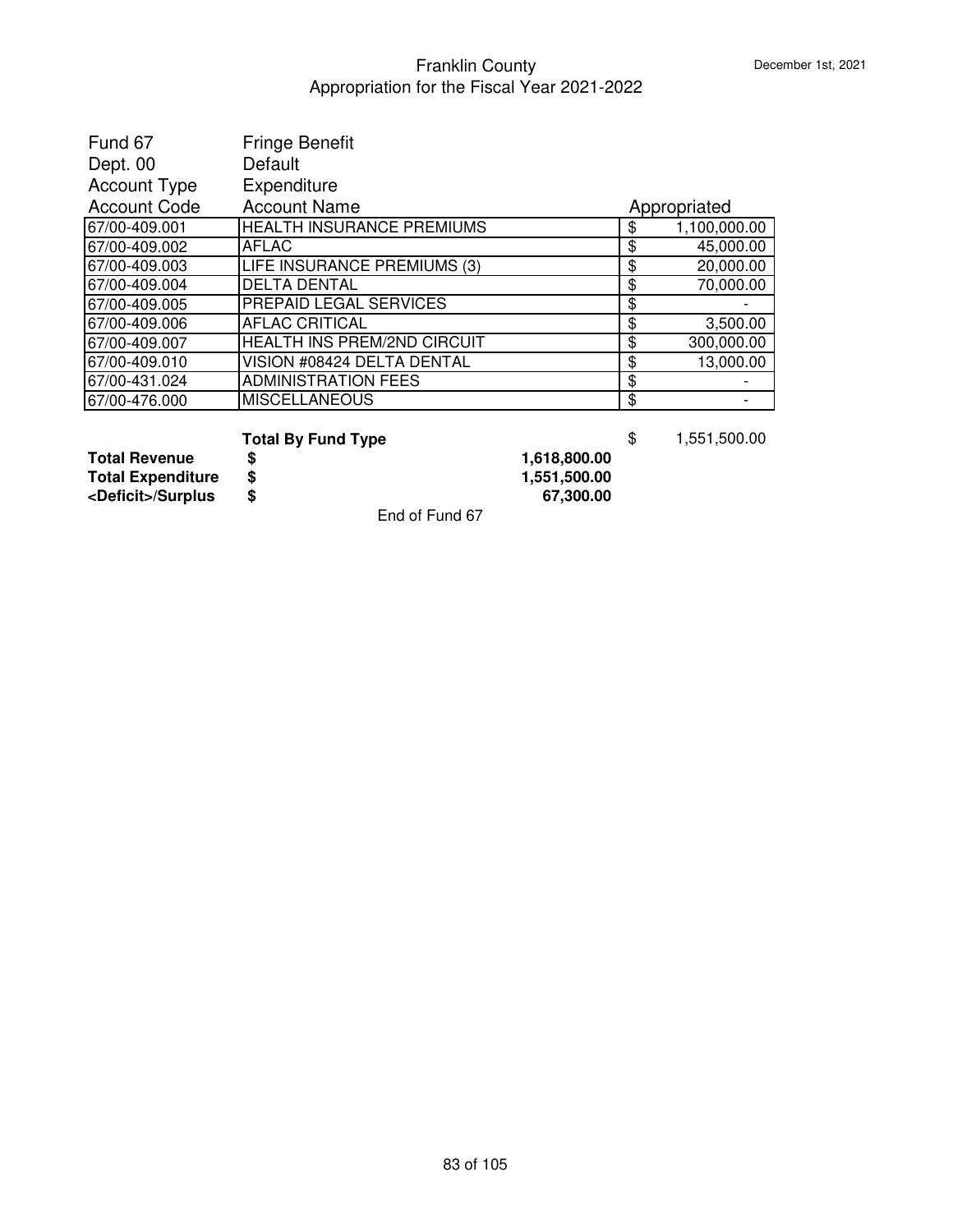| Fund 69      | St Attny Drug Forfeiture |
|--------------|--------------------------|
| Dept. 00     | Default                  |
| Account Type | Revenue                  |

#### Start of Fund 69

| Account Code  | Account Name                      | Appropriated |  |
|---------------|-----------------------------------|--------------|--|
| 69/00-300.000 | CONTRIBUTIONS/FINES-ST ATTNY DRUG |              |  |
| 69/00-358.000 | IFORFEITURES-AWARDED BY COURT     |              |  |
| 69/00-370.000 | IMISCELLANEOUS-ST ATTNY DRUG FORF |              |  |
| 69/00-392.000 | ITRANSFER FROM GEN COUNTY         |              |  |

# **Total By Fund Type \$**

Fund 69 St Attny Drug Forfeiture<br>Dept. 00 Default Dept. 00 Default<br>Account Type Expenditure Account Type

| <b>Account Code</b> | <b>Account Name</b>            | Appropriated |  |
|---------------------|--------------------------------|--------------|--|
| 69/00-402.000       | ISALARY - PART TIME            |              |  |
| 69/00-423.000       | <b>ITRAVEL/CONFERENCE FEES</b> |              |  |
| 69/00-429.000       | LEGAL SERVICES                 |              |  |
| 69/00-455.000       | IOFFICE SUPPPLIES              |              |  |
| 69/00-468.000       | <b>OPERATING SUPPLIES</b>      |              |  |
| 69/00-475.000       | ITRANSFER FRINGE BENEFITS      |              |  |
| 69/00-476.000       | IMISCELLANEOUS                 |              |  |

# **Total By Fund Type**  $\qquad$  **\$**

| <b>Total Revenue</b>        |                                     |  |
|-----------------------------|-------------------------------------|--|
| <b>Total Expenditure</b>    |                                     |  |
| <deficit>/Surplus</deficit> |                                     |  |
|                             | $\overline{\phantom{a}}$<br>- ' ' - |  |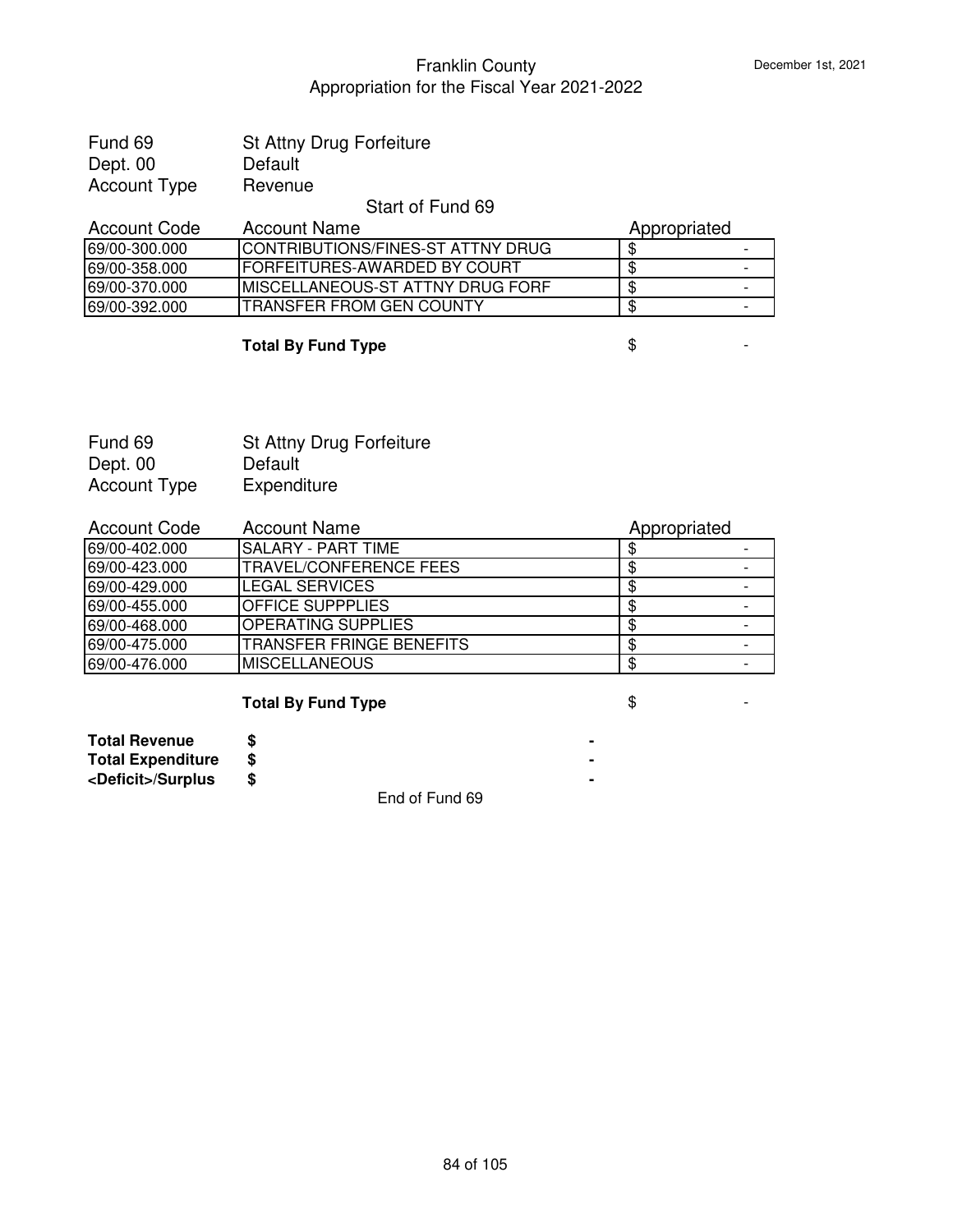| <b>Total Revenue</b><br><b>Total Expenditure</b><br><deficit>/Surplus</deficit> | \$<br>\$<br>\$                           | 2,235.00<br>2,235.00 |                         |          |
|---------------------------------------------------------------------------------|------------------------------------------|----------------------|-------------------------|----------|
|                                                                                 | <b>Total By Fund Type</b>                |                      | \$                      | 2,235.00 |
| 690/00-476.000                                                                  | MISCELLANEOUS-DRUG COURT FUND            |                      | \$                      | 2,235.00 |
| 690/00-425.000                                                                  | PUBLICATION/PRINTING                     |                      | $\overline{\mathbf{3}}$ |          |
| <b>Account Code</b>                                                             | <b>Account Name</b>                      |                      | Appropriated            |          |
| <b>Account Type</b>                                                             | Expenditure                              |                      |                         |          |
| Dept. 00                                                                        | Default                                  |                      |                         |          |
| <b>Fund 690</b>                                                                 | Drug Court                               |                      |                         |          |
|                                                                                 |                                          |                      |                         |          |
|                                                                                 | <b>Total By Fund Type</b>                |                      | \$                      | 2,235.00 |
| 690/00-370.000                                                                  | MISCELLANEOUS-DRUG COURT FUND            |                      | $\overline{\mathbf{e}}$ |          |
| 690/00-361.000                                                                  | <b>INTEREST</b>                          |                      | $\overline{\$}$         | 35.00    |
| 690/00-357.000                                                                  | FINES - DRUG COURT FUND                  |                      | \$                      | 2,200.00 |
| <b>Account Code</b>                                                             | Start of Fund 690<br><b>Account Name</b> |                      | Appropriated            |          |
| <b>Account Type</b>                                                             | Revenue                                  |                      |                         |          |
| Dept. 00                                                                        | Default                                  |                      |                         |          |
| <b>Fund 690</b>                                                                 | Drug Court                               |                      |                         |          |
|                                                                                 |                                          |                      |                         |          |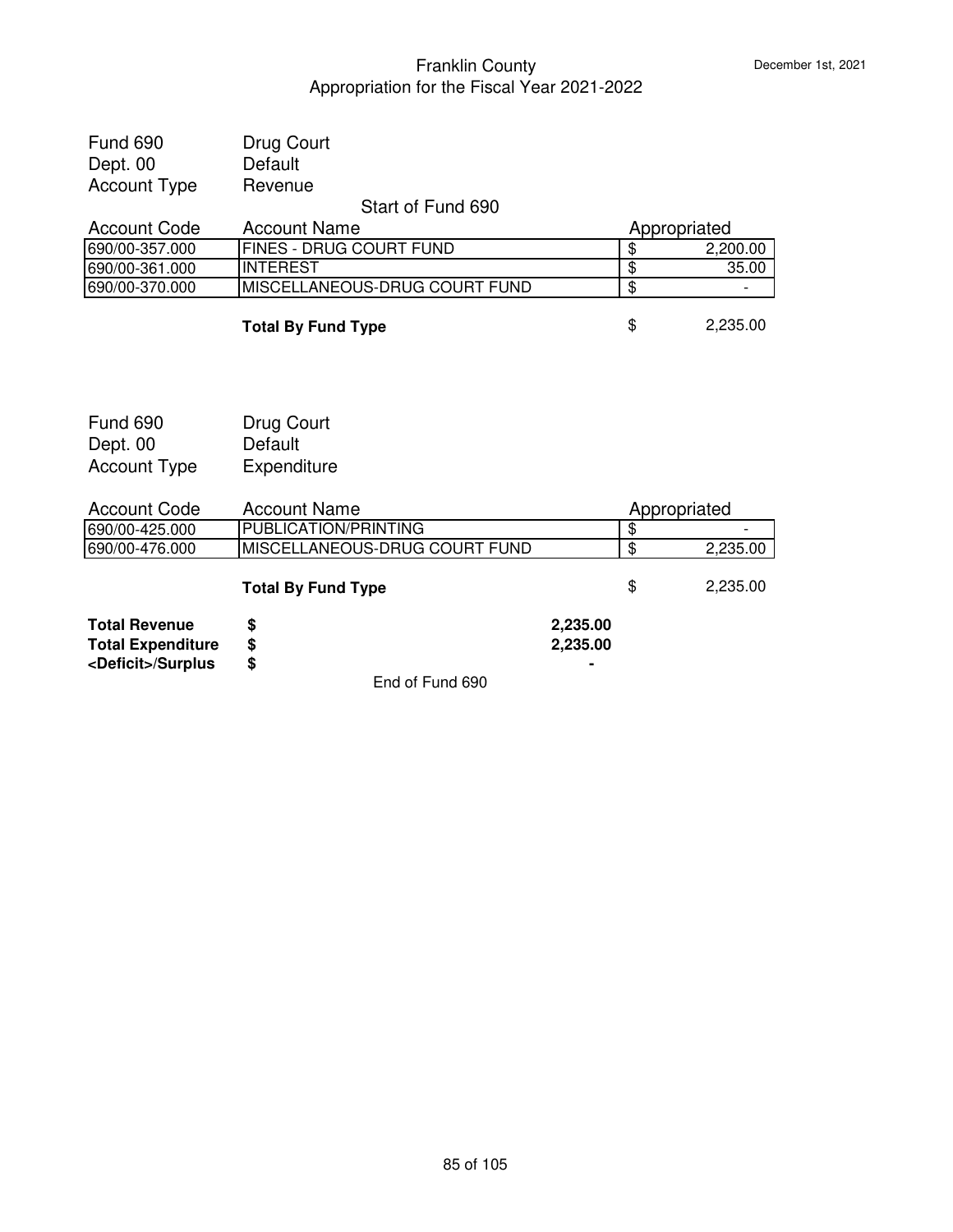| <b>Fund 691</b> | <b>St Attny Anti-Crime</b> |  |
|-----------------|----------------------------|--|
| Dept. 00        | Default                    |  |
| Account Type    | Revenue                    |  |
|                 |                            |  |

# Start of Fund 691

| Account Code   | <b>Account Name</b>                      | Appropriated |            |
|----------------|------------------------------------------|--------------|------------|
| 691/00-353.000 | <b>ICOURT FEES-ST ATTY ANTI CRIME</b>    |              | 175,000,00 |
| 691/00-361.000 | <b>INTEREST</b>                          |              | 500.00     |
| 691/00-370.000 | <b>IMISCELLANEOUS-ST ATTY ANTI CRIME</b> |              |            |
|                |                                          |              |            |

#### **Total By Fund Type** \$ 175,500.00

| <b>Fund 691</b>     | <b>St Attny Anti-Crime</b> |
|---------------------|----------------------------|
| Dept. 00            | Default                    |
| <b>Account Type</b> | Expenditure                |

| <b>Account Code</b> | <b>Account Name</b>                       |    | Appropriated |
|---------------------|-------------------------------------------|----|--------------|
| 691/00-401.000      | <b>SALARY FULL TIME</b>                   |    | 195,630.00   |
| 691/00-402.000      | <b>SALARY-PART TIME</b>                   |    | 22,500.00    |
| 691/00-423.000      | <b>TRAVEL</b>                             |    | 2,000.00     |
| 691/00-425.000      | <b>PUBLICATION &amp; PRINTING</b>         |    |              |
| 691/00-430.000      | MEDICAL WITNESS FEE PROF SER              | S  | 1,500.00     |
| 691/00-431.016      | ASSISTANT PUBLIC DEFENDER                 |    | 15,000.00    |
| 691/00-455.000      | <b>OFFICE SUPPLIES-ST ATTY ANTI CRIME</b> | \$ | 15,000.00    |
| 691/00-475.000      | TRANSFER-FRINGE BENEFITS-FD#691           | \$ | 71,600.00    |
| 691/00-476.000      | MISCELLANEOUS-ST ATTY ANTI-CRIME          | \$ | 6,000.00     |
| 691/00-494.000      | EQUIP/SUPPLIES-ST ATTY ANTI CRIME         | \$ |              |

# **Total By Fund Type 8 329,230.00**

| <b>Total Revenue</b>        |                 | 175.500.00   |
|-----------------------------|-----------------|--------------|
| <b>Total Expenditure</b>    |                 | 329.230.00   |
| <deficit>/Surplus</deficit> |                 | (153,730.00) |
|                             | End of Fund 691 |              |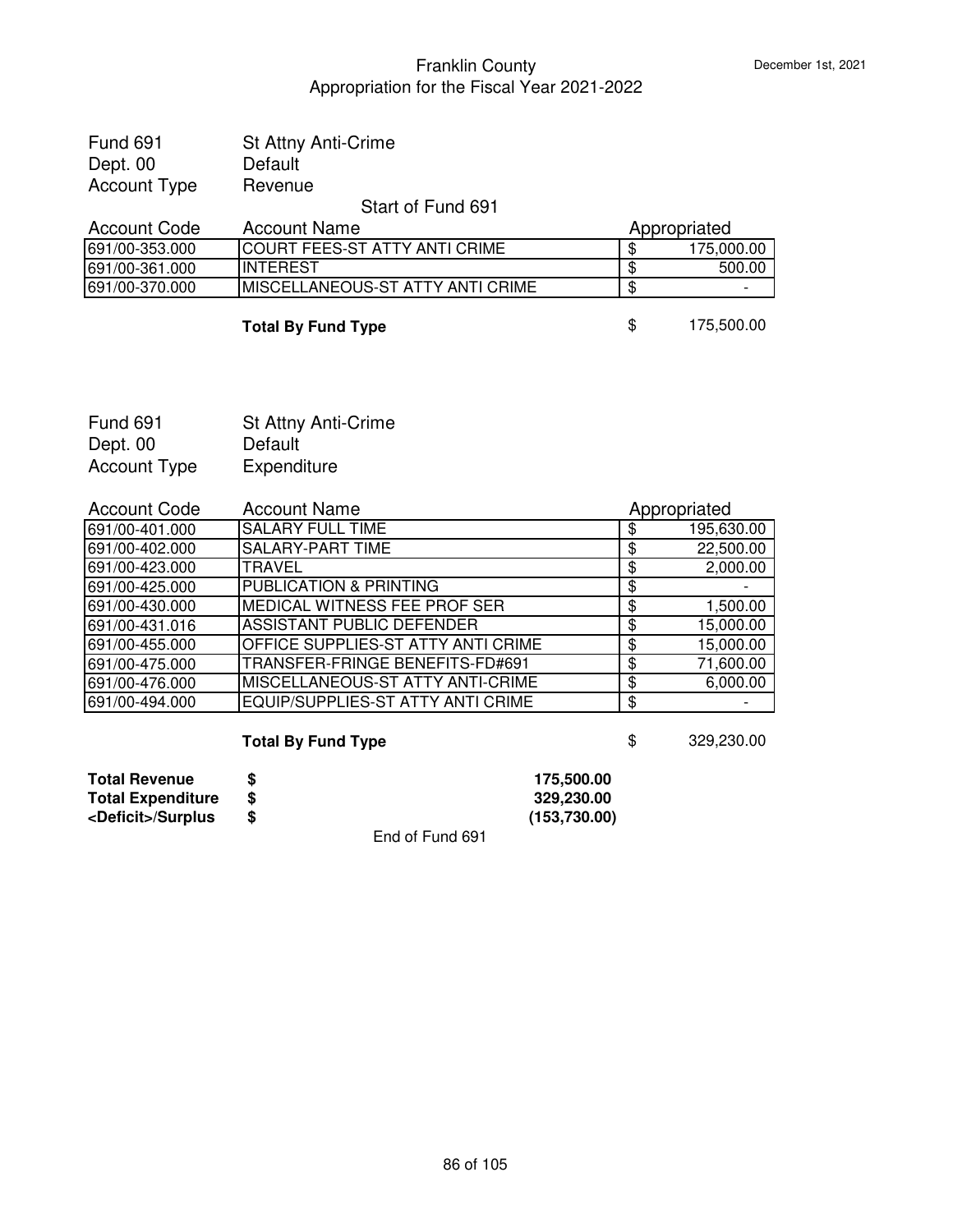| <b>Fund 692</b>                                                                 | <b>St Attny Records Automation</b>     |                                  |              |
|---------------------------------------------------------------------------------|----------------------------------------|----------------------------------|--------------|
| Dept. 00                                                                        | Default                                |                                  |              |
| <b>Account Type</b>                                                             | Revenue                                |                                  |              |
|                                                                                 | Start of Fund 692                      |                                  |              |
| <b>Account Code</b>                                                             | <b>Account Name</b>                    |                                  | Appropriated |
| 692/00-353.000                                                                  | FEES-ST ATTNY RECORDS AUTOMATION       | $\overline{\mathbf{S}}$          | 2,885.00     |
| 692/00-361.000                                                                  | <b>INTEREST-ST ATTNY RECORDS AUTO</b>  | $\overline{\boldsymbol{\theta}}$ |              |
| 692/00-370.000                                                                  | MISC-ST ATTNY RECORDS AUTOMATION       | $\overline{\boldsymbol{\theta}}$ |              |
|                                                                                 | <b>Total By Fund Type</b>              | \$                               | 2,885.00     |
| <b>Fund 692</b>                                                                 | <b>St Attny Records Automation</b>     |                                  |              |
| Dept. 00                                                                        | Default                                |                                  |              |
| <b>Account Type</b>                                                             | Expenditure                            |                                  |              |
|                                                                                 |                                        |                                  |              |
| <b>Account Code</b>                                                             | <b>Account Name</b>                    |                                  | Appropriated |
| 692/00-432.000                                                                  | <b>FEE EXPENSE</b>                     | $\boldsymbol{\mathsf{\$}}$       | 2,885.00     |
| 692/00-476.000                                                                  | <b>MISCELLANEOUS</b>                   | $\frac{1}{2}$                    |              |
|                                                                                 | <b>Total By Fund Type</b>              | \$                               | 2,885.00     |
| <b>Total Revenue</b><br><b>Total Expenditure</b><br><deficit>/Surplus</deficit> | \$<br>2,885.00<br>\$<br>2,885.00<br>\$ |                                  |              |
|                                                                                 | End of Fund 692                        |                                  |              |
| <b>Fund 693</b>                                                                 | Drug Addiction Svc Fee                 |                                  |              |
| Dept. 00                                                                        | Default                                |                                  |              |
| <b>Account Type</b>                                                             | Revenue                                |                                  |              |
|                                                                                 | Start of Fund 693                      |                                  |              |
| <b>Account Code</b>                                                             | <b>Account Name</b>                    |                                  | Appropriated |
| 693/00-353.000                                                                  | <b>FEES-DRUG ADDICTION SVCS</b>        | \$                               | 250.00       |
| 693/00-361.000                                                                  | <b>INTEREST-DRUG ADDICTION SVCS</b>    | $\overline{\boldsymbol{\theta}}$ |              |
| 693/00-370.000                                                                  | MISC-DRUG ADDICTION SVCS               | $\overline{\boldsymbol{\theta}}$ |              |
|                                                                                 | <b>Total By Fund Type</b>              | \$                               | 250.00       |
| <b>Fund 693</b>                                                                 | Drug Addiction Svc Fee                 |                                  |              |
| Dept. 00                                                                        | Default                                |                                  |              |
| <b>Account Type</b>                                                             | Expenditure                            |                                  |              |
| <b>Account Code</b>                                                             | <b>Account Name</b>                    |                                  | Appropriated |
| 693/00-432.000                                                                  | <b>FEE EXPENSE</b>                     | \$                               | 250.00       |
| 693/00-476.000                                                                  | MISC-DRUG ADDICTION SVCS               | $\overline{\mathbf{S}}$          |              |
|                                                                                 | <b>Total By Fund Type</b>              | \$                               | 250.00       |
| <b>Total Revenue</b>                                                            | 250.00<br>\$                           |                                  |              |
| <b>Total Expenditure</b>                                                        | \$<br>250.00                           |                                  |              |
| <deficit>/Surplus</deficit>                                                     | \$                                     |                                  |              |
|                                                                                 | End of Fund 693                        |                                  |              |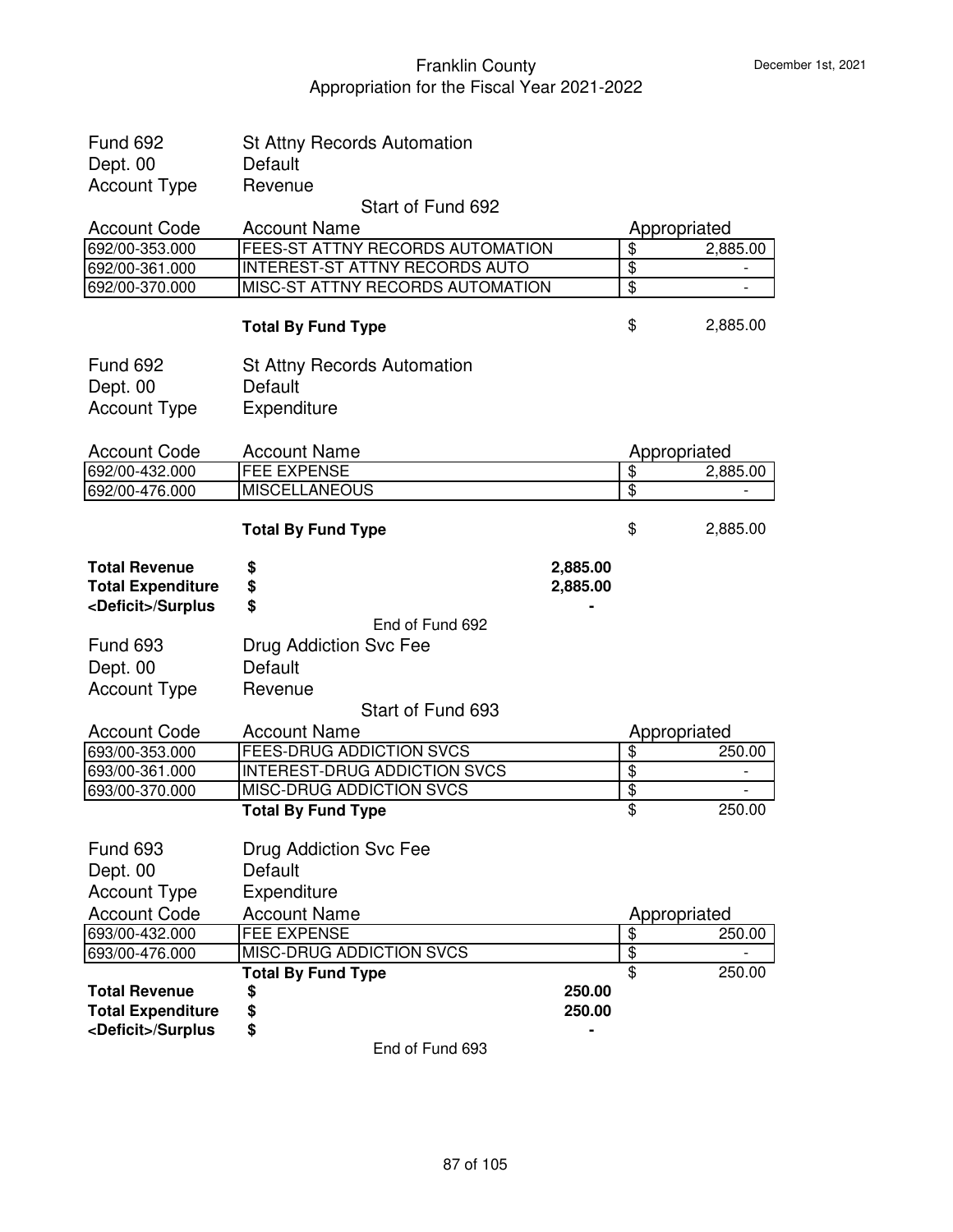| Fund 71                     | III Public Risk Safety Grant     |           |                         |                          |
|-----------------------------|----------------------------------|-----------|-------------------------|--------------------------|
| Dept. 00                    | Default                          |           |                         |                          |
| <b>Account Type</b>         | Revenue                          |           |                         |                          |
|                             | Start of Fund 71                 |           |                         |                          |
| <b>Account Code</b>         | <b>Account Name</b>              |           | Appropriated            |                          |
| 71/00-334.021               | <b>SAFETY GRANT</b>              |           | \$                      | 14,000.00                |
| 71/00-370.000               | <b>MISCELLANEOUS</b>             |           | \$                      |                          |
|                             | <b>Total By Fund Type</b>        |           | \$                      | 14,000.00                |
| Fund 71                     | III Public Risk Safety Grant     |           |                         |                          |
| Dept. 00                    | Default                          |           |                         |                          |
| <b>Account Type</b>         | Expenditure                      |           |                         |                          |
|                             |                                  |           |                         |                          |
| <b>Account Code</b>         | <b>Account Name</b>              |           | Appropriated            |                          |
| 71/00-435.000               | EDUC EQUIP/TRAINING (RECYCLING   |           | $\overline{\$}$         |                          |
| 71/00-476.000               | <b>MISCELLANEOUS</b>             |           | \$                      | 14,000.00                |
| 71/00-494.008               | SAFETY EQUIP (CO HWY)            |           | \$                      |                          |
| 71/00-494.009               | SAFETY EQUIP (EMA)               |           | $\overline{\mathbf{e}}$ | $\overline{\phantom{a}}$ |
| 71/00-494.010               | SAFETY EQUIPMENT(CNTY BUILDINGS) |           | $\overline{\mathbf{e}}$ | $\overline{\phantom{a}}$ |
|                             | <b>Total By Fund Type</b>        |           | \$                      | 14,000.00                |
| <b>Total Revenue</b>        |                                  | 14,000.00 |                         |                          |
| <b>Total Expenditure</b>    | \$<br>\$                         | 14,000.00 |                         |                          |
| <deficit>/Surplus</deficit> | \$                               |           |                         |                          |
|                             |                                  |           |                         |                          |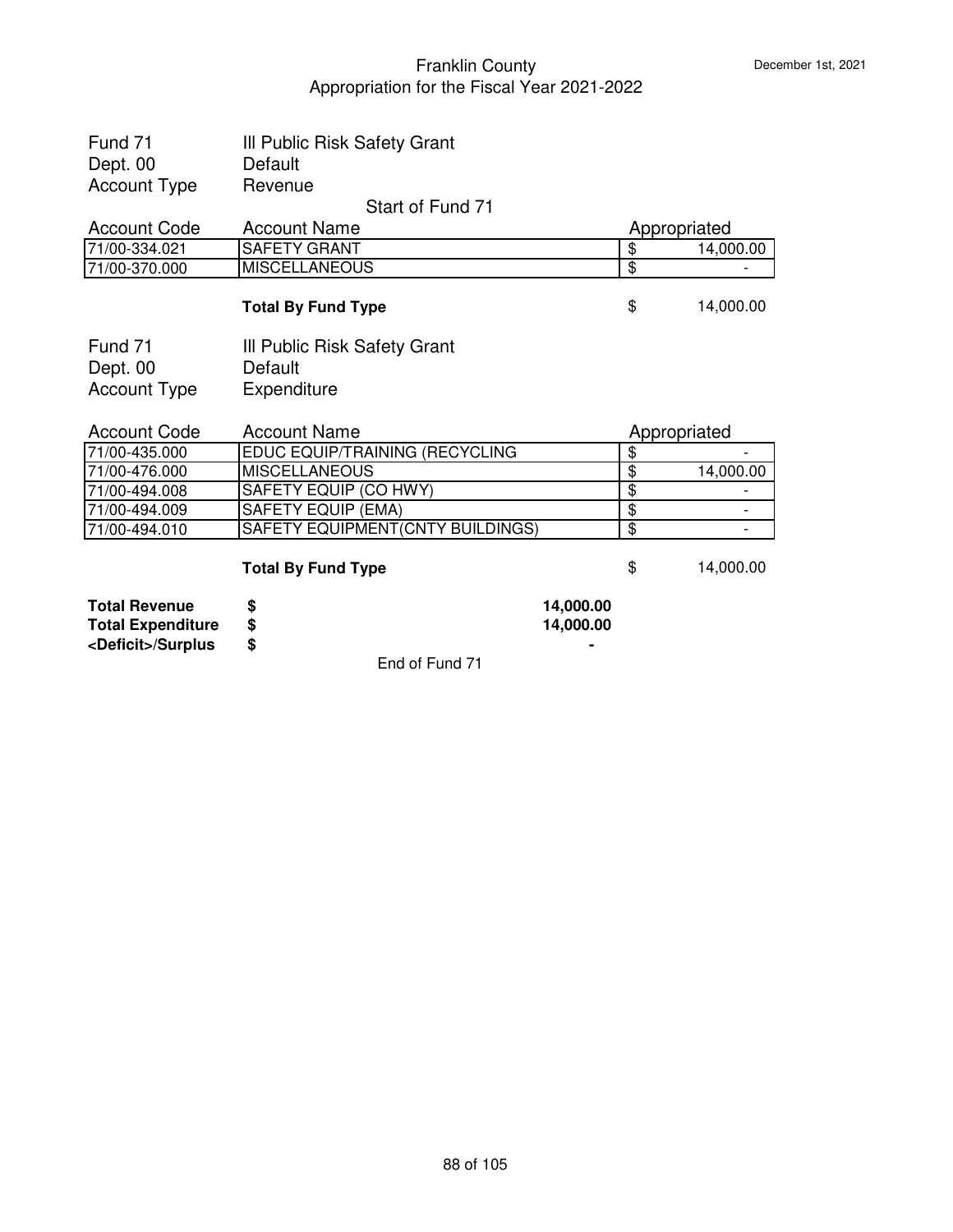|                                                         | End of Fund 73                          |           |              |           |
|---------------------------------------------------------|-----------------------------------------|-----------|--------------|-----------|
| <b>Total Expenditure</b><br><deficit>/Surplus</deficit> | \$<br>\$                                | 10,000.00 |              |           |
| <b>Total Revenue</b>                                    | \$                                      | 10,000.00 |              |           |
|                                                         | <b>Total By Fund Type</b>               |           | \$           | 10,000.00 |
| 73/00-476.000                                           | MISCELLANEOUS-CASA                      |           | \$           |           |
| 73/00-430.000                                           | <b>CASA OF FRANKLIN COUNTY</b>          |           | \$           | 10,000.00 |
| <b>Account Code</b>                                     | <b>Account Name</b>                     |           | Appropriated |           |
| <b>Account Type</b>                                     | Expenditure                             |           |              |           |
| Dept. 00                                                | Default                                 |           |              |           |
| Fund 73                                                 | <b>CASA</b>                             |           |              |           |
|                                                         | <b>Total By Fund Type</b>               |           | \$           | 10,000.00 |
| 73/00-370.000                                           | MISCELLANEOUS-CASA                      |           | \$           |           |
| 73/00-352.001                                           | CHILD ADVOCACY FEE                      |           | \$           |           |
| 73/00-352.000                                           | CASA COURT FEE - #73                    |           | \$           | 10,000.00 |
| <b>Account Code</b>                                     | Start of Fund 73<br><b>Account Name</b> |           | Appropriated |           |
| <b>Account Type</b>                                     | Revenue                                 |           |              |           |
| Dept. 00                                                | Default                                 |           |              |           |
| Fund 73                                                 | <b>CASA</b>                             |           |              |           |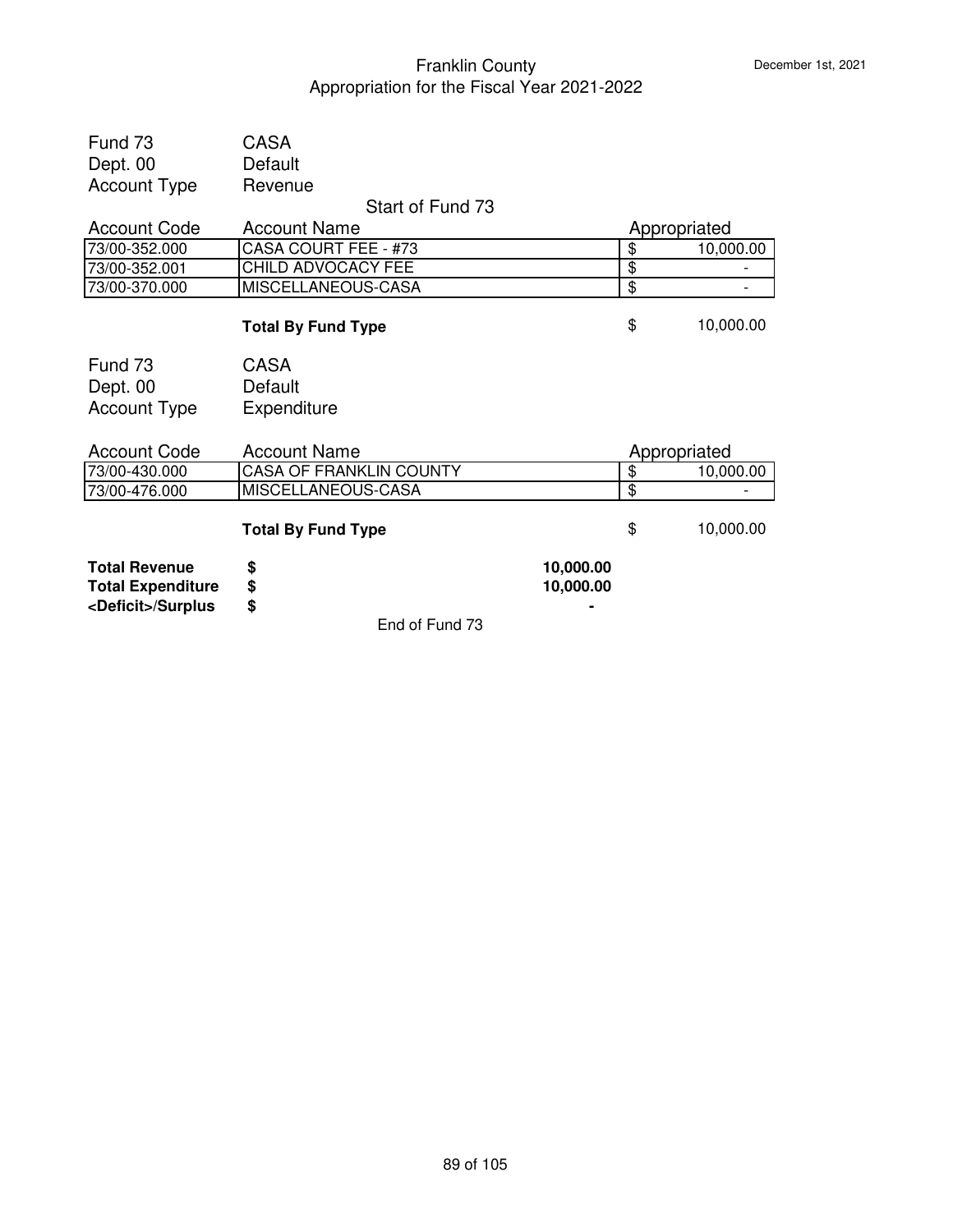| <b>Fund 750</b> | Capital Improvements Fund |
|-----------------|---------------------------|
| Dept. 00        | Default                   |
| Account Type    | Revenue                   |

#### Start of Fund 750

| <b>Account Code</b> | <b>Account Name</b>      | Appropriated |  |
|---------------------|--------------------------|--------------|--|
| 750/00-361.000      | <b>IINTEREST</b>         |              |  |
| 750/00-362.000      | MINERAL, OIL, GAS LEASES |              |  |
| 750/00-370.000      | <b>IMISCELLANEOUS</b>    |              |  |
| 750/00-392.000      | ITRANSFER-OTHER FUNDS    |              |  |
| 750/00-393.000      | ILOAN PROCEEDS           |              |  |

# **Total By Fund Type**  $\qquad$  $\qquad$  $\qquad$  $\qquad$  $\qquad$  $\qquad$  **-**

| <b>Fund 750</b> | Capital Improvements Fund |
|-----------------|---------------------------|
| Dept. 00        | Default                   |
| Account Type    | Expenditure               |

| <b>Account Code</b> | <b>Account Name</b>         | Appropriated |  |
|---------------------|-----------------------------|--------------|--|
| 750/00-410.000      | MAINTENANCE-BUILDINGS       | \$           |  |
| 750/00-413.000      | MAINTENANCE-GROUNDS         | \$           |  |
| 750/00-416.000      | MAINTENANCE-OTHER           | \$           |  |
| 750/00-422.000      | <b>EQUIPMENT RENTAL</b>     | \$           |  |
| 750/00-425.000      | PUBLICATION/PRINTING        | \$           |  |
| 750/00-428.000      | <b>ENGINEERING SERVICES</b> | \$           |  |
| 750/00-429.000      | <b>LEGAL SERVICES</b>       | \$           |  |
| 750/00-430.000      | OTHER PROFESSIONAL SERVICES | \$           |  |
| 750/00-431.000      | <b>OUTSIDE CONTRACTS</b>    | \$           |  |
| 750/00-475.000      | TRANSFER-OTHER FUNDS        | \$           |  |
| 750/00-476.000      | <b>MISCELLANEOUS</b>        | \$           |  |
| 750/00-486.000      | <b>LOAN PAYMENT</b>         | \$           |  |
| 750/00-490.000      | <b>CAPITAL OUTLAY-LAND</b>  | \$           |  |
| 750/00-491.000      | CAPITAL OUTLAY-BUILDING     | \$           |  |
| 750/00-492.000      | <b>CAPITAL OUTLAY-OTHER</b> | \$           |  |

# **Total By Fund Type**  $\qquad$  $\qquad$  $\qquad$  $\qquad$  $\qquad$  **-**

**Total Revenue \$ - Total Expenditure \$ - <Deficit>/Surplus \$ -**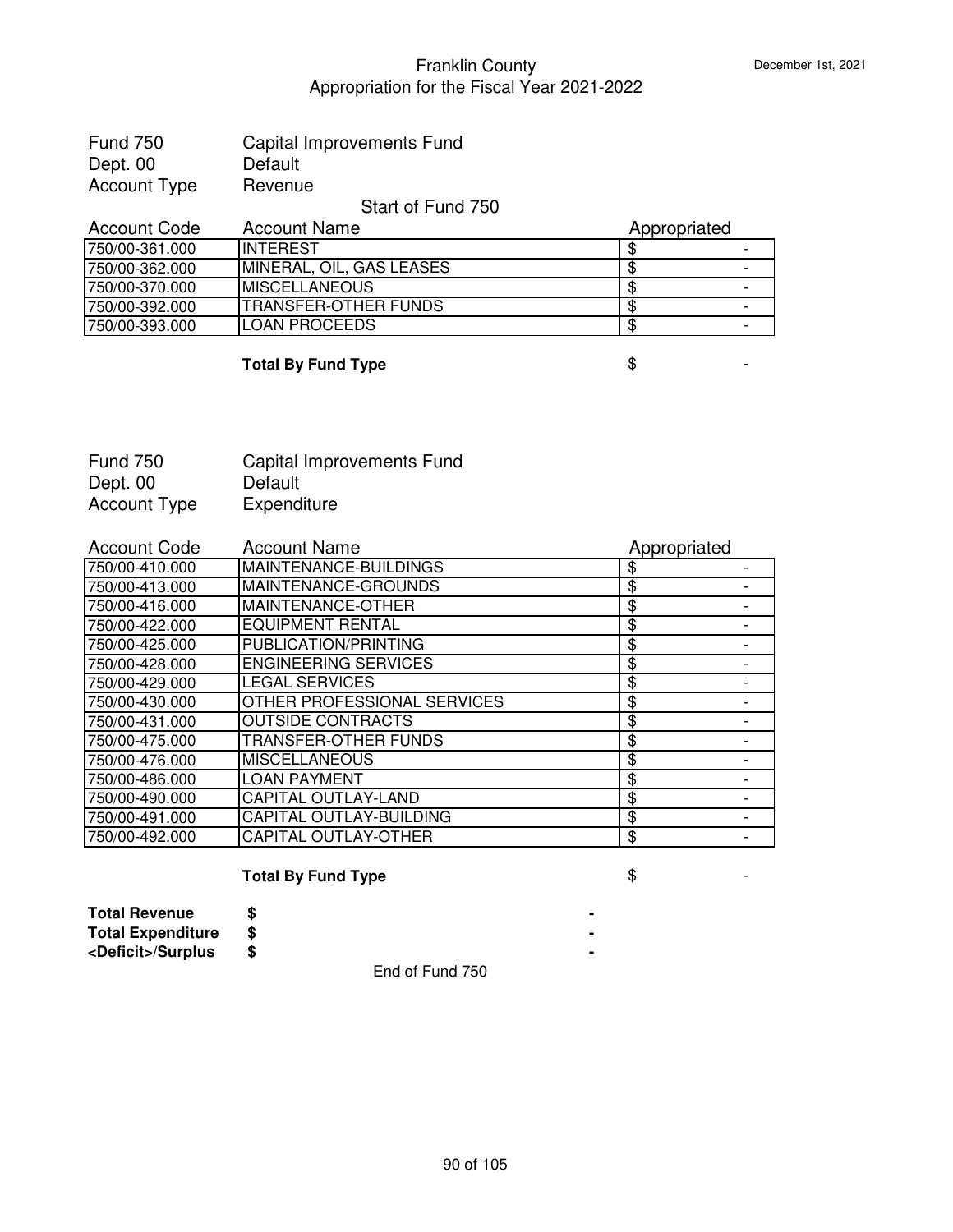| <b>Fund 751</b> | <b>DECO Infrastructure Grant</b> |
|-----------------|----------------------------------|
| Dept. 00        | Default                          |
| Account Type    | Revenue                          |

#### Start of Fund 751

| <b>Account Code</b> | <b>Account Name</b>             | Appropriated |  |
|---------------------|---------------------------------|--------------|--|
| 751/00-334.000      | IGRANT-RLCD-11240008            |              |  |
| 751/00-334.001      | <b>RLCD GRANT #14335009</b>     |              |  |
| 751/00-334.024      | GRANT-ANNEX BUILDING #751       |              |  |
| 751/00-361.000      | IINTERERST-INFRASTRUCTURE GRANT |              |  |
| 751/00-361.001      | INTEREST-RLCD-11240008          |              |  |
| 751/00-370.000      | MISCELLANEOUS- #751             |              |  |

#### **Total By Fund Type**  $\qquad$  $\qquad$  $\qquad$  $\qquad$  $\qquad$  **-**

Fund 751 DECO Infrastructure Grant Dept. 00 Default<br>Account Type Expenditure Account Type

| <b>Account Code</b> | <b>Account Name</b>               | Appropriated |                          |
|---------------------|-----------------------------------|--------------|--------------------------|
| 751/00-476.000      | <b>IMISCELLANEOUS--#751</b>       |              |                          |
| 751/00-494.000      | IGRANT EXP-RLCD-11240008          |              | $\overline{\phantom{0}}$ |
| 751/00-494.001      | IBLCD GRANT #14335009             |              |                          |
| 751/00-494.004      | GRANT EXP-ANNEX BUILDING #751     |              |                          |
| 751/00-494.005      | <b>IGRANT EXP - CAMPBELL BLDG</b> |              |                          |

# **Total By Fund Type**  $\qquad$  **\$**

| <b>Total Revenue</b>        |  |  |  |  |
|-----------------------------|--|--|--|--|
| <b>Total Expenditure</b>    |  |  |  |  |
| <deficit>/Surplus</deficit> |  |  |  |  |
|                             |  |  |  |  |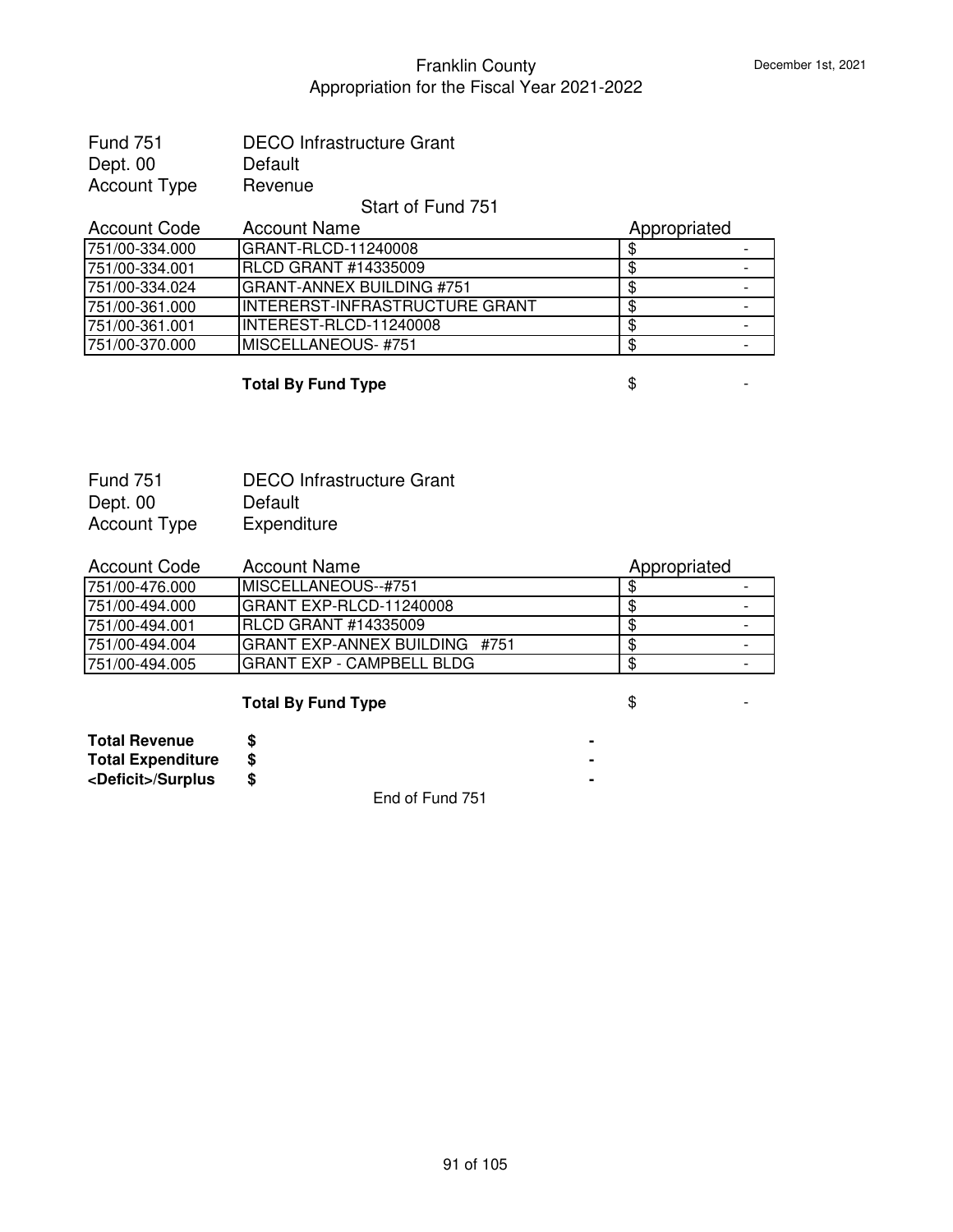| <b>Fund 752</b> | 2017 Cert & Int Repayment |
|-----------------|---------------------------|
| Dept. 00        | Default                   |
| Account Type    | Revenue                   |

#### Start of Fund 752

| <b>Account Code</b> | <b>Account Name</b>           | Appropriated |  |
|---------------------|-------------------------------|--------------|--|
| 752/00-361.000      | <b>INTEREST</b>               |              |  |
| 752/00-361.001      | <b>2017 INTEREST</b>          |              |  |
| 752/00-362.000      | MINERAL, OIL, GAS LEASES      |              |  |
| 752/00-362.001      | 2017 MINERAL, OIL, GAS LEASES |              |  |
| 752/00-370.000      | IMISCELLANEOUS                |              |  |
| 752/00-392.000      | <b>TRANSFER - OTHER FUNDS</b> |              |  |
| 752/00-392.001      | I2017 TRANSFER                |              |  |

#### **Total By Fund Type**  $\qquad$  $\qquad$  $\qquad$  $\qquad$  $\qquad$  $\qquad$  $\qquad$  $\qquad$  $\qquad$  $\qquad$  $\qquad$  $\qquad$  $\qquad$  $\qquad$  $\qquad$  $\qquad$  $\qquad$  $\qquad$  $\qquad$  $\qquad$  $\qquad$  $\qquad$  $\qquad$  $\qquad$  $\qquad$  $\qquad$  $\qquad$  $\qquad$  $\qquad$  $\qquad$  $\qquad$  $\qquad$  $\qquad$  **\qquad**

Fund 752 2017 Cert & Int Repayment Dept. 00 Default<br>Account Type Expenditure Account Type

| Account Code    | Account Name          | Appropriated |   |
|-----------------|-----------------------|--------------|---|
| 752/00-476.000  | <b>IMISCELLANEOUS</b> |              | - |
| 752/00-486.000  | <b>ILOAN PAYMENT</b>  |              | - |
| 1752/00-486.001 | I2017 LOAN PAYMENT    |              | - |

#### **Total By Fund Type**  $\qquad$  $\qquad$  $\qquad$  $\qquad$  $\qquad$  **-**

| <b>Total Revenue</b>        |                  | ٠ |
|-----------------------------|------------------|---|
| <b>Total Expenditure</b>    |                  |   |
| <deficit>/Surplus</deficit> |                  | ٠ |
|                             | 드급리 글라드 - 그리 코드스 |   |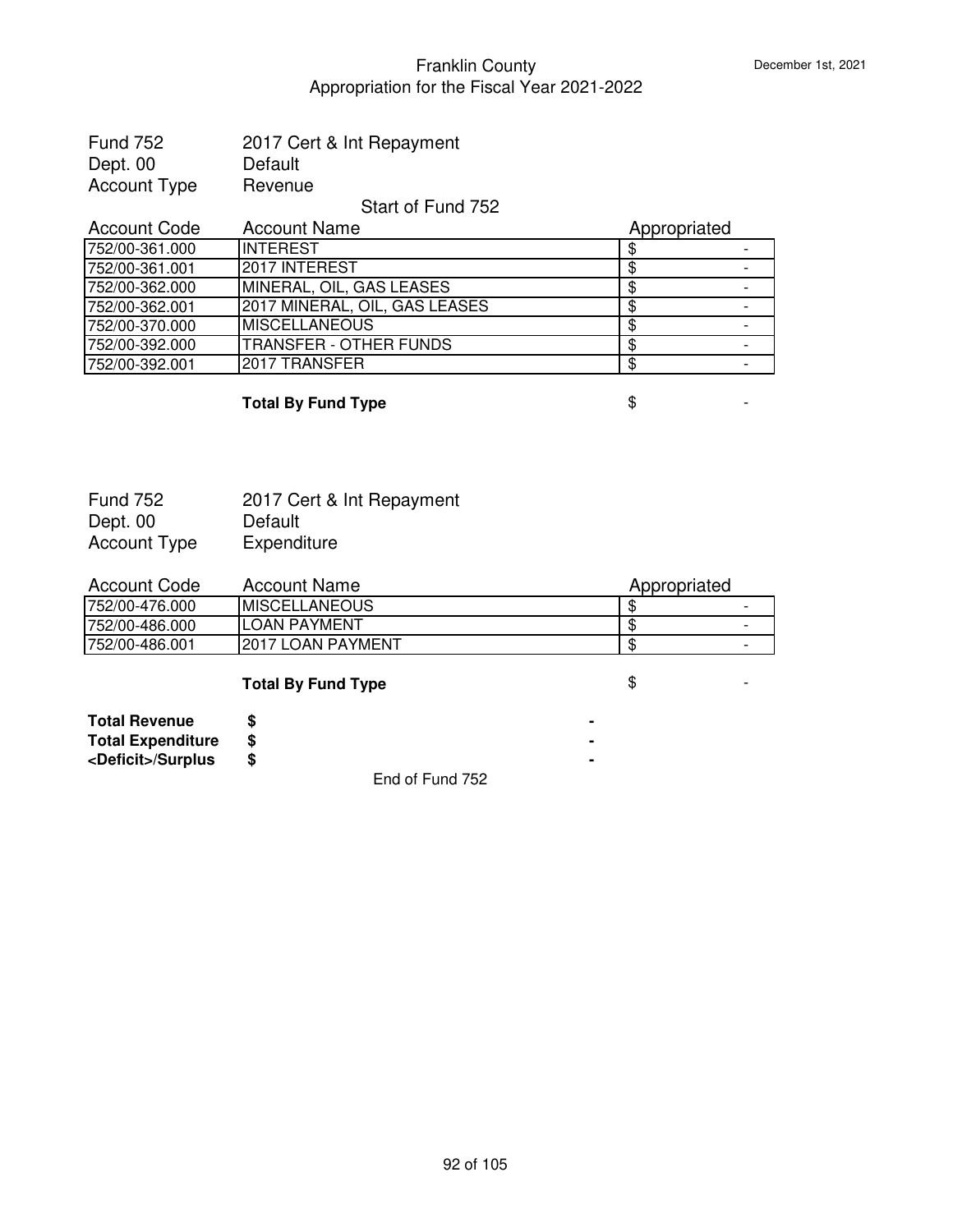| <b>Fund 753</b> | <b>Campbell Bldg Const</b> |
|-----------------|----------------------------|
| Dept. 00        | Default                    |
| Account Type    | Revenue                    |

# Start of Fund 753

| Account Code    | Account Name                  | Appropriated |   |
|-----------------|-------------------------------|--------------|---|
| 753/00-361.000  | IINTEREST FUND 753            |              |   |
| 753/00-370.000  | IMISCELLANEOUS FUND 753       |              |   |
| 753/00-392.000  | ITRANSFER OTHER FUNDS         |              | - |
| 1753/00-393.000 | <b>2017 DEBT CERTIFICATES</b> |              |   |

# **Total By Fund Type**  $\qquad$  $\qquad$  $\qquad$  $\qquad$  $\qquad$  **-**

| <b>Fund 753</b> | <b>Campbell Bldg Const</b> |
|-----------------|----------------------------|
| Dept. 00        | Default                    |
| Account Type    | Expenditure                |

| <b>Account Code</b> | <b>Account Name</b>            | Appropriated |  |
|---------------------|--------------------------------|--------------|--|
| 1753/00-422.000     | <b>IEQUIPMENT RENTAL</b>       |              |  |
| 753/00-428.000      | <b>IENGINEERING SERVICES</b>   |              |  |
| 753/00-430.000      | <b>OTHER PROFESSIONAL SVCS</b> |              |  |
| 753/00-431.000      | <b> OUTSIDE CONTRACTS</b>      |              |  |
| 753/00-450.000      | <b>IRENOVATIONS</b>            |              |  |
| 753/00-475.000      | <b>ITRANSFER OTHER FUNDS</b>   |              |  |
| 753/00-476.000      | MISCELLANEOUS FUND 753         |              |  |

# **Total By Fund Type**  $\qquad$  $\qquad$  $\qquad$  $\qquad$  $\qquad$  **-**

| <b>Total Revenue</b>        |  |
|-----------------------------|--|
| <b>Total Expenditure</b>    |  |
| <deficit>/Surplus</deficit> |  |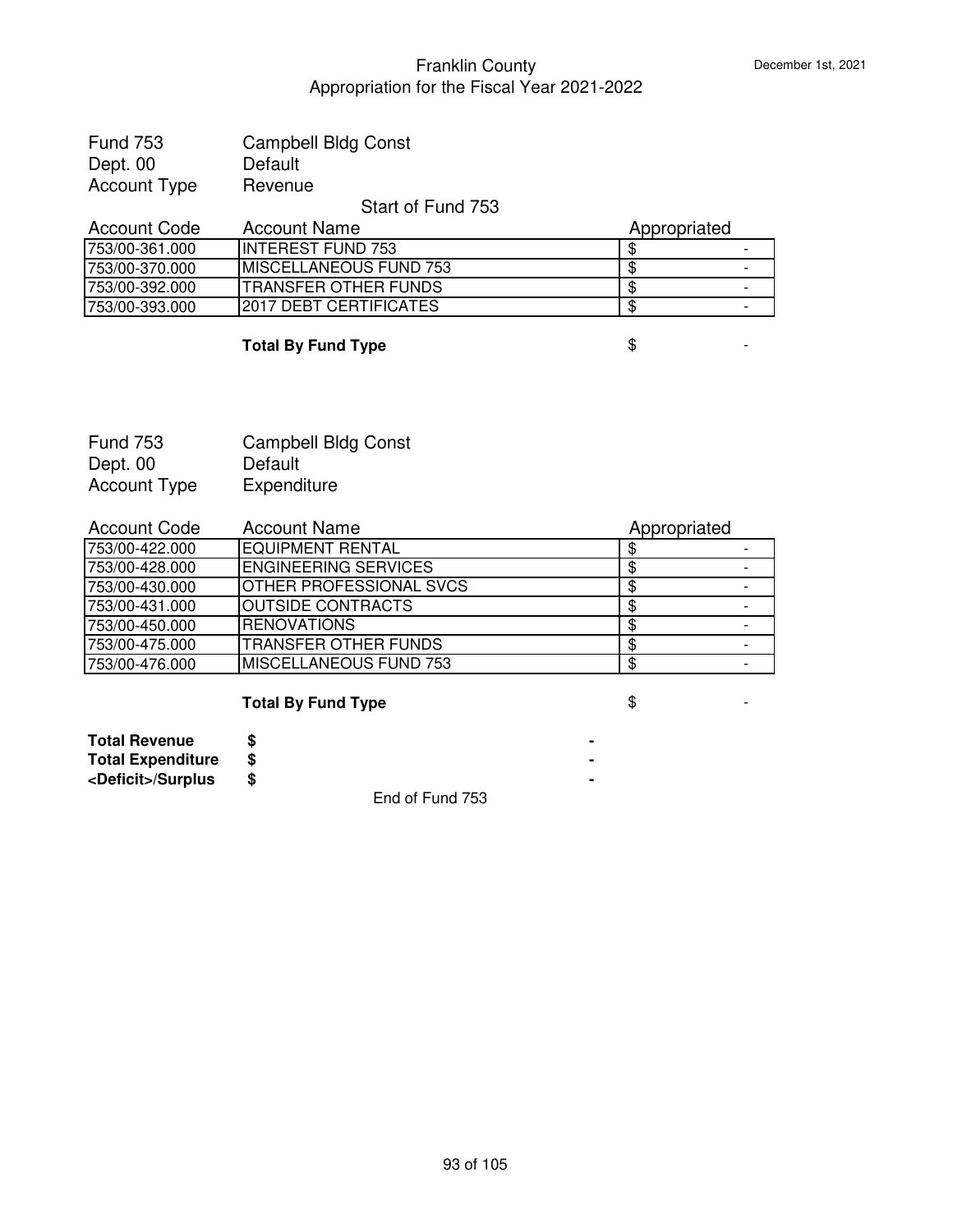| Fund 77             | National School Lunch Program          |                 |
|---------------------|----------------------------------------|-----------------|
| Dept. 00            | Default                                |                 |
| <b>Account Type</b> | Revenue                                |                 |
|                     | Start of Fund 77                       |                 |
| <b>Account Code</b> | <b>Account Name</b>                    | Appropriated    |
| 77/00-334.014       | <b>GRANT/NATL SCHOOL LUNCH PROGRAM</b> | \$<br>35,000.00 |
|                     |                                        |                 |
|                     | <b>Total By Fund Type</b>              | \$<br>35,000.00 |

| Fund 77      | National School Lunch Program |
|--------------|-------------------------------|
| Dept. 00     | Default                       |
| Account Type | Expenditure                   |

| <b>Account Code</b> | <b>Account Name</b>                | Appropriated |           |
|---------------------|------------------------------------|--------------|-----------|
| 77/00-421.000       | UTILITIES-ELECTRIC, WATER          |              | 5,000.00  |
| 77/00-423.000       | <b>MILEAGE</b>                     |              |           |
| 77/00-433.000       | SANITATION-GARBAGE PICKUP          |              | 250.00    |
| 77/00-435.000       | <b>TRAINING PROGRAM</b>            | σ            |           |
| 77/00-439.001       | FOOD & MEAL EXPENSE                |              | 27,000.00 |
| 77/00-455.000       | <b>OFFICE SUPPLIES</b>             | S            | 500.00    |
| 77/00-475.000       | SALARY TRANSFER TO FR CO DET       |              |           |
| 77/00-475.001       | FRINGE BENEFITS TRANS TO FR CO DET | \$           |           |
| 77/00-476.000       | <b>MISCELLANEOUS</b>               |              | 1,250.00  |
| 77/00-494.011       | <b>FOOD SERVICES EQUIPMENT</b>     | S            | 1,000.00  |

# **Total By Fund Type \$** 35,000.00

| <b>Total Revenue</b>        | 35,000.00 |
|-----------------------------|-----------|
| <b>Total Expenditure</b>    | 35,000.00 |
| <deficit>/Surplus</deficit> |           |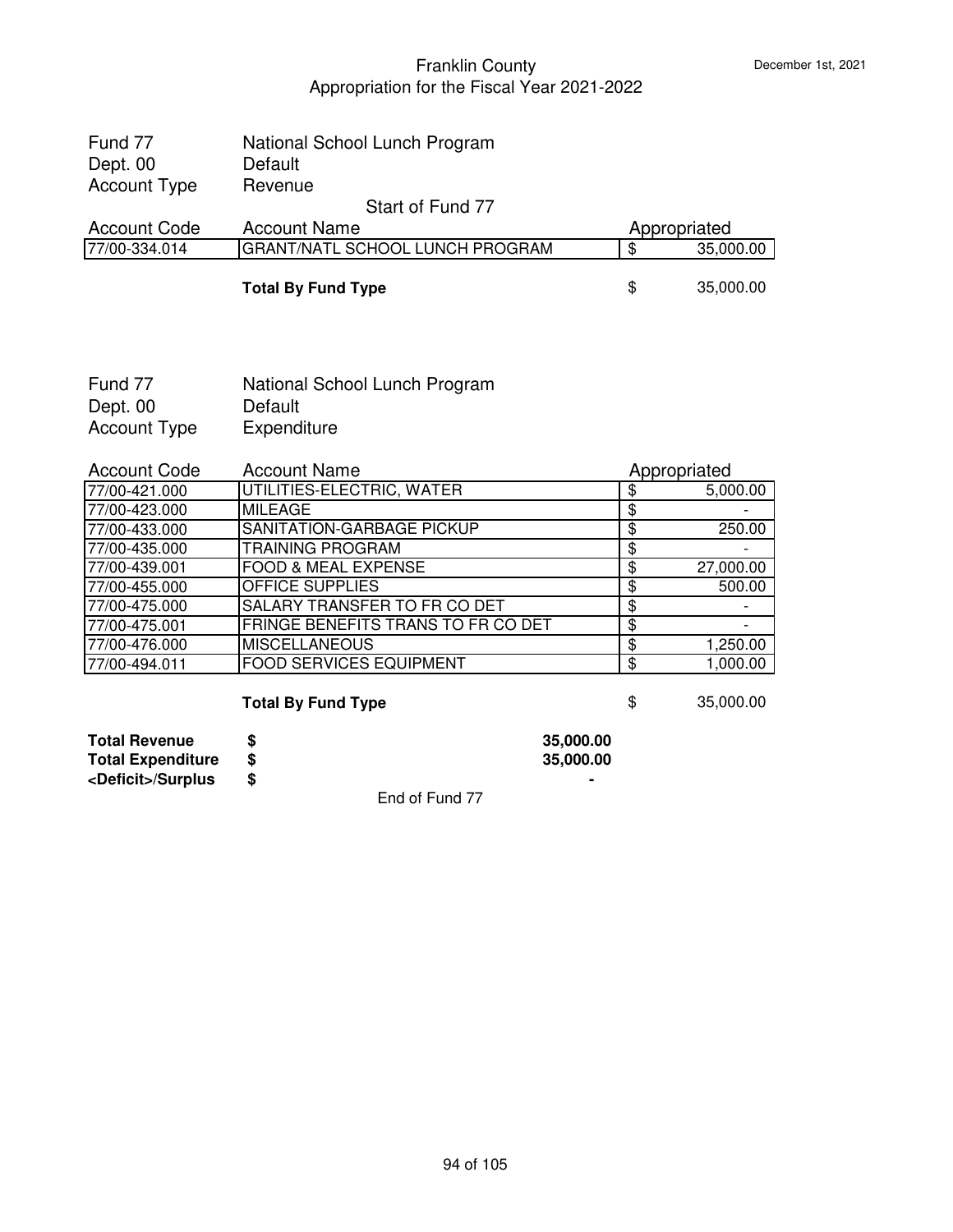| Fund 78<br>Dept. 00                                                             | <b>Youth Diversion Program</b><br>Default                |                      |                                  |          |
|---------------------------------------------------------------------------------|----------------------------------------------------------|----------------------|----------------------------------|----------|
| <b>Account Type</b>                                                             | Revenue                                                  |                      |                                  |          |
|                                                                                 | Start of Fund 78                                         |                      |                                  |          |
| <b>Account Code</b>                                                             | <b>Account Name</b>                                      |                      | Appropriated                     |          |
| 78/00-355.002                                                                   | YOUTH DIVERSION FEES                                     |                      | \$                               | 6,500.00 |
| 78/00-361.000                                                                   | <b>INTEREST-YOUTH DIVERSION PROG</b>                     |                      | $\overline{\boldsymbol{\theta}}$ | 400.00   |
| 78/00-370.000                                                                   | MISCELLANEOUS-YOUTH DIVERSION                            |                      | $\overline{\$}$                  |          |
|                                                                                 | <b>Total By Fund Type</b>                                |                      | \$                               | 6,900.00 |
| Fund 78<br>Dept. 00<br><b>Account Type</b>                                      | <b>Youth Diversion Program</b><br>Default<br>Expenditure |                      |                                  |          |
| <b>Account Code</b>                                                             | <b>Account Name</b>                                      |                      | Appropriated                     |          |
| 78/00-457.000                                                                   | OPERATING EXPENSE-YOUTH DIVERSION                        |                      | $\overline{\mathbf{S}}$          | 6,900.00 |
|                                                                                 | <b>Total By Fund Type</b>                                |                      | \$                               | 6,900.00 |
| <b>Total Revenue</b><br><b>Total Expenditure</b><br><deficit>/Surplus</deficit> | \$<br>\$<br>\$                                           | 6,900.00<br>6,900.00 |                                  |          |
|                                                                                 | End of Fund 78                                           |                      |                                  |          |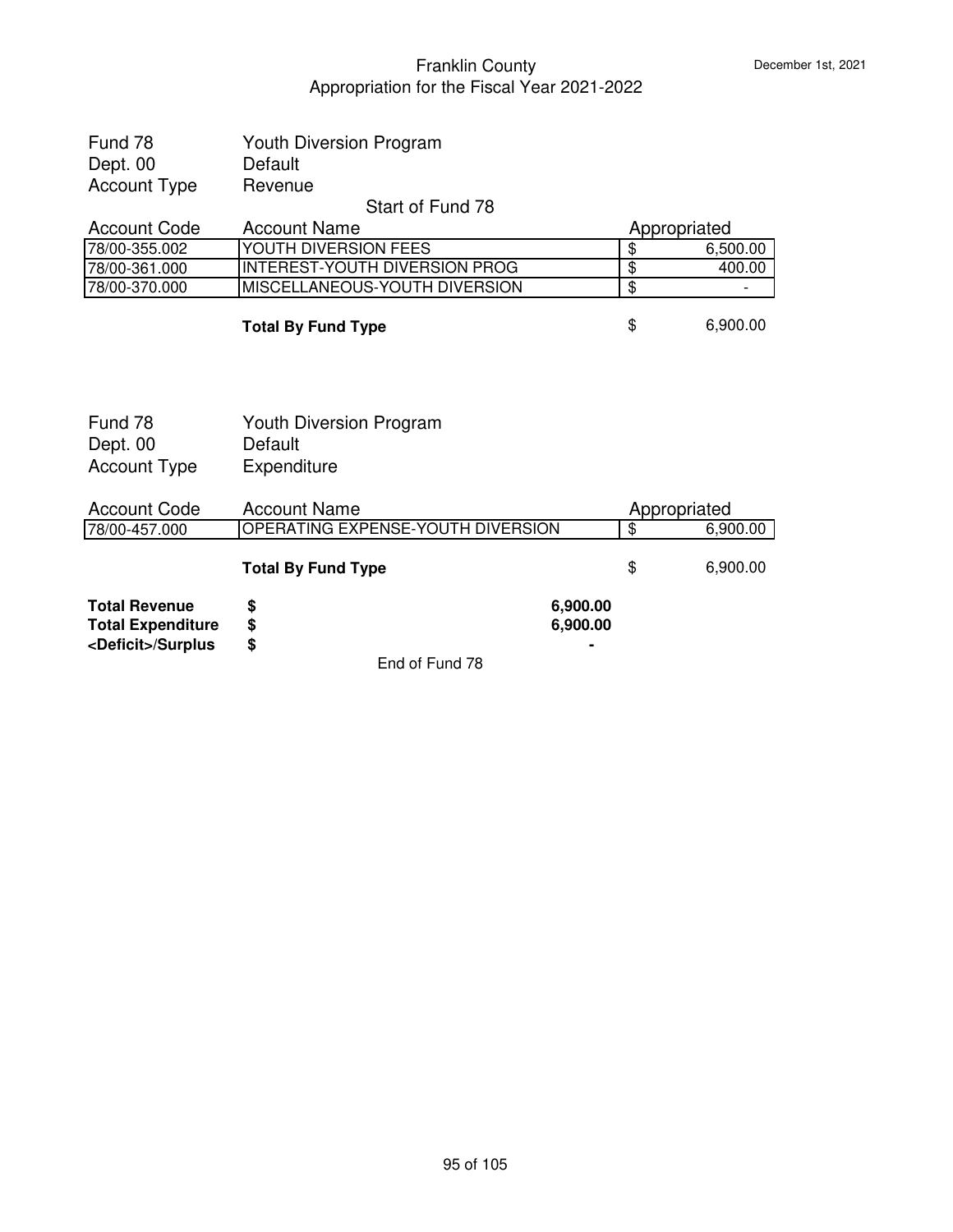| Fund 84             | Victim Assist Program |
|---------------------|-----------------------|
| Dept. 00            | Default               |
| <b>Account Type</b> | Revenue               |

#### Start of Fund 84

| Account Code  | <b>Account Name</b>                     | Appropriated |           |
|---------------|-----------------------------------------|--------------|-----------|
| 84/00-334.011 | IILLINOIS ATTORNEY GENERAL GRANT        |              | 25,000.00 |
| 84/00-336.006 | IILL CRIMI JUST AUTH GRT 202038         |              | 59,000.00 |
| 84/00-361.000 | IINTEREST-VICTIM ASSISTANCE-#84         |              |           |
| 84/00-370.000 | <b>IMISCELLANEOUS-VICTIM ASSIST #84</b> |              |           |

#### **Total By Fund Type**  $\qquad$  **\$** 84,000.00

Fund 84 Victim Assist Program Dept. 00 Default<br>Account Type Expenditure Account Type

| <b>Account Code</b> | <b>Account Name</b>                 | Appropriated |           |
|---------------------|-------------------------------------|--------------|-----------|
| 84/00-401.000       | CORD./SALARY REIMB-VICTIM ASSISTANC |              | 57,000.00 |
| 84/00-401.001       | <b>ADVOCATE SALARY REIMB</b>        |              | 25,000.00 |
| 84/00-409.000       | <b>ADVOCATE BENEFIT-REIMB</b>       | Œ            |           |
| 84/00-420.000       | <b>TELEPHONE-VICTIM ASSISTANCE</b>  | Œ            |           |
| 84/00-423.000       | <b>TRAVEL/CONFERENCE FEES</b>       |              | 2,000.00  |
| 84/00-424.000       | POSTAGE/VICTIM ASSISTANCE           |              |           |
| 84/00-455.000       | <b>OFFICE SUPPLIES/EQUIPMENT</b>    |              |           |
| 84/00-476.000       | <b>MISCELLANEOUS</b>                |              |           |

#### **Total By Fund Type**  $\qquad$  **\$** 84,000.00

**Total Revenue \$ 84,000.00 Total Expenditure \$ 84,000.00**

| <b>Total Revenue</b>        | 84,000. |
|-----------------------------|---------|
| <b>Total Expenditure</b>    | 84,000. |
| <deficit>/Surplus</deficit> |         |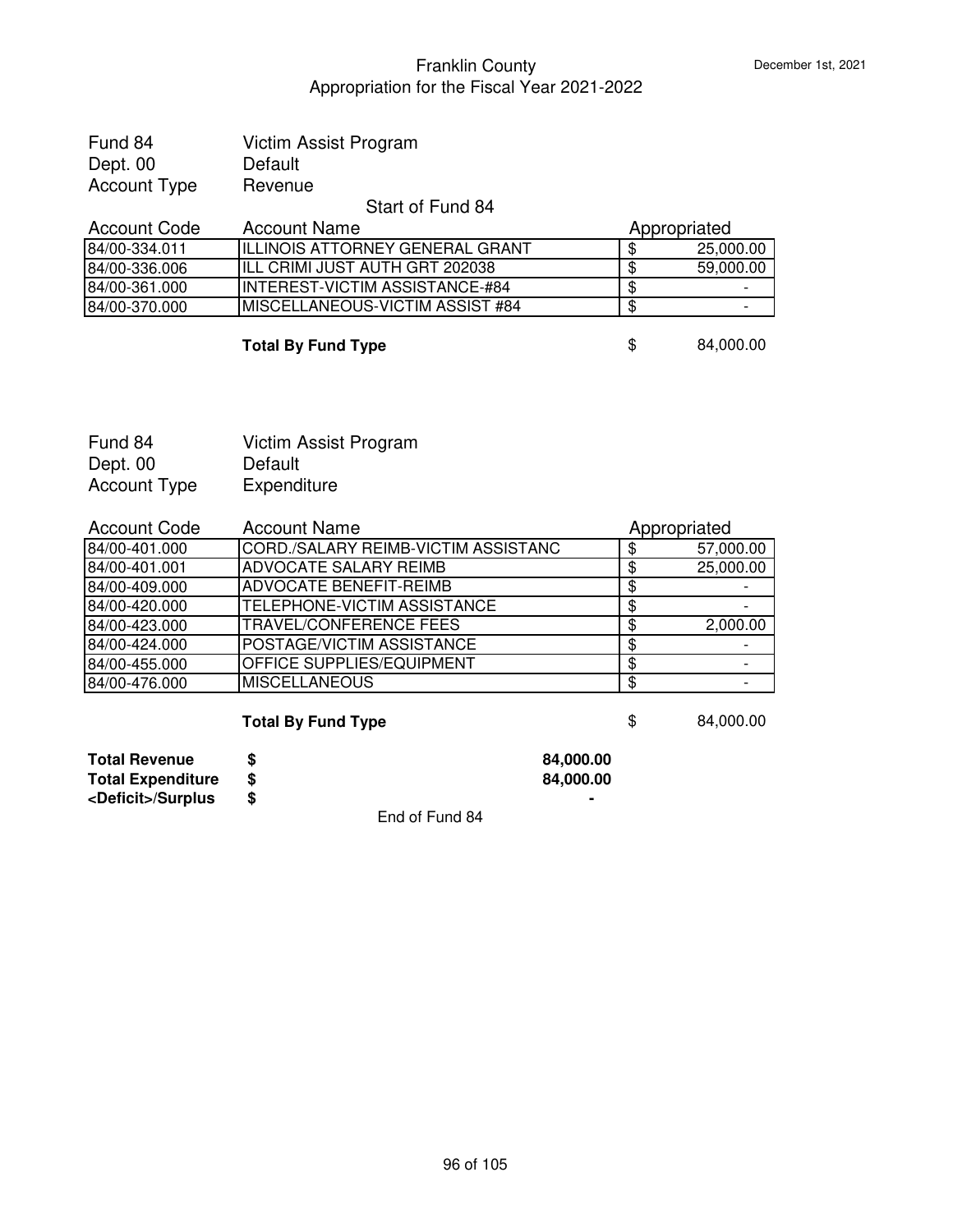| <deficit>/Surplus</deficit>                      | \$<br>End of Fund 850                                           |                                            |          |
|--------------------------------------------------|-----------------------------------------------------------------|--------------------------------------------|----------|
| <b>Total Revenue</b><br><b>Total Expenditure</b> | 8,000.00<br>\$<br>\$<br>8,000.00                                |                                            |          |
|                                                  | <b>Total By Fund Type</b>                                       | \$                                         | 8,000.00 |
| 850/00-478.000                                   | <b>CORONER FEE EXPENSES</b>                                     | $\overline{\boldsymbol{\theta}}$           | 8,000.00 |
| 850/00-455.000                                   | OFFICE SUPPLIES-CORONER FEE ACCT                                | $\overline{\mathbf{S}}$                    |          |
| <b>Account Code</b>                              | <b>Account Name</b>                                             | Appropriated                               |          |
| <b>Account Type</b>                              | Expenditure                                                     |                                            |          |
| Dept. 00                                         | Default                                                         |                                            |          |
| <b>Fund 850</b>                                  | <b>Coroner Fee</b>                                              |                                            |          |
|                                                  | <b>Total By Fund Type</b>                                       | \$                                         | 8,000.00 |
| 850/00-361.000                                   | <b>INTEREST-CORONER FEE #850</b>                                | $\boldsymbol{\theta}$                      |          |
| <b>Account Code</b><br>850/00-354.000            | <b>Account Name</b><br><b>CORONER FEES</b>                      | Appropriated<br>$\boldsymbol{\mathsf{\$}}$ | 8,000.00 |
|                                                  | Start of Fund 850                                               |                                            |          |
| <b>Account Type</b>                              | Revenue                                                         |                                            |          |
| Dept. 00                                         | Default                                                         |                                            |          |
| <b>Fund 850</b>                                  | <b>Coroner Fee</b>                                              |                                            |          |
|                                                  | End of Fund 85                                                  |                                            |          |
| <deficit>/Surplus</deficit>                      | \$                                                              |                                            |          |
| <b>Total Expenditure</b>                         | \$<br>4,500.00                                                  |                                            |          |
| <b>Total Revenue</b>                             | \$<br>4,500.00                                                  |                                            |          |
|                                                  | <b>Total By Fund Type</b>                                       | \$                                         | 4,500.00 |
| 85/00-494.010                                    | EQUIPMENT EXPENSE-DEATH CERT SURCHG                             | $\frac{1}{2}$                              | 4,500.00 |
| 85/00-476.000                                    | <b>MISCELLANEOUS</b>                                            | $\overline{\boldsymbol{\theta}}$           |          |
| <b>Account Code</b>                              | <b>Account Name</b>                                             | Appropriated                               |          |
| <b>Account Type</b>                              | Expenditure                                                     |                                            |          |
| Dept. 00                                         | Default                                                         |                                            |          |
| Fund 85                                          | Death Cert Surcharge                                            |                                            |          |
|                                                  | <b>Total By Fund Type</b>                                       | \$                                         | 4,500.00 |
| 85/00-370.000                                    | <b>MISCELLANEOUS</b>                                            | $\overline{\boldsymbol{\theta}}$           |          |
| <b>Account Code</b><br>85/00-334.014             | <b>Account Name</b><br><b>GRANT-DEATH CERTIFICATE SURCHARGE</b> | Appropriated<br>$\overline{\mathbf{S}}$    | 4,500.00 |
|                                                  | Start of Fund 85                                                |                                            |          |
| <b>Account Type</b>                              | Revenue                                                         |                                            |          |
| Dept. 00                                         | Default                                                         |                                            |          |
| Fund 85                                          | Death Cert Surcharge                                            |                                            |          |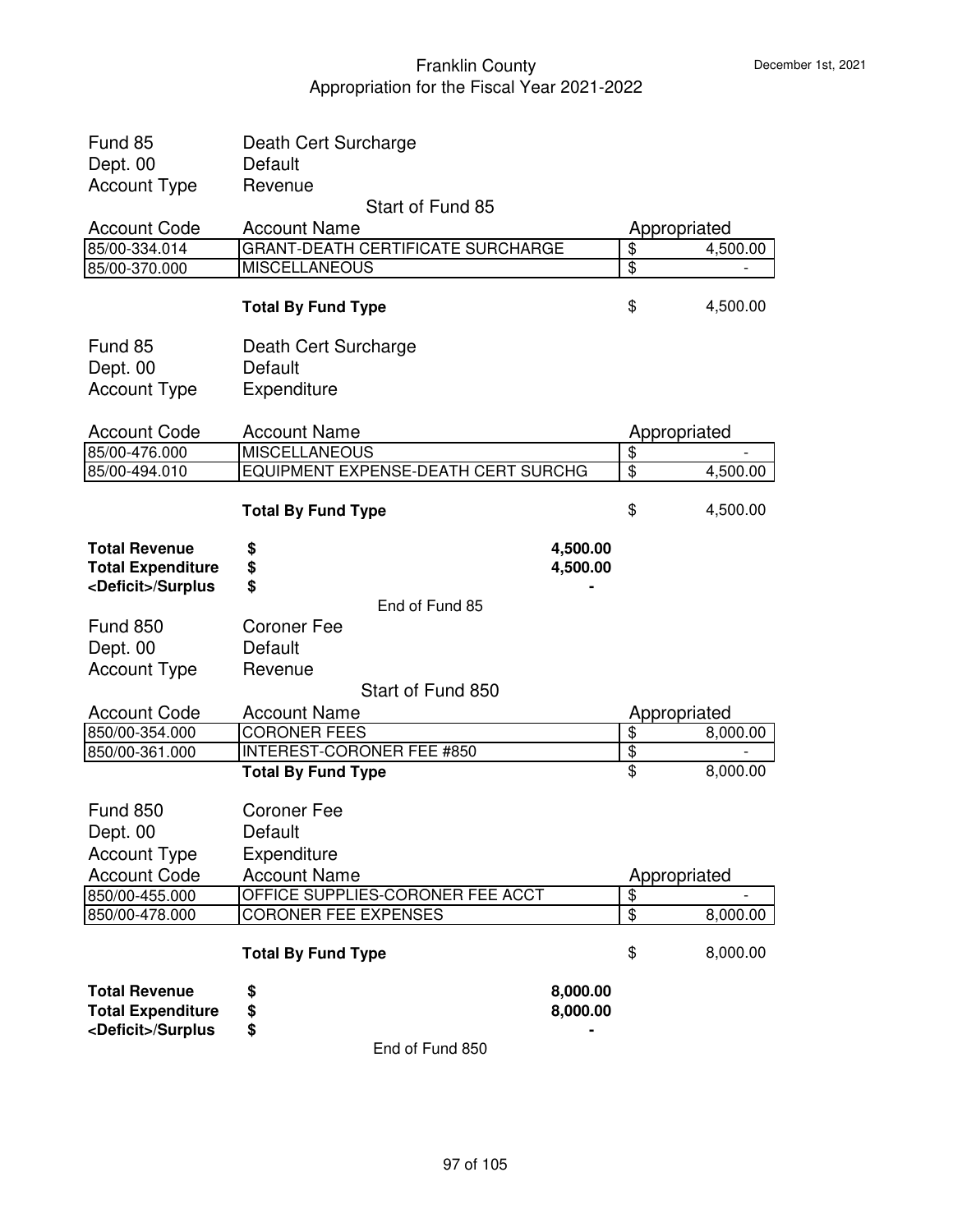| <b>Fund 860</b><br>Dept. 00<br><b>Account Type</b>                              | <b>Voting Elect Assist</b><br>Default<br>Revenue                                                               |                                                            |                          |
|---------------------------------------------------------------------------------|----------------------------------------------------------------------------------------------------------------|------------------------------------------------------------|--------------------------|
|                                                                                 | Start of Fund 860                                                                                              |                                                            |                          |
| <b>Account Code</b>                                                             | <b>Account Name</b>                                                                                            | Appropriated                                               |                          |
| 860/00-336.009                                                                  | <b>EAID GRANT #4</b>                                                                                           | $\overline{\$}$                                            |                          |
| 860/00-336.010                                                                  | <b>CYBER SECURITY 2019</b>                                                                                     | $\overline{\$}$                                            | $\blacksquare$           |
|                                                                                 | <b>Total By Fund Type</b>                                                                                      | \$                                                         |                          |
| <b>Fund 860</b><br>Dept. 00<br><b>Account Type</b>                              | <b>Voting Elect Assist</b><br>Default<br>Expenditure                                                           |                                                            |                          |
| <b>Account Code</b>                                                             | <b>Account Name</b>                                                                                            | Appropriated                                               |                          |
| 860/00-491.001                                                                  | ACCESSIBILITY/IMPROVEMENT                                                                                      | $\overline{\$}$                                            | $\overline{\phantom{a}}$ |
| 860/00-491.010                                                                  | CYBER SECURITY 2019                                                                                            | $\overline{\$}$                                            |                          |
|                                                                                 | <b>Total By Fund Type</b>                                                                                      | \$                                                         |                          |
| <b>Total Revenue</b><br><b>Total Expenditure</b><br><deficit>/Surplus</deficit> | \$<br>\$<br>\$<br>End of Fund 860                                                                              |                                                            |                          |
|                                                                                 | <b>All Funds Summary</b>                                                                                       |                                                            |                          |
|                                                                                 | <b>Grand Total Revenue</b><br><b>Grand Total Expenditure</b><br><b>Grand Total <deficit>/Surplus</deficit></b> | \$20,350,016.72<br>\$23,436,489.96<br>(3,086,473.24)<br>\$ |                          |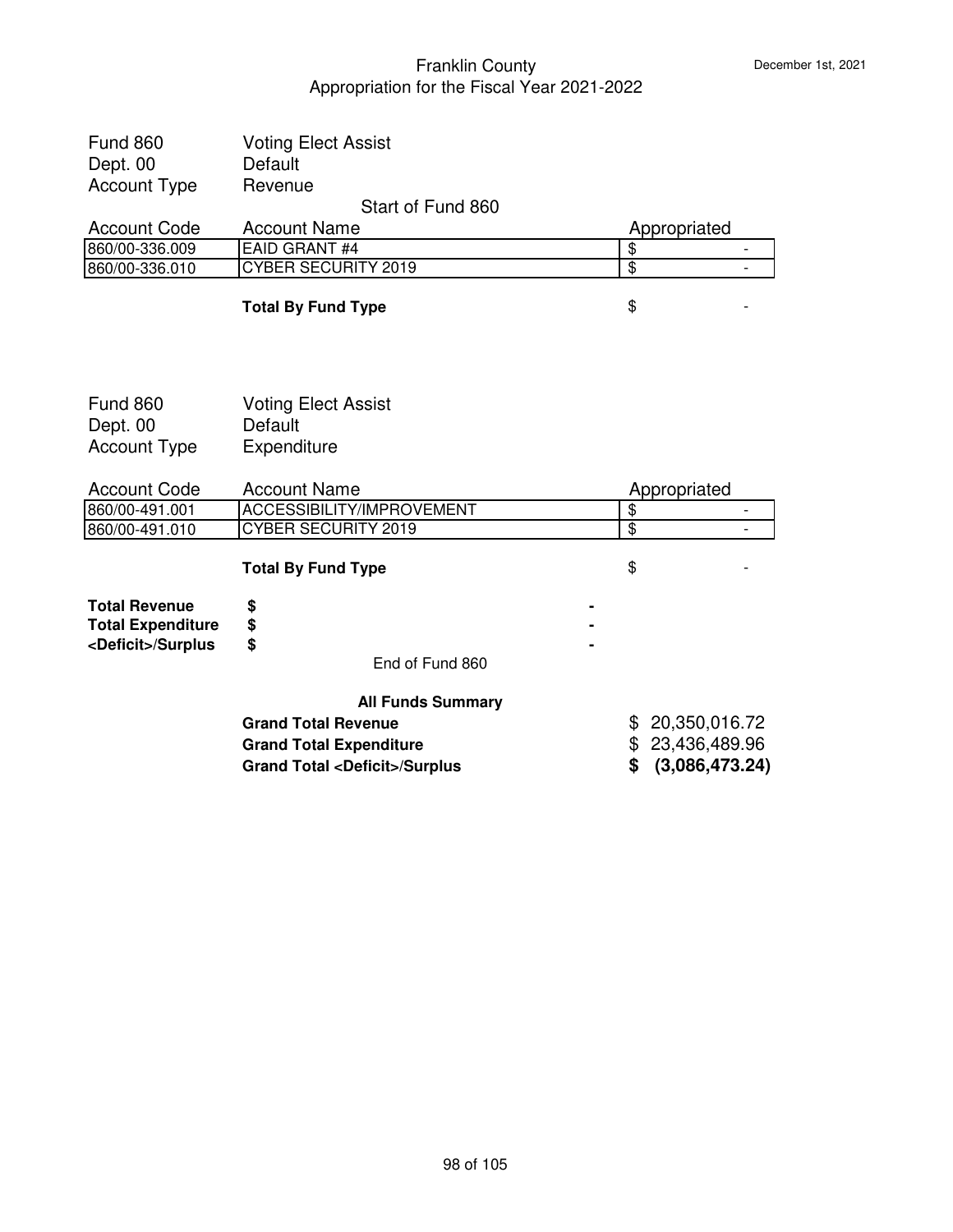#### Franklin County Appropriation for the Fiscal Year 2021-2022

|                                  | Gonoral Obanty I and Oanmary          |                    |                |                    |     |                             |
|----------------------------------|---------------------------------------|--------------------|----------------|--------------------|-----|-----------------------------|
| Fund#/Dept.#                     | <b>Fund Name</b>                      | Revenue            |                | <b>Expenditure</b> |     | <deficit>/Surplus</deficit> |
| Fund 01/Dept. 00 Default         |                                       | \$<br>7,952,523.72 | \$             |                    | \$  | 7,952,523.72                |
|                                  | Fund 01/Dept. 50 County General Admin | \$                 | \$             | 1,585,800.00       | \$  | (1,585,800.00)              |
| Fund 01/Dept. 51 County Board    |                                       | \$                 | \$             | 117,580.00         | \$  | (117,580.00)                |
| Fund 01/Dept. 52 County Clerk    |                                       | \$                 | \$             | 275,190.00         | \$  | (275, 190.00)               |
|                                  | Fund 01/Dept. 53 County Treasurer     | \$                 | \$             | 179,953.00         | \$  | (179, 953.00)               |
| Fund 01/Dept. 54 Circuit Clerk   |                                       | \$                 | \$             | 249,500.00         | \$  | (249, 500.00)               |
| Fund 01/Dept. 55 County Sheriff  |                                       | \$                 | \$             | 3,110,821.00       |     | (3, 110, 821.00)            |
| Fund 01/Dept. 56 County Coroner  |                                       | \$                 | \$             | 160,080.00         |     | (160,080.00)                |
| Fund 01/Dept. 57 Supt of School  |                                       | \$                 | \$             | 42,967.24          | \$  | (42, 967.24)                |
| Fund 01/Dept. 58 States Attorney |                                       | \$                 | \$             | 429,983.18         | \$. | $\sqrt{429,983.18}$         |
|                                  | Fund 01/Dept. 59 Sup of Assessment    | \$                 | \$             | 101,967.76         | \$. | (101, 967.76)               |
| Fund 01/Dept. 60 Election        |                                       | \$                 | \$             | 254,275.00         |     | (254, 275.00)               |
| Fund 01/Dept. 61 Public Defender |                                       | \$                 | \$             | 140,500.00         |     | (140, 500.00)               |
| Fund 01/Dept. 62 Probation       |                                       | \$                 | \$             | 50,000.00          |     | (50,000.00)                 |
| Fund 01/Dept. 63 Board of Review |                                       | \$                 | \$             | 13,300.00          |     | (13,300.00)                 |
| Fund 01/Dept. 64 Circuit Court   |                                       | \$                 | $\mathfrak{L}$ | 94,700.00          |     | (94, 700.00)                |

#### **General County Fund Summary**

**Totals General County Fund \$ 7,952,523.72 \$ 7,952,523.72 \$ -**

Revenue Expenditure <Deficit>/Surplus

Fund 01/Dept. 65 Public Building & Grounds - \$ 422,700.00 \$ (422,700.00) \$ Fund 01/Dept. 66 Animal Control **6 1 129,860.00 6** 129,860.00 **6** (129,860.00) Fund 01/Dept. 67 Emergency Management Agency  $\frac{1}{9}$  \$ 78,571.00 | \$ (78,571.00) Fund 01/Dept. 99 Contingency **514,775.54 514,775.54** \$ (514,775.54)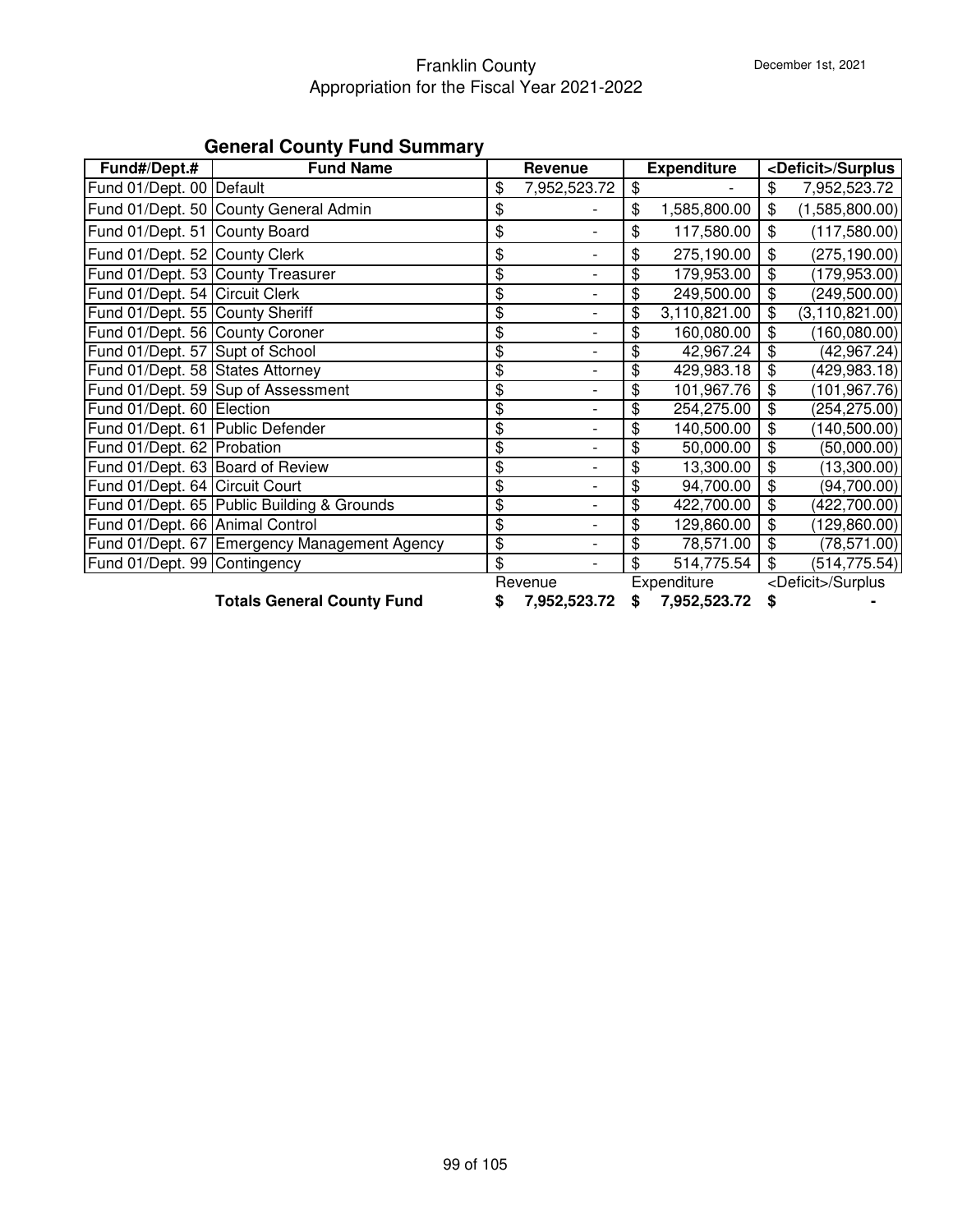# **All Funds Summary**

| Fund#/Dept.#   Fund Name |                                         |                         | Revenue      |               | <b>Expenditure</b>       |                            | <deficit>/Surplus</deficit> |
|--------------------------|-----------------------------------------|-------------------------|--------------|---------------|--------------------------|----------------------------|-----------------------------|
| Fund 01                  | <b>General County Fund</b>              | \$                      | 7,952,523.72 | \$            | 7,952,523.72             | \$                         |                             |
| Fund 03                  | <b>Court Security</b>                   | \$                      | 115,200.00   | \$            | 115,200.00               | $\sqrt[6]{\frac{1}{2}}$    |                             |
| Fund 04                  | Probation                               | \$                      | 74,000.00    | \$            | 74,000.00                | \$                         |                             |
| Fund 05                  | <b>Social Security</b>                  | \$                      | 716,140.00   | \$            | 625,000.00               | \$                         | 91,140.00                   |
| Fund 06                  | <b>IMRF</b>                             | \$                      | 635,100.00   | \$            | 635,100.00               | \$                         |                             |
| Fund 07                  | <b>BI-CO Health</b>                     | \$                      | 329,778.00   | \$            | 329,778.00               | \$                         |                             |
| Fund 08                  | <b>Mental Health</b>                    | \$                      | 126,000.00   | \$            | 126,000.00               | $\sqrt[6]{\frac{1}{2}}$    |                             |
| Fund 11                  | Law Library                             | \$                      | 20,000.00    | \$            | 20,000.00                | $\boldsymbol{\mathsf{\$}}$ |                             |
| Fund 12                  | Insurance                               | \$                      | 848,900.00   | \$            | 785,000.00               | \$                         | 63,900.00                   |
| Fund 13                  | <b>Child Support</b>                    | \$                      | 5,800.00     | \$            | 5,800.00                 | \$                         |                             |
| Fund 14                  | <b>Court Automation</b>                 | \$                      | 48,550.00    | \$            | 48,550.00                | \$                         |                             |
| Fund 15                  | <b>Sheriff Drug Seizure</b>             | \$                      |              | \$            |                          | \$                         | -                           |
| <b>Fund 150</b>          | Police Vehicle                          | \$                      | 500.00       | \$            | 500.00                   | \$                         | $\overline{\phantom{0}}$    |
| <b>Fund 160</b>          | 2012 Bond & Int Repayment               | \$                      | 247,000.00   | \$            | 247,000.00               | \$                         |                             |
| Fund 17                  | Recycling                               | \$                      |              | \$            |                          | \$                         |                             |
| Fund 18                  | <b>Court Document Storage</b>           | \$                      | 48,000.00    | \$            | 48,000.00                | \$                         | $\overline{\phantom{0}}$    |
| Fund 19                  | Recording, Computer, Microfilm          | \$                      | 49,010.00    | $\frac{1}{2}$ | 49,010.00                | $\sqrt[6]{\frac{1}{2}}$    |                             |
| <b>Fund 190</b>          | <b>RHSP</b>                             | \$                      |              | \$            |                          | \$                         |                             |
| Fund 20                  | County Highway                          | \$                      | 1,437,450.00 | \$            | 1,679,900.00             | \$                         | (242, 450.00)               |
| Fund 21                  | <b>Special County Bridge</b>            | \$                      | 236,000.00   | \$            | 945,000.00               | $\boldsymbol{\mathsf{\$}}$ | (709,000.00)                |
| Fund 22                  | <b>County Motor Fuel Tax</b>            | \$                      | 1,575,376.00 | \$            | 2,043,450.00             | $\frac{1}{2}$              | (468, 074.00)               |
| Fund 23                  | <b>Federal Aid Matching</b>             | \$                      | 227,500.00   | \$            | 1,000,000.00             | $\sqrt[6]{\frac{1}{2}}$    | (772, 500.00)               |
| Fund 24                  | County Joint Bridge                     | \$                      | 202,500.00   | \$            | 1,068,000.00             | $\boldsymbol{\mathsf{\$}}$ | (865, 500.00)               |
| Fund 25                  | Township Bridge                         | \$                      | 488,000.00   | \$            | 570,000.00               | $\frac{1}{2}$              | (82,000.00)                 |
| Fund 26                  | <b>County Tourism</b>                   | \$                      | 40,150.00    | \$            | 40,150.00                | \$                         |                             |
| Fund 27                  | U of I Extension                        | \$                      | 106,200.00   | \$            | 106,200.00               | \$                         |                             |
| Fund 28                  | <b>Township Motor Fuel Tax</b>          | \$                      |              | \$            |                          | \$                         |                             |
| Fund 29                  | County 911 System                       | \$                      | 579,300.00   | \$            | 589,452.00               | $\frac{1}{2}$              | (10, 152.00)                |
| Fund 31                  | <b>Tax Sale Automation</b>              | \$                      | 12,510.00    | \$            | 22,510.00                | \$                         | (10,000.00)                 |
| <b>Fund 310</b>          | <b>Mobile Home Tax Automation</b>       | \$                      | 350.00       | \$            |                          | \$                         | 350.00                      |
| <b>Fund 320</b>          | Admin Impound Fee                       | \$                      | 22,000.00    | \$            |                          | \$                         | 22,000.00                   |
| Fund 321                 | <b>Sheriff Grants</b>                   | \$                      |              | \$            | $\overline{\phantom{a}}$ | \$                         |                             |
| Fund 322                 | Southern II Drug Task Force             | \$                      |              | \$            |                          | \$                         |                             |
| Fund 33                  | Special Cty Bridge X-fer #33            | \$                      |              | \$            |                          | \$                         |                             |
| Fund 34                  | <b>Unknown Heirs</b>                    | \$                      |              | \$            |                          | \$                         |                             |
| Fund 38                  | Escheat                                 | \$                      |              | \$            |                          | \$                         |                             |
| Fund 40                  | Indemnity                               | $\frac{1}{2}$           | 25,150.00    | \$            | 19,000.00                | $\boldsymbol{\mathsf{\$}}$ | 6,150.00                    |
| Fund 400                 | <b>Indemnity-Mobile Homes</b>           | \$                      | 1,420.00     | \$            |                          | \$                         | 1,420.00                    |
| Fund 41                  | Unclaimed                               | \$                      |              | \$            |                          | \$                         |                             |
| Fund 44                  | Privilege Tax                           | \$                      | 113,450.00   | \$            | 105,500.00               | $\mathfrak{S}$             | 7,950.00                    |
| Fund 47                  | <b>TVA</b>                              | \$                      | 50,004.00    | \$            | 50,004.00                | $\boldsymbol{\mathsf{\$}}$ |                             |
| Fund 53                  | <b>Animal Control Donations</b>         | $\overline{\mathbf{e}}$ | 7,700.00     | $\$\$         | 2,000.00                 | $\frac{1}{2}$              | 5,700.00                    |
| Fund 531                 | <b>Fire Construction-Animal Control</b> | $\$\$                   |              | \$            |                          | \$                         |                             |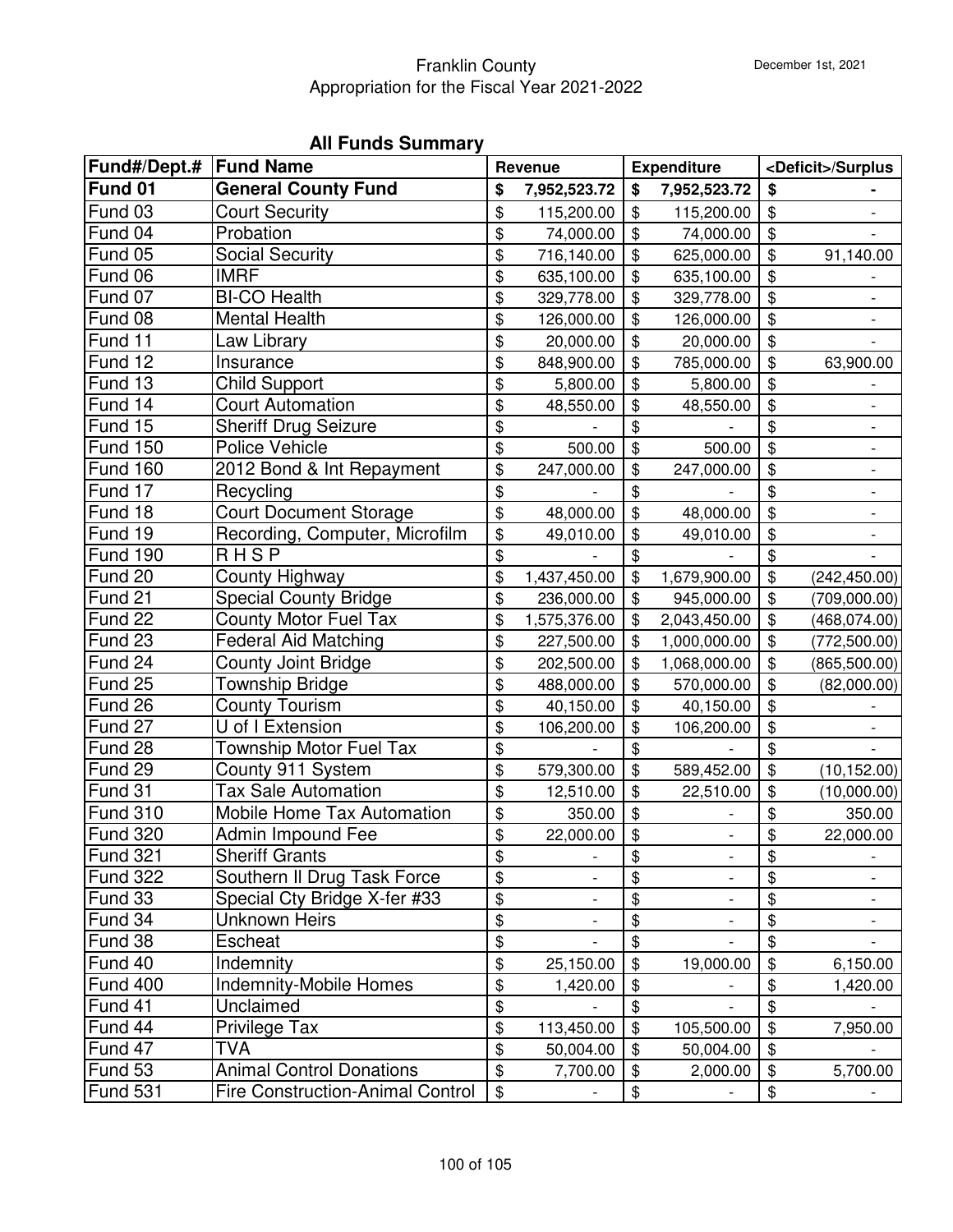| Fund#/Dept.#         | <b>Fund Name</b>                       |                           | Revenue                  |                            | <b>Expenditure</b>       |                            | <deficit>/Surplus</deficit> |
|----------------------|----------------------------------------|---------------------------|--------------------------|----------------------------|--------------------------|----------------------------|-----------------------------|
| Fund 54              | <b>Social Security Administration</b>  | \$                        | 3,000.00                 | \$                         | 3,000.00                 | \$                         |                             |
| Fund 55              | Victim Impact                          | \$                        |                          | \$                         |                          | $\boldsymbol{\$}$          |                             |
| Fund $5\overline{7}$ | Senior Citizen Services                | \$                        | 36,000.00                | $\overline{\$}$            | 36,000.00                | $\overline{\$}$            |                             |
| Fund 58              | <b>DUI Enforcement</b>                 | \$                        | 6,500.00                 | $\overline{\mathbf{S}}$    | 6,500.00                 | $\frac{1}{2}$              |                             |
| <b>Fund 580</b>      | <b>Cyber Crimes</b>                    | \$                        |                          | \$                         |                          | \$                         |                             |
| Fund 59              | Geographic Informational System        | $\boldsymbol{\mathsf{S}}$ | 123,500.00               | \$                         | 161,782.24               | \$                         | (38, 282.24)                |
| Fund 61              | <b>Animal Control/Registration</b>     | \$                        | 60,000.00                | \$                         | 60,000.00                | \$                         |                             |
| Fund 62              | <b>FR CO Juvenile Detention Center</b> | \$                        | 1,754,385.00             | $\frac{1}{2}$              | 1,753,080.00             | $\mathfrak{S}$             | 1,305.00                    |
| <b>Fund 630</b>      | <b>EMA Donations</b>                   | \$                        | 1,000.00                 | \$                         | 1,000.00                 | \$                         |                             |
| <b>Fund 632</b>      | Hazardous Mat Emerg Prep Grant         | $\mathfrak{S}$            | 50,000.00                | \$                         | 50,000.00                | \$                         |                             |
| <b>Fund 633</b>      | <b>Hazardous Mitigation Program</b>    | \$                        |                          | $\boldsymbol{\mathsf{\$}}$ |                          | \$                         |                             |
| <b>Fund 634</b>      | <b>EMA Special Operations</b>          | \$                        | 10,000.00                | \$                         | 10,000.00                | $\frac{1}{2}$              |                             |
| Fund 65              | <b>Sheriff County Forfeiture</b>       | \$                        | 2,000.00                 | \$                         | 4,000.00                 | $\frac{1}{2}$              | (2,000.00)                  |
| <b>Fund 661</b>      | <b>SIDTF Fid Agency</b>                | \$                        |                          | \$                         |                          | \$                         |                             |
| Fund 67              | <b>Fringe Benefit</b>                  | \$                        | 1,618,800.00             | \$                         | 1,551,500.00             | \$                         | 67,300.00                   |
| Fund 69              | St Attny Drug Forfeiture               | \$                        |                          | \$                         |                          | \$                         |                             |
| <b>Fund 690</b>      | Drug Court                             | \$                        | 2,235.00                 | $\overline{\$}$            | 2,235.00                 | $\overline{\mathbf{G}}$    |                             |
| <b>Fund 691</b>      | St Attny Anti-Crime                    | \$                        | 175,500.00               | $\overline{\mathbf{S}}$    | 329,230.00               | $\boldsymbol{\mathsf{\$}}$ | (153, 730.00)               |
| <b>Fund 692</b>      | <b>St Attny Records Automation</b>     | \$                        | 2,885.00                 | $\overline{\$}$            | 2,885.00                 | $\boldsymbol{\mathsf{\$}}$ |                             |
| <b>Fund 693</b>      | <b>Drug Addiction Svc Fee</b>          | \$                        | 250.00                   | $\overline{\$}$            | 250.00                   | $\boldsymbol{\mathsf{\$}}$ |                             |
| Fund 71              | Ill Public Risk Safety Grant           | \$                        | 14,000.00                | $\frac{1}{2}$              | 14,000.00                | \$                         |                             |
| Fund 73              | <b>CASA</b>                            | \$                        | 10,000.00                | \$                         | 10,000.00                | \$                         |                             |
| <b>Fund 750</b>      | Capital Improvements Fund              | \$                        |                          | \$                         |                          | \$                         | $\overline{\phantom{0}}$    |
| <b>Fund 751</b>      | <b>DECO Infrastructure Grant</b>       | \$                        |                          | \$                         |                          | \$                         |                             |
| <b>Fund 752</b>      | 2017 Cert & Int Repayment              | \$                        | $\overline{\phantom{a}}$ | $\overline{\mathbf{G}}$    | $\overline{\phantom{a}}$ | \$                         | $\overline{\phantom{a}}$    |
| <b>Fund 753</b>      | <b>Campbell Bldg Const</b>             | \$                        |                          | $\frac{1}{2}$              |                          | \$                         | $\overline{\phantom{a}}$    |
| Fund 77              | National School Lunch Program          | \$                        | 35,000.00                | $\boldsymbol{\mathsf{\$}}$ | 35,000.00                | $\boldsymbol{\mathsf{\$}}$ | $\overline{\phantom{a}}$    |
| Fund 78              | <b>Youth Diversion Program</b>         | \$                        | 6,900.00                 | $\overline{\mathbf{e}}$    | 6,900.00                 | $\frac{1}{2}$              |                             |
| Fund 84              | Victim Assist Program                  | \$                        | 84,000.00                | $\frac{1}{2}$              | 84,000.00                | $\boldsymbol{\mathsf{\$}}$ |                             |
| Fund 85              | Death Cert Surcharge                   | \$                        | 4,500.00                 | \$                         | 4,500.00                 | $\frac{1}{2}$              |                             |
| <b>Fund 850</b>      | <b>Coroner Fee</b>                     | \$                        | 8,000.00                 | \$                         | 8,000.00                 | \$                         |                             |
| <b>Fund 860</b>      | <b>Voting Elect Assist</b>             | \$                        |                          | \$                         |                          | \$                         |                             |
|                      |                                        |                           | Revenue                  |                            | Expenditure              |                            | <deficit>/Surplus</deficit> |
|                      | <b>Totals All Funds</b>                |                           | 20,350,016.72            |                            | \$23,436,489.96          | \$                         | (3,086,473.24)              |

# **All Funds Summary**

Total Common Funds  $$ 14,468,098.72 $ 14,401,195.96 $ 66,902.76$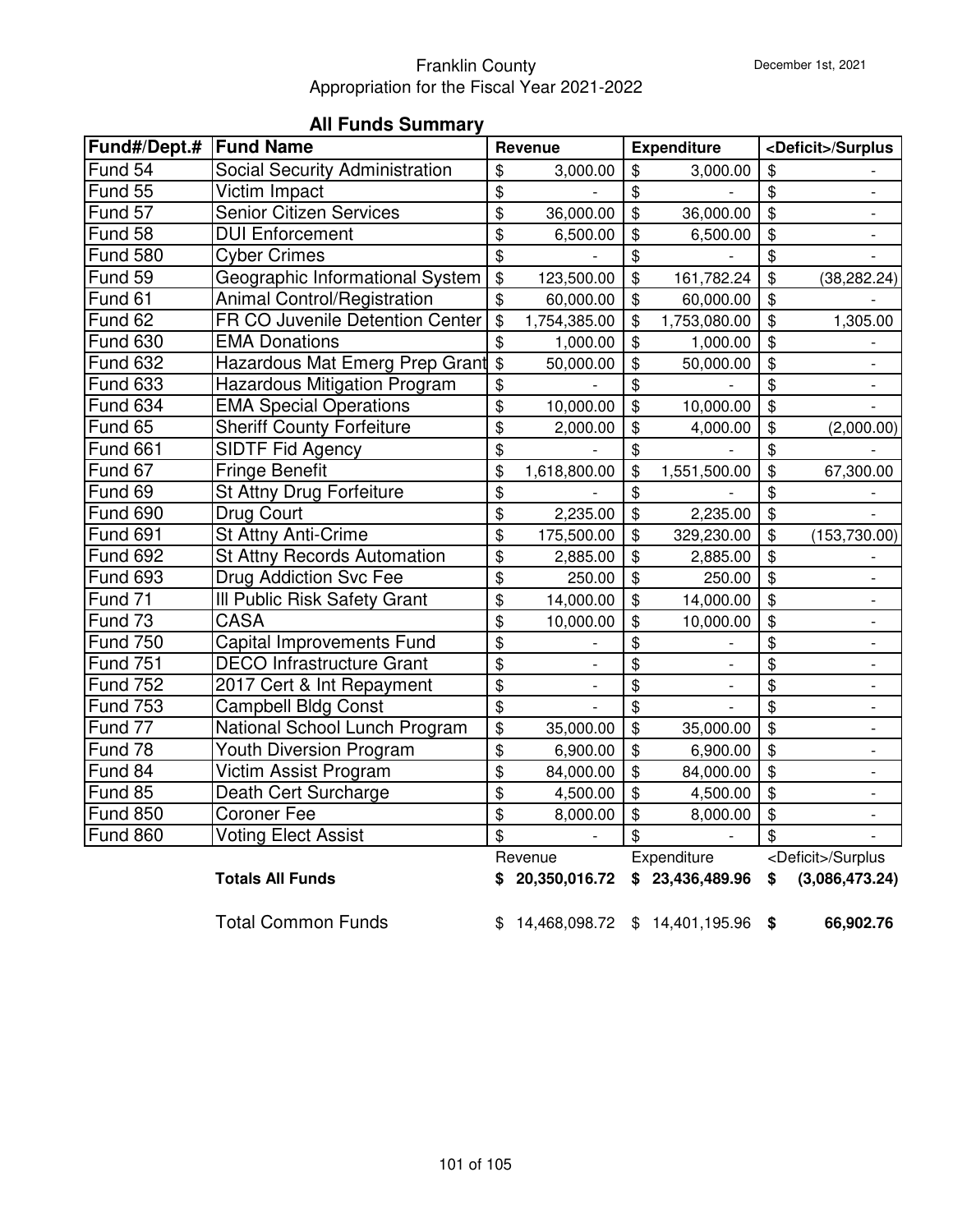# december 1, 2022, and ending November 30, 2022, and ending November 30, 2022, and ending November 30, 2022, and

December 1st, 2021

Section 3: That the County Clerk of said County of Franklin, is hereby directed to extend the afore said tax in the amounts above set forth for the Fiscal Year of County of Franklin beginning December 1, 2021, and ending November 30, 2022.

Section 4: That if any section, subdivision, sentence, or word of this ordinance is for any reason held void or invalid or be unconstitutional, such decision shall not affect the validity of the remaining portions of this ordinance.

Section 5: This ordinance shall be in full force and effect from and after its passage, approval, recording, according to law. and

Adopted this 30th day of November, A.D., 2021 pursuant to roll call vote as foll

| Chairman, County Board |                                 |  |
|------------------------|---------------------------------|--|
| Member, County Board   |                                 |  |
| Member, County Board   |                                 |  |
| Member, County Board   |                                 |  |
| Member, County Board   |                                 |  |
| Member, County Board   |                                 |  |
| Member, County Board   |                                 |  |
| Member, County Board   |                                 |  |
| Member, County Board   |                                 |  |
| Attest, County Clerk   |                                 |  |
|                        | Attest County Cheric Amy Werkel |  |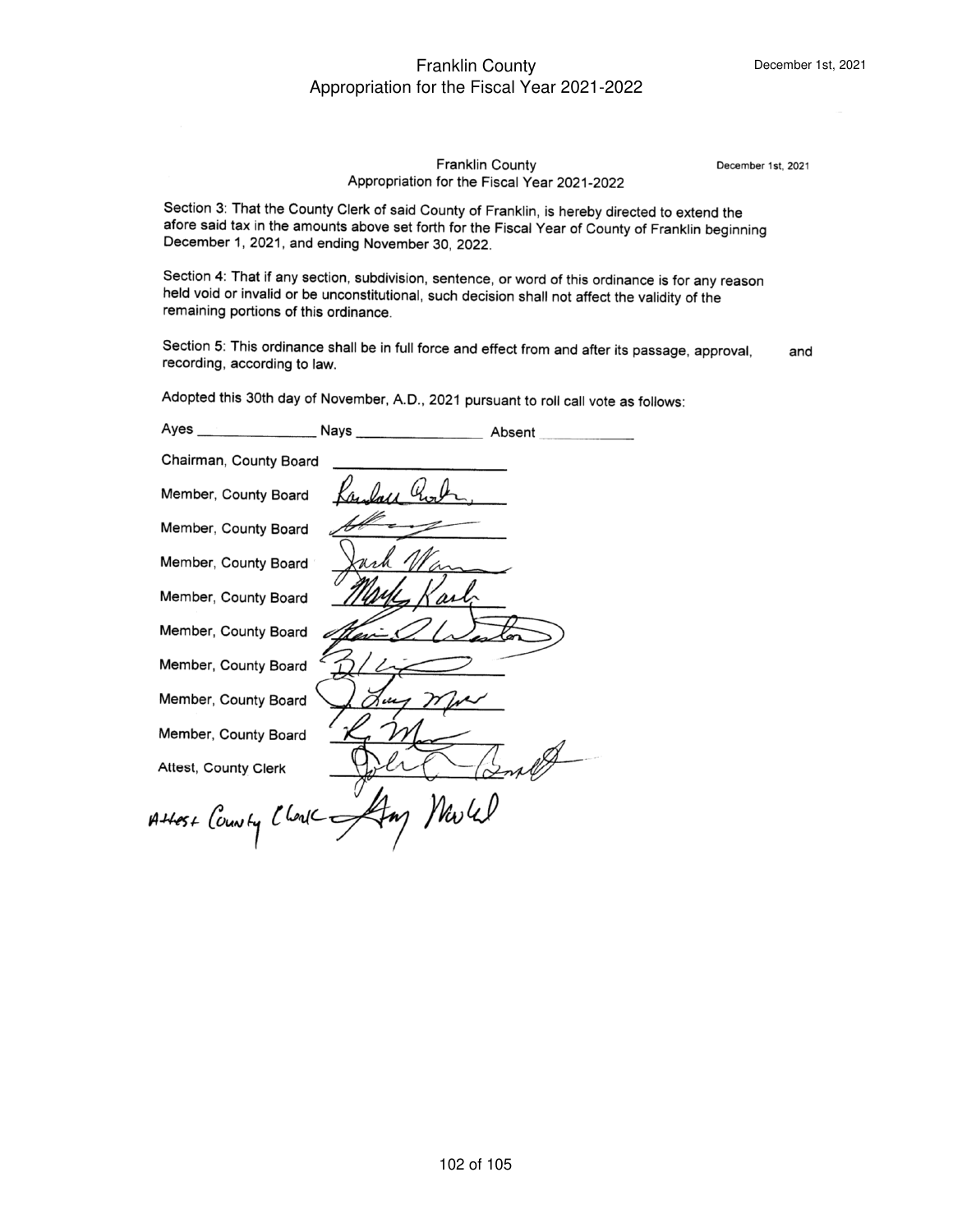#### ANNUAL LEVY ORDINANCE

An ordinance levying taxes for all corporate purposes for the County of Franklin, Illinois for the fiscal year commencing on the 1st day of December, A.D., 2021, and ending on the 30th day of November, A.D., 2022.

Be it ordained by the County Board, Franklin County, Illinois:

Section 1: That the amounts hereinafter set forth, or so much thereof as may be authorized by law, and the same is hereby levied for such purposes as: General Corporate, Bonds and Interest, Insurance, IMRF, Social Security, Human Services/Mental Health, County Highway, Federal Aid Matching, County Bridge Fund, Extension Education, and Senior Citizen Services for the fiscal year of the said County of Franklin, Illinois, beginning the 1st Day of December, A.D., 2021, and ending the 30th day of November, A.D., 2022.

Section 2: The amount levied for each object and purpose is as follows:

| the sum of | \$1,941,000 | to be levied as a tax for General Corporate Purposes (55 ILCS<br>$5/5-1024$ ), and                                                                          |
|------------|-------------|-------------------------------------------------------------------------------------------------------------------------------------------------------------|
| the sum of | \$247,000   | to be levied as a tax for the repayment of Bonds & Interest (35)<br>ILCS 350/15 & 35 ILCS 200/18-185), and                                                  |
| the sum of | \$328,000   | to be levied as a tax for the purposes of the Illinois Municipal<br>Retirement Fund (IMRF) Act (40 ILCS 5/7), and                                           |
| the sum of | \$560,000   | to be levied as a tax for the purposes of the County Administration<br>of Highways (605 ILCS 5/5), and                                                      |
| the sum of | \$185,000   | to be levied as a tax for the purposes of the County Bridge Fund<br>(605 ILCS 5/5-602), and                                                                 |
| the sum of | \$126,000   | to be levied as a tax for the purposes of Mental Health (55 ILCS<br>$5/5 - 25025$ , and                                                                     |
| the sum of | \$185,000   | to be levied as a tax for the purposes of Federal Aid Matching<br>ILCS 5/5-603), and                                                                        |
| the sum of | \$484,000   | to be levied as a tax for the purposes of Insurance (745 ILCS<br>10/9-107), and                                                                             |
| the sum of | \$462,000   | to be levied as a tax for the purposes of Social Security (40 ILCS<br>$5/21$ , and                                                                          |
| the sum of | \$106,200   | to be levied as a tax for the purposes of Cooperative Extension<br>(505 ILCS 45/8 - not to exceed .0005 as per referendum passed<br>on March 17, 1992), and |
| the sum of | \$36,000    | to be levied as a tax for the purposes of Senior Citizens Services<br>(55 ILCS 5/5-1034).                                                                   |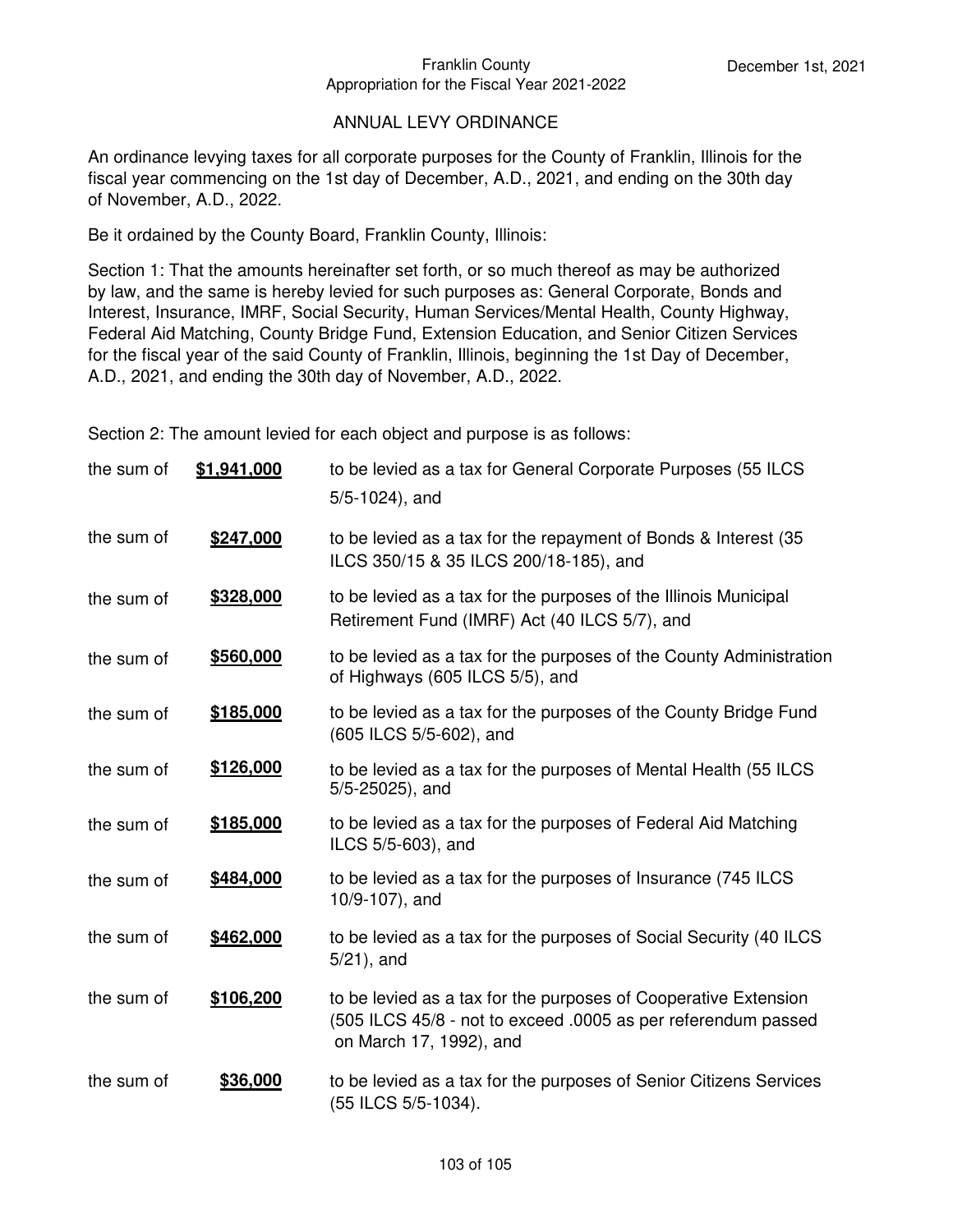Section 3: That in separate action, the County Board of Franklin County, Illinois passes an ordinance levying the following amounts for the Bi-County Health Fund:

```
Corporate Tax (55 ILCS 5/5-25003 & 5/5-25004)
the sum of $146,172 and
Insurance Tax (745 ILCS 10/9-107)
the sum of $31,720 and
IMRF Tax (40 ILCS 5/7-171)
the sum of $121,508 and
Social Security Tax (40 ILCS 5/21-110)
the sum of $30,378
```
Section 4: That the County Clerk of said County of Franklin, is hereby directed to extend the afore said tax in the amounts above set forth for the Fiscal Year of County of Franklin beginning December 1, 2020, and ending November 30, 2021.

Section 5: That if any section, subdivision, sentence, or word of this ordinance is for any reason held void or invalid or be unconstitutional, such decision shall not affect the validity of the remaining portions of this ordinance.

Section 6: This ordinance shall be in full force and effect from and after its passage, approval, and recording, according to law.

Adopted this 20th day of December, A.D., 2021 pursuant to roll call vote as follows:

| Ayes _________________      | Nays | Absent |
|-----------------------------|------|--------|
| Chairman, County Board (    |      |        |
| Member, County Board        |      |        |
| Member, County Board        |      |        |
| Member, County Board        |      |        |
| Member, County Board        |      |        |
| Member, County Board        |      |        |
| Member, County Board        |      |        |
| Member, County Board        |      |        |
| Member, County Board        |      |        |
| <b>Attest, County Clerk</b> |      |        |